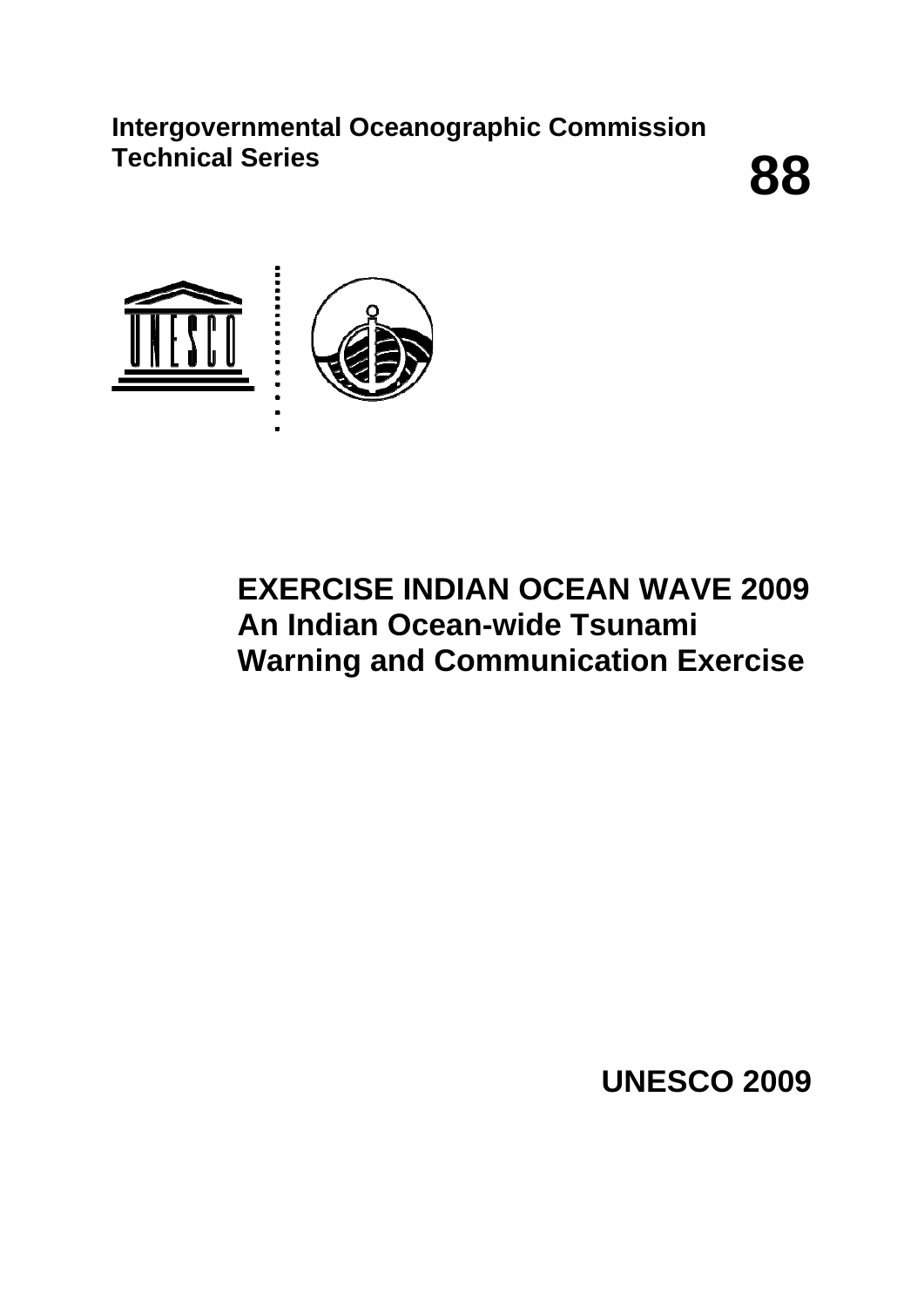**Intergovernmental Oceanographic Commission** Technical Series **88** 



# **EXERCISE INDIAN OCEAN WAVE 2009 An Indian Ocean-wide Tsunami Warning and Communication Exercise**

**Prepared by the IOWave09 Task Team for the Intergovernmental Coordination Group for the Indian Ocean Tsunami Warning and Mitigation System** 

**UNESCO 2009**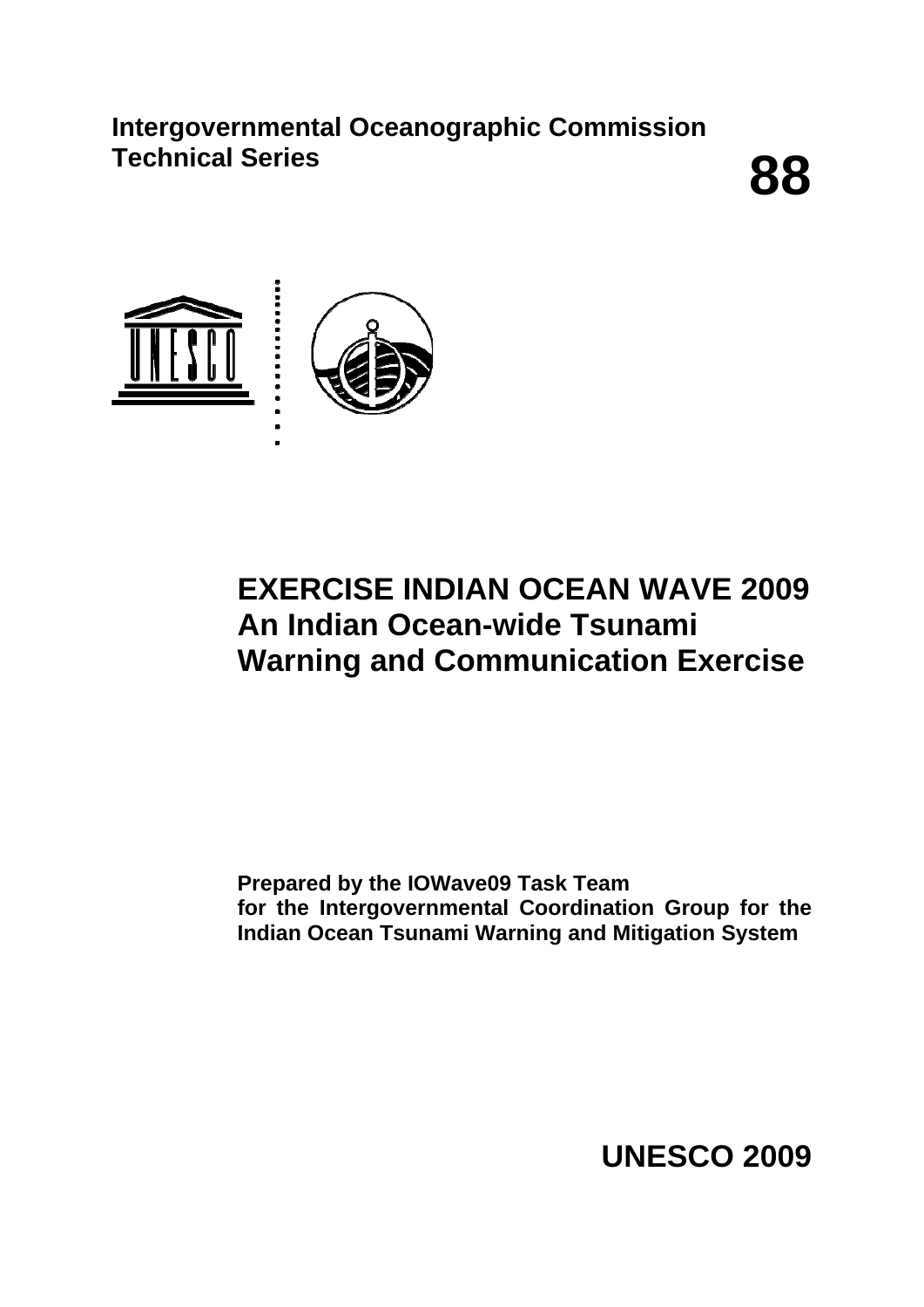The designations employed and the presentation of the material in this publication do not imply the expression of any opinion whatsoever on the part of the Secretariats of UNESCO and IOC concerning the legal status of any country or territory, or its authorities, or concerning the delimitation of the frontiers of any country or territory.

**For bibliographic purposes, this document should be cited as follows:** 

**Indian Ocean Tsunami Warning and Mitigation System (IOTWS). Exercise Indian Ocean Wave 2009 (IOWave09) An Indian Ocean-wide Tsunami Warning and Communication Exercise.** *IOC Technial Series No. 88. UNESCO 2009 (English)* 

UNESCO 2009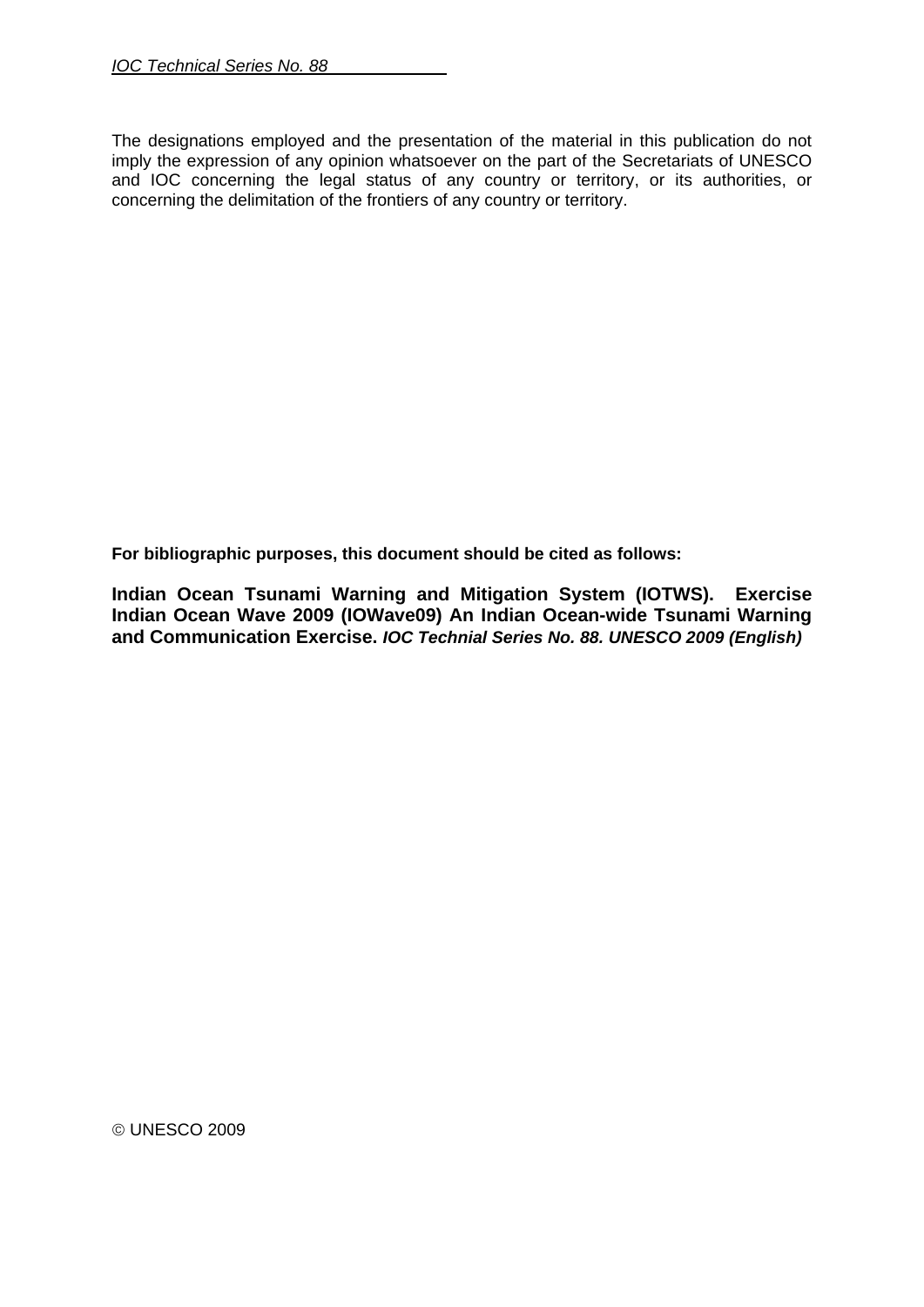## **CONTENTS**

| APPENDIX IV. SAMPLE GUIDANCE FOR TABLETOP EXERCISES 66 |  |
|--------------------------------------------------------|--|
|                                                        |  |
|                                                        |  |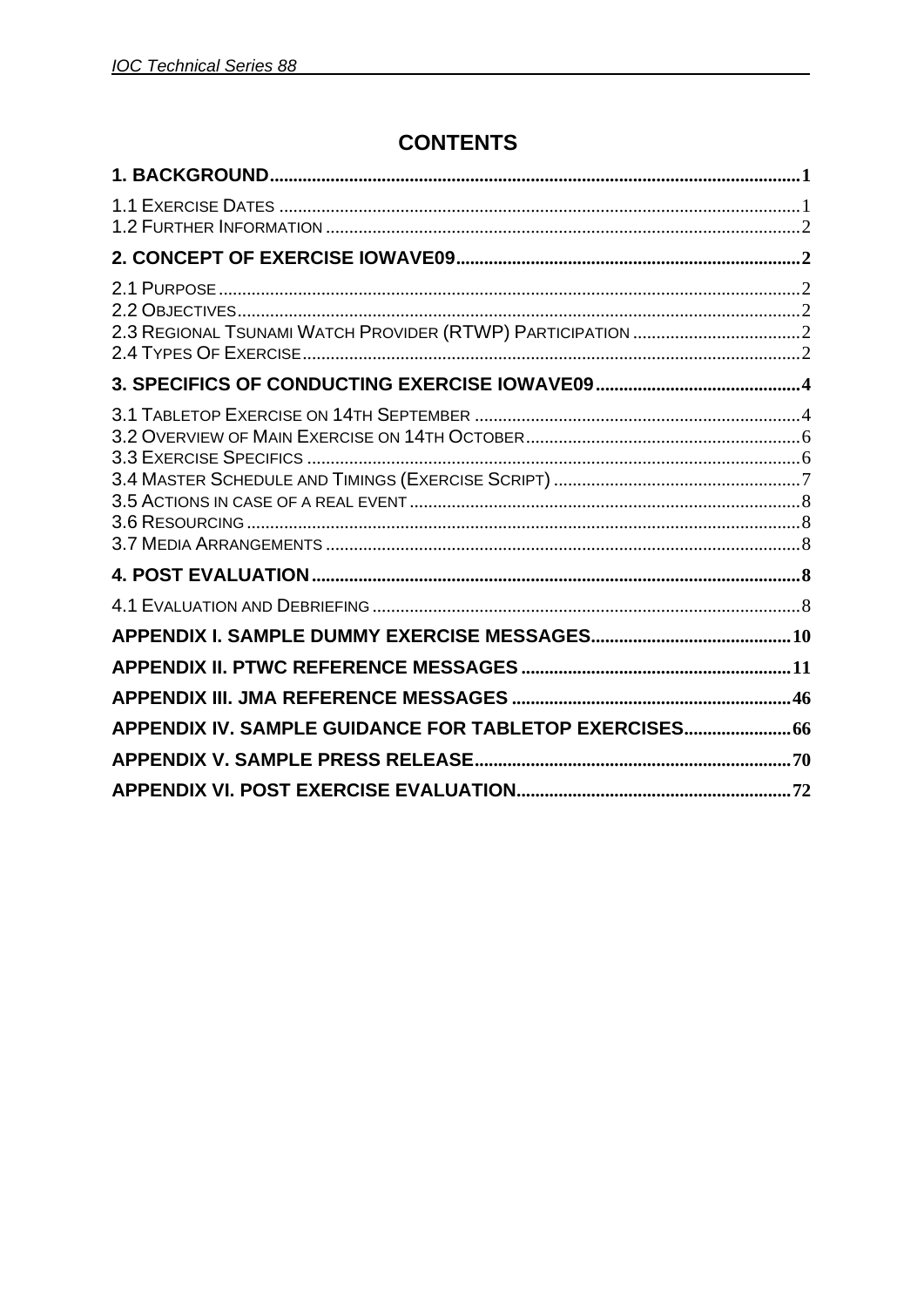## **1. BACKGROUND**

The devastating impact of the 26 December 2004 Indonesia earthquake and Indian Ocean tsunami tragically demonstrated what can happen without an effective tsunami warning system. Tsunamis may not occur often but when they do they can affect coasts, sometimes across an entire ocean, within minutes to hours. With little warning, the 2004 tsunami caused damage and casualties across the entire Indian Ocean basin. Following that event, UNESCO's Intergovernmental Oceanographic Commission (IOC) formed the Intergovernmental Coordination Group for the Indian Ocean Tsunami Warning and Mitigation System (ICG/IOTWS) to promote the exchange of seismic and sea level data for rapid tsunami detection and analysis, to provide warnings for such events and to coordinate mitigation efforts among its Member States. An efficient and effective warning system is needed that can react 24 hours a day to any potential tsunami threat and that can then act quickly from end-to-end to alert those at risk along coasts and motivate them take immediate and appropriate steps to save their lives.

At the Fifth Session of the ICG/IOTWS (8-10 April 2008 in Putrajaya, Malaysia), the Member States recommended that an Indian Ocean-wide tsunami exercise be carried out in 2009 with results compiled and a report prepared before the next meeting of the ICG in 2010. The ICG established an ad-hoc Task Team to consider and provide a detailed plan for the proposed Indian Ocean 2009 Exercise and to report back to the ICG. The ICG agreed that membership of the Task Team would be Australia, France (La Reunion), India, Indonesia, Kenya, Malaysia, Sri Lanka, Thailand and other interested Member States and decided that Indonesia would be Chair, with Australia, Kenya and Thailand as Vice-Chairs.

Exercise IOWave09 will be an effective tool for evaluating the readiness of the IOTWS and for identifying changes that can improve its efficiency. Ocean-wide tsunamis do not occur frequently in the Indian Ocean but the IOTWS must be prepared, and exercises of this kind will help to maintain the requisite level of preparedness.

## **1.1 Exercise Dates**

Exercise IOWave09 will take place on  $14<sup>th</sup>$  October 2009 to coincide with World Disaster Reduction Day. To ensure that the NTWCs in each country are fully prepared for the exercise, a tabletop exercise will be run on  $14^{\text{th}}$  September using the same scenario that will be used on 14<sup>th</sup> October. There will thus be 2 stages to Exercise IOWave09:

1. 14<sup>th</sup> September 2009 – Tabletop Exercise

| Who should be involved?: | National Tsunami Warning Centres; National Disaster        |  |  |
|--------------------------|------------------------------------------------------------|--|--|
|                          | Management Organisations; Local Disaster Management        |  |  |
|                          | Organisations, to the extent decided by each Member State. |  |  |
| Scenario:                | North Sumatra earthquake of 26 <sup>th</sup> December 2004 |  |  |
| Start time:              | 0800hrs UTC                                                |  |  |
| Timescale:               | At NTWC's discretion                                       |  |  |

### 2.  $14<sup>th</sup>$  October 2009 – Functional Exercise

| Who should be involved?: | National Tsunami Warning Centres; National Disaster        |  |  |  |  |
|--------------------------|------------------------------------------------------------|--|--|--|--|
|                          | Management Organisations; local communities, to the extent |  |  |  |  |
|                          | decided by each Member State.                              |  |  |  |  |
| Scenario:                | North Sumatra earthquake of 26 <sup>th</sup> December 2004 |  |  |  |  |
| Start time:              | 0100hrs UTC                                                |  |  |  |  |
| Timescale:               | Real-time                                                  |  |  |  |  |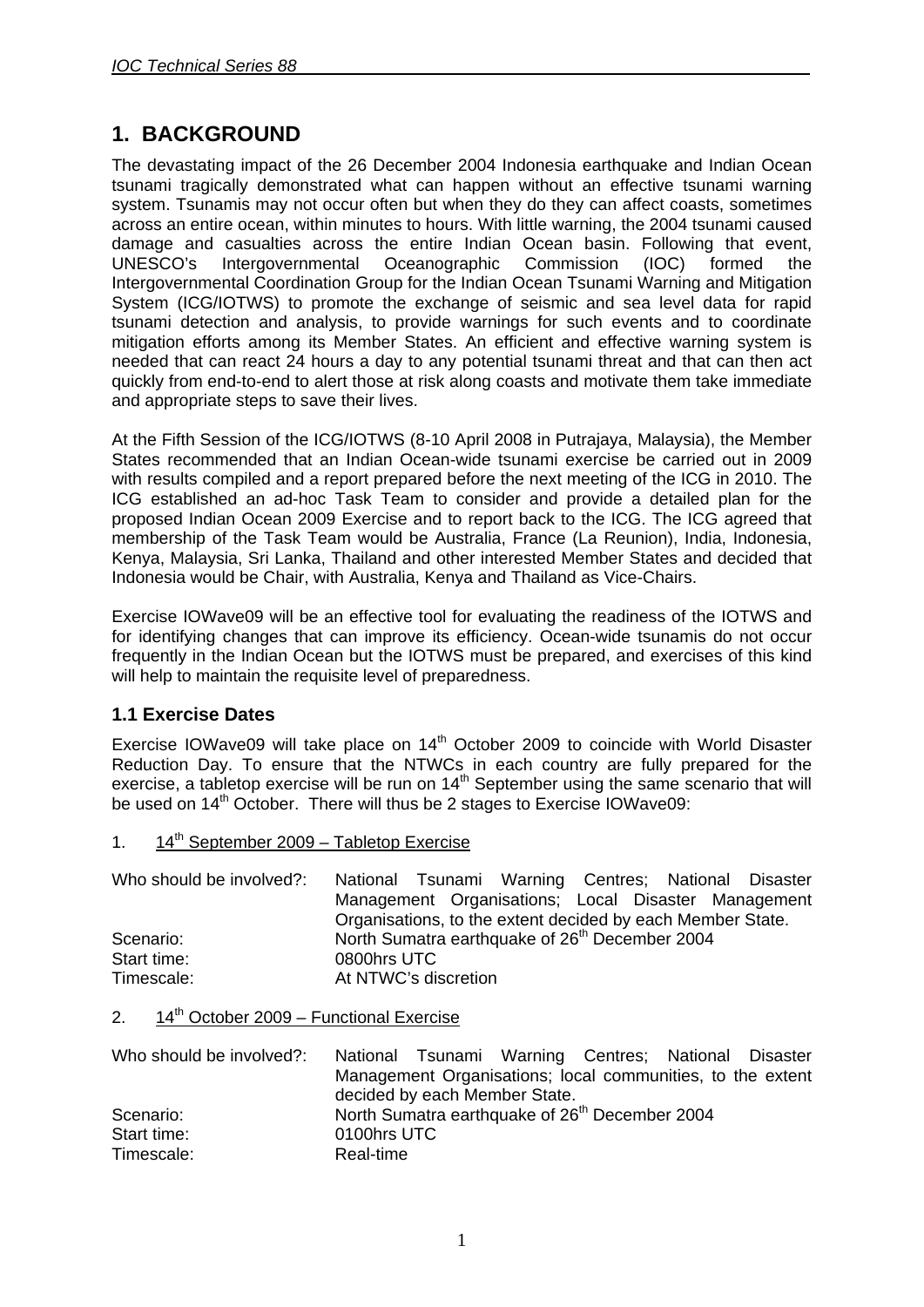## **1.2 Further Information**

Further information will be posted to the website www.ioc-unesco.org/iowave09 as it becomes available.

## **2. CONCEPT OF EXERCISE IOWave09**

### **2.1 Purpose**

The purpose of Exercise IOWave09 is to evaluate and improve the effectiveness of the IOTWS, its operational Regional Tsunami Watch Providers (RTWP), National Tsunami Warning Centres (NTWC), and National Disaster Management Organisations (NDMO), in responding to a potentially destructive tsunami. The exercise will provide an opportunity for Indian Ocean countries to test their operational lines of communications, review their tsunami warning and emergency response standard operating procedures, and to promote emergency preparedness. Regular exercises are important for maintaining staff readiness for the real event. This is especially true for tsunamis, which are infrequent but require rapid response when they occur. The pre-exercise planning and post-exercise evaluation process is as important as the actual exercise, because it brings together all stakeholders to closely coordinate their actions. Every Indian Ocean country is encouraged to participate.

### **2.2 Objectives**

The following are the over-arching objectives for IOWave09:

- 1. Validate the international Tsunami Watch [or Advisory] Centres' dissemination process of issuing Tsunami Watch Bulletins to Indian Ocean countries.
	- a. Interim Advisory Service (IAS) PTWC and JMA bulletins to IOTWS NTWCs
	- b. RTWP bulletins to other RTWPs (NB, NTWCs will **NOT** receive these bulletins)
- 2. Validate the process of countries receiving and confirming Tsunami Bulletins through their designated Tsunami Watch Focal Points (TWFP).
- 3. Validate dissemination of warning messages to relevant agencies within a country.
- 4. Validate the organisational decision-making process for public warnings and evacuations.
- 5. Identify the methods that would be used to notify and instruct the public.
- 6. Assess the elapsed time for public notification and instruction.

Within the above framework, each country should develop its own specific objectives for the exercise.

### **2.3 Regional Tsunami Watch Provider (RTWP) Participation**

Three RTWPs (Australia, India and Indonesia) will be participating in Exercise IOWave09 and will share experimental Service Level 2 (SL2) bulletins between themselves only. However the RTWPs will provide details of their SL2 bulletins 1 or 2 weeks before the main exercise on 14<sup>th</sup> October. These will be circulated to the NTWCs for information only and should not be used during Exercise IOWave09. The purpose of sharing this information is to provide NTWCs with examples of the types of products that are being developed by the RTWPs and to invite feedback and comments.

## **2.4 Types Of Exercise**

Exercises stimulate the development, training, testing and evaluation of Disaster Plans and Standard Operating Procedures (SOP). Exercise participants may use their own past multihazard drills (e.g. flood, typhoon, earthquake, etc.) as a framework to conduct Exercise IOWave09.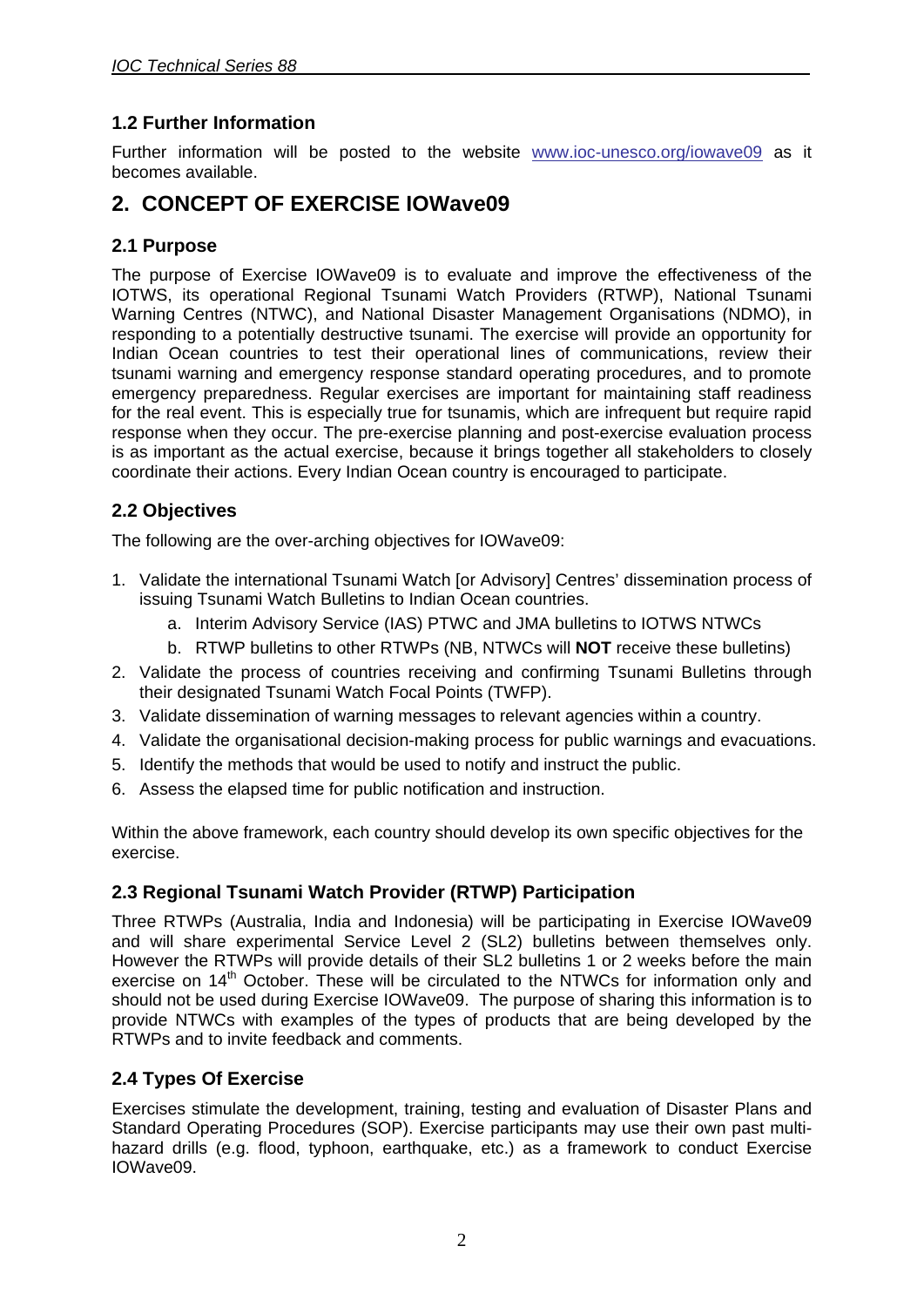Exercise IOWave09 should be conducted to a level of readiness that involves communication and decision making at Government level, without disrupting or alarming the general public. Individual countries may at their discretion elect to extend the exercise down to the level of public notification and community evacuation.

Exercises can be conducted at various scales of magnitude and sophistication. The following list provides on overview of the different types of exercises that can be conducted:

- 1. **An Orientation Exercise** lays the groundwork for a comprehensive exercise programme. It is a planned event, developed to bring together individuals and officials with a role or interest in multi-hazard response planning, problem solving, development of standard operational procedures (SOPs), and resource integration and coordination. An Orientation Exercise will have a specific goal and written objectives and result in an agreed upon Plan of Action.
- 2. **A Drill** is a planned activity that tests, develops, and/or maintains skills in a single or limited emergency response procedure. Drills generally involve operational response of single departments or agencies, organizations, or facilities, but may be a subset of full-scale exercises. Drills can involve internal notifications and/or field activities. Limited evacuation may or may not be conducted, such as within a school, pilot hotel, or village.
- 3. **A Tabletop Exercise** is a planned activity in which local officials, key staff, and organizations with disaster management responsibilities are presented with simulated emergency situations. It is usually informal, in a conference room environment, and is designed to elicit constructive discussion from the participants to assess plans, policies, and procedures. Individuals are encouraged to discuss decisions based on their organization's Standard Operating Procedures (SOPs) with emphasis on slow-paced problem solving, rather than rapid, real time decisionmaking. A Tabletop Exercise should have specific goals, objectives, and a scenario narrative. See Appendix IV for a more detailed description of Tabletop Exercises.
- 4. **A Functional Exercise** is a planned activity designed to test and evaluate individual functions, multiple activities within a function, or interdependent groups of functions among various agencies. It is based on a simulation of a realistic emergency situation. The Functional Exercise gives the decision-makers a fully simulated experience of being in a major disaster event. It should take place at the appropriate coordination locations (eg. Warning centres and emergency operations centres) and activate all the appropriate members designated by the plan. Organisations should test their SOPs using real time simulation tsunami bulletins. Public evacuations may or may not be included. A Functional Exercise should have specific goals, objectives, and a scenario narrative.
- 5. **A Full-scale Exercise** is the culmination of a progressive exercise programme that has grown with the capacity of the community to conduct exercises. A Full-Scale exercise is a planned activity in a "challenging" environment that encompasses a majority of the tsunami warning and emergency management functions, and involves multiple layers of government (national, provincial, local). This type of exercise involves the actual mobilization and deployment of the appropriate personnel and resources needed to demonstrate operational capabilities. DMOs (Disaster Management Office) and other local command centres are required to be activated. It tests all aspects of emergency response, and should demonstrate inter-agency cooperation. A Full-scale exercise is the largest, costliest and most complex exercise type. It may or may not include public evacuations.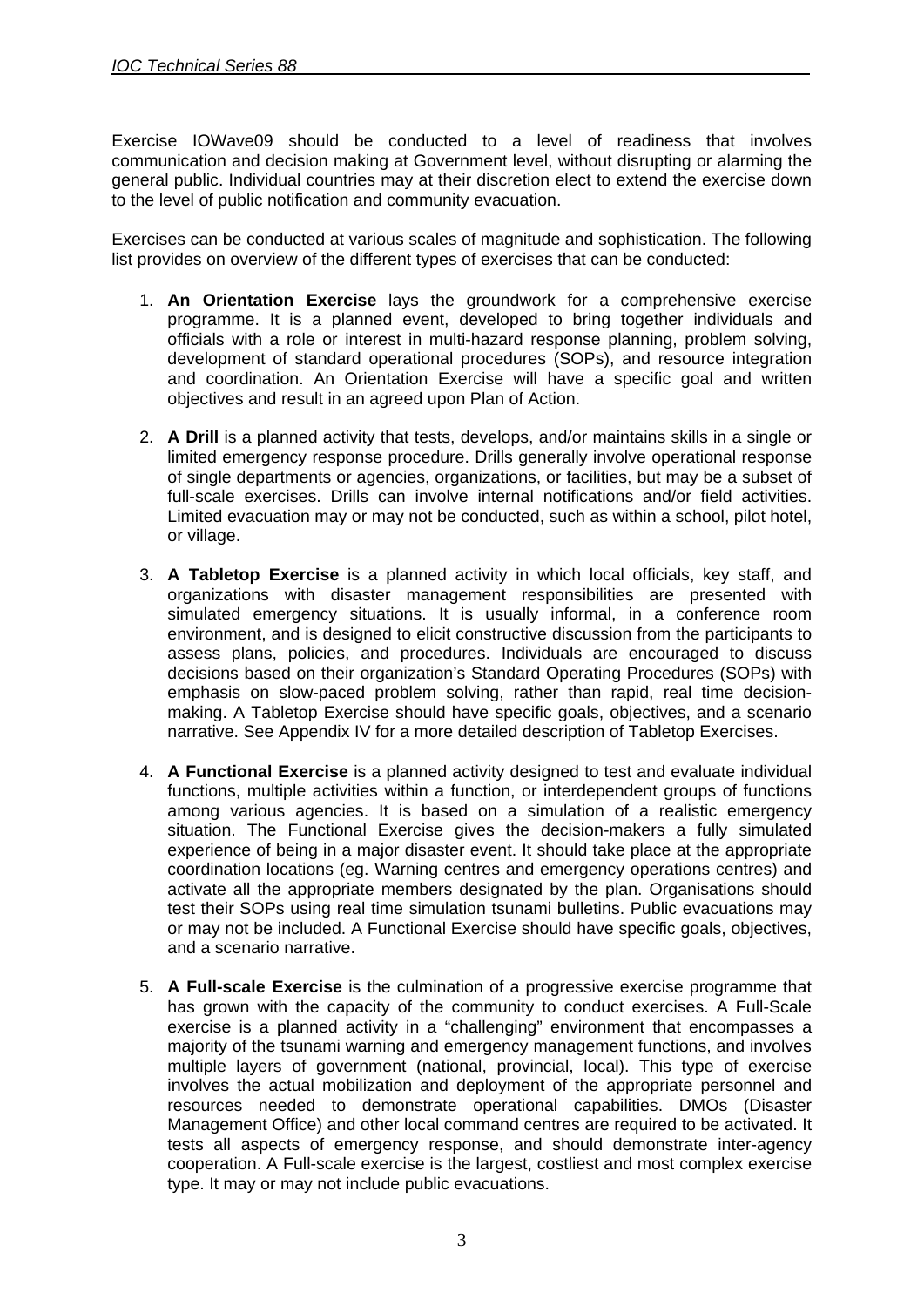| <b>Style</b>                | <b>Planning</b><br><b>Period</b> | <b>Duration</b> | <b>Comments</b>                                 |
|-----------------------------|----------------------------------|-----------------|-------------------------------------------------|
| <b>Orientation Exercise</b> | 2 weeks                          | 1 day           | Individual or mixed groups                      |
| Drill                       | 2 days                           | 1 day           | Individual technical groups generally           |
| <b>Tabletop Exercise</b>    | 2 weeks                          | $1-3$ days      | Single or multiple agency                       |
| <b>Functional Exercise</b>  | 1-2 months                       | $1-5$ days      | Multiple Agency participation                   |
| <b>Full-scale Exercise</b>  | 2-6 months                       | day/week        | Multiple Agency (National and<br>International) |

### **Example Time Frames for Different Exercise Types**

For Exercise IOWave09, a tabletop exercise will be conducted on 14<sup>th</sup> September and its main purpose is to be a rehearsal for the main exercise on 14<sup>th</sup> October. Individual Member States should decide what type of exercise they are going to undertake on  $14<sup>th</sup>$  October. A tabletop exercise should be conducted as a minimum. Many Member States will choose to conduct a functional exercise and some may decide to undertake a full-scale exercise. Each of these requires an increasing level of planning and preparation, particularly if any form of community evacuation is planned, and Member States are advised to conduct the exercise only to the level for which they are fully prepared.

## **3. SPECIFICS OF CONDUCTING EXERCISE IOWAVE09**

## **3.1 Tabletop Exercise on 14th September**

In preparation for the functional exercise on  $14<sup>th</sup>$  October 2009, a tabletop exercise will be conducted on 14<sup>th</sup> September starting at 0800 UTC. The scenario will be exactly the same as for the functional exercise on 14<sup>th</sup> October, described below.

The aim of the exercise is to familiarise participants with the stakeholder responsibilities and individual actions planned for the main exercise to be held on  $14<sup>th</sup>$  October 2009, and to provide an opportunity for participants to evaluate their SOPs for tsunami warnings prior to the functional exercise.

To start the exercise, a dummy bulletin will be issued by the IAS providers via email, fax and GTS to all NTWCs, as shown below: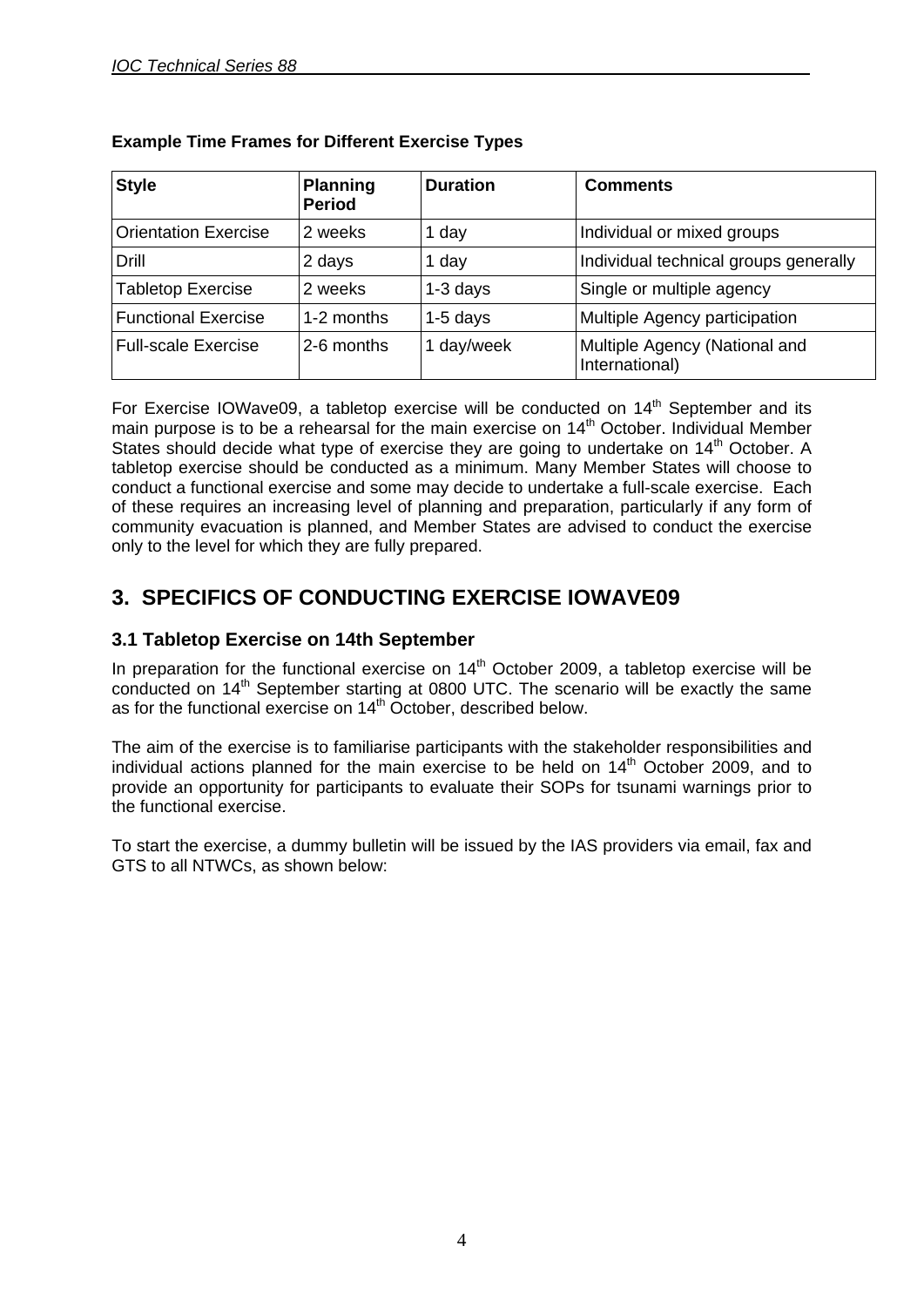## **PTWC Dummy Bulletin:**

TEST...TSUNAMI EXERCISE MESSAGE NUMBER 001...TEST NWS PACIFIC TSUNAMI WARNING CENTER EWA BEACH HI 0815 UTC 14 SEP 2009

...EXERCISE INDIAN OCEAN WAVE 09...

TO - PARTICIPANTS OF THE INDIAN OCEAN WAVE 09 TSUNAMI EXERCISE. ALL OTHERS PLEASE IGNORE.

SUBJECT: START OF INDIAN OCEAN WAVE 09 TABLETOP EXERCISE

THIS MESSAGE IS TO ANNOUNCE THE START OF IOWAVE 09 TABLETOP EXERCISE. THE EXERCISE IS TO TEST COMMUNICATIONS AND ACTIONS THAT WOULD BE NEEDED IN THE EVENT OF AN ACTUAL TSUNAMI.

PARTICIPANTS IN THE EXERCISE SHOULD REFER TO THE INDIAN OCEAN WAVE 09 EXERCISE MANUAL FOR THE SEQUENTIAL PTWC BULLETINS.

THIS IS ONLY AN EXERCISE

### **JMA Dummy Bulletin:**

TSUNAMI EXERCISE MESSAGE NUMBER 001 ISSUED BY JMA ISSUED AT 0820Z 14 SEP 2009

TO: PARTICIPANTS OF INDIAN OCEAN WAVE 09 TABLETOP EXERCISE. ALL OTHERS PLEASE IGNORE.

SUBJECT: START OF INDIAN OCEAN WAVE 09 TABLETOP EXERCISE

THIS MESSAGE IS TO ANNOUNCE THE START OF IOWAVE 09 TABLETOP EXERCISE. THE EXERCISE IS TO TEST COMMUNICATIONS AND ACTIONS THAT WOULD BE NEEDED IN THE EVENT OF AN ACTUAL TSUNAMI.

PARTICIPANTS IN THE EXERCISE SHOULD REFER TO THE INDIAN OCEAN WAVE 09 EXERCISE MANUAL FOR THE SEQUENTIAL JMA BULLETINS.

THIS IS ONLY AN EXERCISE.

Following receipt of the initial bulletins, the NTWCs will refer to Appendix II (PTWC messages) and Appendix III (JMA messages) for sequential bulletins. Except for the dummy messages shown above, the tsunami bulletins will NOT be issued through email, fax or GTS. Member States should run the exercise to its conclusion at their own pace and the timing of bulletin injects can be compressed at the NTWCs' discretion.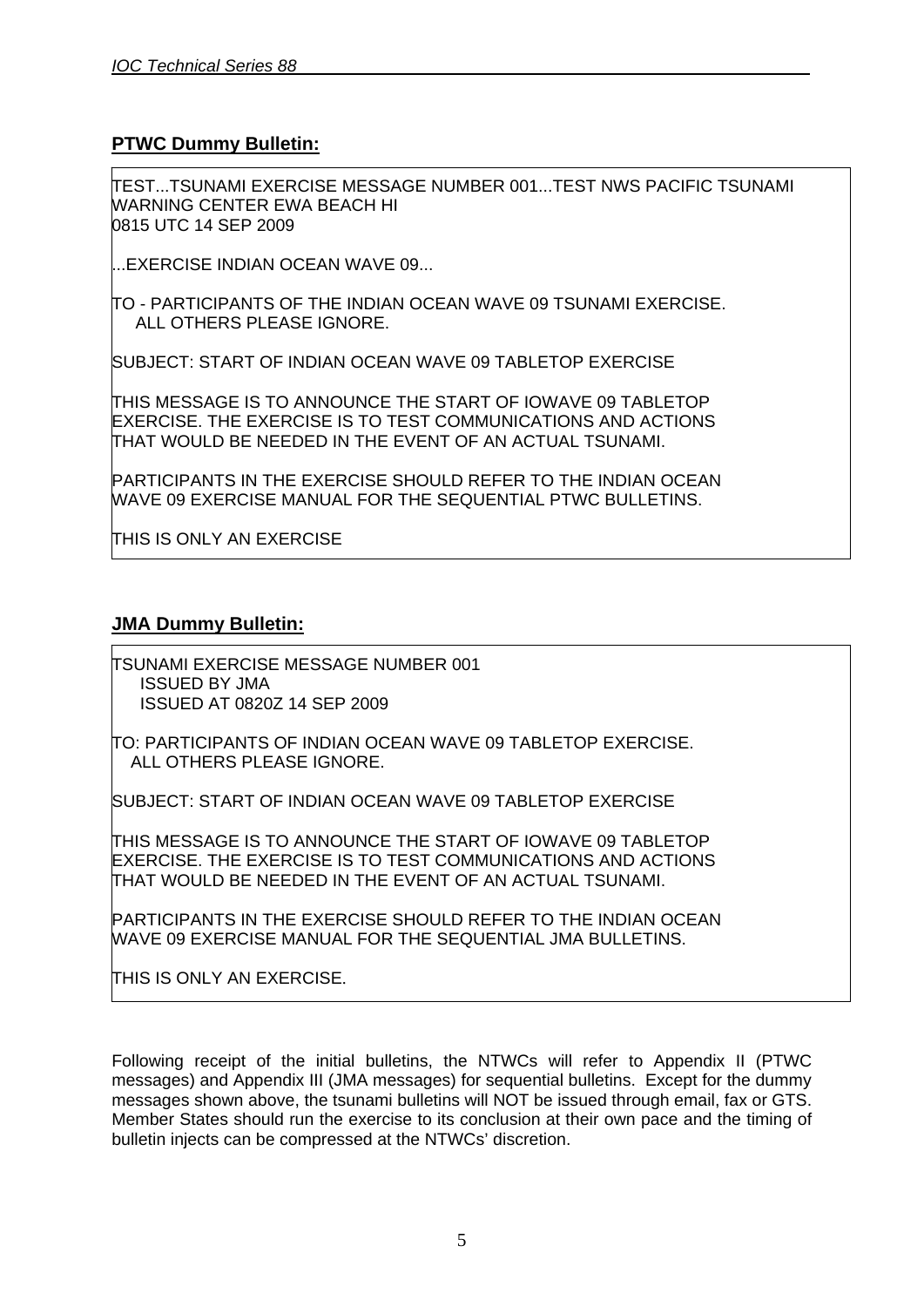Suggested procedures for implementing the tabletop exercise are outlined in Appendix IV. Member States may wish to extend or modify the exercise according to their needs.

Following the tabletop exercise, participants are encouraged to complete a self evaluation similar to that suggested in Appendix IV. Although there is no formal evaluation process planned following the tabletop exercise, Member States may wish to provide feedback to the ICG/IOTWS Secretariat at iotws@unesco.org.

### **3.2 Overview of Main Exercise on 14th October**

Following the recommendation from ICG/IOTWS-VI, there will be a single exercise scenario played out in real time. The scenario will replicate the major earthquake off the northwest coast of Sumatra on 26 December 2004 that generated a destructive tele-tsunami affecting countries from Australia to South Africa over the course of about 17 hours.

The IAS providers will issue bulletins for this exercise to all IOTWS NTWCs. RTWPs will exchange bulletins between themselves only. The timeline for issuance of IAS bulletins on 14<sup>th</sup> October is given in Table 1. WMO GTS product identifiers for the bulletins are given in Table 2.

Participant countries may follow the exercise timeline precisely or elect to exercise on their own timeline in order to achieve their particular objectives. For example, a particular country's exercise controller may choose to inject the bulletins into the exercise at times of their own choosing, or alternatively put them in envelopes with the time they must be opened written on each, with each key participant agency having their own set of envelopes. All bulletins, provided in advance in Appendices I-IV, will facilitate this approach.

**Coverage**. All Member States are encouraged to participate. Estimated tsunami arrival times to all IOTWS countries are included in the IAS bulletins.

**Messages**. The initial bulletins to start the exercise will be issued by the IAS providers, although some countries close to the source may issue their own internal bulletins before this. To avoid any possible misinterpretation, bulletins issued by the IAS will be in a "dummy" exercise message format similar to the tabletop exercise message format shown above and as shown in Appendix I that will refer participants to a specific scenario bulletin number in this exercise manual (in Appendices II – III). Dummy messages will be issued for each simulated real message and will continue to be issued until the simulated tsunami has crossed the entire Indian Ocean and the exercise concludes.

## **3.3 Exercise Specifics**

**The Scenario**. The simulated tsunami will be generated by a magnitude 9.2 earthquake off the northwest coast of Sumatra at 3.30ºN, 95.96ºE that occurs on October 14, 2009 at 0100UTC. An earthquake of this size would be likely to generate a tsunami with widespread destructive effects. Bulletins will be issued in real time for approximately 12 hours until the tsunami is simulated to have crossed the entire Indian Ocean.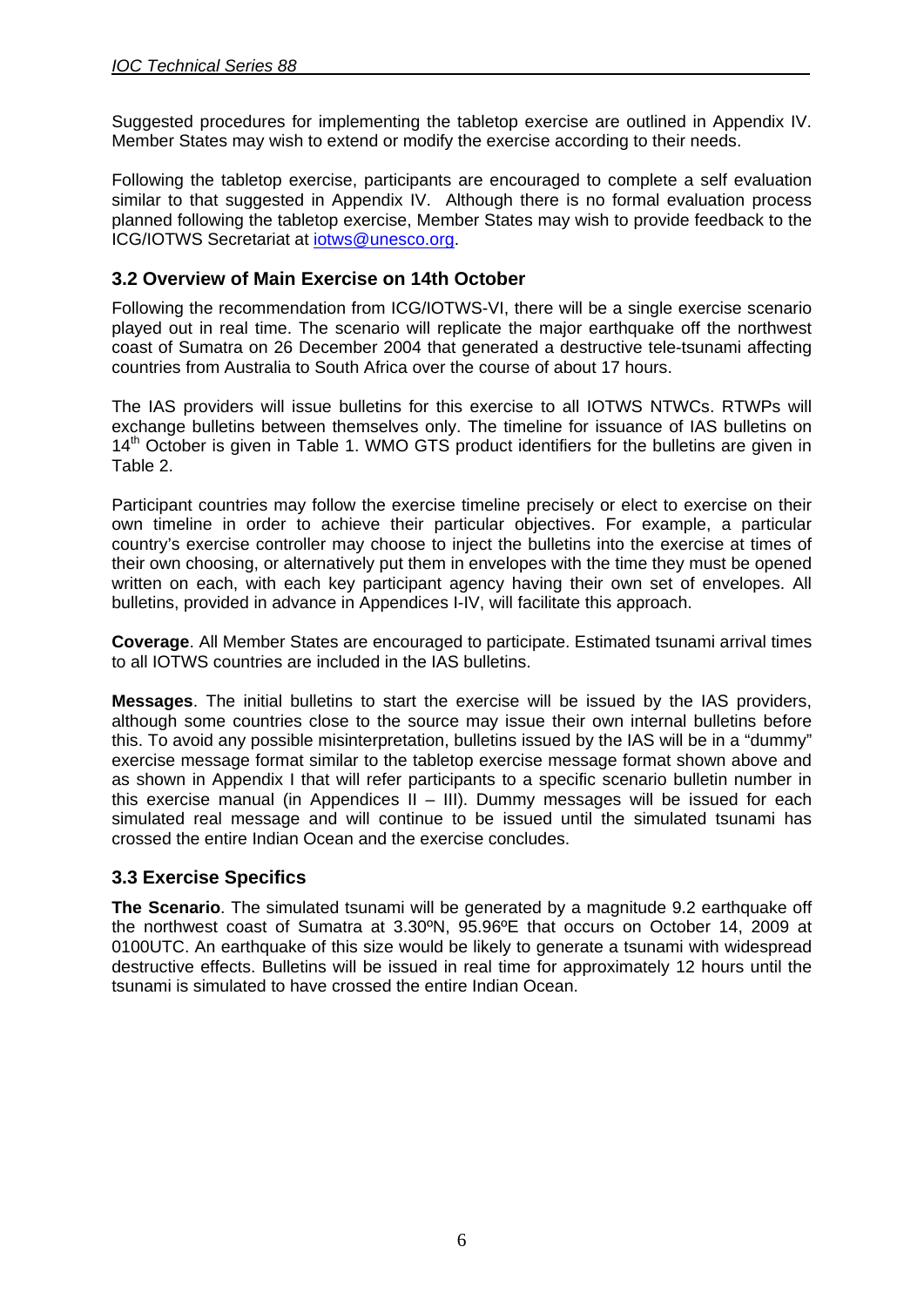## **3.4 Master Schedule and Timings (Exercise Script)**

## **Table 1: Scenario Timeline**

Tsunami from magnitude 9.2 earthquake with epicentre at 3.30ºN, 95.96ºE occurring on October 14, 2009 at 0100UTC.

| <b>Date</b> | <b>Time</b><br>(UTC) | <b>Provider</b> | <b>Bulletin</b><br># | <b>Detail</b>                                   |
|-------------|----------------------|-----------------|----------------------|-------------------------------------------------|
| 14-Oct-09   | 0100                 |                 |                      | Earthquake occurs                               |
| 14-Oct-09   | 0115                 | <b>PTWC</b>     | 1                    | Indian Ocean-wide tsunami watch                 |
| 14-Oct-09   | 0120                 | <b>JMA</b>      | 1                    | Indian Ocean-wide tsunami watch                 |
| 14-Oct-09   | 0145                 | <b>PTWC</b>     | $\overline{2}$       | Indian Ocean-wide tsunami watch                 |
| 14-Oct-09   | 0150                 | <b>JMA</b>      | $\overline{2}$       | Indian Ocean-wide tsunami watch                 |
| 14-Oct-09   | 0245                 | <b>PTWC</b>     | 3                    | Indian Ocean-wide tsunami watch                 |
| 14-Oct-09   | 0300                 | <b>JMA</b>      | 3                    | Indian Ocean-wide tsunami watch                 |
| 14-Oct-09   | 0345                 | <b>PTWC</b>     | 4                    | Indian Ocean-wide tsunami watch                 |
| 14-Oct-09   | 0400                 | <b>JMA</b>      | 4                    | Indian Ocean-wide tsunami watch                 |
| 14-Oct-09   | 0445                 | <b>PTWC</b>     | 5                    | Indian Ocean-wide tsunami watch                 |
| 14-Oct-09   | 0500                 | <b>JMA</b>      | 5                    | Indian Ocean-wide tsunami watch                 |
| 14-Oct-09   | 0545                 | <b>PTWC</b>     | 6                    | Indian Ocean-wide tsunami watch                 |
| 14-Oct-09   | 0645                 | <b>PTWC</b>     | $\overline{7}$       | Indian Ocean-wide tsunami watch                 |
| 14-Oct-09   | 0700                 | <b>JMA</b>      | 6                    | Indian Ocean-wide tsunami watch                 |
| 14-Oct-09   | 0745                 | <b>PTWC</b>     | 8                    | Indian Ocean-wide tsunami watch                 |
| 14-Oct-09   | 0845                 | <b>PTWC</b>     | 9                    | Indian Ocean-wide tsunami watch                 |
| 14-Oct-09   | 0900                 | <b>JMA</b>      | $\overline{7}$       | Indian Ocean-wide tsunami watch                 |
| 14-Oct-09   | 0945                 | <b>PTWC</b>     | 10                   | Indian Ocean-wide tsunami watch                 |
| 14-Oct-09   | 1045                 | <b>PTWC</b>     | 11                   | Indian Ocean-wide tsunami watch                 |
| 14-Oct-09   | 1100                 | <b>JMA</b>      | 8                    | Indian Ocean-wide tsunami watch                 |
| 14-Oct-09   | 1100                 | <b>PTWC</b>     | 12                   | Cancellation of Indian Ocean-wide tsunami watch |
| 14-Oct-09   | 1300                 | <b>JMA</b>      | 9                    | Indian Ocean-wide tsunami watch                 |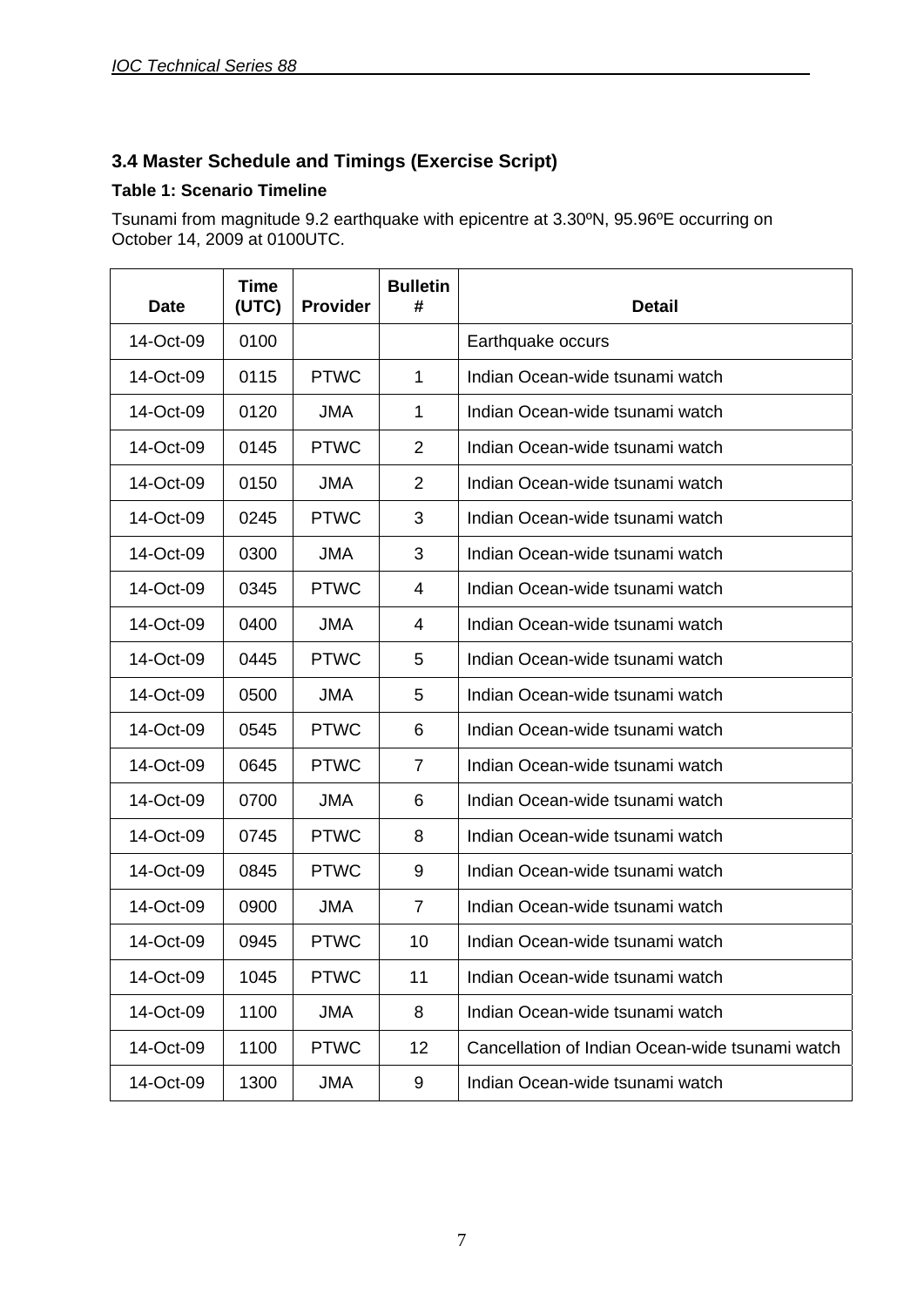### **Table 2: Product Types**

Product types issued for Dummy bulletins

| <b>Centre</b> | <b>WMO GTS Identifier</b> | Fax | <b>Email</b> |
|---------------|---------------------------|-----|--------------|
| JMA           | <b>WEIO40 RJTD</b>        | Yes | Yes          |
| <b>PTWC</b>   | WEIO21 PHEB               | Yes | Yes          |

#### **3.5 Actions in case of a real event**

All documentation and correspondence relating to this exercise is to be clearly identified as **Indian Ocean Wave 09 Exercise** and **For Exercise Purposes Only**. In the case of a real event occurring during the exercise, IAS and NTWCs/RTWPs will issue their normal message products for the event. Such messages will be given full priority and a decision will be made by each centre whether to continue or cease their participation in the exercise.

#### **3.6 Resourcing**

Although participating countries will have advance notice of the exercise and may elect to stand up a special dedicated shift to allow normal core business to continue uninterrupted, it is suggested that realistic resource levels be deployed in order to reflect some of the issues that are likely to be faced in a real event.

### **3.7 Media Arrangements**

The UNESCO Bureau of Public Information will issue an international Media Advisory in late September or early October to alert the press of the 14 October "Indian Ocean Wave 2009 Exercise." About one week before the exercise, UNESCO will issue a second press release with more details on the exercise. Appendix V contains a sample press release that can be customized by Member States.

ICG/IOTWS Member States should consider issuing one or two exercise press releases to their respective country's media in conjunction with UNESCO releases. Member States press releases will give adequate alert to their country's population and give their local media time to conduct interviews and documentaries with participating exercise organizations in advance of the exercise.

A second Member State press release, one week before the exercise, would provide a more detailed description of exercise activities to take place within that country.

## **4. POST EVALUATION**

### **4.1 Evaluation and Debriefing**

All participating countries are requested to provide feedback on the exercise by 14 November 2009. This feedback will greatly assist in the evaluation of Indian Ocean Wave 09 Exercise and assist in the development of subsequent exercises.

The goal of exercise evaluation is to validate strengths and to identify opportunities for improvement within the participating organisations. This is to be accomplished by collating supporting data; analysing the data to compare effectiveness against requirements; and determining what changes need to be made by participating organizations as well as the IOTWS as a collective to support effective tsunami warning and decision making.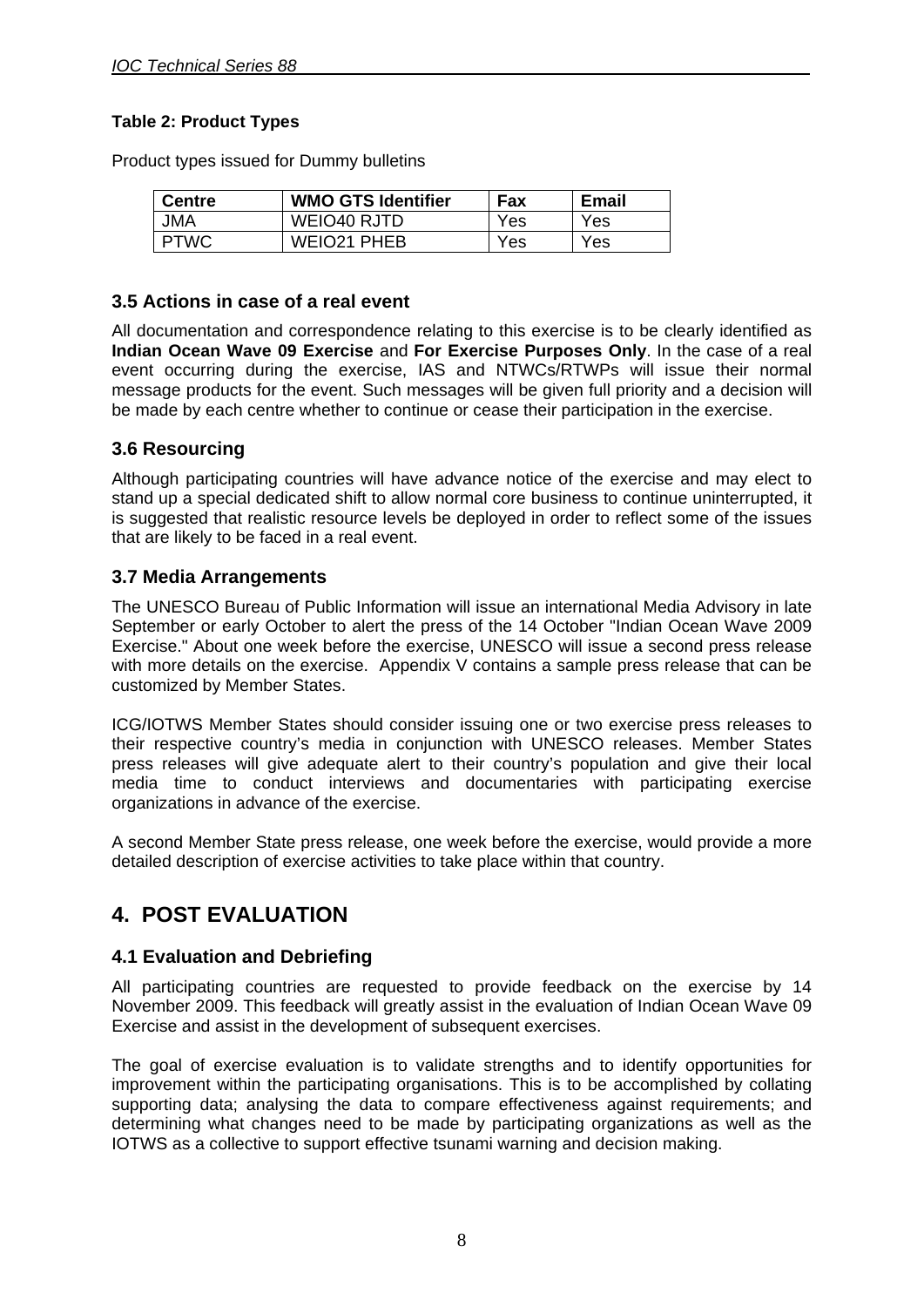Evaluation of this exercise will focus on the adequacy of plans, policies, procedures, assessment capabilities, communication, resources and inter-agency/inter-jurisdictional relationships that support effective tsunami warning and decision-making at all levels of government. Participants that choose to include additional objectives, for example by exercising public warning and/or response plans, can expand the evaluation accordingly. The evaluation of such additional objectives will be for the use of the particular participant only and is not required for the integrated IOTWS report.

The evaluation aims to inform and facilitate individual participant country evaluations as well as the integrated IOWave09 Report. Official Exercise Evaluation Forms addressing the respective focus areas and objectives are included in Appendix VI. All participant countries are requested to complete the official Exercise Evaluation Forms and return only those forms back to the ICG/IOTWS Secretariat by **14 November 2009**.

A formal exercise debrief inclusive of all participants in the respective countries will facilitate a collective and official evaluation. The method applied to collect the data required for consideration in the debrief is to be decided upon by the individual participant countries. It is recommended that independent and objective exercise evaluators/observers be appointed at all exercise points to support the collection of such data. Evaluators/observers are to be guided by the exercise objectives and the information required in the Exercise Evaluation Forms.

In completing evaluation forms, participating organizations must have the ability to note areas for improvement and actions that they plan to take without concern that the information carries political or operational risks. Thus, all official Exercise Evaluation Forms are designated as "For Official Use Only" and will be restricted for use by the exercise Task Team for the sole purpose of compilation of the integrated IOWave09 Report. Some participant countries may however decide to share their individual evaluation outcomes with the public. While the IOWave09 Report will be submitted to the IOC, the decision to share the information contained in it with the public will be made by the ICG/IOTWS.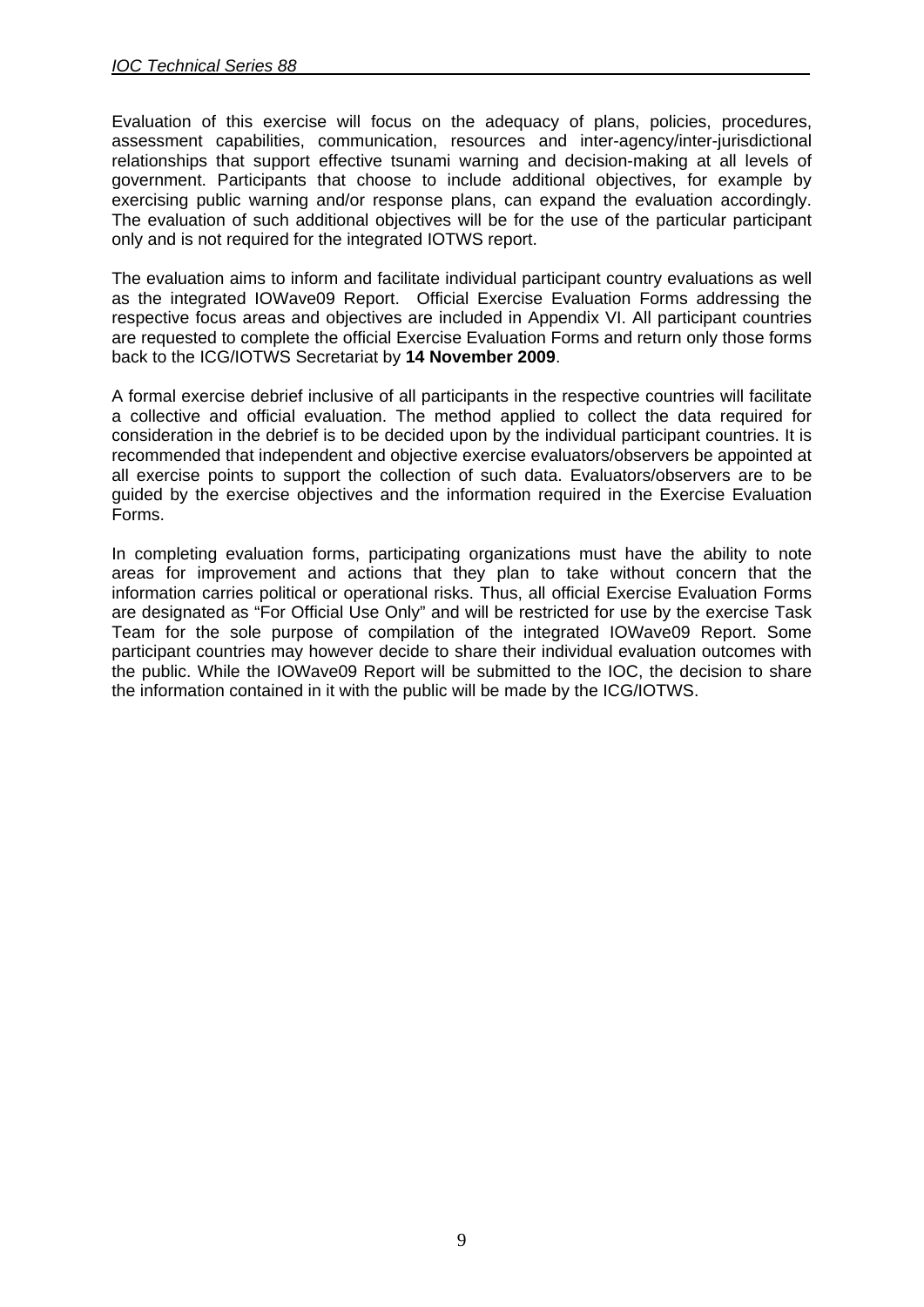## **APPENDIX I. SAMPLE DUMMY EXERCISE MESSAGES**

#### **PTWC Sample Dummy Exercise Message**

TEST...TSUNAMI EXERCISE MESSAGE NUMBER 00\*...TEST NWS PACIFIC TSUNAMI WARNING CENTER EWA BEACH HI \*\*\*\* UTC 14 OCT 2009

...EXERCISE INDIAN OCEAN WAVE 09...

TO - PARTICIPANTS OF THE INDIAN OCEAN WAVE 09 TSUNAMI EXERCISE. ALL OTHERS PLEASE IGNORE.

SUBJECT - EXERCISE INDIAN OCEAN WAVE 09 REFER TO PTWC BULLETIN \* IN EXERCISE MANUAL

THIS MESSAGE IS ONE OF A SERIES OF MESSAGES THAT ARE BEING ISSUED AS PART OF THE INDIAN OCEAN WAVE 09 TSUNAMI EXERCISE. THE EXERCISE IS TO TEST COMMUNICATIONS AND ACTIONS THAT WOULD BE NEEDED IN THE EVENT OF AN ACTUAL TSUNAMI.

PARTICIPANTS IN THE EXERCISE SHOULD REFER TO THE INDIAN OCEAN WAVE 09 EXERCISE MANUAL FOR THE CORRESPONDING PTWC BULLETIN \*.

THIS IS ONLY AN EXERCISE.

### **JMA Sample Dummy Exercise Message**

TSUNAMI EXERCISE MESSAGE NUMBER 00\* ISSUED BY JMA ISSUED AT \*\*\*\*Z 14 OCT 2009

TO: PARTICIPANTS OF INDIAN OCEAN WAVE 09 EXERCISE. ALL OTHERS PLEASE IGNORE.

SUBJECT: EXERCISE INDIAN OCEAN WAVE 09 REFER TO JMA BULLETIN \* IN EXERCISE MANUAL

THIS MESSAGE IS ONE OF A SERIES OF MESSAGES THAT ARE BEING ISSUED AS PART OF THE INDIAN OCEAN WAVE 09 TSUNAMI EXERCISE. THE EXERCISE IS TO TEST COMMUNICATIONS AND ACTIONS THAT WOULD BE NEEDED IN THE EVENT OF AN ACTUAL TSUNAMI.

PARTICIPANTS IN THE EXERCISE SHOULD REFER TO THE INDIAN OCEAN WAVE 09 EXERCISE MANUAL FOR THE CORRESPONDING JMA BULLETIN \*

THIS IS ONLY AN EXERCISE.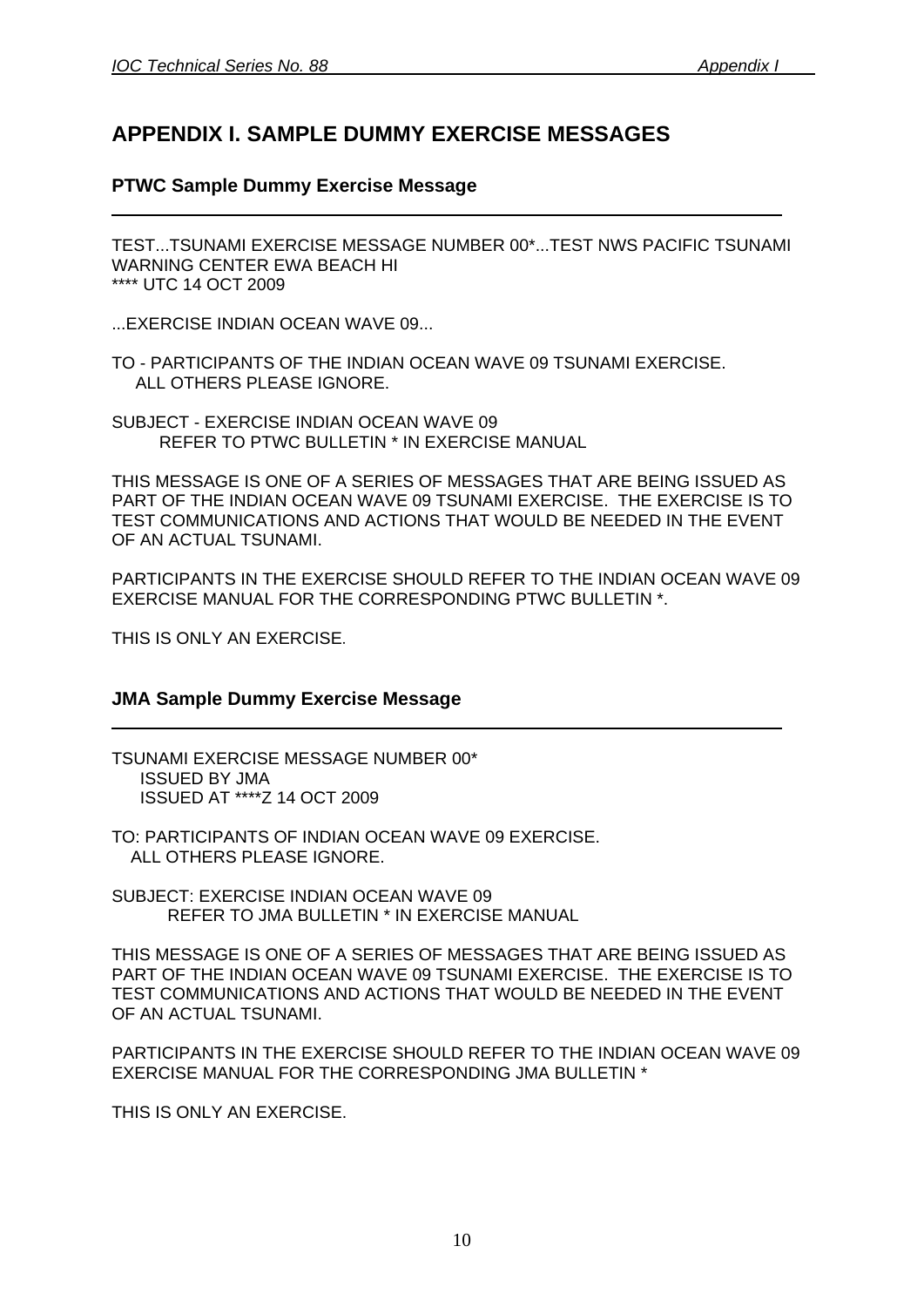## **APPENDIX II. PTWC REFERENCE MESSAGES**

The following messages, created for the Indian Ocean Wave 09 tsunami exercise, are representative of what might be issued by the Indian Ocean Tsunami Warning Centre during an actual large tsunami event originating in the northwest Indian Ocean of Sumatra.

#### **PTWC BULLETIN 1.**

TEST...TSUNAMI BULLETIN NUMBER 001 ...TEST PACIFIC TSUNAMI WARNING CENTER/NOAA/NWS ISSUED AT 0115Z 14 OCT 2009

THIS BULLETIN IS FOR ALL AREAS OF THE INDIAN OCEAN.

... AN INDIAN-OCEAN-WIDE TSUNAMI WATCH IS IN EFFECT ...

A TSUNAMI WATCH IS IN EFFECT FOR

INDONESIA / INDIA / THAILAND / AUSTRALIA / SRI LANKA / MYANMAR / MALDIVES / UNITED KINGDOM / MALAYSIA / BANGLADESH / MAURITIUS / REUNION / SEYCHELLES / OMAN / SOMALIA / IRAN / PAKISTAN / MADAGASCAR / YEMEN / COMORES / MOZAMBIQUE / KENYA / TANZANIA / CROZET ISLANDS / KERGUELEN ISLANDS / SOUTH AFRICA / SINGAPORE

THIS BULLETIN IS ISSUED AS ADVICE TO GOVERNMENT AGENCIES. ONLY NATIONAL AND LOCAL GOVERNMENT AGENCIES HAVE THE AUTHORITY TO MAKE DECISIONS REGARDING THE OFFICIAL STATE OF ALERT IN THEIR AREA AND ANY ACTIONS TO BE TAKEN IN RESPONSE.

AN EARTHQUAKE HAS OCCURRED WITH THESE PRELIMINARY PARAMETERS

|                 | ORIGIN TIME - 0100Z 14 OCT 2009            |
|-----------------|--------------------------------------------|
|                 | COORDINATES - 3.3 NORTH 95.9 EAST          |
|                 | LOCATION - OFF W COAST OF NORTHERN SUMATRA |
| MAGNITUDE - 8.2 |                                            |

#### **EVALUATION**

EARTHQUAKES OF THIS SIZE HAVE THE POTENTIAL TO GENERATE A WIDESPREAD DESTRUCTIVE TSUNAMI THAT CAN AFFECT COASTLINES ACROSS THE ENTIRE INDIAN OCEAN BASIN.

HOWEVER - IT IS NOT KNOWN THAT A TSUNAMI WAS GENERATED. THIS WATCH IS BASED ONLY ON THE EARTHOUAKE EVALUATION. AUTHORITIES IN THE REGION SHOULD TAKE APPROPRIATE ACTION IN RESPONSE TO THE POSSIBILITY OF A WIDESPREAD DESTRUCTIVE TSUNAMI.

ESTIMATED INITIAL TSUNAMI WAVE ARRIVAL TIMES AT FORECAST POINTS WITHIN THE WARNING AND WATCH AREAS ARE GIVEN BELOW. ACTUAL ARRIVAL TIMES MAY DIFFER AND THE INITIAL WAVE MAY NOT BE THE LARGEST. A TSUNAMI IS A SERIES OF WAVES AND THE TIME BETWEEN SUCCESSIVE WAVES CAN BE FIVE MINUTES TO ONE HOUR.

| LOCATION  | FORECAST POINT  | COORDINATES    | ARRIVAL TIME |
|-----------|-----------------|----------------|--------------|
|           |                 |                |              |
| INDONESIA | SIMEULUE        | 2.5N<br>96.OE  | 0132Z 14 OCT |
|           | BANDA ACEH      | 5.5N<br>95.1E  | 0145Z 14 OCT |
|           | SIBERUT         | 1.5S 98.7E     | 0209Z 14 OCT |
|           | PADANG          | $0.9S$ 100.1E  | 0244Z 14 OCT |
|           | <b>BENGKULU</b> | 3.9S 102.0E    | 0302Z 14 OCT |
|           | BANDAR LAMPUNG  | 5.7S 105.3E    | 0411Z 14 OCT |
|           | CILACAP         | 7.8S 108.9E    | 0428Z 14 OCT |
|           | <b>BELAWAN</b>  | 3.8N 98.8E     | 0451Z 14 OCT |
|           | BALI            | 8.7S 115.3E    | 0455Z 14 OCT |
|           | KUPANG          | 10.0S 123.4E   | 0557Z 14 OCT |
| INDIA     | GREAT NICOBAR   | 7.1N<br>93.6E  | 0209Z 14 OCT |
|           | LITTLE ANDAMAN  | 10.7N<br>92.3E | 0258Z 14 OCT |
|           | PORT BLAIR      | 92.7E<br>11.9N | 0323Z 14 OCT |
|           | NORTH ANDAMAN   | 13.3N<br>92.6E | 0326Z 14 OCT |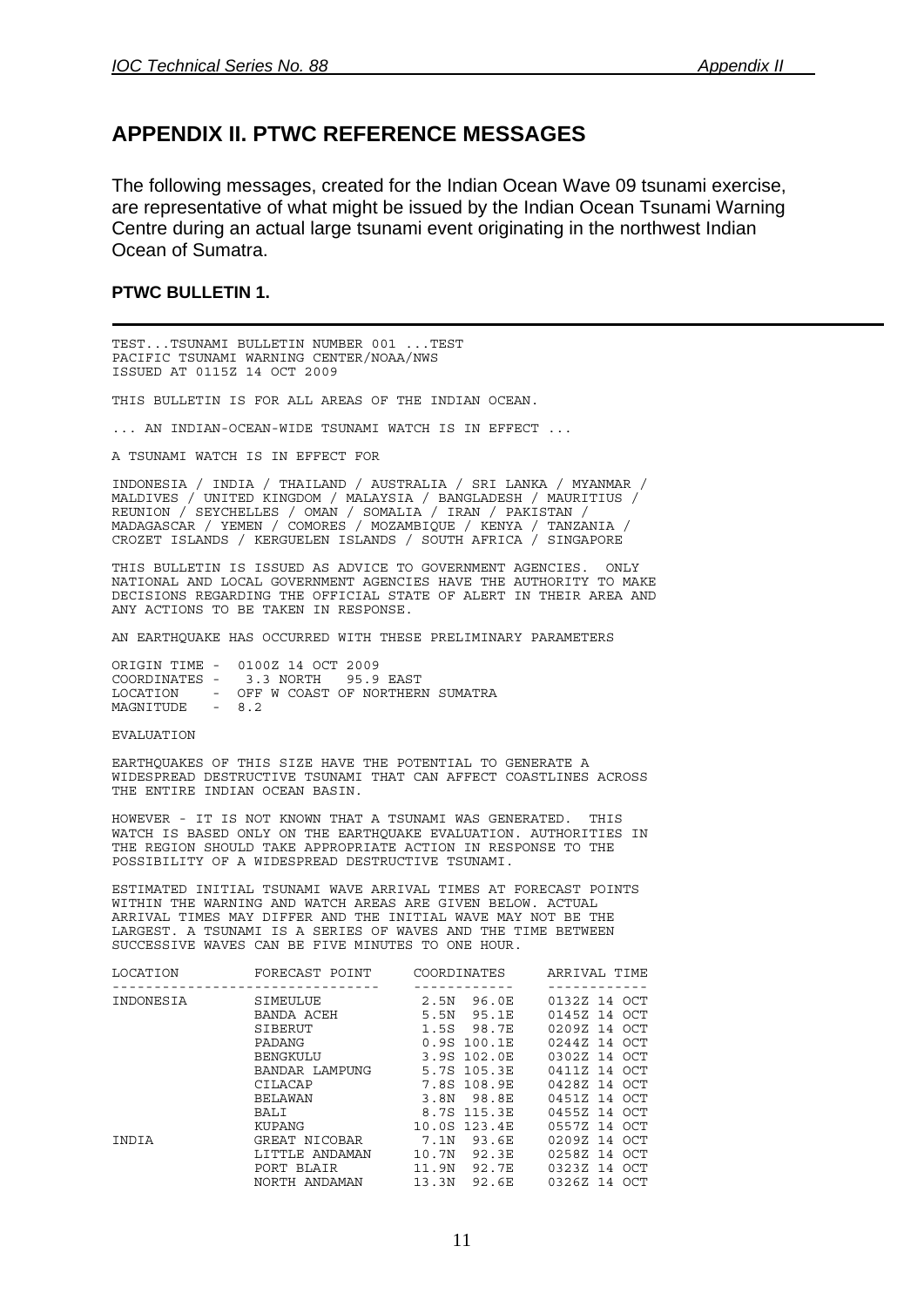| THAILAND        | 09262 14 OCT<br>PHUKET 8.0N 98.2E 0321Z 14 OCT<br>RO PHRA THONG 9.1N 98.2E 0405Z 14 OCT<br>RO TARUTAO 6.6N 99.6E 0432Z 14 OCT<br>COCOS ISLAND 12.1S 96.7E 0324Z 14 OCT<br>CHRISTMAS IS 10.4S 105.4E 0329Z 14 OCT<br>NORTH WEST CAPE 21.5S |               |                      | $\begin{tabular}{lcccc} {\it CHENNAI} & & 13.4N & 80.4E & 0422Z 14 OCT \\ {\it KAKINADA} & & 17.2N & 82.7E & 0440Z 14 OCT \\ {\it TRIVANDRUM} & & 8.3N & 76.9E & 0456Z 14 OCT \\ {\it BALESHWAR} & & 21.6N & 87.3E & 0536Z 14 OCT \\ {\it MANGALORE} & & 13.3N & 74.4E & 0626Z 14 OCT \\ {\it BOMBAY} & & 18.8N & 72.6E & 0856Z 14 OCT \\ {\$ |
|-----------------|-------------------------------------------------------------------------------------------------------------------------------------------------------------------------------------------------------------------------------------------|---------------|----------------------|-----------------------------------------------------------------------------------------------------------------------------------------------------------------------------------------------------------------------------------------------------------------------------------------------------------------------------------------------|
|                 |                                                                                                                                                                                                                                           |               |                      |                                                                                                                                                                                                                                                                                                                                               |
|                 |                                                                                                                                                                                                                                           |               |                      |                                                                                                                                                                                                                                                                                                                                               |
| AUSTRALIA       |                                                                                                                                                                                                                                           |               |                      |                                                                                                                                                                                                                                                                                                                                               |
|                 |                                                                                                                                                                                                                                           |               |                      |                                                                                                                                                                                                                                                                                                                                               |
|                 |                                                                                                                                                                                                                                           |               |                      |                                                                                                                                                                                                                                                                                                                                               |
|                 |                                                                                                                                                                                                                                           |               |                      |                                                                                                                                                                                                                                                                                                                                               |
|                 |                                                                                                                                                                                                                                           |               |                      |                                                                                                                                                                                                                                                                                                                                               |
|                 |                                                                                                                                                                                                                                           |               |                      |                                                                                                                                                                                                                                                                                                                                               |
|                 |                                                                                                                                                                                                                                           |               |                      |                                                                                                                                                                                                                                                                                                                                               |
|                 |                                                                                                                                                                                                                                           |               |                      |                                                                                                                                                                                                                                                                                                                                               |
|                 |                                                                                                                                                                                                                                           |               |                      |                                                                                                                                                                                                                                                                                                                                               |
|                 |                                                                                                                                                                                                                                           |               |                      |                                                                                                                                                                                                                                                                                                                                               |
|                 |                                                                                                                                                                                                                                           |               |                      |                                                                                                                                                                                                                                                                                                                                               |
|                 |                                                                                                                                                                                                                                           |               |                      |                                                                                                                                                                                                                                                                                                                                               |
|                 |                                                                                                                                                                                                                                           |               |                      |                                                                                                                                                                                                                                                                                                                                               |
|                 |                                                                                                                                                                                                                                           |               |                      |                                                                                                                                                                                                                                                                                                                                               |
|                 |                                                                                                                                                                                                                                           |               |                      |                                                                                                                                                                                                                                                                                                                                               |
|                 |                                                                                                                                                                                                                                           |               |                      |                                                                                                                                                                                                                                                                                                                                               |
|                 |                                                                                                                                                                                                                                           |               |                      |                                                                                                                                                                                                                                                                                                                                               |
|                 |                                                                                                                                                                                                                                           |               |                      |                                                                                                                                                                                                                                                                                                                                               |
|                 |                                                                                                                                                                                                                                           |               |                      |                                                                                                                                                                                                                                                                                                                                               |
|                 |                                                                                                                                                                                                                                           |               |                      |                                                                                                                                                                                                                                                                                                                                               |
|                 |                                                                                                                                                                                                                                           |               |                      |                                                                                                                                                                                                                                                                                                                                               |
|                 |                                                                                                                                                                                                                                           |               |                      |                                                                                                                                                                                                                                                                                                                                               |
|                 |                                                                                                                                                                                                                                           |               |                      |                                                                                                                                                                                                                                                                                                                                               |
|                 |                                                                                                                                                                                                                                           |               |                      |                                                                                                                                                                                                                                                                                                                                               |
|                 |                                                                                                                                                                                                                                           |               |                      |                                                                                                                                                                                                                                                                                                                                               |
|                 |                                                                                                                                                                                                                                           |               |                      |                                                                                                                                                                                                                                                                                                                                               |
|                 |                                                                                                                                                                                                                                           |               |                      |                                                                                                                                                                                                                                                                                                                                               |
|                 |                                                                                                                                                                                                                                           |               |                      |                                                                                                                                                                                                                                                                                                                                               |
|                 |                                                                                                                                                                                                                                           |               |                      |                                                                                                                                                                                                                                                                                                                                               |
|                 |                                                                                                                                                                                                                                           |               |                      |                                                                                                                                                                                                                                                                                                                                               |
|                 |                                                                                                                                                                                                                                           |               |                      |                                                                                                                                                                                                                                                                                                                                               |
|                 |                                                                                                                                                                                                                                           |               |                      |                                                                                                                                                                                                                                                                                                                                               |
|                 |                                                                                                                                                                                                                                           |               |                      |                                                                                                                                                                                                                                                                                                                                               |
|                 |                                                                                                                                                                                                                                           |               |                      |                                                                                                                                                                                                                                                                                                                                               |
|                 |                                                                                                                                                                                                                                           |               |                      |                                                                                                                                                                                                                                                                                                                                               |
|                 |                                                                                                                                                                                                                                           |               |                      |                                                                                                                                                                                                                                                                                                                                               |
|                 |                                                                                                                                                                                                                                           |               |                      |                                                                                                                                                                                                                                                                                                                                               |
|                 |                                                                                                                                                                                                                                           |               |                      |                                                                                                                                                                                                                                                                                                                                               |
| IRAN            | GAVATER                                                                                                                                                                                                                                   |               | 25.0N 61.3E          | 0840Z 14 OCT                                                                                                                                                                                                                                                                                                                                  |
| PAKISTAN        | GWADAR                                                                                                                                                                                                                                    |               | 25.1N 62.4E          | 0840Z 14 OCT                                                                                                                                                                                                                                                                                                                                  |
|                 | KARACHI                                                                                                                                                                                                                                   |               | 24.7N 66.9E          | 0923Z 14 OCT                                                                                                                                                                                                                                                                                                                                  |
| MADAGASCAR      | ANTSIRANANA                                                                                                                                                                                                                               |               | 12.1S 49.5E          | 0841Z 14 OCT                                                                                                                                                                                                                                                                                                                                  |
|                 | TOAMASINA<br>MANAKARA                                                                                                                                                                                                                     | 17.8S         | 49.6E                | 0849Z 14 OCT                                                                                                                                                                                                                                                                                                                                  |
|                 | MAHAJANGA                                                                                                                                                                                                                                 | 15.4S         | 22.2S 48.2E<br>46.2E | 0906Z 14 OCT<br>0941Z 14 OCT                                                                                                                                                                                                                                                                                                                  |
|                 | CAP STE MARIE                                                                                                                                                                                                                             |               | 25.8S 45.2E          | 1001Z 14 OCT                                                                                                                                                                                                                                                                                                                                  |
|                 | TOLIARA                                                                                                                                                                                                                                   | 23.4S         | 43.6E                | 1026Z 14 OCT                                                                                                                                                                                                                                                                                                                                  |
| YEMEN           | AL MUKALLA                                                                                                                                                                                                                                |               | 14.5N 49.2E          | 0904Z 14 OCT                                                                                                                                                                                                                                                                                                                                  |
|                 | ADEN                                                                                                                                                                                                                                      |               | 13.0N 45.2E          | 1004Z 14 OCT                                                                                                                                                                                                                                                                                                                                  |
| COMORES         | MORONI                                                                                                                                                                                                                                    |               | 11.6S 43.3E          | 0939Z 14 OCT                                                                                                                                                                                                                                                                                                                                  |
| MOZAMBIQUE      | CABO DELGADO                                                                                                                                                                                                                              | 10.7S         | 40.7E                | 0959Z 14 OCT                                                                                                                                                                                                                                                                                                                                  |
|                 | ANGOCHE                                                                                                                                                                                                                                   |               | 15.5S 40.6E          | 1022Z 14 OCT                                                                                                                                                                                                                                                                                                                                  |
|                 | QUELIMANE                                                                                                                                                                                                                                 | 18.0S         | 37.1E                | 1138Z 14 OCT                                                                                                                                                                                                                                                                                                                                  |
|                 | MAPUTO                                                                                                                                                                                                                                    | 25.9S         | 32.8E                | 1207Z 14 OCT                                                                                                                                                                                                                                                                                                                                  |
|                 | BEIRA                                                                                                                                                                                                                                     | 19.9S         | 35.1E                | 1233Z 14 OCT                                                                                                                                                                                                                                                                                                                                  |
| KENYA           | MOMBASA                                                                                                                                                                                                                                   | 4.OS          | 39.7E                | 0959Z 14 OCT                                                                                                                                                                                                                                                                                                                                  |
| TANZANIA        | LINDI                                                                                                                                                                                                                                     | 9.8S          | 39.9E                | 1000Z 14 OCT                                                                                                                                                                                                                                                                                                                                  |
| CROZET ISLANDS  | DAR ES SALAAM<br>CROZET ISLANDS                                                                                                                                                                                                           | 6.7S<br>46.4S | 39.4E<br>51.8E       | 1001Z 14 OCT<br>1021Z 14 OCT                                                                                                                                                                                                                                                                                                                  |
| KERGUELEN ISLAN | PORT AUX FRANCA                                                                                                                                                                                                                           |               | 49.0S 69.1E          | 1125Z 14 OCT                                                                                                                                                                                                                                                                                                                                  |
| SOUTH AFRICA    | PRINCE EDWARD I                                                                                                                                                                                                                           | 46.6S         | 37.6E                | 1152Z 14 OCT                                                                                                                                                                                                                                                                                                                                  |
|                 | DURBAN                                                                                                                                                                                                                                    |               | 29.8S 31.2E          | 1155Z 14 OCT                                                                                                                                                                                                                                                                                                                                  |
|                 | PORT ELIZABETH                                                                                                                                                                                                                            | 33.9S         | 25.8E                | 1300Z 14 OCT                                                                                                                                                                                                                                                                                                                                  |
|                 | CAPE TOWN                                                                                                                                                                                                                                 |               | 34.1S 18.0E          | 1354Z 14 OCT                                                                                                                                                                                                                                                                                                                                  |
| SINGAPORE       | SINGAPORE                                                                                                                                                                                                                                 |               | 1.2N 103.8E          | 1216Z 14 OCT                                                                                                                                                                                                                                                                                                                                  |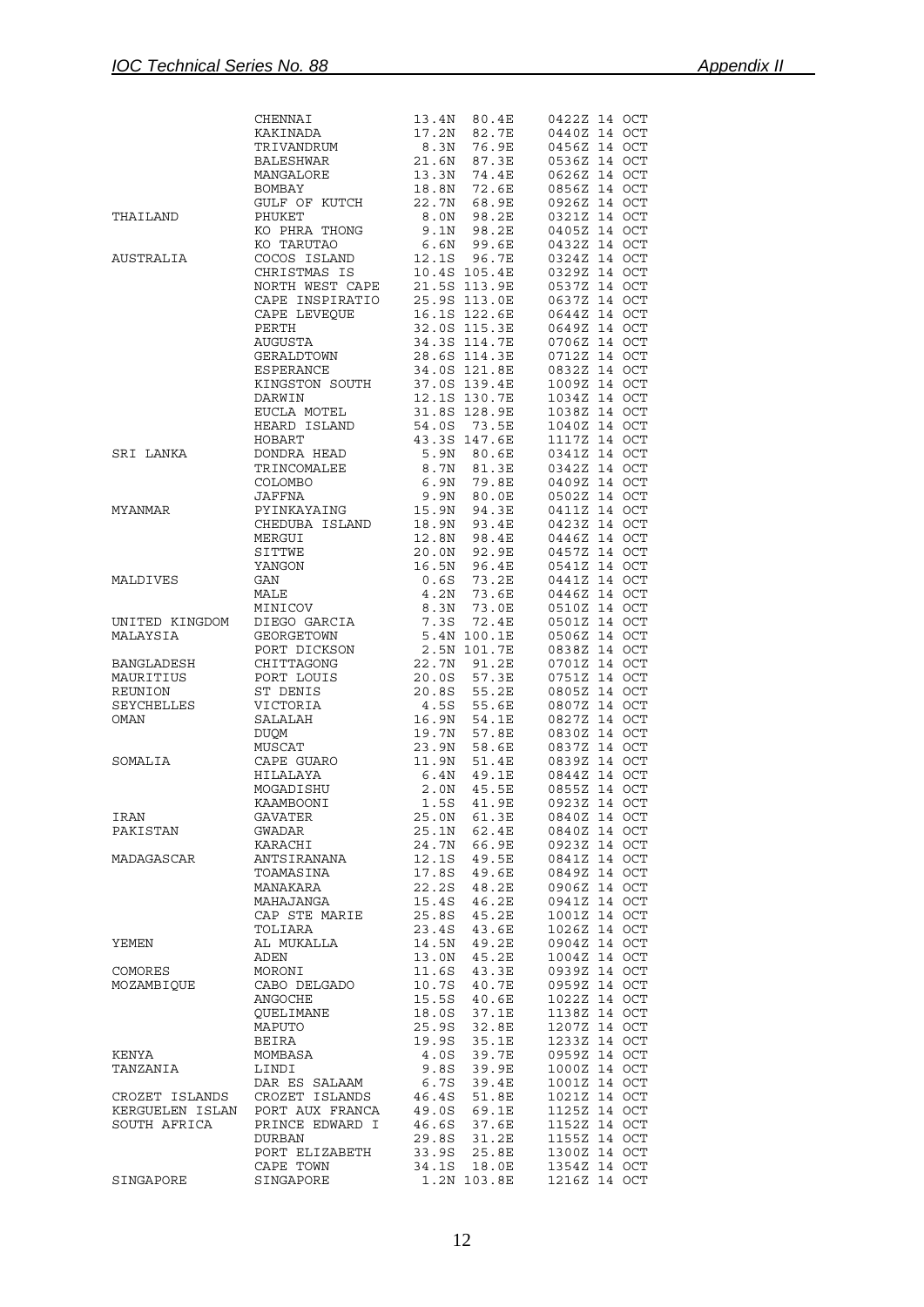THE JAPAN METEOROLOGICAL AGENCY MAY ISSUE ADDITIONAL INFORMATION FOR THIS EVENT. IN THE CASE OF CONFLICTING INFORMATION...THE MORE CONSERVATIVE INFORMATION SHOULD BE USED FOR SAFETY.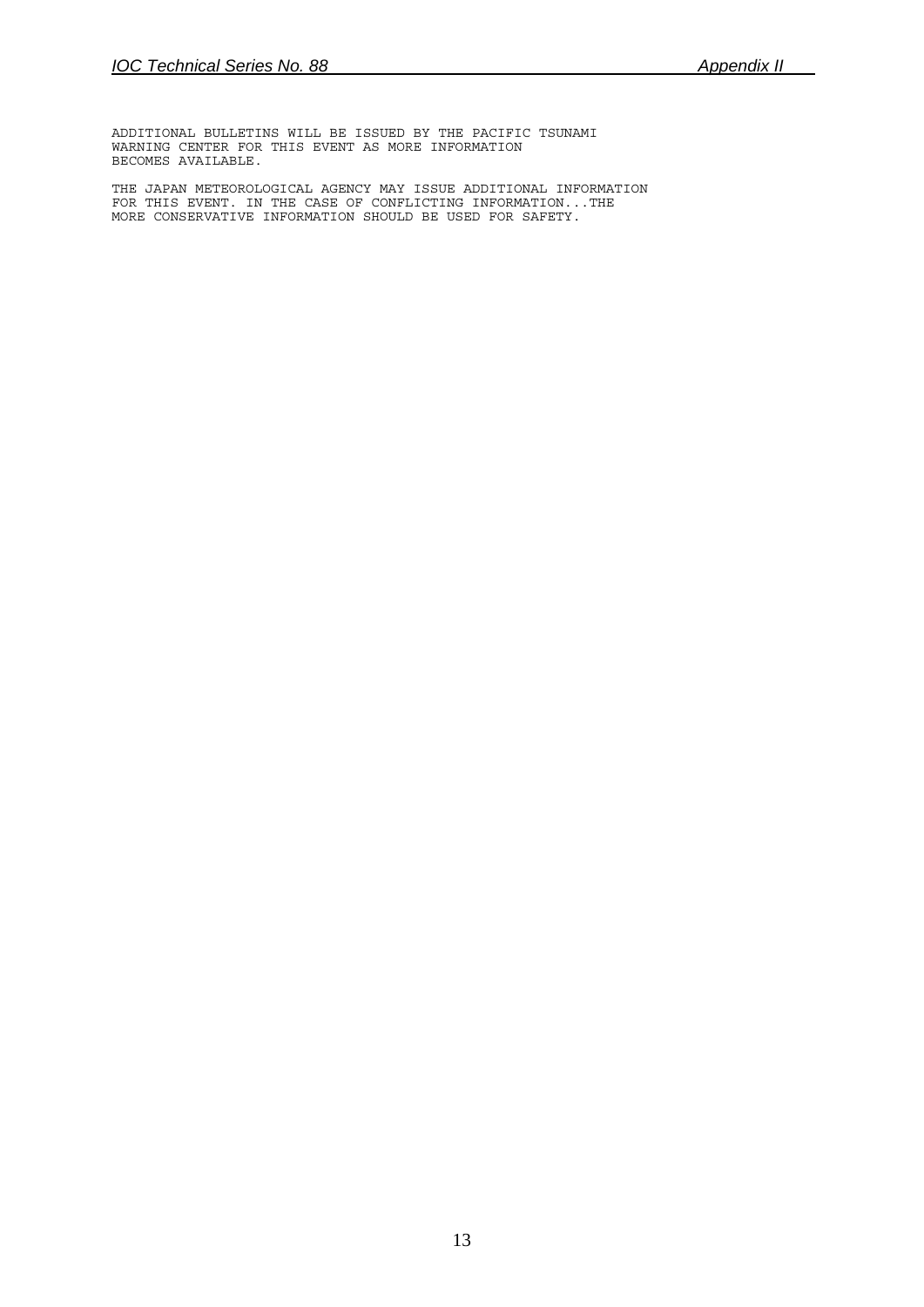#### **PTWC BULLETIN 2.**

#### TEST...TSUNAMI BULLETIN NUMBER 002 ...TEST PACIFIC TSUNAMI WARNING CENTER/NOAA/NWS ISSUED AT 0145Z 14 OCT 2009

THIS BULLETIN IS FOR ALL AREAS OF THE INDIAN OCEAN.

... AN INDIAN-OCEAN-WIDE TSUNAMI WATCH IS IN EFFECT ...

A TSUNAMI WATCH IS IN EFFECT FOR

INDONESIA / INDIA / THAILAND / AUSTRALIA / SRI LANKA / MYANMAR / MALDIVES / UNITED KINGDOM / MALAYSIA / BANGLADESH / MAURITIUS / REUNION / SEYCHELLES / OMAN / SOMALIA / IRAN / PAKISTAN / MADAGASCAR / YEMEN / COMORES / MOZAMBIQUE / KENYA / TANZANIA / CROZET ISLANDS / KERGUELEN ISLANDS / SOUTH AFRICA / SINGAPORE

THIS BULLETIN IS ISSUED AS ADVICE TO GOVERNMENT AGENCIES. ONLY NATIONAL AND LOCAL GOVERNMENT AGENCIES HAVE THE AUTHORITY TO MAKE DECISIONS REGARDING THE OFFICIAL STATE OF ALERT IN THEIR AREA AND ANY ACTIONS TO BE TAKEN IN RESPONSE.

AN EARTHQUAKE HAS OCCURRED WITH THESE PRELIMINARY PARAMETERS ... NOTE REVISED MAGNITUDE ...

|                 | ORIGIN TIME - 0100Z 14 OCT 2009            |
|-----------------|--------------------------------------------|
|                 | COORDINATES - 3.3 NORTH 95.9 EAST          |
|                 | LOCATION - OFF W COAST OF NORTHERN SUMATRA |
| MAGNITUDE - 9.2 |                                            |

MEASUREMENTS OR REPORTS OF TSUNAMI WAVE ACTIVITY

| GAI<br>M∩`<br>ا 'ا' ∆' ) ( ). ا | .AT             | ОN            | " M L | AMP'          |        |
|---------------------------------|-----------------|---------------|-------|---------------|--------|
|                                 | $- - -$         | ----          | ----- | ------------- |        |
| SAF<br>ے ک                      | Е.<br><b>QN</b> | - כד<br>1 Q E | ・つにワー | ΩM<br>. OT    | ' 7MTN |

LAT - LATITUDE (N-NORTH, S-SOUTH)

LON - LONGITUDE (E-EAST, W-WEST)

TIME - TIME OF THE MEASUREMENT (Z IS UTC IS GREENWICH TIME)

- AMPL TSUNAMI AMPLITUDE MEASURED RELATIVE TO NORMAL SEA LEVEL. IT IS ...NOT... CREST-TO-TROUGH WAVE HEIGHT. VALUES ARE GIVEN IN BOTH METERS(M) AND FEET(FT).
- PER PERIOD OF TIME IN MINUTES(MIN) FROM ONE WAVE TO THE NEXT.

EVALUATION

SEA LEVEL READINGS INDICATE A TSUNAMI WAS GENERATED. IT MAY ALREADY HAVE BEEN DESTRUCTIVE ALONG SOME COASTS.

BASED ON THESE DATA THE THREAT CONTINUES FOR ALL COASTAL AREAS OF THE INDIAN OCEAN. FOR THOSE AREAS - WHEN NO MAJOR WAVES HAVE OCCURRED FOR AT LEAST TWO HOURS AFTER THE ESTIMATED ARRIVAL TIME OR DAMAGING WAVES HAVE NOT OCCURRED FOR AT LEAST TWO HOURS THEN LOCAL AUTHORITIES CAN ASSUME THE THREAT IS PASSED. DANGER TO BOATS AND COASTAL STRUCTURES CAN CONTINUE FOR SEVERAL HOURS DUE TO RAPID CURRENTS. AS LOCAL CONDITIONS CAN CAUSE A WIDE VARIATION IN TSUNAMI WAVE ACTION THE ALL CLEAR DETERMINATION MUST BE MADE BY LOCAL AUTHORITIES.

ESTIMATED INITIAL TSUNAMI WAVE ARRIVAL TIMES AT FORECAST POINTS WITHIN THE WARNING AND WATCH AREAS ARE GIVEN BELOW. ACTUAL ARRIVAL TIMES MAY DIFFER AND THE INITIAL WAVE MAY NOT BE THE LARGEST. A TSUNAMI IS A SERIES OF WAVES AND THE TIME BETWEEN SUCCESSIVE WAVES CAN BE FIVE MINUTES TO ONE HOUR.

| LOCATION  | FORECAST POINT | COORDINATES   | ARRIVAL TIME |
|-----------|----------------|---------------|--------------|
|           |                |               |              |
| INDONESIA | SIMEULUE       | 2.5N 96.0E    | 0132Z 14 OCT |
|           | BANDA ACEH     | 5.5N 95.1E    | 0145Z 14 OCT |
|           | SIBERUT        | 1.5S 98.7E    | 0209Z 14 OCT |
|           | PADANG         | $0.9S$ 100.1E | 0244Z 14 OCT |
|           | BENGKULU       | 3.9S 102.0E   | 0302Z 14 OCT |
|           | BANDAR LAMPUNG | 5.7S 105.3E   | 0411Z 14 OCT |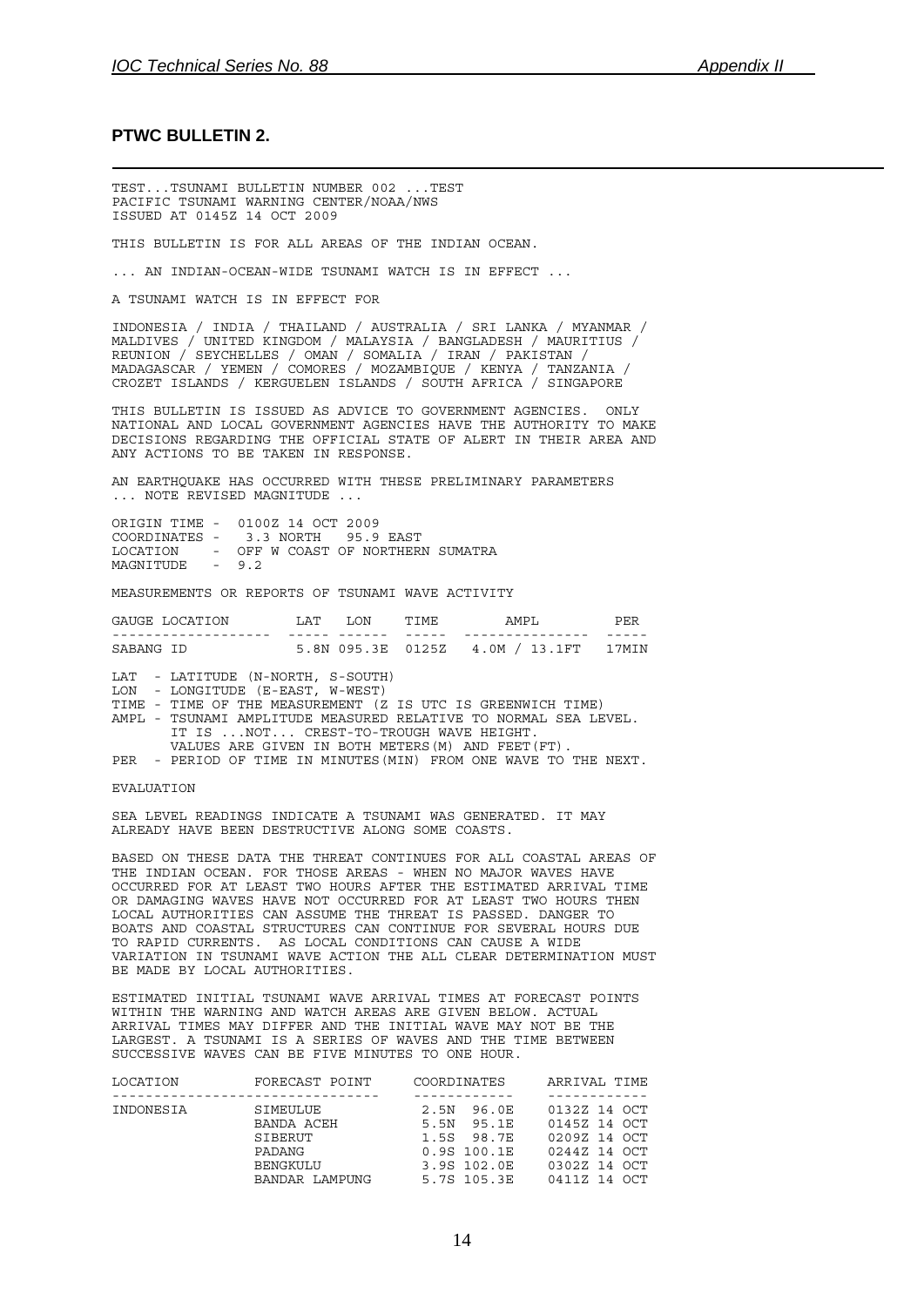| REUNION    | ST DENIS        |       |                            | 20.8S 55.2E 0805Z 14 OCT     |
|------------|-----------------|-------|----------------------------|------------------------------|
| SEYCHELLES | VICTORIA        |       | 4.5S 55.6E                 | 0807Z 14 OCT                 |
| OMAN       | SALALAH         |       | 16.9N 54.1E                | 0827Z 14 OCT                 |
|            | DUQM<br>MUSCAT  |       | 19.7N 57.8E<br>23.9N 58.6E | 0830Z 14 OCT<br>0837Z 14 OCT |
| SOMALIA    | CAPE GUARO      |       | 11.9N 51.4E                | 0839Z 14 OCT                 |
|            | HILALAYA        | 6.4N  | 49.1E                      | 0844Z 14 OCT                 |
|            | MOGADISHU       |       | 2.0N 45.5E                 | 0855Z 14 OCT                 |
|            | KAAMBOONI       | 1.5S  | 41.9E                      | 0923Z 14 OCT                 |
| IRAN       | GAVATER         |       | 25.0N 61.3E                | 0840Z 14 OCT                 |
| PAKISTAN   | GWADAR          | 25.1N | 62.4E                      | 0840Z 14 OCT                 |
|            | KARACHI         |       | 24.7N 66.9E                | 0923Z 14 OCT                 |
| MADAGASCAR | ANTSIRANANA     |       | 12.1S 49.5E                | 0841Z 14 OCT                 |
|            | TOAMASINA       |       | 17.8S    49.6E             | 0849Z 14 OCT                 |
|            | MANAKARA        | 22.2S | 48.2E                      | 0906Z 14 OCT                 |
|            | MAHAJANGA       |       | 15.4S  46.2E               | 0941Z 14 OCT                 |
|            | CAP STE MARIE   |       |                            | 1001Z 14 OCT                 |
|            | TOLIARA         |       |                            | 1026Z 14 OCT                 |
| YEMEN      | AL MUKALLA      | 14.5N | 49.2E                      | 0904Z 14 OCT                 |
|            | ADEN            | 13.0N | 45.2E                      | 1004Z 14 OCT                 |
| COMORES    | MORONI          | 11.6S | 43.3E                      | 0939Z 14 OCT                 |
| MOZAMBIQUE | CABO DELGADO    |       | 10.7S    40.7E             | 0959Z 14 OCT                 |
|            | ANGOCHE         | 15.5S | 40.6E                      | 1022Z 14 OCT                 |
|            | QUELIMANE       | 18.0S | 37.1E                      | 1138Z 14 OCT                 |
|            | MAPUTO<br>BEIRA | 25.9S | 32.8E<br>19.9S 35.1E       | 1207Z 14 OCT<br>1233Z 14 OCT |
| KENYA      | MOMBASA         | 4.0S  | 39.7E                      | 0959Z 14 OCT                 |
| TANZANIA   | LINDI           |       | 9.8S 39.9E                 | 1000Z 14 OCT                 |
|            |                 |       |                            |                              |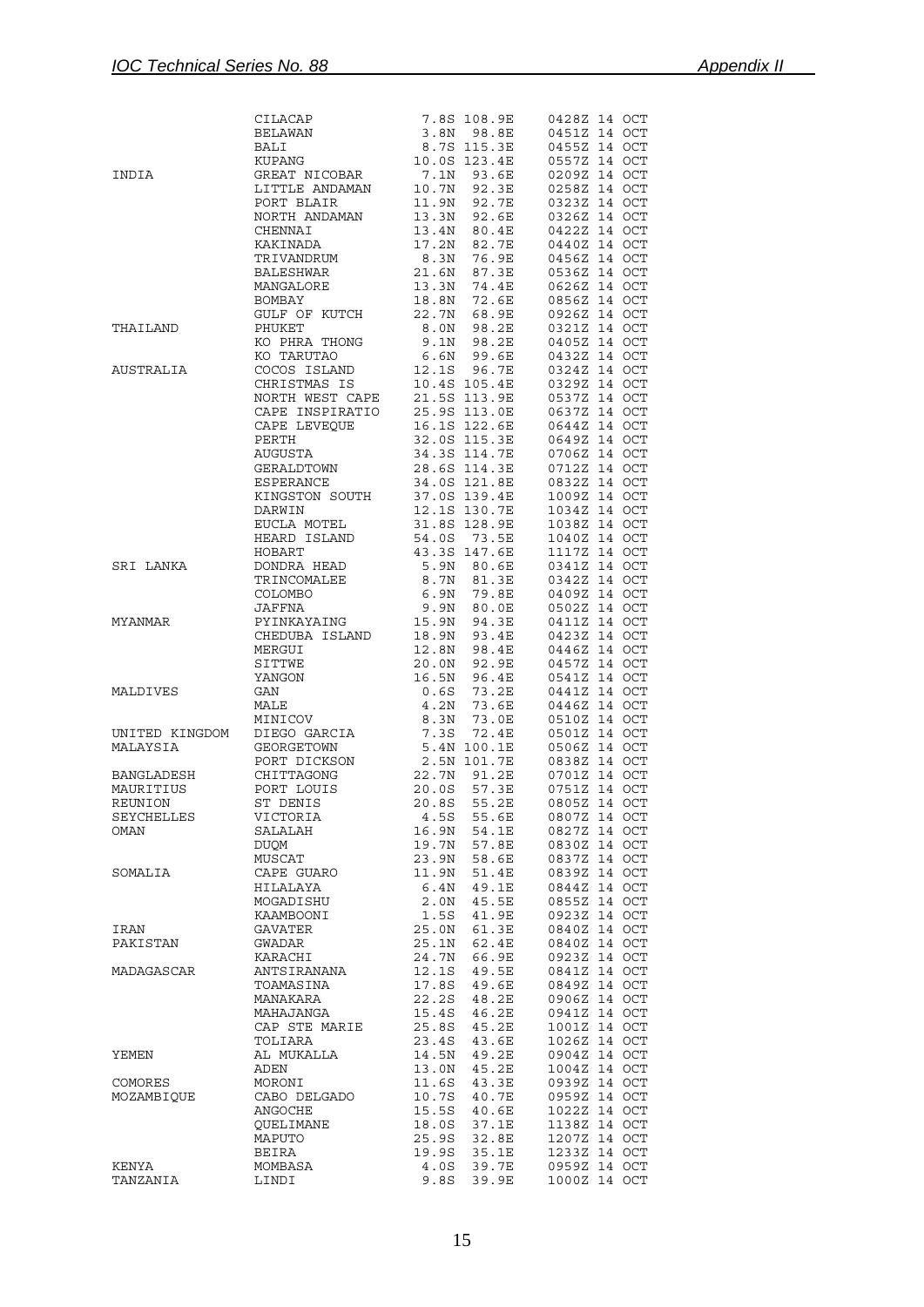|                 | DAR ES SALAAM   | $6.7S$ 39.4E | 1001Z 14 OCT |
|-----------------|-----------------|--------------|--------------|
| CROZET ISLANDS  | CROZET ISLANDS  | 46.4S 51.8E  | 1021Z 14 OCT |
| KERGUELEN ISLAN | PORT AUX FRANCA | 49.0S 69.1E  | 1125Z 14 OCT |
| SOUTH AFRICA    | PRINCE EDWARD I | 46.6S 37.6E  | 1152Z 14 OCT |
|                 | DURBAN          | 29.8S 31.2E  | 1155Z 14 OCT |
|                 | PORT ELIZABETH  | 33.95 25.8E  | 1300Z 14 OCT |
|                 | CAPE TOWN       | 34.1S 18.0E  | 1354Z 14 OCT |
| SINGAPORE       | SINGAPORE       | 1.2N 103.8E  | 1216Z 14 OCT |

THE JAPAN METEOROLOGICAL AGENCY MAY ISSUE ADDITIONAL INFORMATION FOR THIS EVENT. IN THE CASE OF CONFLICTING INFORMATION...THE MORE CONSERVATIVE INFORMATION SHOULD BE USED FOR SAFETY.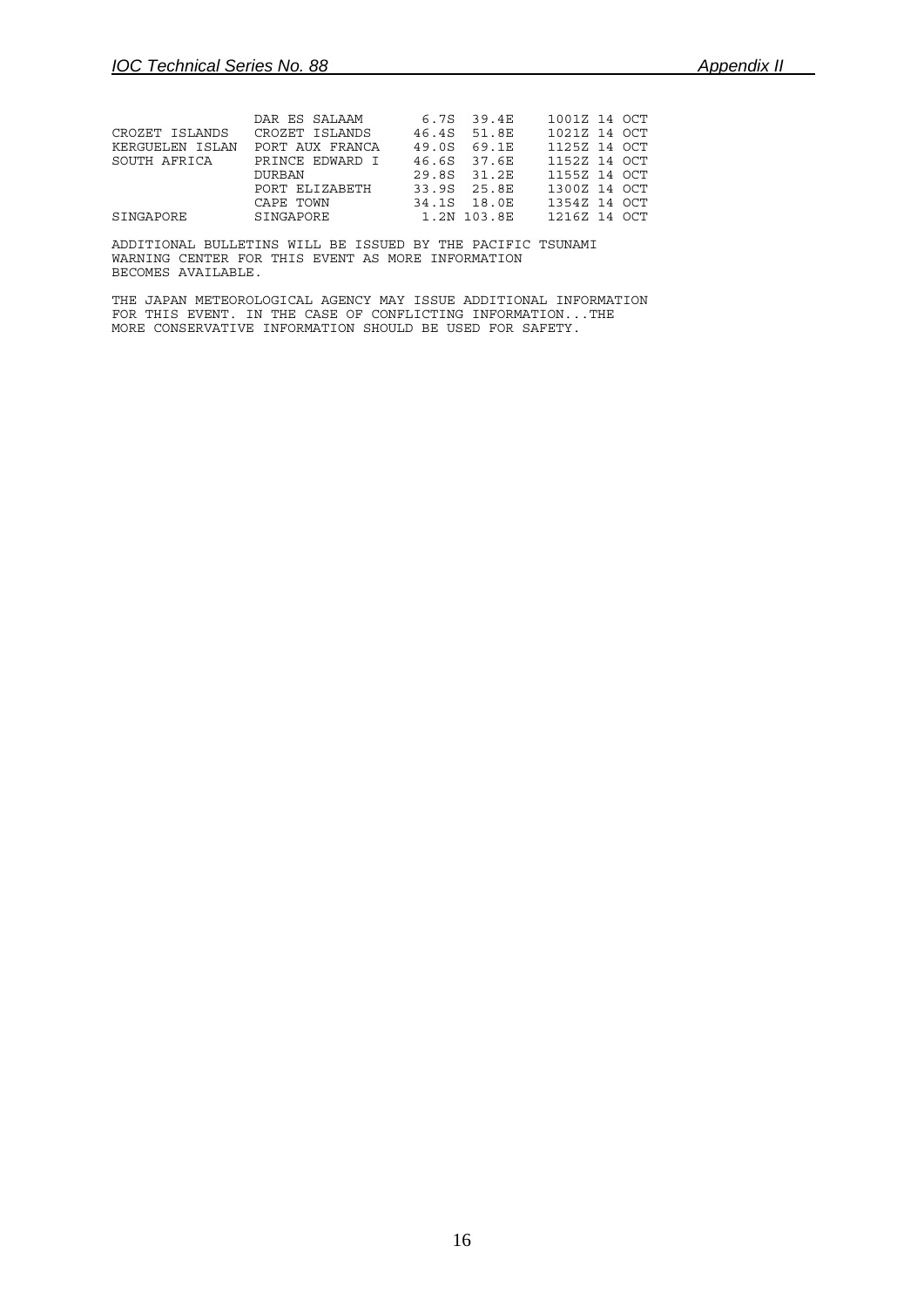#### **PTWC BULLETIN 3.**

TEST...TSUNAMI BULLETIN NUMBER 003 ...TEST PACIFIC TSUNAMI WARNING CENTER/NOAA/NWS ISSUED AT 0245Z 14 OCT 2009

THIS BULLETIN IS FOR ALL AREAS OF THE INDIAN OCEAN.

... AN INDIAN-OCEAN-WIDE TSUNAMI WATCH IS IN EFFECT ...

A TSUNAMI WATCH IS IN EFFECT FOR

INDONESIA / INDIA / THAILAND / AUSTRALIA / SRI LANKA / MYANMAR / MALDIVES / UNITED KINGDOM / MALAYSIA / BANGLADESH / MAURITIUS / REUNION / SEYCHELLES / OMAN / SOMALIA / IRAN / PAKISTAN / MADAGASCAR / YEMEN / COMORES / MOZAMBIQUE / KENYA / TANZANIA / CROZET ISLANDS / KERGUELEN ISLANDS / SOUTH AFRICA / SINGAPORE

THIS BULLETIN IS ISSUED AS ADVICE TO GOVERNMENT AGENCIES. ONLY NATIONAL AND LOCAL GOVERNMENT AGENCIES HAVE THE AUTHORITY TO MAKE DECISIONS REGARDING THE OFFICIAL STATE OF ALERT IN THEIR AREA AND ANY ACTIONS TO BE TAKEN IN RESPONSE.

AN EARTHQUAKE HAS OCCURRED WITH THESE PRELIMINARY PARAMETERS

|                 | ORIGIN TIME - 0100Z 14 OCT 2009            |
|-----------------|--------------------------------------------|
|                 | COORDINATES - 3.3 NORTH 95.9 EAST          |
|                 | LOCATION - OFF W COAST OF NORTHERN SUMATRA |
| MAGNITUDE - 9.2 |                                            |

MEASUREMENTS OR REPORTS OF TSUNAMI WAVE ACTIVITY

| GAUGE LOCATION | T.AT T.ON | AMPT.<br><b>TIME</b>                  | PER |
|----------------|-----------|---------------------------------------|-----|
|                |           |                                       |     |
| SABANG ID      |           | 5.8N 095.3E 0125Z 4.0M / 13.1FT 17MIN |     |
| TELUKDALAM, ID |           | 0.6N 097.8E 0212Z 2.5M / 8.2FT 19MIN  |     |

LAT - LATITUDE (N-NORTH, S-SOUTH)

LON - LONGITUDE (E-EAST, W-WEST)

TIME - TIME OF THE MEASUREMENT (Z IS UTC IS GREENWICH TIME)

- AMPL TSUNAMI AMPLITUDE MEASURED RELATIVE TO NORMAL SEA LEVEL. IT IS ...NOT... CREST-TO-TROUGH WAVE HEIGHT. VALUES ARE GIVEN IN BOTH METERS(M) AND FEET(FT).
- PER PERIOD OF TIME IN MINUTES(MIN) FROM ONE WAVE TO THE NEXT.

#### EVALUATION

SEA LEVEL READINGS INDICATE A TSUNAMI WAS GENERATED. IT MAY ALREADY HAVE BEEN DESTRUCTIVE ALONG SOME COASTS.

BASED ON THESE DATA THE THREAT CONTINUES FOR ALL COASTAL AREAS OF THE INDIAN OCEAN. FOR THOSE AREAS - WHEN NO MAJOR WAVES HAVE OCCURRED FOR AT LEAST TWO HOURS AFTER THE ESTIMATED ARRIVAL TIME OR DAMAGING WAVES HAVE NOT OCCURRED FOR AT LEAST TWO HOURS THEN LOCAL AUTHORITIES CAN ASSUME THE THREAT IS PASSED. DANGER TO BOATS AND COASTAL STRUCTURES CAN CONTINUE FOR SEVERAL HOURS DUE TO RAPID CURRENTS. AS LOCAL CONDITIONS CAN CAUSE A WIDE VARIATION IN TSUNAMI WAVE ACTION THE ALL CLEAR DETERMINATION MUST BE MADE BY LOCAL AUTHORITIES.

ESTIMATED INITIAL TSUNAMI WAVE ARRIVAL TIMES AT FORECAST POINTS WITHIN THE WARNING AND WATCH AREAS ARE GIVEN BELOW. ACTUAL ARRIVAL TIMES MAY DIFFER AND THE INITIAL WAVE MAY NOT BE THE LARGEST. A TSUNAMI IS A SERIES OF WAVES AND THE TIME BETWEEN SUCCESSIVE WAVES CAN BE FIVE MINUTES TO ONE HOUR.

| LOCATION  | FORECAST POINT | COORDINATES   | ARRIVAL TIME |
|-----------|----------------|---------------|--------------|
| INDONESIA | SIMEULUE       | 2.5N 96.0E    | 0132Z 14 OCT |
|           | BANDA ACEH     | 5.5N 95.1E    | 0145Z 14 OCT |
|           | STRERUT        | 1.5S 98.7E    | 0209Z 14 OCT |
|           | PADANG         | $0.9S$ 100.1E | 0244Z 14 OCT |
|           | BENGKULU       | 3.9S 102.0E   | 0302Z 14 OCT |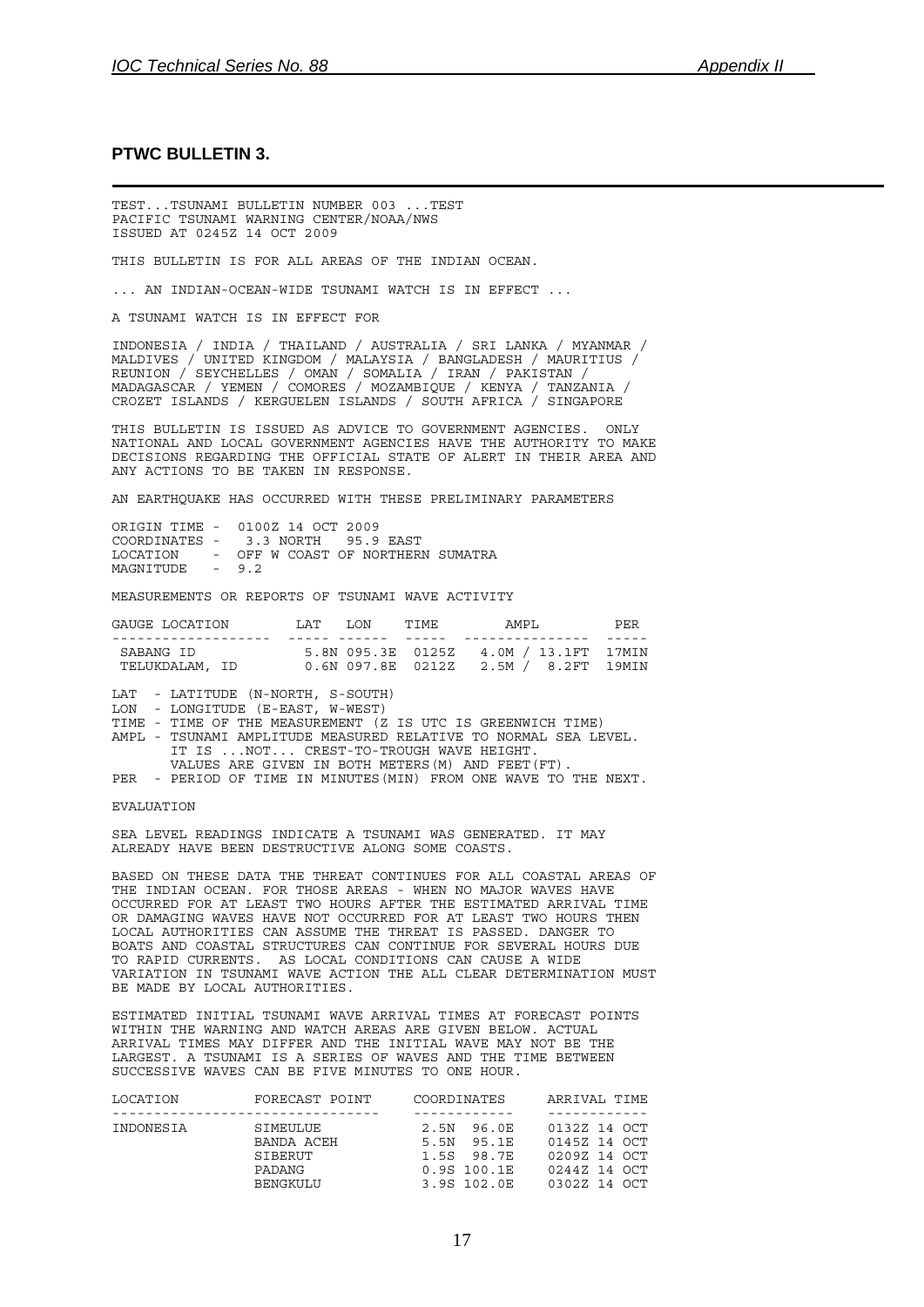| REUNION    | ST DENIS               | 20.85<br>55.2E                   | 0805Z 14 OCT                 |
|------------|------------------------|----------------------------------|------------------------------|
| SEYCHELLES | VICTORIA               | 4.5S<br>55.6E                    | 0807Z 14 OCT                 |
| OMAN       | SALALAH                | 54.1E<br>16.9N                   | 0827Z 14 OCT                 |
|            | DUQM                   | 19.7N<br>57.8E                   | 0830Z 14 OCT                 |
|            | MUSCAT                 | 23.9N<br>58.6E                   | 0837Z 14 OCT                 |
| SOMALIA    | CAPE GUARO             | 11.9N<br>51.4E                   | 0839Z 14 OCT                 |
|            | HILALAYA               | 6.4N<br>49.1E                    | 0844Z 14 OCT                 |
|            | MOGADISHU              | 45.5E<br>2.0N                    | 0855Z 14 OCT                 |
|            | KAAMBOONI              | 1.5S<br>41.9E                    | 0923Z 14 OCT                 |
| IRAN       | GAVATER                | 25.ON<br>61.3E                   | 0840Z 14 OCT                 |
| PAKISTAN   | GWADAR                 | 25.1N<br>62.4E                   | 0840Z 14 OCT                 |
| MADAGASCAR | KARACHI<br>ANTSIRANANA | 24.7N<br>66.9E<br>49.5E<br>12.1S | 0923Z 14 OCT<br>0841Z 14 OCT |
|            | TOAMASINA              | 17.8S<br>49.6E                   | 0849Z 14 OCT                 |
|            | MANAKARA               | 22.2S<br>48.2E                   | 0906Z 14 OCT                 |
|            | MAHAJANGA              | 15.4S<br>46.2E                   | 0941Z 14 OCT                 |
|            | CAP STE MARIE          | 45.2E<br>25.8S                   | 1001Z 14 OCT                 |
|            | TOLIARA                | 23.4S<br>43.6E                   | 1026Z 14 OCT                 |
| YEMEN      | AL MUKALLA             | 14.5N<br>49.2E                   | 0904Z 14 OCT                 |
|            | ADEN                   | 13.ON<br>45.2E                   | 1004Z 14 OCT                 |
| COMORES    | MORONI                 | 11.6S<br>43.3E                   | 0939Z 14 OCT                 |
| MOZAMBIQUE | CABO DELGADO           | 10.7S<br>40.7E                   | 0959Z 14 OCT                 |
|            | ANGOCHE                | 15.55<br>40.6E                   | 1022Z 14 OCT                 |
|            | QUELIMANE              | 18.0S<br>37.1E                   | 1138Z 14 OCT                 |
|            | MAPUTO                 | 32.8E<br>25.9S                   | 1207Z 14 OCT                 |
|            | BEIRA                  | 19.9S 35.1E                      | 1233Z 14 OCT                 |
| KENYA      | MOMBASA                | 4.0S 39.7E                       | 0959Z 14 OCT                 |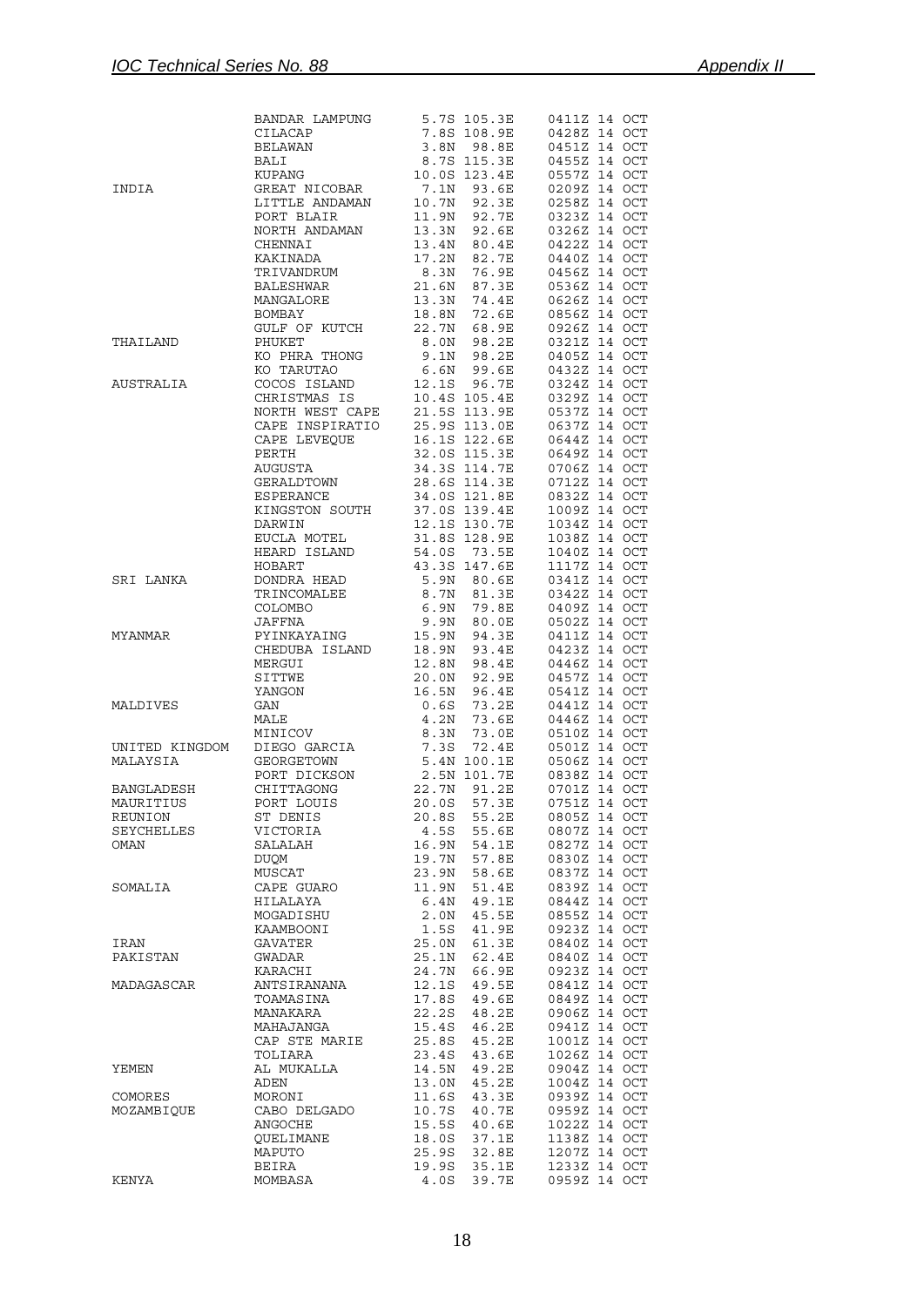| TANZANIA        | LINDI           | 9.8S  | 39.9E       | 1000Z 14 OCT |
|-----------------|-----------------|-------|-------------|--------------|
|                 | DAR ES SALAAM   | 6.7S  | 39.4E       | 1001Z 14 OCT |
| CROZET ISLANDS  | CROZET ISLANDS  |       | 46.4S 51.8E | 1021Z 14 OCT |
| KERGUELEN ISLAN | PORT AUX FRANCA | 49.0S | 69.1E       | 1125Z 14 OCT |
| SOUTH AFRICA    | PRINCE EDWARD I | 46.6S | 37.6E       | 1152Z 14 OCT |
|                 | DURBAN          | 29.85 | - 31.2E     | 1155Z 14 OCT |
|                 | PORT ELIZABETH  |       | 33.9S 25.8E | 1300Z 14 OCT |
|                 | CAPE TOWN       | 34.1S | 18.0E       | 1354Z 14 OCT |
| SINGAPORE       | SINGAPORE       |       | 1.2N 103.8E | 1216Z 14 OCT |

THE JAPAN METEOROLOGICAL AGENCY MAY ISSUE ADDITIONAL INFORMATION FOR THIS EVENT. IN THE CASE OF CONFLICTING INFORMATION...THE MORE CONSERVATIVE INFORMATION SHOULD BE USED FOR SAFETY.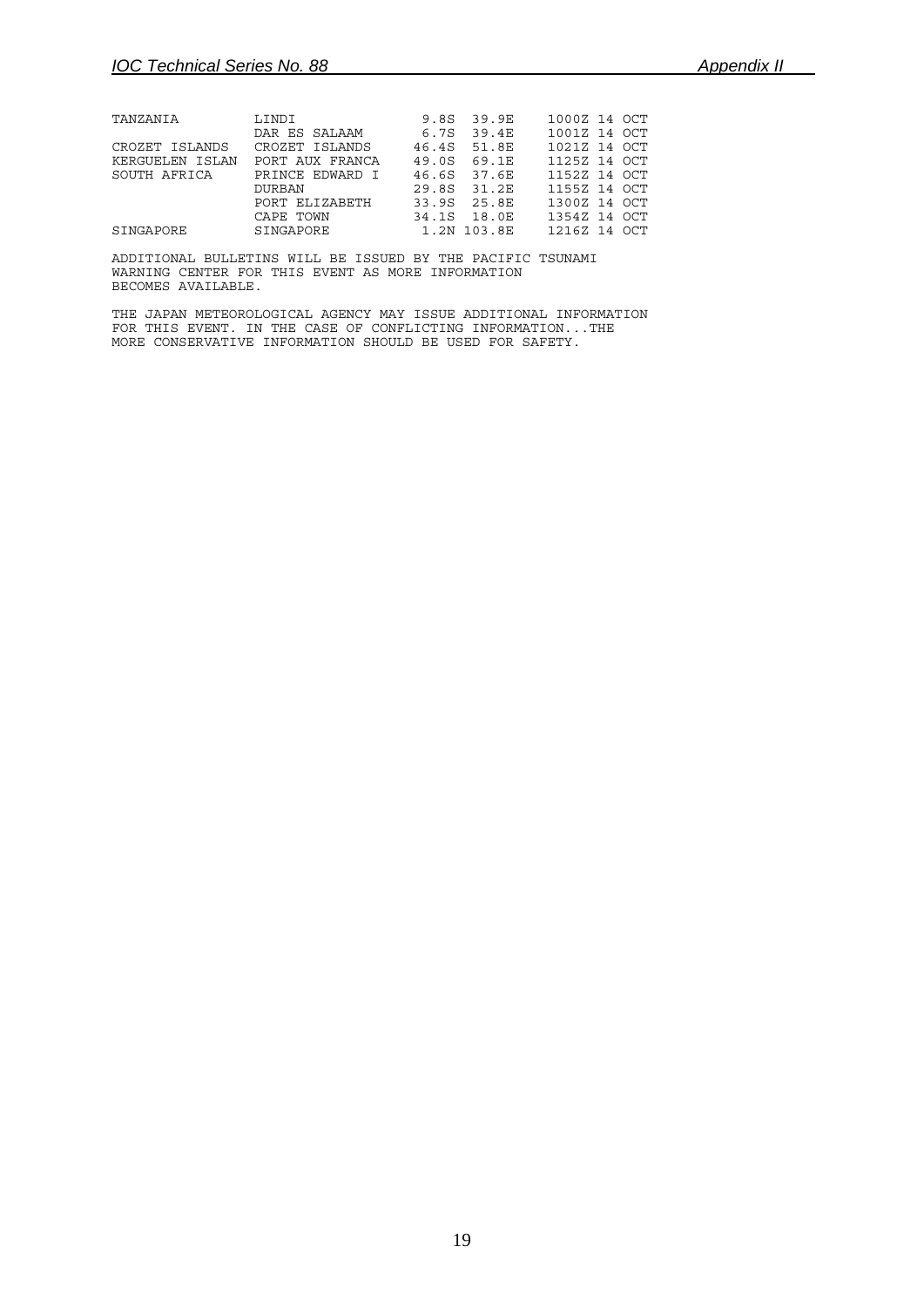#### **PTWC BULLETIN 4.**

TEST...TSUNAMI BULLETIN NUMBER 004 ...TEST PACIFIC TSUNAMI WARNING CENTER/NOAA/NWS ISSUED AT 0345Z 14 OCT 2009

THIS BULLETIN IS FOR ALL AREAS OF THE INDIAN OCEAN.

... AN INDIAN-OCEAN-WIDE TSUNAMI WATCH IS IN EFFECT ...

A TSUNAMI WATCH IS IN EFFECT FOR

INDONESIA / INDIA / THAILAND / AUSTRALIA / SRI LANKA / MYANMAR / MALDIVES / UNITED KINGDOM / MALAYSIA / BANGLADESH / MAURITIUS / REUNION / SEYCHELLES / OMAN / SOMALIA / IRAN / PAKISTAN / MADAGASCAR / YEMEN / COMORES / MOZAMBIQUE / KENYA / TANZANIA / CROZET ISLANDS / KERGUELEN ISLANDS / SOUTH AFRICA / SINGAPORE

THIS BULLETIN IS ISSUED AS ADVICE TO GOVERNMENT AGENCIES. ONLY NATIONAL AND LOCAL GOVERNMENT AGENCIES HAVE THE AUTHORITY TO MAKE DECISIONS REGARDING THE OFFICIAL STATE OF ALERT IN THEIR AREA AND ANY ACTIONS TO BE TAKEN IN RESPONSE.

AN EARTHQUAKE HAS OCCURRED WITH THESE PRELIMINARY PARAMETERS

|                 | ORIGIN TIME - 0100Z 14 OCT 2009   |
|-----------------|-----------------------------------|
|                 | COORDINATES - 3.3 NORTH 95.9 EAST |
| LOCATION        | - OFF W COAST OF NORTHERN SUMATRA |
| MAGNITUDE - 9.2 |                                   |

MEASUREMENTS OR REPORTS OF TSUNAMI WAVE ACTIVITY

| GAUGE LOCATION    | T.AT T.ON |                   | TTME              | АМРТ,               | PER         |
|-------------------|-----------|-------------------|-------------------|---------------------|-------------|
|                   |           |                   |                   | ----------------    | $- - - - -$ |
| SABANG ID         |           |                   | 5.8N 095.3E 0135Z | 4.0M / 13.1FT 17MIN |             |
| TELUKDALAM, ID    |           |                   | 0.6N 097.8E 0212Z | 2.5M / 8.2FT 19MIN  |             |
| PADANG, ID        |           | 1.0S 100.4E 0251Z |                   | 0.5M / 1.6FT 17MIN  |             |
| KO TAPHAO NOI, TH |           |                   | 7.8N 098.4E 0327Z | 5.1M / 16.7FT 18MIN |             |

LAT - LATITUDE (N-NORTH, S-SOUTH)

LON - LONGITUDE (E-EAST, W-WEST)

TIME - TIME OF THE MEASUREMENT (Z IS UTC IS GREENWICH TIME)

AMPL - TSUNAMI AMPLITUDE MEASURED RELATIVE TO NORMAL SEA LEVEL. IT IS ...NOT... CREST-TO-TROUGH WAVE HEIGHT. VALUES ARE GIVEN IN BOTH METERS(M) AND FEET(FT).

PER - PERIOD OF TIME IN MINUTES(MIN) FROM ONE WAVE TO THE NEXT.

EVALUATION

SEA LEVEL READINGS CONFIRM THAT A SIGNIFICANT TSUNAMI HAS BEEN GENERATED WITH WIDESPREAD DESTRUCTIVE POTENTIAL. RECOMMEND URGENT ACTION BE TAKEN TO PROTECT LIVES AND PROPERTY.

BASED ON THESE DATA THE THREAT CONTINUES FOR ALL COASTAL AREAS OF THE INDIAN OCEAN. FOR THOSE AREAS - WHEN NO MAJOR WAVES HAVE OCCURRED FOR AT LEAST TWO HOURS AFTER THE ESTIMATED ARRIVAL TIME OR DAMAGING WAVES HAVE NOT OCCURRED FOR AT LEAST TWO HOURS THEN LOCAL AUTHORITIES CAN ASSUME THE THREAT IS PASSED. DANGER TO BOATS AND COASTAL STRUCTURES CAN CONTINUE FOR SEVERAL HOURS DUE TO RAPID CURRENTS. AS LOCAL CONDITIONS CAN CAUSE A WIDE VARIATION IN TSUNAMI WAVE ACTION THE ALL CLEAR DETERMINATION MUST BE MADE BY LOCAL AUTHORITIES

ESTIMATED INITIAL TSUNAMI WAVE ARRIVAL TIMES AT FORECAST POINTS WITHIN THE WARNING AND WATCH AREAS ARE GIVEN BELOW. ACTUAL ARRIVAL TIMES MAY DIFFER AND THE INITIAL WAVE MAY NOT BE THE LARGEST. A TSUNAMI IS A SERIES OF WAVES AND THE TIME BETWEEN SUCCESSIVE WAVES CAN BE FIVE MINUTES TO ONE HOUR.

| LOCATION  | FORECAST POINT | COORDINATES | ARRIVAL TIME |
|-----------|----------------|-------------|--------------|
|           |                |             |              |
| INDONESIA | SIMEULUE       | 2.5N 96.0E  | 0132Z 14 OCT |
|           | BANDA ACEH     | 5.5N 95.1E  | 0145Z 14 OCT |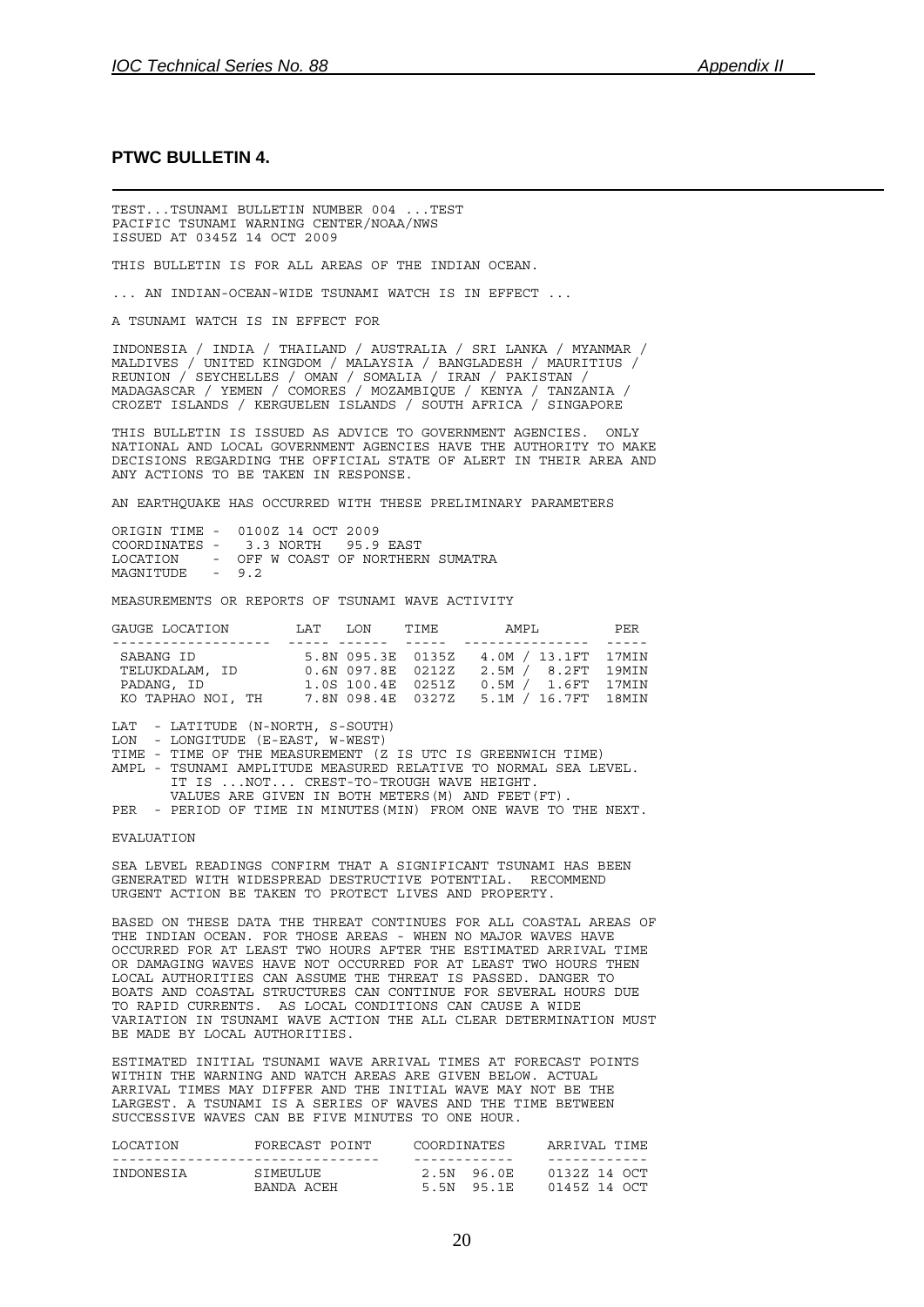| STRERIUM 1.58 96.78 0202 14 OCT NATINAM 1.58 96.922 14 OCT NATINAM 2.8 100 1.1R 0.922 14 OCT NATINAM 2.8 100 1.1R 0.922 14 OCT NATINAM 2.8 100 1.18 0202 14 OCT NATINAM 2.8 100 1.18 0202 14 OCT NATINAM 2.8 100 1.18 0.032 1 |                     |                         |                              |
|-------------------------------------------------------------------------------------------------------------------------------------------------------------------------------------------------------------------------------|---------------------|-------------------------|------------------------------|
|                                                                                                                                                                                                                               |                     |                         |                              |
|                                                                                                                                                                                                                               |                     |                         |                              |
|                                                                                                                                                                                                                               |                     |                         |                              |
|                                                                                                                                                                                                                               |                     |                         |                              |
|                                                                                                                                                                                                                               |                     |                         |                              |
|                                                                                                                                                                                                                               |                     |                         |                              |
|                                                                                                                                                                                                                               |                     |                         |                              |
|                                                                                                                                                                                                                               |                     |                         |                              |
|                                                                                                                                                                                                                               |                     |                         |                              |
|                                                                                                                                                                                                                               |                     |                         |                              |
|                                                                                                                                                                                                                               |                     |                         |                              |
|                                                                                                                                                                                                                               |                     |                         |                              |
|                                                                                                                                                                                                                               |                     |                         |                              |
|                                                                                                                                                                                                                               |                     |                         |                              |
|                                                                                                                                                                                                                               |                     |                         |                              |
|                                                                                                                                                                                                                               |                     |                         |                              |
|                                                                                                                                                                                                                               |                     |                         |                              |
|                                                                                                                                                                                                                               |                     |                         |                              |
|                                                                                                                                                                                                                               |                     |                         |                              |
|                                                                                                                                                                                                                               |                     |                         |                              |
|                                                                                                                                                                                                                               |                     |                         |                              |
|                                                                                                                                                                                                                               |                     |                         |                              |
|                                                                                                                                                                                                                               |                     |                         |                              |
|                                                                                                                                                                                                                               |                     |                         |                              |
|                                                                                                                                                                                                                               |                     |                         |                              |
|                                                                                                                                                                                                                               |                     |                         |                              |
|                                                                                                                                                                                                                               |                     |                         |                              |
|                                                                                                                                                                                                                               |                     |                         |                              |
|                                                                                                                                                                                                                               |                     |                         |                              |
|                                                                                                                                                                                                                               |                     |                         |                              |
|                                                                                                                                                                                                                               |                     |                         |                              |
|                                                                                                                                                                                                                               |                     |                         |                              |
|                                                                                                                                                                                                                               |                     |                         |                              |
|                                                                                                                                                                                                                               |                     |                         |                              |
|                                                                                                                                                                                                                               |                     |                         |                              |
|                                                                                                                                                                                                                               |                     |                         |                              |
|                                                                                                                                                                                                                               |                     |                         |                              |
|                                                                                                                                                                                                                               |                     |                         |                              |
|                                                                                                                                                                                                                               |                     |                         |                              |
|                                                                                                                                                                                                                               |                     |                         |                              |
|                                                                                                                                                                                                                               |                     |                         |                              |
|                                                                                                                                                                                                                               |                     |                         |                              |
|                                                                                                                                                                                                                               |                     |                         |                              |
|                                                                                                                                                                                                                               |                     |                         |                              |
|                                                                                                                                                                                                                               |                     |                         |                              |
|                                                                                                                                                                                                                               | PORT DICKSON        | 2.5N 101.7E             | 0838Z 14 OCT                 |
| BANGLADESH                                                                                                                                                                                                                    | CHITTAGONG          | 22.7N<br>91.2E          | 0701Z 14 OCT                 |
| MAURITIUS                                                                                                                                                                                                                     | PORT LOUIS          | 20.0S<br>57.3E          | 0751Z 14 OCT                 |
| REUNION                                                                                                                                                                                                                       | ST DENIS            | 20.8S<br>55.2E          | 0805Z 14 OCT                 |
| SEYCHELLES                                                                                                                                                                                                                    | VICTORIA<br>SALALAH | 4.5S<br>55.6E<br>16.9N  | 0807Z 14 OCT                 |
| OMAN                                                                                                                                                                                                                          | DUQM                | 54.1E<br>19.7N<br>57.8E | 0827Z 14 OCT<br>0830Z 14 OCT |
|                                                                                                                                                                                                                               | MUSCAT              | 23.9N<br>58.6E          | 0837Z 14 OCT                 |
| SOMALIA                                                                                                                                                                                                                       | CAPE GUARO          | 11.9N<br>51.4E          | 0839Z 14 OCT                 |
|                                                                                                                                                                                                                               | HILALAYA            | 6.4N<br>49.1E           | 0844Z 14 OCT                 |
|                                                                                                                                                                                                                               | MOGADISHU           | 45.5E<br>2.ON           | 0855Z 14 OCT                 |
|                                                                                                                                                                                                                               | KAAMBOONI           | 1.5S<br>41.9E           | 0923Z 14 OCT                 |
| IRAN                                                                                                                                                                                                                          | GAVATER             | 25.0N<br>61.3E          | 0840Z 14 OCT                 |
| PAKISTAN                                                                                                                                                                                                                      | GWADAR              | 25.1N<br>62.4E          | 0840Z 14 OCT                 |
|                                                                                                                                                                                                                               | KARACHI             | 66.9E<br>24.7N          | 0923Z 14 OCT                 |
| MADAGASCAR                                                                                                                                                                                                                    | ANTSIRANANA         | 12.1S<br>49.5E          | 0841Z 14 OCT                 |
|                                                                                                                                                                                                                               | TOAMASINA           | 17.8S<br>49.6E          | 0849Z 14 OCT                 |
|                                                                                                                                                                                                                               | MANAKARA            | 22.2S<br>48.2E          | 0906Z 14 OCT                 |
|                                                                                                                                                                                                                               | MAHAJANGA           | 15.4S<br>46.2E          | 0941Z 14 OCT                 |
|                                                                                                                                                                                                                               | CAP STE MARIE       | 25.8S<br>45.2E          | 1001Z 14 OCT                 |
|                                                                                                                                                                                                                               | TOLIARA             | 23.4S<br>43.6E          | 1026Z 14 OCT                 |
| YEMEN                                                                                                                                                                                                                         | AL MUKALLA          | 14.5N<br>49.2E          | 0904Z 14 OCT                 |
|                                                                                                                                                                                                                               | ADEN                | 13.ON<br>45.2E          | 1004Z 14 OCT                 |
| COMORES                                                                                                                                                                                                                       | MORONI              | 11.6S<br>43.3E          | 0939Z 14 OCT                 |
| MOZAMBIQUE                                                                                                                                                                                                                    | CABO DELGADO        | 10.7S<br>40.7E          | 0959Z 14 OCT                 |
|                                                                                                                                                                                                                               | ANGOCHE             | 15.5S 40.6E             | 1022Z 14 OCT                 |
|                                                                                                                                                                                                                               | QUELIMANE           | 18.0S 37.1E             | 1138Z 14 OCT                 |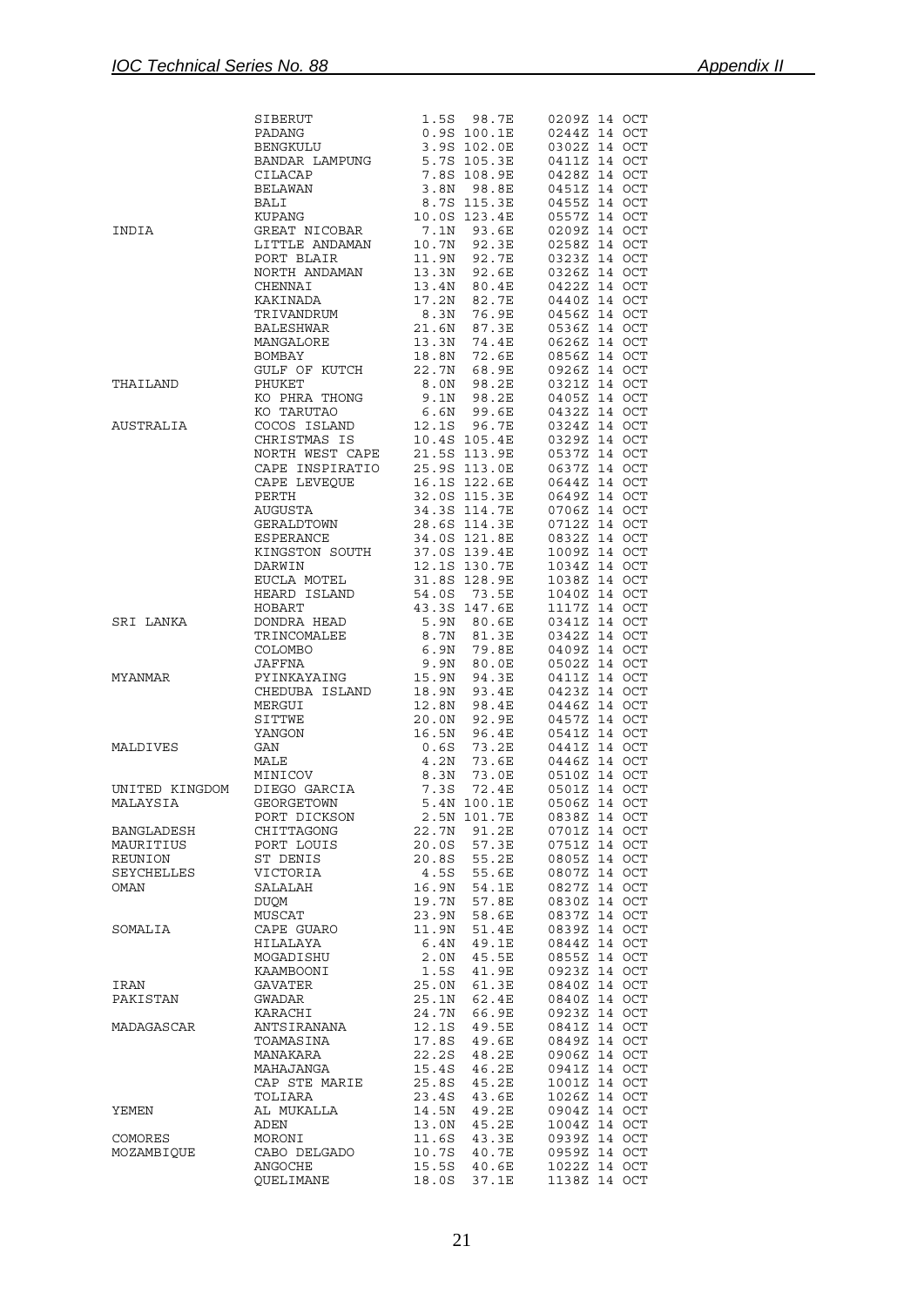|                 | MAPUTO          | 25.9S | 32.8E       | 1207Z 14 OCT |
|-----------------|-----------------|-------|-------------|--------------|
|                 | BEIRA           | 19.9S | 35.1E       | 1233Z 14 OCT |
| KENYA           | MOMBASA         | 4.0S  | 39.7E       | 0959Z 14 OCT |
| TANZANIA        | LINDI           | 9.8S  | 39.9E       | 1000Z 14 OCT |
|                 | DAR ES SALAAM   | 6.7S  | 39.4E       | 1001Z 14 OCT |
| CROZET ISLANDS  | CROZET ISLANDS  | 46.4S | 51.8E       | 1021Z 14 OCT |
| KERGUELEN ISLAN | PORT AUX FRANCA | 49.OS | 69.1E       | 1125Z 14 OCT |
| SOUTH AFRICA    | PRINCE EDWARD I | 46.65 | 37.6E       | 1152Z 14 OCT |
|                 | <b>DURBAN</b>   | 29.8S | 31.2E       | 1155Z 14 OCT |
|                 | PORT ELIZABETH  | 33.9S | 25.8E       | 1300Z 14 OCT |
|                 | CAPE TOWN       | 34.1S | 18.0E       | 1354Z 14 OCT |
| SINGAPORE       | SINGAPORE       |       | 1.2N 103.8E | 1216Z 14 OCT |

THE JAPAN METEOROLOGICAL AGENCY MAY ISSUE ADDITIONAL INFORMATION FOR THIS EVENT. IN THE CASE OF CONFLICTING INFORMATION...THE MORE CONSERVATIVE INFORMATION SHOULD BE USED FOR SAFETY.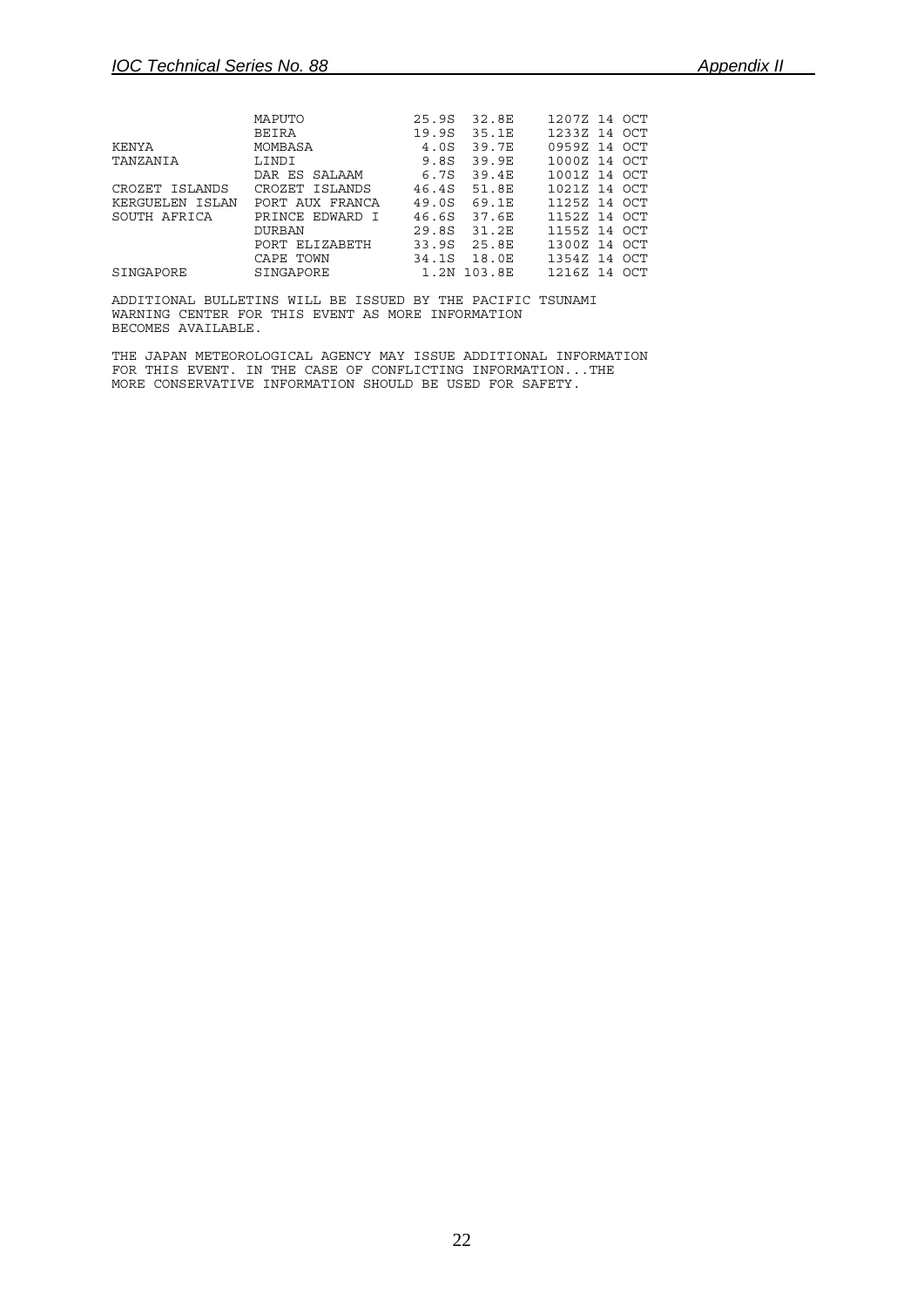#### **PTWC BULLETIN 5.**

TEST...TSUNAMI BULLETIN NUMBER 005 ...TEST PACIFIC TSUNAMI WARNING CENTER/NOAA/NWS ISSUED AT 0445Z 14 OCT 2009

THIS BULLETIN IS FOR ALL AREAS OF THE INDIAN OCEAN.

... AN INDIAN-OCEAN-WIDE TSUNAMI WATCH IS IN EFFECT ...

A TSUNAMI WATCH IS IN EFFECT FOR

INDONESIA / INDIA / THAILAND / AUSTRALIA / SRI LANKA / MYANMAR / MALDIVES / UNITED KINGDOM / MALAYSIA / BANGLADESH / MAURITIUS / REUNION / SEYCHELLES / OMAN / SOMALIA / IRAN / PAKISTAN / MADAGASCAR / YEMEN / COMORES / MOZAMBIQUE / KENYA / TANZANIA / CROZET ISLANDS / KERGUELEN ISLANDS / SOUTH AFRICA / SINGAPORE

THIS BULLETIN IS ISSUED AS ADVICE TO GOVERNMENT AGENCIES. ONLY NATIONAL AND LOCAL GOVERNMENT AGENCIES HAVE THE AUTHORITY TO MAKE DECISIONS REGARDING THE OFFICIAL STATE OF ALERT IN THEIR AREA AND ANY ACTIONS TO BE TAKEN IN RESPONSE.

AN EARTHQUAKE HAS OCCURRED WITH THESE PRELIMINARY PARAMETERS

|                 | ORIGIN TIME - 0100Z 14 OCT 2009            |
|-----------------|--------------------------------------------|
|                 | COORDINATES - 3.3 NORTH 95.9 EAST          |
|                 | LOCATION - OFF W COAST OF NORTHERN SUMATRA |
| MAGNITUDE - 9.2 |                                            |

MEASUREMENTS OR REPORTS OF TSUNAMI WAVE ACTIVITY

| GAUGE LOCATION    | LAT | LON          | TIME  | AMPL           | PER   |
|-------------------|-----|--------------|-------|----------------|-------|
|                   |     |              |       |                |       |
| SABANG ID         |     | 5.8N 095.3E  | 0135Z | 4.0M / 13.1FT  | 17MIN |
| TELUKDALAM, ID    |     | 0.6N 097.8E  | 0212Z | 2.5M / 8.2FT   | 19MIN |
| PADANG, ID        |     | 1.0S 100.4E  | 0251Z | 0.5M / 1.6FT   | 17MIN |
| KO TAPHAO NOI, TH |     | 7.8N 098.4E  | 0335Z | 14.4FT<br>4.4M | 18MIN |
| COCOS IS, AU      |     | 12.1S 096.9E | 0330Z | 2.0M / 6.6FT   | 15MIN |
| CHRISTMAS IS, AU  |     | 10.4S 105.7E | 0344Z | 0.6M / 2.0FT   | 20MIN |
| TRINCONMALEE, LK  |     | 8.6N 81.2E   | 0306Z | 12.5FT<br>3.8M | 18MIN |
| COLOMBO, LK       |     | 6.9N 79.9E   | 0350Z | 7.2FT<br>2.2M  | 21MIN |

LAT - LATITUDE (N-NORTH, S-SOUTH)

LON - LONGITUDE (E-EAST, W-WEST)

TIME - TIME OF THE MEASUREMENT (Z IS UTC IS GREENWICH TIME)

AMPL - TSUNAMI AMPLITUDE MEASURED RELATIVE TO NORMAL SEA LEVEL. IT IS ...NOT... CREST-TO-TROUGH WAVE HEIGHT. VALUES ARE GIVEN IN BOTH METERS(M) AND FEET(FT).

PER - PERIOD OF TIME IN MINUTES(MIN) FROM ONE WAVE TO THE NEXT.

**EVALUATION** 

SEA LEVEL READINGS CONFIRM THAT A SIGNIFICANT TSUNAMI HAS BEEN GENERATED WITH WIDESPREAD DESTRUCTIVE POTENTIAL. RECOMMEND URGENT ACTION BE TAKEN TO PROTECT LIVES AND PROPERTY.

BASED ON THESE DATA THE THREAT CONTINUES FOR ALL COASTAL AREAS OF THE INDIAN OCEAN. FOR THOSE AREAS - WHEN NO MAJOR WAVES HAVE OCCURRED FOR AT LEAST TWO HOURS AFTER THE ESTIMATED ARRIVAL TIME OR DAMAGING WAVES HAVE NOT OCCURRED FOR AT LEAST TWO HOURS THEN LOCAL AUTHORITIES CAN ASSUME THE THREAT IS PASSED. DANGER TO BOATS AND COASTAL STRUCTURES CAN CONTINUE FOR SEVERAL HOURS DUE TO RAPID CURRENTS. AS LOCAL CONDITIONS CAN CAUSE A WIDE VARIATION IN TSUNAMI WAVE ACTION THE ALL CLEAR DETERMINATION MUST BE MADE BY LOCAL AUTHORITIES.

ESTIMATED INITIAL TSUNAMI WAVE ARRIVAL TIMES AT FORECAST POINTS WITHIN THE WARNING AND WATCH AREAS ARE GIVEN BELOW. ACTUAL ARRIVAL TIMES MAY DIFFER AND THE INITIAL WAVE MAY NOT BE THE LARGEST. A TSUNAMI IS A SERIES OF WAVES AND THE TIME BETWEEN SUCCESSIVE WAVES CAN BE FIVE MINUTES TO ONE HOUR.

| LOCATION | FORECAST | POINT | COORDINATES | ARRIVAL<br>TIME |
|----------|----------|-------|-------------|-----------------|
|----------|----------|-------|-------------|-----------------|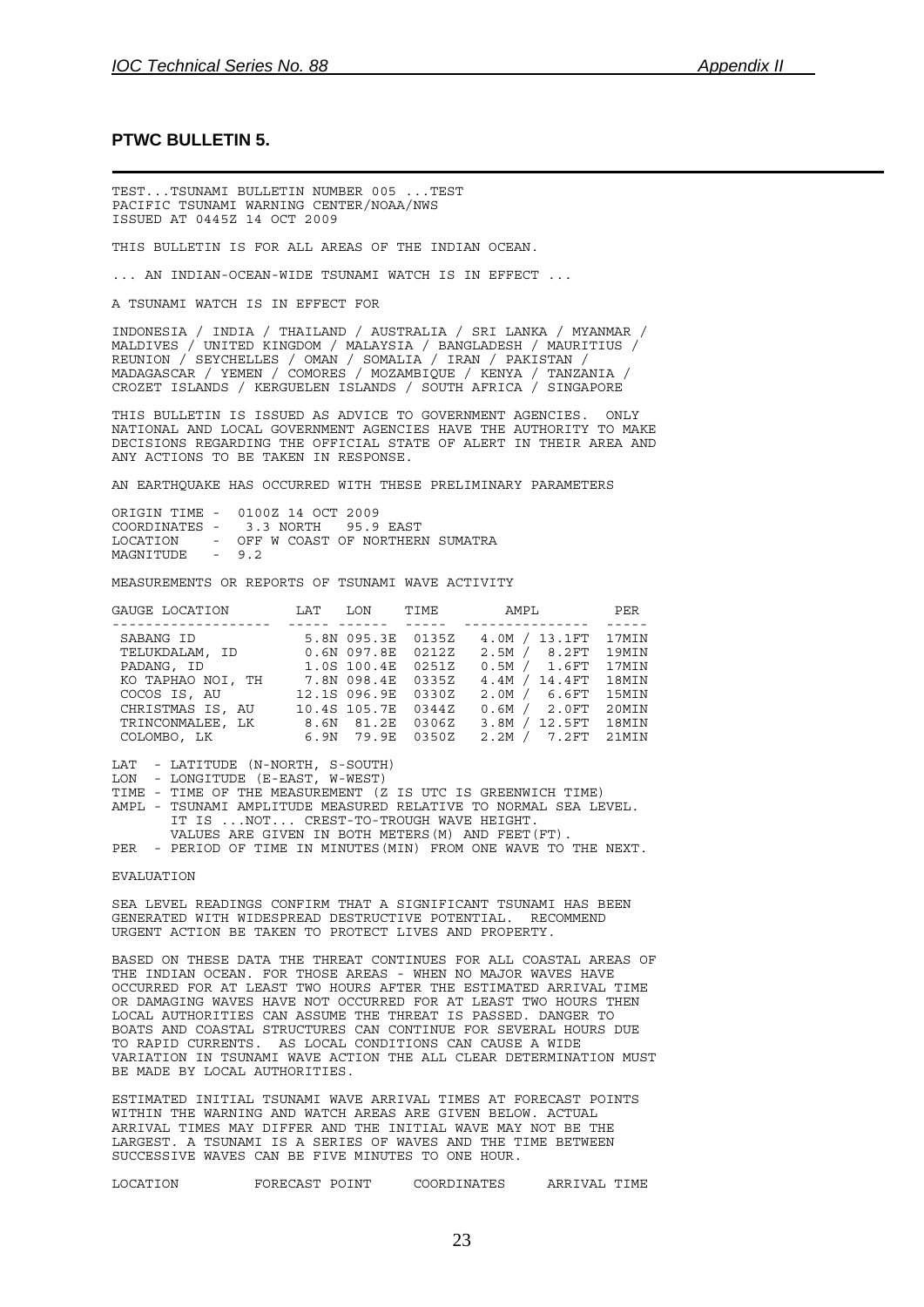|                | MINICOV        | 8.3N 73.0E                 | 0510Z 14 OCT                 |
|----------------|----------------|----------------------------|------------------------------|
| UNITED KINGDOM | DIEGO GARCIA   | 7.3S 72.4E                 | 0501Z 14 OCT                 |
| MALAYSIA       | GEORGETOWN     | 5.4N 100.1E                | 0506Z 14 OCT                 |
|                |                |                            |                              |
|                | PORT DICKSON   | 2.5N 101.7E                | 0838Z 14 OCT                 |
| BANGLADESH     | CHITTAGONG     | 22.7N 91.2E                | 0701Z 14 OCT                 |
| MAURITIUS      | PORT LOUIS     | 20.0S 57.3E                | 0751Z 14 OCT                 |
|                |                |                            |                              |
| REUNION        | ST DENIS       | 55.2E<br>20.8S             | 0805Z 14 OCT                 |
| SEYCHELLES     | VICTORIA       | 4.5S 55.6E                 | 0807Z 14 OCT                 |
| <b>OMAN</b>    | SALALAH        | 54.1E<br>16.9N             | 0827Z 14 OCT                 |
|                |                |                            |                              |
|                | <b>DUOM</b>    | 19.7N 57.8E                | 0830Z 14 OCT                 |
|                | MUSCAT         | 23.9N<br>58.6E             | 0837Z 14 OCT                 |
| SOMALIA        | CAPE GUARO     | 11.9N 51.4E                | 0839Z 14 OCT                 |
|                |                |                            |                              |
|                | HILALAYA       | 6.4N<br>49.1E              | 0844Z 14 OCT                 |
|                | MOGADISHU      | 2.0N 45.5E                 | 0855Z 14 OCT                 |
|                | KAAMBOONI      | 1.5S<br>41.9E              | 0923Z 14 OCT                 |
|                |                |                            |                              |
| IRAN           | GAVATER        | 25.0N 61.3E                | 0840Z 14 OCT                 |
| PAKISTAN       | GWADAR         | 25.1N<br>62.4E             | 0840Z 14 OCT                 |
|                | KARACHI        | 24.7N<br>66.9E             | 0923Z 14 OCT                 |
|                |                |                            |                              |
| MADAGASCAR     | ANTSIRANANA    | 49.5E<br>12.1S             | 0841Z 14 OCT                 |
|                | TOAMASINA      | 17.8S<br>49.6E             | 0849Z 14 OCT                 |
|                | MANAKARA       | 22.25<br>48.2E             | 0906Z 14 OCT                 |
|                |                |                            |                              |
|                | MAHAJANGA      | 15.4S<br>46.2E             | 0941Z 14 OCT                 |
|                | CAP STE MARIE  | 25.8S<br>45.2E             | 1001Z 14 OCT                 |
|                | TOLIARA        | 23.4S 43.6E                | 1026Z 14 OCT                 |
|                |                |                            |                              |
| YEMEN          | AL MUKALLA     | 14.5N 49.2E                | 0904Z 14 OCT                 |
| COMORES        | ADEN<br>MORONI | 13.0N 45.2E<br>11.6S 43.3E | 1004Z 14 OCT<br>0939Z 14 OCT |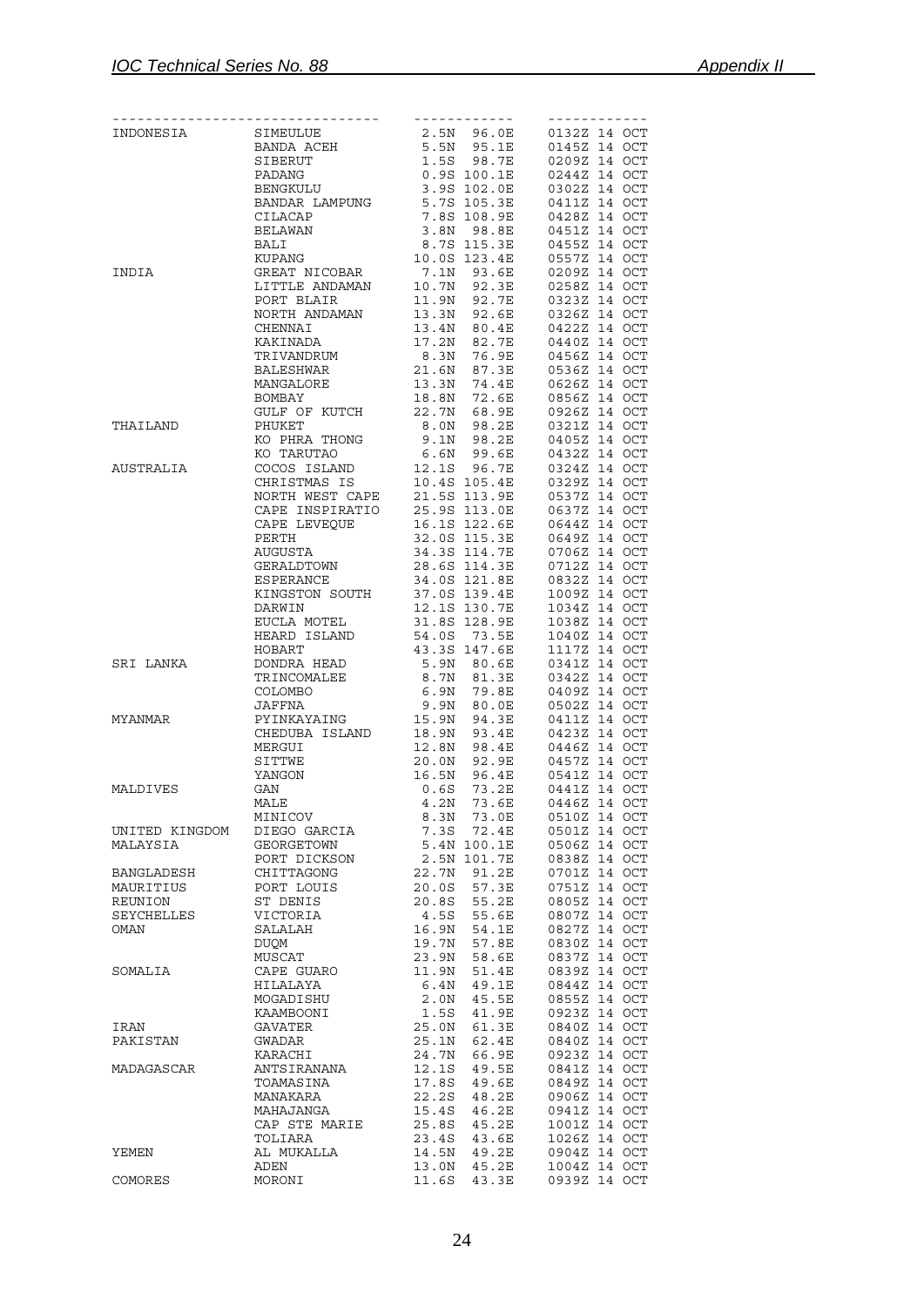| MOZAMBIOUE      | CABO DELGADO            | 10.7S | 40.7E       | 0959Z 14 OCT |  |
|-----------------|-------------------------|-------|-------------|--------------|--|
|                 | ANGOCHE                 | 15.5S | 40.6E       | 1022Z 14 OCT |  |
|                 | OUELIMANE               | 18.0S | 37.1E       | 1138Z 14 OCT |  |
|                 | MAPUTO                  | 25.9S | 32.8E       | 1207Z 14 OCT |  |
|                 | BEIRA                   | 19.9S | 35.1E       | 1233Z 14 OCT |  |
| KENYA           | MOMBASA                 | 4.05  | 39.7E       | 0959Z 14 OCT |  |
| TANZANIA        | LINDI                   | 9.85  | 39.9E       | 1000Z 14 OCT |  |
|                 | DAR ES SALAAM           | 6.7S  | 39.4E       | 1001Z 14 OCT |  |
| CROZET ISLANDS  | ISLANDS<br>CROZET       | 46.4S | 51.8E       | 1021Z 14 OCT |  |
| KERGUELEN ISLAN | PORT AUX FRANCA         | 49.0S | 69.1E       | 1125Z 14 OCT |  |
| SOUTH AFRICA    | PRINCE EDWARD<br>$\top$ | 46.65 | 37.6E       | 1152Z 14 OCT |  |
|                 | <b>DURBAN</b>           | 29.8S | 31.2E       | 1155Z 14 OCT |  |
|                 | PORT ELIZABETH          | 33.9S | 25.8E       | 1300Z 14 OCT |  |
|                 | CAPE TOWN               | 34.1S | 18.0E       | 1354Z 14 OCT |  |
| SINGAPORE       | SINGAPORE               |       | 1.2N 103.8E | 1216Z 14 OCT |  |

THE JAPAN METEOROLOGICAL AGENCY MAY ISSUE ADDITIONAL INFORMATION FOR THIS EVENT. IN THE CASE OF CONFLICTING INFORMATION...THE MORE CONSERVATIVE INFORMATION SHOULD BE USED FOR SAFETY.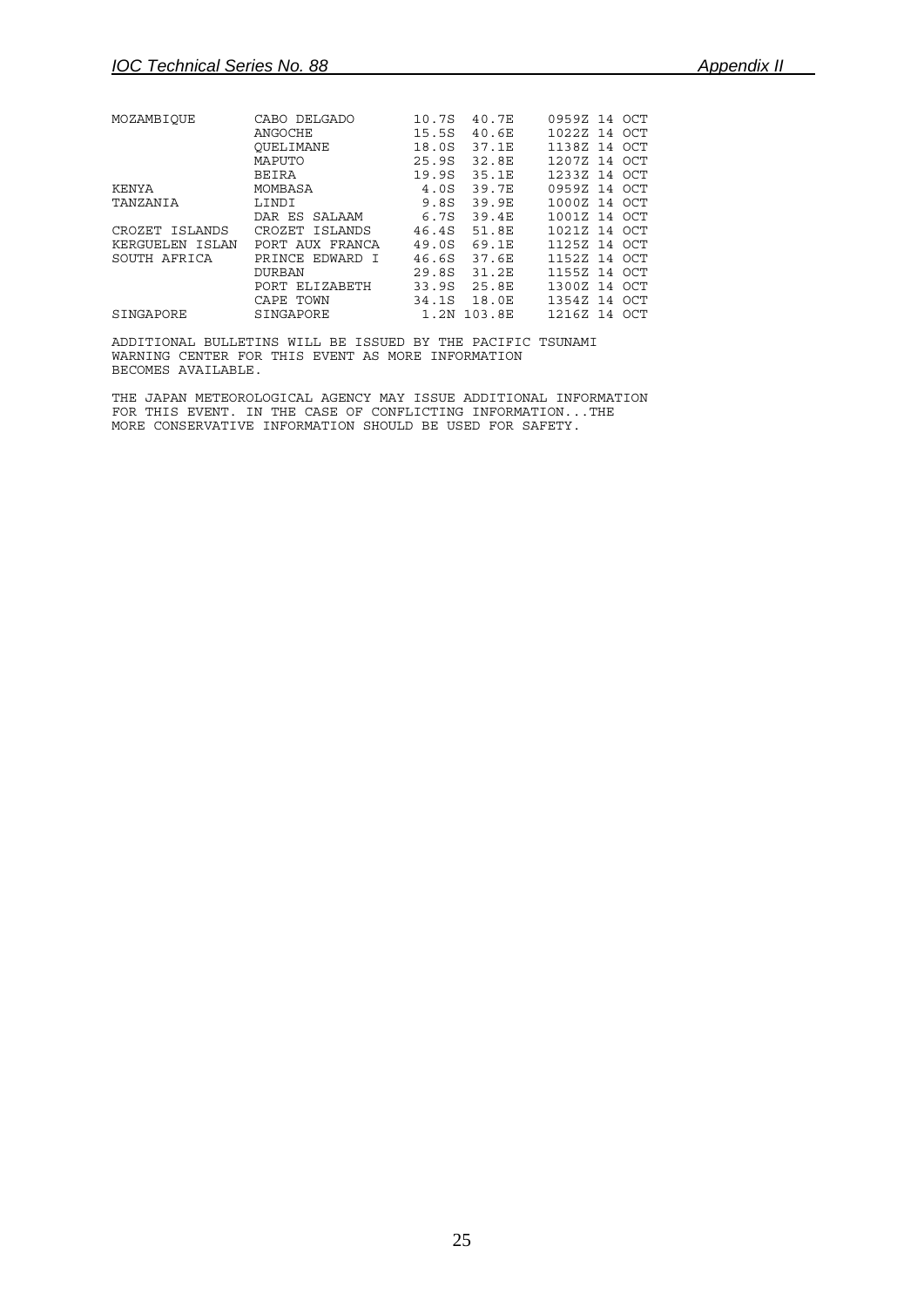#### **PTWC BULLETIN 6.**

TEST...TSUNAMI BULLETIN NUMBER 006 ...TEST PACIFIC TSUNAMI WARNING CENTER/NOAA/NWS ISSUED AT 0545Z 14 OCT 2009

THIS BULLETIN IS FOR ALL AREAS OF THE INDIAN OCEAN.

... AN INDIAN-OCEAN-WIDE TSUNAMI WATCH IS IN EFFECT ...

A TSUNAMI WATCH IS IN EFFECT FOR

INDONESIA / INDIA / THAILAND / AUSTRALIA / SRI LANKA / MYANMAR / MALDIVES / UNITED KINGDOM / MALAYSIA / BANGLADESH / MAURITIUS / REUNION / SEYCHELLES / OMAN / SOMALIA / IRAN / PAKISTAN / MADAGASCAR / YEMEN / COMORES / MOZAMBIQUE / KENYA / TANZANIA / CROZET ISLANDS / KERGUELEN ISLANDS / SOUTH AFRICA / SINGAPORE

THIS BULLETIN IS ISSUED AS ADVICE TO GOVERNMENT AGENCIES. ONLY NATIONAL AND LOCAL GOVERNMENT AGENCIES HAVE THE AUTHORITY TO MAKE DECISIONS REGARDING THE OFFICIAL STATE OF ALERT IN THEIR AREA AND ANY ACTIONS TO BE TAKEN IN RESPONSE.

AN EARTHQUAKE HAS OCCURRED WITH THESE PRELIMINARY PARAMETERS

|                 | ORIGIN TIME - 0100Z 14 OCT 2009            |
|-----------------|--------------------------------------------|
|                 | COORDINATES - 3.3 NORTH 95.9 EAST          |
|                 | LOCATION - OFF W COAST OF NORTHERN SUMATRA |
| MAGNITUDE - 9.2 |                                            |

MEASUREMENTS OR REPORTS OF TSUNAMI WAVE ACTIVITY

| GAUGE LOCATION    | LAT   | LON          | TIME  | AMPL                | PER   |
|-------------------|-------|--------------|-------|---------------------|-------|
|                   |       |              |       |                     |       |
| SABANG ID         |       | 5.8N 095.3E  | 0135Z | 4.0M/<br>13.1FT     | 17MIN |
| TELUKDALAM, ID    |       | 0.6N 097.8E  | 0212Z | 8.2FT<br>2.5M       | 19MIN |
| PADANG, ID        |       | 1.0S 100.4E  | 0251Z | 1.6T<br>0.5M        | 17MIN |
| KO TAPHAO NOI, TH |       | 7.8N 098.4E  | 0335Z | 144FT<br>4.4M       | 18MIN |
| COCOS IS, AU      |       | 12.1S 096.9E | 0330Z | 6.6FT<br>2.0M /     | 15MIN |
| CHRISTMAS IS, AU  |       | 10.4S 105.7E | 0344Z | 0.6M<br>2.0FT       | 20MIN |
| TRINCONMALEE, LK  | 8.6N  | 81.2E        | 0306Z | 12.5FT<br>3.8M/     | 18MIN |
| COLOMBO, LK       | 6.9N  | 79.9E        | 0350Z | 2.2M<br>7.2FT       | 21MIN |
| LANGKAWI, MY      | 6.9N  | 99.8E        | 0435Z | 2.3M<br>7.5FT       | 16MIN |
| GAN, MV           | 0.7S  | 73.2E        | 0451Z | 9.5FT<br>2.9M       | 18MIN |
| MALE, MV          | 4.2N  | 73.5E        | 0424Z | 3.3M<br>$10.8$ $FT$ | 16MIN |
| SITTWE, MM        | 20.2N | 92.9E        | 0450Z | 1.2M<br>3.9FT       | 12MIN |
| HANIMAADHOO, MV   | 6.8N  | 73.2E        | 0455Z | 2.9M/<br>9.5FT      | 18MIN |
| DIEGO GARCIA, UK  | 7.3S  | 72.4E        | 0457Z | 1.7M<br>5.6FT       | 18MIN |

LAT - LATITUDE (N-NORTH, S-SOUTH)

LON - LONGITUDE (E-EAST, W-WEST)

TIME - TIME OF THE MEASUREMENT (Z IS UTC IS GREENWICH TIME) AMPL - TSUNAMI AMPLITUDE MEASURED RELATIVE TO NORMAL SEA LEVEL. IT IS ...NOT... CREST-TO-TROUGH WAVE HEIGHT.

VALUES ARE GIVEN IN BOTH METERS(M) AND FEET(FT).

PER - PERIOD OF TIME IN MINUTES(MIN) FROM ONE WAVE TO THE NEXT.

EVALUATION

SEA LEVEL READINGS CONFIRM THAT A SIGNIFICANT TSUNAMI HAS BEEN GENERATED WITH WIDESPREAD DESTRUCTIVE POTENTIAL. RECOMMEND URGENT ACTION BE TAKEN TO PROTECT LIVES AND PROPERTY.

BASED ON THESE DATA THE THREAT CONTINUES FOR ALL COASTAL AREAS OF THE INDIAN OCEAN. FOR THOSE AREAS - WHEN NO MAJOR WAVES HAVE OCCURRED FOR AT LEAST TWO HOURS AFTER THE ESTIMATED ARRIVAL TIME OR DAMAGING WAVES HAVE NOT OCCURRED FOR AT LEAST TWO HOURS THEN LOCAL AUTHORITIES CAN ASSUME THE THREAT IS PASSED. DANGER TO BOATS AND COASTAL STRUCTURES CAN CONTINUE FOR SEVERAL HOURS DUE TO RAPID CURRENTS. AS LOCAL CONDITIONS CAN CAUSE A WIDE VARIATION IN TSUNAMI WAVE ACTION THE ALL CLEAR DETERMINATION MUST BE MADE BY LOCAL AUTHORITIES.

ESTIMATED INITIAL TSUNAMI WAVE ARRIVAL TIMES AT FORECAST POINTS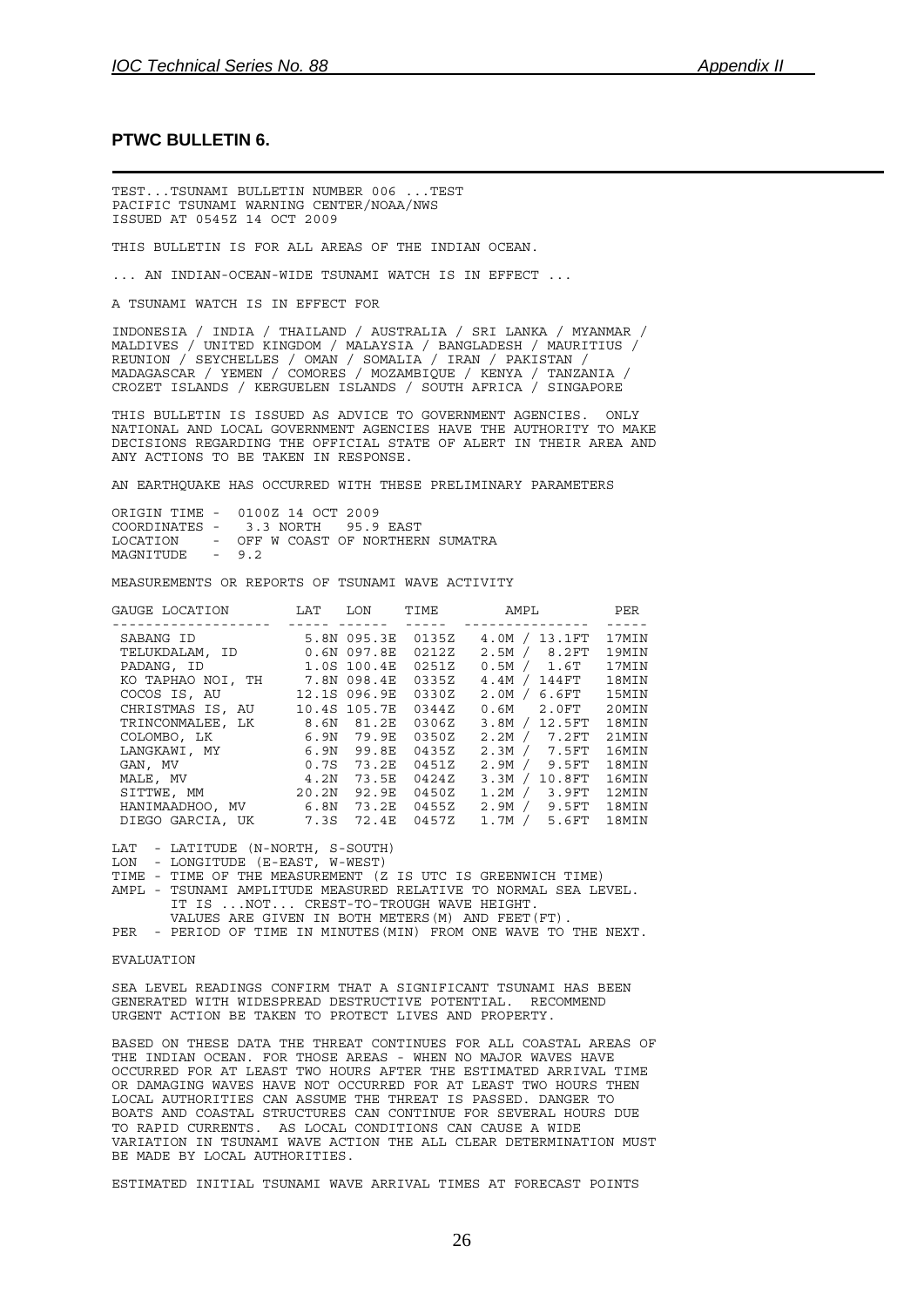WITHIN THE WARNING AND WATCH AREAS ARE GIVEN BELOW. ACTUAL ARRIVAL TIMES MAY DIFFER AND THE INITIAL WAVE MAY NOT BE THE LARGEST. A TSUNAMI IS A SERIES OF WAVES AND THE TIME BETWEEN SUCCESSIVE WAVES CAN BE FIVE MINUTES TO ONE HOUR.

|                |                          | $\begin{tabular}{l ll } \hline \textbf{LCCATION} & \textbf{FORICAR} & \textbf{FORICAR} & \textbf{RREVAL} & \textbf{RREVAL} \\ \hline \textbf{LPCBICAR} & \textbf{FORICAR} & \textbf{1.518} & \textbf{0.518} & \textbf{0.528} & \textbf{0.532} & \textbf{0.542} & \textbf{0.552} & \textbf{0.563} & \textbf{0.572} & \textbf{0.583} & \textbf{0.584} & \textbf{0.574} \\ \hline \textbf{LPCBICAR} &$ |                              |
|----------------|--------------------------|-----------------------------------------------------------------------------------------------------------------------------------------------------------------------------------------------------------------------------------------------------------------------------------------------------------------------------------------------------------------------------------------------------|------------------------------|
|                |                          |                                                                                                                                                                                                                                                                                                                                                                                                     |                              |
|                |                          |                                                                                                                                                                                                                                                                                                                                                                                                     |                              |
|                |                          |                                                                                                                                                                                                                                                                                                                                                                                                     |                              |
|                |                          |                                                                                                                                                                                                                                                                                                                                                                                                     |                              |
|                |                          |                                                                                                                                                                                                                                                                                                                                                                                                     |                              |
|                |                          |                                                                                                                                                                                                                                                                                                                                                                                                     |                              |
|                |                          |                                                                                                                                                                                                                                                                                                                                                                                                     |                              |
|                |                          |                                                                                                                                                                                                                                                                                                                                                                                                     |                              |
|                |                          |                                                                                                                                                                                                                                                                                                                                                                                                     |                              |
|                |                          |                                                                                                                                                                                                                                                                                                                                                                                                     |                              |
|                |                          |                                                                                                                                                                                                                                                                                                                                                                                                     |                              |
|                |                          |                                                                                                                                                                                                                                                                                                                                                                                                     |                              |
|                |                          |                                                                                                                                                                                                                                                                                                                                                                                                     |                              |
|                |                          |                                                                                                                                                                                                                                                                                                                                                                                                     |                              |
|                |                          |                                                                                                                                                                                                                                                                                                                                                                                                     |                              |
|                |                          |                                                                                                                                                                                                                                                                                                                                                                                                     |                              |
|                |                          |                                                                                                                                                                                                                                                                                                                                                                                                     |                              |
|                |                          |                                                                                                                                                                                                                                                                                                                                                                                                     |                              |
|                |                          |                                                                                                                                                                                                                                                                                                                                                                                                     |                              |
|                |                          |                                                                                                                                                                                                                                                                                                                                                                                                     |                              |
|                |                          |                                                                                                                                                                                                                                                                                                                                                                                                     |                              |
|                |                          |                                                                                                                                                                                                                                                                                                                                                                                                     |                              |
|                |                          |                                                                                                                                                                                                                                                                                                                                                                                                     |                              |
|                |                          |                                                                                                                                                                                                                                                                                                                                                                                                     |                              |
|                |                          |                                                                                                                                                                                                                                                                                                                                                                                                     |                              |
|                |                          |                                                                                                                                                                                                                                                                                                                                                                                                     |                              |
|                |                          |                                                                                                                                                                                                                                                                                                                                                                                                     |                              |
|                |                          |                                                                                                                                                                                                                                                                                                                                                                                                     |                              |
|                |                          |                                                                                                                                                                                                                                                                                                                                                                                                     |                              |
|                |                          |                                                                                                                                                                                                                                                                                                                                                                                                     |                              |
|                |                          |                                                                                                                                                                                                                                                                                                                                                                                                     |                              |
|                |                          |                                                                                                                                                                                                                                                                                                                                                                                                     |                              |
|                |                          |                                                                                                                                                                                                                                                                                                                                                                                                     |                              |
|                |                          |                                                                                                                                                                                                                                                                                                                                                                                                     |                              |
|                |                          |                                                                                                                                                                                                                                                                                                                                                                                                     |                              |
|                |                          |                                                                                                                                                                                                                                                                                                                                                                                                     |                              |
|                |                          |                                                                                                                                                                                                                                                                                                                                                                                                     |                              |
|                |                          |                                                                                                                                                                                                                                                                                                                                                                                                     |                              |
|                |                          |                                                                                                                                                                                                                                                                                                                                                                                                     |                              |
|                |                          |                                                                                                                                                                                                                                                                                                                                                                                                     |                              |
|                |                          |                                                                                                                                                                                                                                                                                                                                                                                                     |                              |
|                |                          |                                                                                                                                                                                                                                                                                                                                                                                                     |                              |
|                |                          |                                                                                                                                                                                                                                                                                                                                                                                                     |                              |
|                |                          |                                                                                                                                                                                                                                                                                                                                                                                                     |                              |
|                |                          |                                                                                                                                                                                                                                                                                                                                                                                                     |                              |
|                |                          |                                                                                                                                                                                                                                                                                                                                                                                                     |                              |
|                | MALE                     | 73.6E<br>4.2N                                                                                                                                                                                                                                                                                                                                                                                       | 0446Z 14 OCT                 |
|                | MINICOV                  | 8.3N<br>73.0E                                                                                                                                                                                                                                                                                                                                                                                       | 0510Z 14 OCT                 |
| UNITED KINGDOM | DIEGO GARCIA             | 72.4E<br>7.3S                                                                                                                                                                                                                                                                                                                                                                                       | 0501Z 14 OCT                 |
| MALAYSIA       | GEORGETOWN               | 5.4N 100.1E                                                                                                                                                                                                                                                                                                                                                                                         | 0506Z 14 OCT                 |
|                | PORT DICKSON             | 2.5N 101.7E                                                                                                                                                                                                                                                                                                                                                                                         | 0838Z 14 OCT                 |
| BANGLADESH     | CHITTAGONG               | 22.7N<br>91.2E                                                                                                                                                                                                                                                                                                                                                                                      | 0701Z 14 OCT                 |
| MAURITIUS      | PORT LOUIS               | 20.0S<br>57.3E                                                                                                                                                                                                                                                                                                                                                                                      | 0751Z 14 OCT                 |
| REUNION        | ST DENIS                 | 20.8S<br>55.2E                                                                                                                                                                                                                                                                                                                                                                                      | 0805Z 14 OCT                 |
| SEYCHELLES     | VICTORIA                 | 4.5S<br>55.6E                                                                                                                                                                                                                                                                                                                                                                                       | 0807Z 14 OCT                 |
| OMAN           | SALALAH                  | 16.9N<br>54.1E                                                                                                                                                                                                                                                                                                                                                                                      | 0827Z 14 OCT                 |
|                | <b>DUOM</b>              | 19.7N<br>57.8E                                                                                                                                                                                                                                                                                                                                                                                      | 0830Z 14 OCT                 |
|                | MUSCAT                   | 23.9N<br>58.6E                                                                                                                                                                                                                                                                                                                                                                                      | 0837Z 14 OCT                 |
| SOMALIA        | CAPE GUARO               | 11.9N<br>51.4E                                                                                                                                                                                                                                                                                                                                                                                      | 0839Z 14 OCT                 |
|                | HILALAYA                 | 6.4N<br>49.1E                                                                                                                                                                                                                                                                                                                                                                                       | 0844Z 14 OCT                 |
|                | MOGADISHU                | 45.5E<br>2.0N                                                                                                                                                                                                                                                                                                                                                                                       | 0855Z 14 OCT                 |
|                | KAAMBOONI                | 1.5S<br>41.9E                                                                                                                                                                                                                                                                                                                                                                                       | 0923Z 14 OCT                 |
| IRAN           | GAVATER                  | 25.0N<br>61.3E                                                                                                                                                                                                                                                                                                                                                                                      | 0840Z 14 OCT                 |
| PAKISTAN       | GWADAR                   | 25.1N<br>62.4E                                                                                                                                                                                                                                                                                                                                                                                      | 0840Z 14 OCT                 |
|                | KARACHI                  | 24.7N<br>66.9E                                                                                                                                                                                                                                                                                                                                                                                      | 0923Z 14 OCT                 |
| MADAGASCAR     | ANTSIRANANA<br>TOAMASINA | 12.1S<br>49.5E<br>17.8S<br>49.6E                                                                                                                                                                                                                                                                                                                                                                    | 0841Z 14 OCT<br>0849Z 14 OCT |
|                | MANAKARA                 | 22.2S<br>48.2E                                                                                                                                                                                                                                                                                                                                                                                      | 0906Z 14 OCT                 |
|                |                          |                                                                                                                                                                                                                                                                                                                                                                                                     |                              |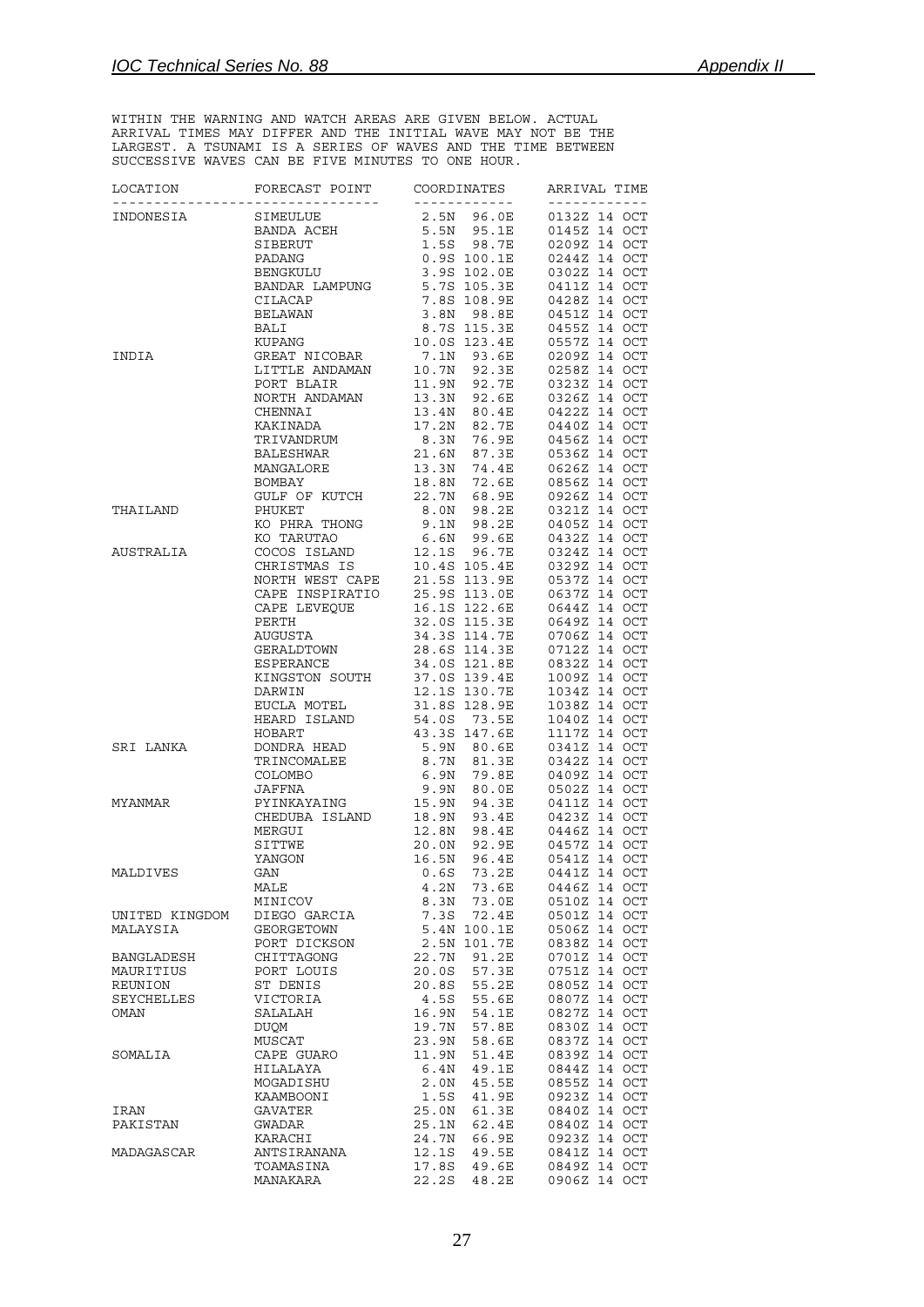|                 | MAHAJANGA       | 15.4S | 46.2E       | 0941Z 14 OCT |    |        |
|-----------------|-----------------|-------|-------------|--------------|----|--------|
|                 | CAP STE MARIE   | 25.8S | 45.2E       | 1001Z        |    | 14 OCT |
|                 | TOLIARA         | 23.4S | 43.6E       | 1026Z        | 14 | OCT    |
| YEMEN           | AL MUKALLA      | 14.5N | 49.2E       | 0904Z        | 14 | OCT    |
|                 | ADEN            | 13.0N | 45.2E       | 1004Z        |    | 14 OCT |
| COMORES         | MORONI          | 11.6S | 43.3E       | 0939Z        |    | 14 OCT |
| MOZAMBIOUE      | CABO DELGADO    | 10.7S | 40.7E       | 0959Z        | 14 | OCT    |
|                 | ANGOCHE         | 15.5S | 40.6E       | 1022Z        | 14 | OCT    |
|                 | OUELIMANE       | 18.0S | 37.1E       | 1138Z 14 OCT |    |        |
|                 | MAPUTO          | 25.9S | 32.8E       | 1207Z 14 OCT |    |        |
|                 | BEIRA           | 19.9S | 35.1E       | 1233Z        |    | 14 OCT |
| KENYA           | MOMBASA         | 4.0S  | 39.7E       | 0959Z        | 14 | OCT    |
| TANZANIA        | LINDI           | 9.8S  | 39.9E       | 1000Z        | 14 | OCT    |
|                 | DAR ES SALAAM   | 6.7S  | 39.4E       | 1001Z 14 OCT |    |        |
| CROZET ISLANDS  | CROZET ISLANDS  | 46.4S | 51.8E       | 1021Z        |    | 14 OCT |
| KERGUELEN ISLAN | PORT AUX FRANCA | 49.OS | 69.1E       | 1125Z        |    | 14 OCT |
| SOUTH AFRICA    | PRINCE EDWARD I | 46.6S | 37.6E       | 1152Z        | 14 | OCT    |
|                 | <b>DURBAN</b>   | 29.85 | 31.2E       | 1155Z        | 14 | OCT    |
|                 | PORT ELIZABETH  | 33.9S | 25.8E       | 1300Z        |    | 14 OCT |
|                 | CAPE TOWN       | 34.1S | 18.0E       | 1354Z        |    | 14 OCT |
| SINGAPORE       | SINGAPORE       |       | 1.2N 103.8E | 1216Z 14 OCT |    |        |

THE JAPAN METEOROLOGICAL AGENCY MAY ISSUE ADDITIONAL INFORMATION FOR THIS EVENT. IN THE CASE OF CONFLICTING INFORMATION...THE MORE CONSERVATIVE INFORMATION SHOULD BE USED FOR SAFETY.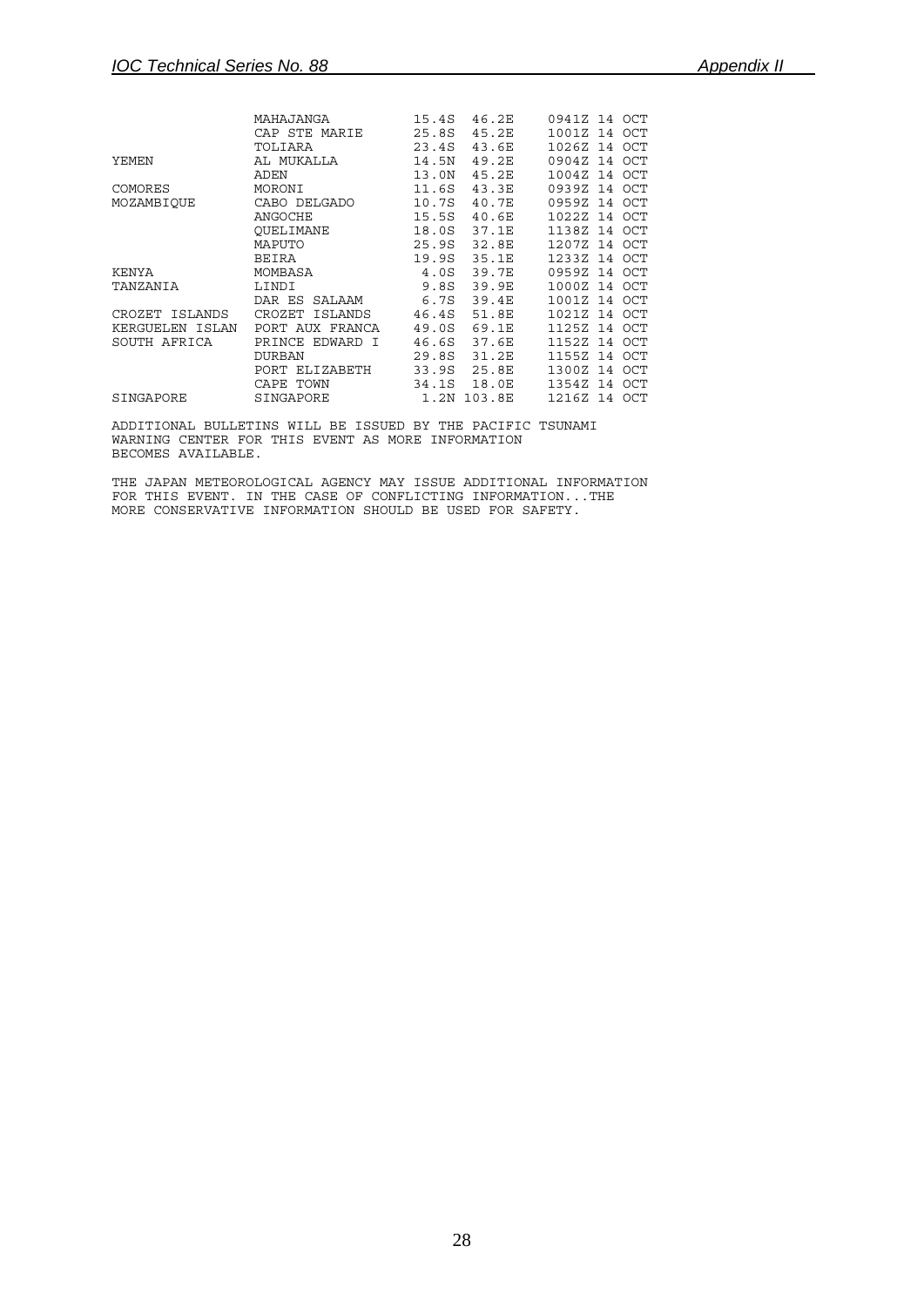#### **PTWC BULLETIN 7.**

TEST...TSUNAMI BULLETIN NUMBER 007 ...TEST PACIFIC TSUNAMI WARNING CENTER/NOAA/NWS ISSUED AT 0645Z 14 OCT 2009

THIS BULLETIN IS FOR ALL AREAS OF THE INDIAN OCEAN.

... AN INDIAN-OCEAN-WIDE TSUNAMI WATCH IS IN EFFECT ...

A TSUNAMI WATCH IS IN EFFECT FOR

INDONESIA / INDIA / THAILAND / AUSTRALIA / SRI LANKA / MYANMAR / MALDIVES / UNITED KINGDOM / MALAYSIA / BANGLADESH / MAURITIUS / REUNION / SEYCHELLES / OMAN / SOMALIA / IRAN / PAKISTAN / MADAGASCAR / YEMEN / COMORES / MOZAMBIQUE / KENYA / TANZANIA / CROZET ISLANDS / KERGUELEN ISLANDS / SOUTH AFRICA / SINGAPORE

THIS BULLETIN IS ISSUED AS ADVICE TO GOVERNMENT AGENCIES. ONLY NATIONAL AND LOCAL GOVERNMENT AGENCIES HAVE THE AUTHORITY TO MAKE DECISIONS REGARDING THE OFFICIAL STATE OF ALERT IN THEIR AREA AND ANY ACTIONS TO BE TAKEN IN RESPONSE.

AN EARTHQUAKE HAS OCCURRED WITH THESE PRELIMINARY PARAMETERS

|                 | ORIGIN TIME - 0100Z 14 OCT 2009            |
|-----------------|--------------------------------------------|
|                 | COORDINATES - 3.3 NORTH 95.9 EAST          |
|                 | LOCATION - OFF W COAST OF NORTHERN SUMATRA |
| MAGNITUDE - 9.2 |                                            |

MEASUREMENTS OR REPORTS OF TSUNAMI WAVE ACTIVITY

| LAT   | LON   | TIME                                                                                     | AMPL            | PER                              |
|-------|-------|------------------------------------------------------------------------------------------|-----------------|----------------------------------|
|       |       |                                                                                          |                 | 17MIN                            |
|       |       |                                                                                          |                 | 19MIN                            |
|       |       | 0251Z                                                                                    | 1.6FT<br>0.5M / | 17MIN                            |
|       |       | 0335Z                                                                                    | 14.4FT<br>4.4M  | 18MIN                            |
|       |       | 0330Z                                                                                    | 2.0M<br>6.6FT   | 15MIN                            |
|       |       | 0344Z                                                                                    | 0.6M<br>2.0FT   | 20MIN                            |
| 8.6N  | 81.2E | 0306Z                                                                                    | 12.5FT<br>3.8M  | 18MIN                            |
| 6.9N  | 79.9E | 0350Z                                                                                    | 7.2FT<br>2.2M/  | 21MIN                            |
| 6.9N  | 99.8E | 0435Z                                                                                    | 7.5FT<br>2.3M   | 16MIN                            |
| 0.7S  | 73.2E | 0451Z                                                                                    | 2.9M<br>9.5FT   | 18MIN                            |
| 4.2N  | 73.5E | 0424Z                                                                                    | 3.3M<br>10.8FT  | 16MIN                            |
| 20.2N | 92.9E | 0450Z                                                                                    | 1.2M<br>3.9FT   | 12MIN                            |
| 6.8N  | 73.2E | 0455Z                                                                                    | 2.9M/<br>9.5FT  | 18MIN                            |
|       | 72.4E | 0457Z                                                                                    | 1.7M<br>5.6FT   | 18MIN                            |
| 22.3N | 91.8E | 0630Z                                                                                    | 1.0M<br>3.3FT   | 19MIN                            |
|       | 7.3S  | 5.8N 095.3E<br>0.6N 097.8E<br>1.0S 100.4E<br>7.8N 098.4E<br>12.1S 096.9E<br>10.4S 105.7E | 0135Z<br>0212Z  | 13.1FT<br>4.0M/<br>8.2FT<br>2.5M |

LAT - LATITUDE (N-NORTH, S-SOUTH)

LON - LONGITUDE (E-EAST, W-WEST)

TIME - TIME OF THE MEASUREMENT (Z IS UTC IS GREENWICH TIME)

AMPL - TSUNAMI AMPLITUDE MEASURED RELATIVE TO NORMAL SEA LEVEL. IT IS ...NOT... CREST-TO-TROUGH WAVE HEIGHT.

VALUES ARE GIVEN IN BOTH METERS(M) AND FEET(FT).

PER - PERIOD OF TIME IN MINUTES(MIN) FROM ONE WAVE TO THE NEXT.

**EVALUATION** 

SEA LEVEL READINGS CONFIRM THAT A SIGNIFICANT TSUNAMI HAS BEEN GENERATED WITH WIDESPREAD DESTRUCTIVE POTENTIAL. RECOMMEND URGENT ACTION BE TAKEN TO PROTECT LIVES AND PROPERTY.

BASED ON THESE DATA THE THREAT CONTINUES FOR ALL COASTAL AREAS OF THE INDIAN OCEAN. FOR THOSE AREAS - WHEN NO MAJOR WAVES HAVE OCCURRED FOR AT LEAST TWO HOURS AFTER THE ESTIMATED ARRIVAL TIME OR DAMAGING WAVES HAVE NOT OCCURRED FOR AT LEAST TWO HOURS THEN LOCAL AUTHORITIES CAN ASSUME THE THREAT IS PASSED. DANGER TO BOATS AND COASTAL STRUCTURES CAN CONTINUE FOR SEVERAL HOURS DUE TO RAPID CURRENTS. AS LOCAL CONDITIONS CAN CAUSE A WIDE VARIATION IN TSUNAMI WAVE ACTION THE ALL CLEAR DETERMINATION MUST BE MADE BY LOCAL AUTHORITIES.

ESTIMATED INITIAL TSUNAMI WAVE ARRIVAL TIMES AT FORECAST POINTS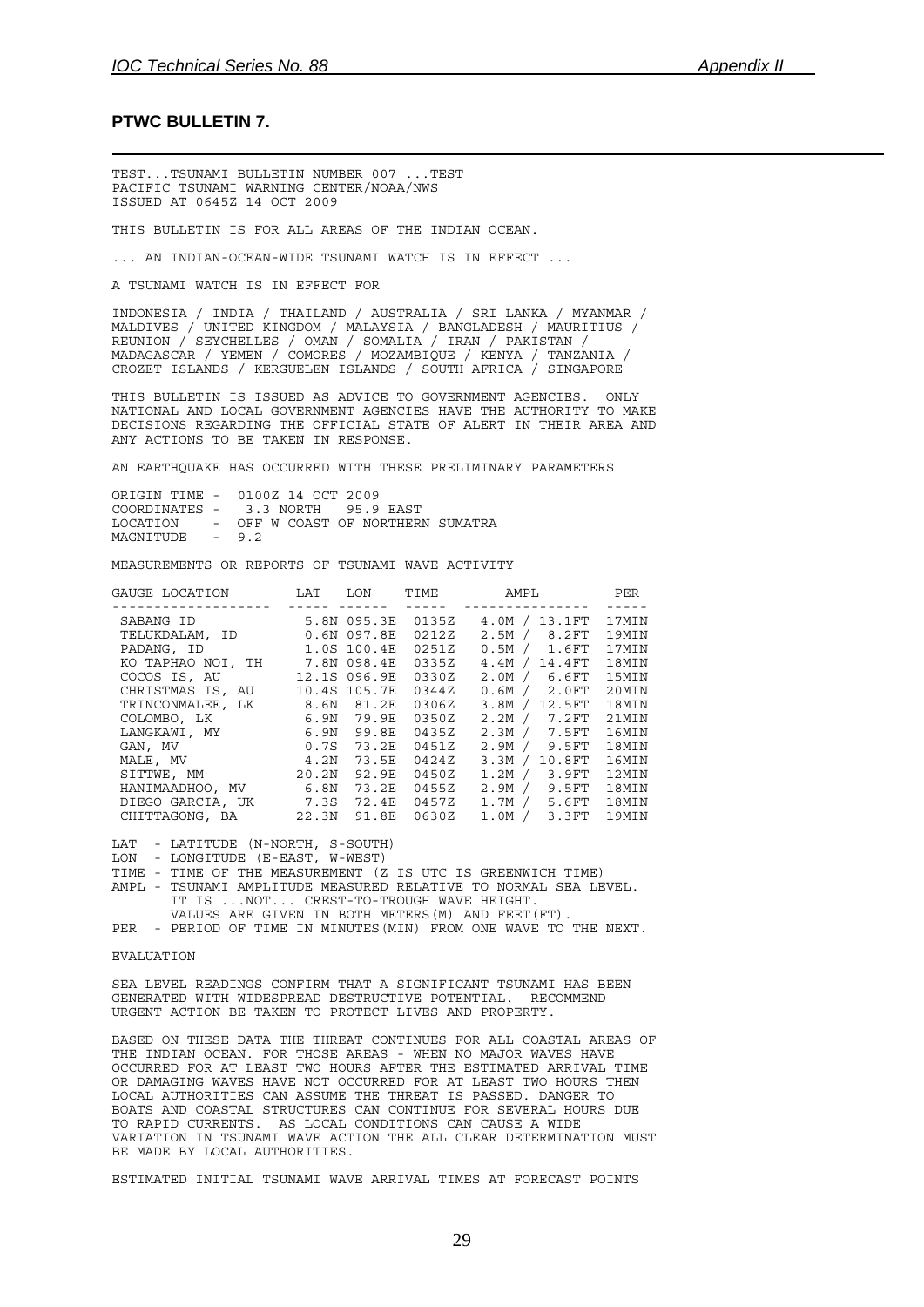WITHIN THE WARNING AND WATCH AREAS ARE GIVEN BELOW. ACTUAL ARRIVAL TIMES MAY DIFFER AND THE INITIAL WAVE MAY NOT BE THE LARGEST. A TSUNAMI IS A SERIES OF WAVES AND THE TIME BETWEEN SUCCESSIVE WAVES CAN BE FIVE MINUTES TO ONE HOUR.

|                | $\begin{tabular}{l ll } \hline \textbf{LCCATION} & \textbf{FORICAR} & \textbf{FORICAR} & \textbf{RREVAL} & \textbf{RREVAL} \\ \hline \textbf{LPCBICAR} & \textbf{FORICAR} & \textbf{1.518} & \textbf{0.518} & \textbf{0.528} & \textbf{0.532} & \textbf{0.542} & \textbf{0.552} & \textbf{0.563} & \textbf{0.572} & \textbf{0.583} & \textbf{0.584} & \textbf{0.574} \\ \hline \textbf{LPCBICAR} &$ |                |              |
|----------------|-----------------------------------------------------------------------------------------------------------------------------------------------------------------------------------------------------------------------------------------------------------------------------------------------------------------------------------------------------------------------------------------------------|----------------|--------------|
|                |                                                                                                                                                                                                                                                                                                                                                                                                     |                |              |
|                |                                                                                                                                                                                                                                                                                                                                                                                                     |                |              |
|                |                                                                                                                                                                                                                                                                                                                                                                                                     |                |              |
|                |                                                                                                                                                                                                                                                                                                                                                                                                     |                |              |
|                |                                                                                                                                                                                                                                                                                                                                                                                                     |                |              |
|                |                                                                                                                                                                                                                                                                                                                                                                                                     |                |              |
|                |                                                                                                                                                                                                                                                                                                                                                                                                     |                |              |
|                |                                                                                                                                                                                                                                                                                                                                                                                                     |                |              |
|                |                                                                                                                                                                                                                                                                                                                                                                                                     |                |              |
|                |                                                                                                                                                                                                                                                                                                                                                                                                     |                |              |
|                |                                                                                                                                                                                                                                                                                                                                                                                                     |                |              |
|                |                                                                                                                                                                                                                                                                                                                                                                                                     |                |              |
|                |                                                                                                                                                                                                                                                                                                                                                                                                     |                |              |
|                |                                                                                                                                                                                                                                                                                                                                                                                                     |                |              |
|                |                                                                                                                                                                                                                                                                                                                                                                                                     |                |              |
|                |                                                                                                                                                                                                                                                                                                                                                                                                     |                |              |
|                |                                                                                                                                                                                                                                                                                                                                                                                                     |                |              |
|                |                                                                                                                                                                                                                                                                                                                                                                                                     |                |              |
|                |                                                                                                                                                                                                                                                                                                                                                                                                     |                |              |
|                |                                                                                                                                                                                                                                                                                                                                                                                                     |                |              |
|                |                                                                                                                                                                                                                                                                                                                                                                                                     |                |              |
|                |                                                                                                                                                                                                                                                                                                                                                                                                     |                |              |
|                |                                                                                                                                                                                                                                                                                                                                                                                                     |                |              |
|                |                                                                                                                                                                                                                                                                                                                                                                                                     |                |              |
|                |                                                                                                                                                                                                                                                                                                                                                                                                     |                |              |
|                |                                                                                                                                                                                                                                                                                                                                                                                                     |                |              |
|                |                                                                                                                                                                                                                                                                                                                                                                                                     |                |              |
|                |                                                                                                                                                                                                                                                                                                                                                                                                     |                |              |
|                |                                                                                                                                                                                                                                                                                                                                                                                                     |                |              |
|                |                                                                                                                                                                                                                                                                                                                                                                                                     |                |              |
|                |                                                                                                                                                                                                                                                                                                                                                                                                     |                |              |
|                |                                                                                                                                                                                                                                                                                                                                                                                                     |                |              |
|                |                                                                                                                                                                                                                                                                                                                                                                                                     |                |              |
|                |                                                                                                                                                                                                                                                                                                                                                                                                     |                |              |
|                |                                                                                                                                                                                                                                                                                                                                                                                                     |                |              |
|                |                                                                                                                                                                                                                                                                                                                                                                                                     |                |              |
|                |                                                                                                                                                                                                                                                                                                                                                                                                     |                |              |
|                |                                                                                                                                                                                                                                                                                                                                                                                                     |                |              |
|                |                                                                                                                                                                                                                                                                                                                                                                                                     |                |              |
|                |                                                                                                                                                                                                                                                                                                                                                                                                     |                |              |
|                |                                                                                                                                                                                                                                                                                                                                                                                                     |                |              |
|                |                                                                                                                                                                                                                                                                                                                                                                                                     |                |              |
|                |                                                                                                                                                                                                                                                                                                                                                                                                     |                |              |
|                |                                                                                                                                                                                                                                                                                                                                                                                                     |                |              |
|                |                                                                                                                                                                                                                                                                                                                                                                                                     |                |              |
|                |                                                                                                                                                                                                                                                                                                                                                                                                     |                |              |
|                |                                                                                                                                                                                                                                                                                                                                                                                                     |                |              |
|                |                                                                                                                                                                                                                                                                                                                                                                                                     |                |              |
|                |                                                                                                                                                                                                                                                                                                                                                                                                     |                |              |
|                |                                                                                                                                                                                                                                                                                                                                                                                                     |                |              |
|                |                                                                                                                                                                                                                                                                                                                                                                                                     |                |              |
|                | MALE                                                                                                                                                                                                                                                                                                                                                                                                | 73.6E<br>4.2N  | 0446Z 14 OCT |
|                | MINICOV                                                                                                                                                                                                                                                                                                                                                                                             | 8.3N<br>73.0E  | 0510Z 14 OCT |
| UNITED KINGDOM | DIEGO GARCIA                                                                                                                                                                                                                                                                                                                                                                                        | 72.4E<br>7.3S  | 0501Z 14 OCT |
| MALAYSIA       | GEORGETOWN                                                                                                                                                                                                                                                                                                                                                                                          | 5.4N 100.1E    | 0506Z 14 OCT |
|                | PORT DICKSON                                                                                                                                                                                                                                                                                                                                                                                        | 2.5N 101.7E    | 0838Z 14 OCT |
| BANGLADESH     | CHITTAGONG                                                                                                                                                                                                                                                                                                                                                                                          | 22.7N<br>91.2E | 0701Z 14 OCT |
| MAURITIUS      | PORT LOUIS                                                                                                                                                                                                                                                                                                                                                                                          | 20.0S<br>57.3E | 0751Z 14 OCT |
| REUNION        | ST DENIS                                                                                                                                                                                                                                                                                                                                                                                            | 20.8S<br>55.2E | 0805Z 14 OCT |
| SEYCHELLES     | VICTORIA                                                                                                                                                                                                                                                                                                                                                                                            | 4.5S<br>55.6E  | 0807Z 14 OCT |
| OMAN           | SALALAH                                                                                                                                                                                                                                                                                                                                                                                             | 16.9N<br>54.1E | 0827Z 14 OCT |
|                | <b>DUOM</b>                                                                                                                                                                                                                                                                                                                                                                                         | 19.7N<br>57.8E | 0830Z 14 OCT |
|                | MUSCAT                                                                                                                                                                                                                                                                                                                                                                                              | 23.9N<br>58.6E | 0837Z 14 OCT |
| SOMALIA        | CAPE GUARO                                                                                                                                                                                                                                                                                                                                                                                          | 11.9N<br>51.4E | 0839Z 14 OCT |
|                | HILALAYA                                                                                                                                                                                                                                                                                                                                                                                            | 6.4N<br>49.1E  | 0844Z 14 OCT |
|                | MOGADISHU                                                                                                                                                                                                                                                                                                                                                                                           | 45.5E<br>2.ON  | 0855Z 14 OCT |
|                | KAAMBOONI                                                                                                                                                                                                                                                                                                                                                                                           | 1.5S<br>41.9E  | 0923Z 14 OCT |
| IRAN           | GAVATER                                                                                                                                                                                                                                                                                                                                                                                             | 25.0N<br>61.3E | 0840Z 14 OCT |
| PAKISTAN       |                                                                                                                                                                                                                                                                                                                                                                                                     |                |              |
|                | GWADAR                                                                                                                                                                                                                                                                                                                                                                                              | 25.1N<br>62.4E | 0840Z 14 OCT |
|                | KARACHI                                                                                                                                                                                                                                                                                                                                                                                             | 24.7N<br>66.9E | 0923Z 14 OCT |
| MADAGASCAR     | ANTSIRANANA                                                                                                                                                                                                                                                                                                                                                                                         | 12.1S<br>49.5E | 0841Z 14 OCT |
|                | TOAMASINA                                                                                                                                                                                                                                                                                                                                                                                           | 17.8S<br>49.6E | 0849Z 14 OCT |
|                | MANAKARA                                                                                                                                                                                                                                                                                                                                                                                            | 22.2S<br>48.2E | 0906Z 14 OCT |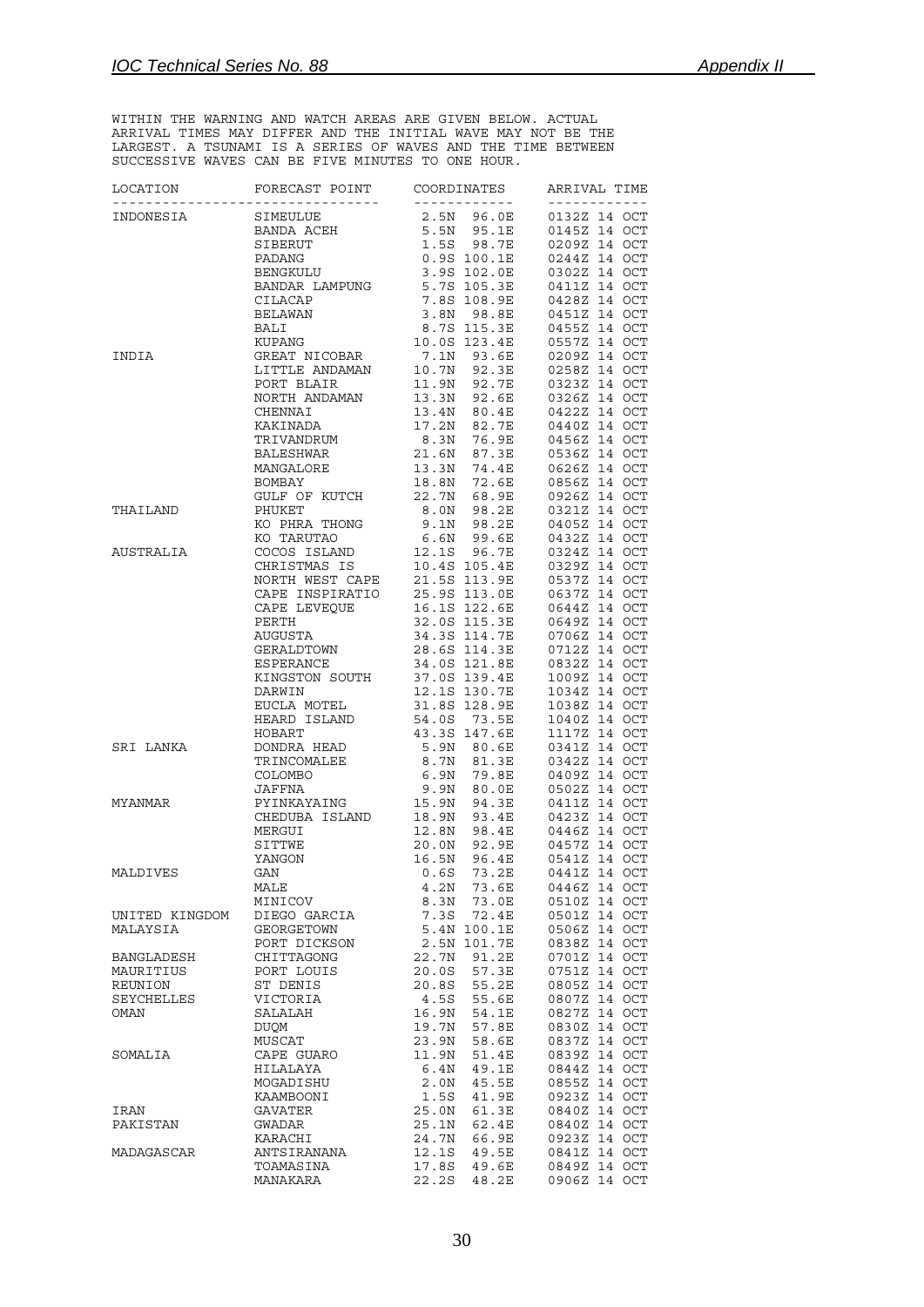|                 | MAHAJANGA       | 15.4S | 46.2E       | 0941Z 14 OCT |    |        |
|-----------------|-----------------|-------|-------------|--------------|----|--------|
|                 | CAP STE MARIE   | 25.8S | 45.2E       | 1001Z        |    | 14 OCT |
|                 | TOLIARA         | 23.4S | 43.6E       | 1026Z        | 14 | OCT    |
| YEMEN           | AL MUKALLA      | 14.5N | 49.2E       | 0904Z        | 14 | OCT    |
|                 | ADEN            | 13.0N | 45.2E       | 1004Z 14 OCT |    |        |
| COMORES         | MORONI          | 11.6S | 43.3E       | 0939Z        |    | 14 OCT |
| MOZAMBIOUE      | CABO DELGADO    | 10.7S | 40.7E       | 0959Z        | 14 | OCT    |
|                 | ANGOCHE         | 15.5S | 40.6E       | 1022Z        | 14 | OCT    |
|                 | OUELIMANE       | 18.0S | 37.1E       | 1138Z 14 OCT |    |        |
|                 | MAPUTO          | 25.9S | 32.8E       | 1207Z 14 OCT |    |        |
|                 | BEIRA           | 19.9S | 35.1E       | 1233Z        |    | 14 OCT |
| KENYA           | MOMBASA         | 4.0S  | 39.7E       | 0959Z        | 14 | OCT    |
| TANZANIA        | LINDI           | 9.8S  | 39.9E       | 1000Z        | 14 | OCT    |
|                 | DAR ES SALAAM   | 6.7S  | 39.4E       | 1001Z 14 OCT |    |        |
| CROZET ISLANDS  | CROZET ISLANDS  | 46.4S | 51.8E       | 1021Z        |    | 14 OCT |
| KERGUELEN ISLAN | PORT AUX FRANCA | 49.OS | 69.1E       | 1125Z        | 14 | OCT    |
| SOUTH AFRICA    | PRINCE EDWARD I | 46.6S | 37.6E       | 1152Z        | 14 | OCT    |
|                 | <b>DURBAN</b>   | 29.85 | 31.2E       | 1155Z        |    | 14 OCT |
|                 | PORT ELIZABETH  | 33.9S | 25.8E       | 1300Z        | 14 | OCT    |
|                 | CAPE TOWN       | 34.1S | 18.0E       | 1354Z        |    | 14 OCT |
| SINGAPORE       | SINGAPORE       |       | 1.2N 103.8E | 1216Z 14     |    | OCT    |

THE JAPAN METEOROLOGICAL AGENCY MAY ISSUE ADDITIONAL INFORMATION FOR THIS EVENT. IN THE CASE OF CONFLICTING INFORMATION...THE MORE CONSERVATIVE INFORMATION SHOULD BE USED FOR SAFETY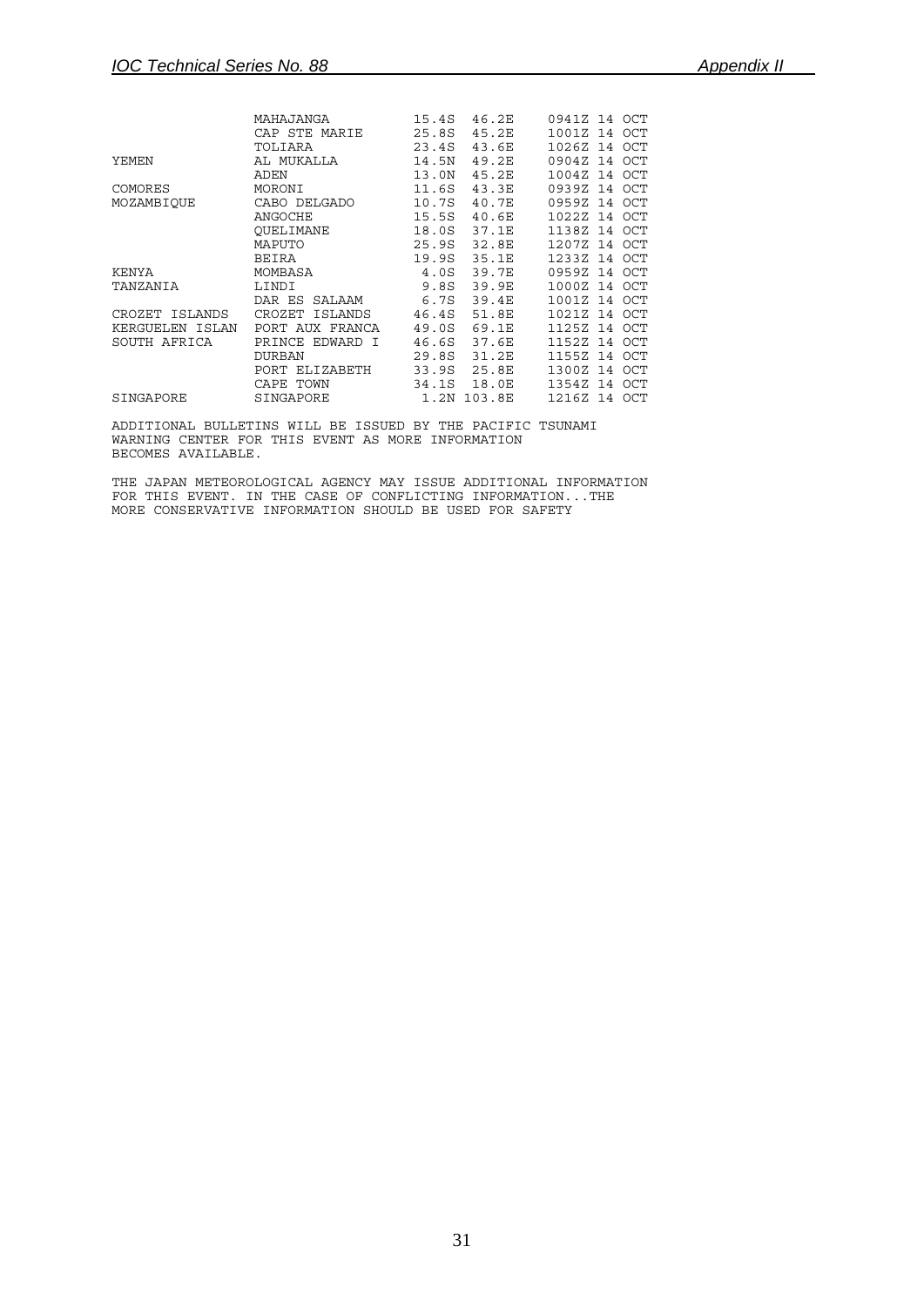#### **PTWC BULLETIN 8.**

TEST...TSUNAMI BULLETIN NUMBER 008 ...TEST PACIFIC TSUNAMI WARNING CENTER/NOAA/NWS ISSUED AT 0745Z 14 OCT 2009

THIS BULLETIN IS FOR ALL AREAS OF THE INDIAN OCEAN.

... AN INDIAN-OCEAN-WIDE TSUNAMI WATCH IS IN EFFECT ...

A TSUNAMI WATCH IS IN EFFECT FOR

INDONESIA / INDIA / THAILAND / AUSTRALIA / SRI LANKA / MYANMAR / MALDIVES / UNITED KINGDOM / MALAYSIA / BANGLADESH / MAURITIUS / REUNION / SEYCHELLES / OMAN / SOMALIA / IRAN / PAKISTAN / MADAGASCAR / YEMEN / COMORES / MOZAMBIQUE / KENYA / TANZANIA / CROZET ISLANDS / KERGUELEN ISLANDS / SOUTH AFRICA / SINGAPORE

THIS BULLETIN IS ISSUED AS ADVICE TO GOVERNMENT AGENCIES. ONLY NATIONAL AND LOCAL GOVERNMENT AGENCIES HAVE THE AUTHORITY TO MAKE DECISIONS REGARDING THE OFFICIAL STATE OF ALERT IN THEIR AREA AND ANY ACTIONS TO BE TAKEN IN RESPONSE.

AN EARTHQUAKE HAS OCCURRED WITH THESE PRELIMINARY PARAMETERS

|                 | ORIGIN TIME - 0100Z 14 OCT 2009            |
|-----------------|--------------------------------------------|
|                 | COORDINATES - 3.3 NORTH 95.9 EAST          |
|                 | LOCATION - OFF W COAST OF NORTHERN SUMATRA |
| MAGNITUDE - 9.2 |                                            |

MEASUREMENTS OR REPORTS OF TSUNAMI WAVE ACTIVITY

| GAUGE LOCATION         | LAT   | LON          | TIME<br>$- - - - -$ | AMPL                 | PER   |
|------------------------|-------|--------------|---------------------|----------------------|-------|
| ---------<br>SABANG ID |       | 5.8N 095.3E  | 0135Z               | 13.1FT<br>4.0M /     | 17MIN |
| TELUKDALAM, ID         |       | 0.6N 097.8E  | 0212Z               | 2.5M<br>8.2FT        | 19MIN |
| PADANG, ID             |       | 1.0S 100.4E  | 0251Z               | 1.6FT<br>0.5M/       | 17MIN |
| KO TAPHAO NOI, TH      |       | 7.8N 098.4E  | 0335Z               | 4.4M/<br>14.4FT      | 18MIN |
| COCOS IS, AU           |       | 12.1S 096.9E | 0330Z               | 2.0M /<br>6.6FT      | 15MIN |
| CHRISTMAS IS, AU       |       | 10.4S 105.7E | 0344Z               | 2.0FT<br>0.6M /      | 20MIN |
| TRINCONMALEE, LK       | 8.6N  | 81.2E        | 0306Z               | 12.5FT<br>3.8M/      | 18MIN |
| COLOMBO, LK            | 6.9N  | 79.9E        | 0350Z               | 2.2M/<br>7.2FT       | 21MIN |
| LANGKAWI, MY           | 6.9N  | 99.8E        | 0435Z               | 7.5FT<br>2.3M/       | 16MIN |
| GAN, MV                | 0.7S  | 73.2E        | 0451Z               | 9.5FT<br>2.9M/       | 18MIN |
| MALE, MV               | 4.2N  | 73.5E        | 0424Z               | 3.3M/<br>$10.8$ $FT$ | 16MIN |
| SITTWE, MM             | 20.2N | 92.9E        | 0450Z               | 1.2M/<br>3.9FT       | 12MIN |
| HANIMAADHOO, MV        | 6.8N  | 73.2E        | 04552               | 2.9M/<br>9.5FT       | 18MIN |
| DIEGO GARCIA, UK       | 7.3S  | 72.4E        | 0457Z               | 1.7M /<br>5.6FT      | 18MIN |
| CHITTAGONG, BA         | 22.3N | 91.8E        | 0630Z               | 1.0M /<br>3.3FT      | 19MIN |
| RODRIGUES, MU          | 19.7S | 63.4E        | 06552               | 1.6M /<br>5.2FT      | 16MIN |

LAT - LATITUDE (N-NORTH, S-SOUTH)<br>LON - LONGITUDE (E-EAST, W-WEST)

- LONGITUDE (E-EAST, W-WEST)

TIME - TIME OF THE MEASUREMENT (Z IS UTC IS GREENWICH TIME)

- AMPL TSUNAMI AMPLITUDE MEASURED RELATIVE TO NORMAL SEA LEVEL. IT IS ...NOT... CREST-TO-TROUGH WAVE HEIGHT.
- VALUES ARE GIVEN IN BOTH METERS(M) AND FEET(FT).<br>PER PERIOD OF TIME IN MINITES(MIN) FROM ONE WAVE TO - PERIOD OF TIME IN MINUTES (MIN) FROM ONE WAVE TO THE NEXT.

#### **EVALUATION**

SEA LEVEL READINGS CONFIRM THAT A SIGNIFICANT TSUNAMI HAS BEEN GENERATED WITH WIDESPREAD DESTRUCTIVE POTENTIAL. RECOMMEND URGENT ACTION BE TAKEN TO PROTECT LIVES AND PROPERTY.

BASED ON THESE DATA THE THREAT CONTINUES FOR ALL COASTAL AREAS OF THE INDIAN OCEAN. FOR THOSE AREAS - WHEN NO MAJOR WAVES HAVE OCCURRED FOR AT LEAST TWO HOURS AFTER THE ESTIMATED ARRIVAL TIME OR DAMAGING WAVES HAVE NOT OCCURRED FOR AT LEAST TWO HOURS THEN LOCAL AUTHORITIES CAN ASSUME THE THREAT IS PASSED. DANGER TO BOATS AND COASTAL STRUCTURES CAN CONTINUE FOR SEVERAL HOURS DUE TO RAPID CURRENTS. AS LOCAL CONDITIONS CAN CAUSE A WIDE VARIATION IN TSUNAMI WAVE ACTION THE ALL CLEAR DETERMINATION MUST BE MADE BY LOCAL AUTHORITIES.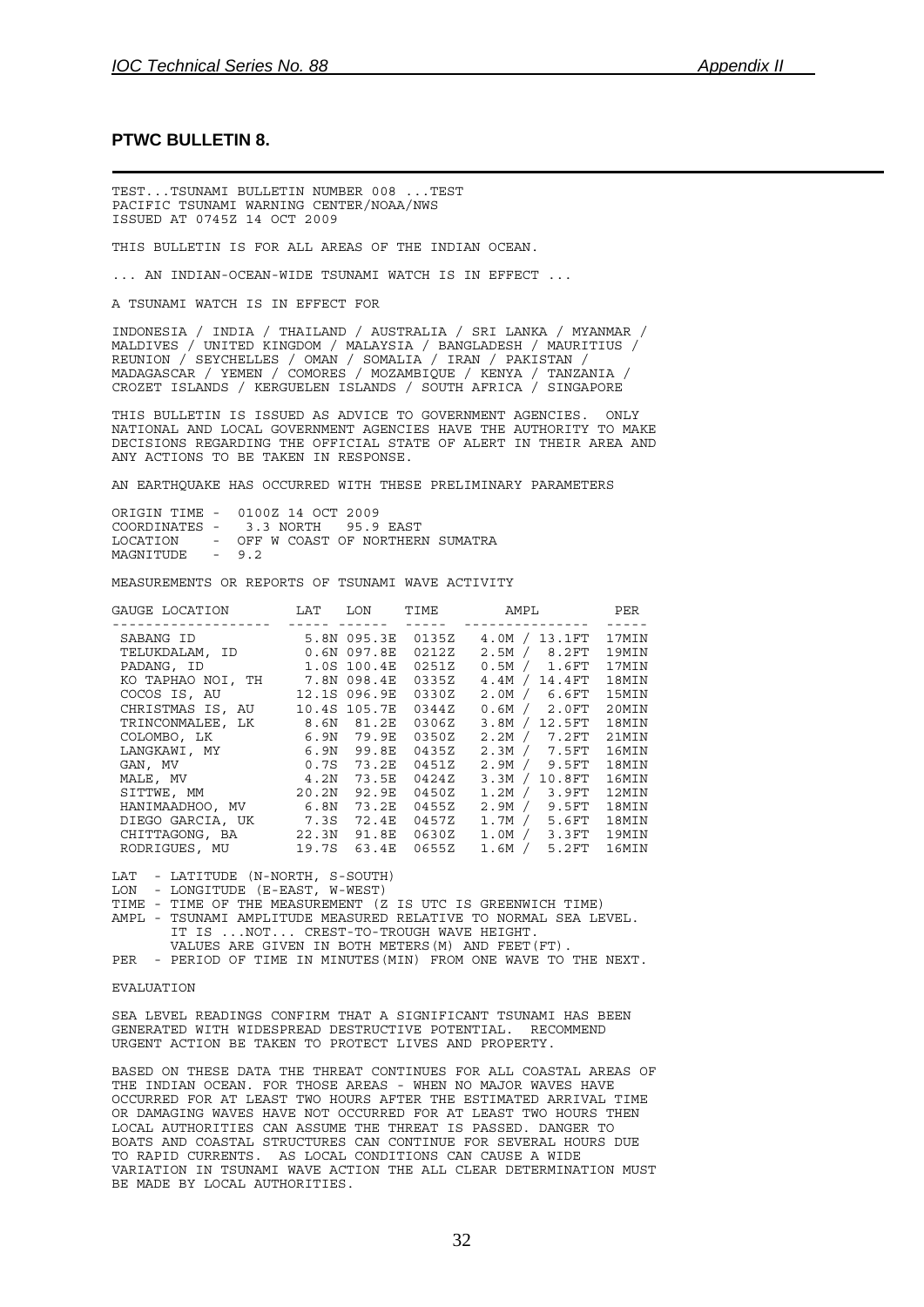ESTIMATED INITIAL TSUNAMI WAVE ARRIVAL TIMES AT FORECAST POINTS WITHIN THE WARNING AND WATCH AREAS ARE GIVEN BELOW. ACTUAL ARRIVAL TIMES MAY DIFFER AND THE INITIAL WAVE MAY NOT BE THE LARGEST. A TSUNAMI IS A SERIES OF WAVES AND THE TIME BETWEEN SUCCESSIVE WAVES CAN BE FIVE MINUTES TO ONE HOUR.

|                | $\begin{tabular}{l ll } \hline \textbf{LUCMRTALA} & \textbf{FORERLTA} & \textbf{FORERLTA} & \textbf{RREVALA} & \textbf{RREVALA} & \textbf{RREVALA} & \textbf{RREVALA} & \textbf{RREVALA} & \textbf{RREVALA} \\ \hline \textbf{ITDIMRER} & \textbf{SINRAR} & \textbf{LAPUPNS} & 1.58 & 96.18 & 013.22 & 14 & 007 \\ \hline \textbf{BINRAR} & \textbf{LAPUPNS} & 0.58 & 100.18 & 024.$ |                           |              |
|----------------|--------------------------------------------------------------------------------------------------------------------------------------------------------------------------------------------------------------------------------------------------------------------------------------------------------------------------------------------------------------------------------------|---------------------------|--------------|
|                |                                                                                                                                                                                                                                                                                                                                                                                      |                           |              |
|                |                                                                                                                                                                                                                                                                                                                                                                                      |                           |              |
|                |                                                                                                                                                                                                                                                                                                                                                                                      |                           |              |
|                |                                                                                                                                                                                                                                                                                                                                                                                      |                           |              |
|                |                                                                                                                                                                                                                                                                                                                                                                                      |                           |              |
|                |                                                                                                                                                                                                                                                                                                                                                                                      |                           |              |
|                |                                                                                                                                                                                                                                                                                                                                                                                      |                           |              |
|                |                                                                                                                                                                                                                                                                                                                                                                                      |                           |              |
|                |                                                                                                                                                                                                                                                                                                                                                                                      |                           |              |
|                |                                                                                                                                                                                                                                                                                                                                                                                      |                           |              |
|                |                                                                                                                                                                                                                                                                                                                                                                                      |                           |              |
|                |                                                                                                                                                                                                                                                                                                                                                                                      |                           |              |
|                |                                                                                                                                                                                                                                                                                                                                                                                      |                           |              |
|                |                                                                                                                                                                                                                                                                                                                                                                                      |                           |              |
|                |                                                                                                                                                                                                                                                                                                                                                                                      |                           |              |
|                |                                                                                                                                                                                                                                                                                                                                                                                      |                           |              |
|                |                                                                                                                                                                                                                                                                                                                                                                                      |                           |              |
|                |                                                                                                                                                                                                                                                                                                                                                                                      |                           |              |
|                |                                                                                                                                                                                                                                                                                                                                                                                      |                           |              |
|                |                                                                                                                                                                                                                                                                                                                                                                                      |                           |              |
|                |                                                                                                                                                                                                                                                                                                                                                                                      |                           |              |
|                |                                                                                                                                                                                                                                                                                                                                                                                      |                           |              |
|                |                                                                                                                                                                                                                                                                                                                                                                                      |                           |              |
|                |                                                                                                                                                                                                                                                                                                                                                                                      |                           |              |
|                |                                                                                                                                                                                                                                                                                                                                                                                      |                           |              |
|                |                                                                                                                                                                                                                                                                                                                                                                                      |                           |              |
|                |                                                                                                                                                                                                                                                                                                                                                                                      |                           |              |
|                |                                                                                                                                                                                                                                                                                                                                                                                      |                           |              |
|                |                                                                                                                                                                                                                                                                                                                                                                                      |                           |              |
|                |                                                                                                                                                                                                                                                                                                                                                                                      |                           |              |
|                |                                                                                                                                                                                                                                                                                                                                                                                      |                           |              |
|                |                                                                                                                                                                                                                                                                                                                                                                                      |                           |              |
|                |                                                                                                                                                                                                                                                                                                                                                                                      |                           |              |
|                |                                                                                                                                                                                                                                                                                                                                                                                      |                           |              |
|                |                                                                                                                                                                                                                                                                                                                                                                                      |                           |              |
|                |                                                                                                                                                                                                                                                                                                                                                                                      |                           |              |
|                |                                                                                                                                                                                                                                                                                                                                                                                      |                           |              |
|                |                                                                                                                                                                                                                                                                                                                                                                                      |                           |              |
|                |                                                                                                                                                                                                                                                                                                                                                                                      |                           |              |
|                |                                                                                                                                                                                                                                                                                                                                                                                      |                           |              |
|                |                                                                                                                                                                                                                                                                                                                                                                                      |                           |              |
|                |                                                                                                                                                                                                                                                                                                                                                                                      |                           |              |
|                |                                                                                                                                                                                                                                                                                                                                                                                      |                           |              |
|                |                                                                                                                                                                                                                                                                                                                                                                                      |                           |              |
|                |                                                                                                                                                                                                                                                                                                                                                                                      |                           |              |
|                |                                                                                                                                                                                                                                                                                                                                                                                      |                           |              |
|                |                                                                                                                                                                                                                                                                                                                                                                                      |                           |              |
|                |                                                                                                                                                                                                                                                                                                                                                                                      |                           |              |
|                |                                                                                                                                                                                                                                                                                                                                                                                      |                           |              |
|                |                                                                                                                                                                                                                                                                                                                                                                                      |                           |              |
|                | MALE                                                                                                                                                                                                                                                                                                                                                                                 | 73.6E<br>4.2 <sub>N</sub> | 0446Z 14 OCT |
|                | MINICOV                                                                                                                                                                                                                                                                                                                                                                              | 8.3N<br>73.0E             | 0510Z 14 OCT |
| UNITED KINGDOM | DIEGO GARCIA                                                                                                                                                                                                                                                                                                                                                                         | 7.3S<br>72.4E             | 0501Z 14 OCT |
| MALAYSIA       | GEORGETOWN                                                                                                                                                                                                                                                                                                                                                                           | 5.4N 100.1E               | 0506Z 14 OCT |
|                |                                                                                                                                                                                                                                                                                                                                                                                      |                           | 0838Z 14 OCT |
|                | PORT DICKSON                                                                                                                                                                                                                                                                                                                                                                         | 2.5N 101.7E               |              |
| BANGLADESH     | CHITTAGONG                                                                                                                                                                                                                                                                                                                                                                           | 22.7N<br>91.2E            | 0701Z 14 OCT |
| MAURITIUS      | PORT LOUIS                                                                                                                                                                                                                                                                                                                                                                           | 20.0S<br>57.3E            | 0751Z 14 OCT |
| REUNION        | ST DENIS                                                                                                                                                                                                                                                                                                                                                                             | 20.8S<br>55.2E            | 0805Z 14 OCT |
| SEYCHELLES     | VICTORIA                                                                                                                                                                                                                                                                                                                                                                             | 4.5S<br>55.6E             | 0807Z 14 OCT |
| OMAN           | SALALAH                                                                                                                                                                                                                                                                                                                                                                              | 16.9N<br>54.1E            | 0827Z 14 OCT |
|                | DUQM                                                                                                                                                                                                                                                                                                                                                                                 | 19.7N<br>57.8E            | 0830Z 14 OCT |
|                | MUSCAT                                                                                                                                                                                                                                                                                                                                                                               | 23.9N<br>58.6E            | 0837Z 14 OCT |
| SOMALIA        | CAPE GUARO                                                                                                                                                                                                                                                                                                                                                                           | 11.9N<br>51.4E            | 0839Z 14 OCT |
|                | HILALAYA                                                                                                                                                                                                                                                                                                                                                                             | 6.4N<br>49.1E             | 0844Z 14 OCT |
|                | MOGADISHU                                                                                                                                                                                                                                                                                                                                                                            | 2.0N<br>45.5E             | 0855Z 14 OCT |
|                | KAAMBOONI                                                                                                                                                                                                                                                                                                                                                                            | 1.5S<br>41.9E             | 0923Z 14 OCT |
| IRAN           | GAVATER                                                                                                                                                                                                                                                                                                                                                                              | 25.0N<br>61.3E            | 0840Z 14 OCT |
| PAKISTAN       | GWADAR                                                                                                                                                                                                                                                                                                                                                                               | 25.1N<br>62.4E            | 0840Z 14 OCT |
|                | KARACHI                                                                                                                                                                                                                                                                                                                                                                              | 24.7N<br>66.9E            | 0923Z 14 OCT |
| MADAGASCAR     | ANTSIRANANA                                                                                                                                                                                                                                                                                                                                                                          | 12.1S<br>49.5E            | 0841Z 14 OCT |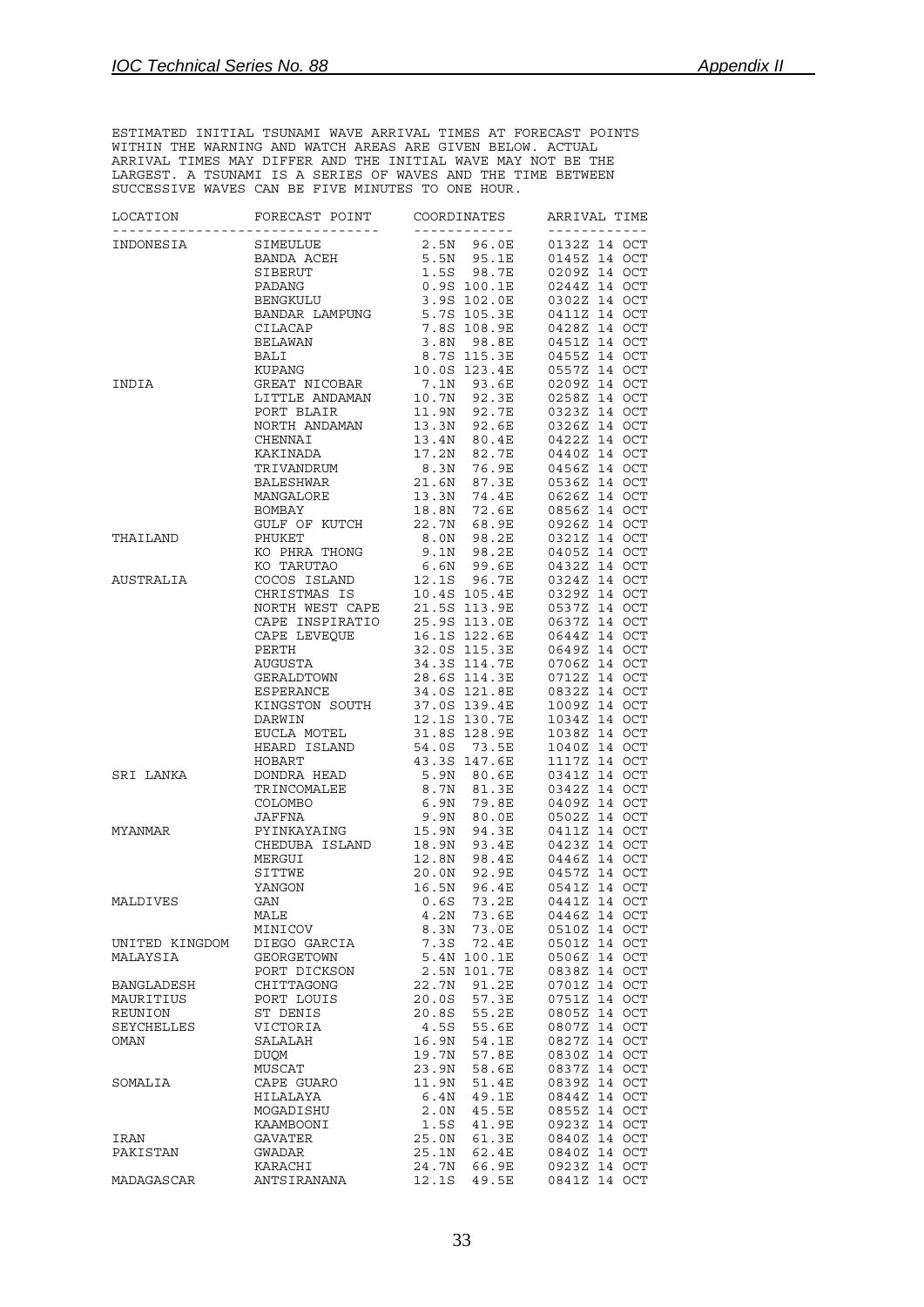|                 | TOAMASINA       | 17.8S | 49.6E       | 0849Z 14 OCT |    |        |
|-----------------|-----------------|-------|-------------|--------------|----|--------|
|                 | MANAKARA        | 22.2S | 48.2E       | 0906Z 14 OCT |    |        |
|                 | MAHAJANGA       | 15.4S | 46.2E       | 0941Z 14 OCT |    |        |
|                 | CAP STE MARIE   | 25.8S | 45.2E       | 1001Z 14 OCT |    |        |
|                 | TOLIARA         | 23.4S | 43.6E       | 1026Z        | 14 | OCT    |
| YEMEN           | AL MUKALLA      | 14.5N | 49.2E       | 0904Z 14 OCT |    |        |
|                 | ADEN            | 13.ON | 45.2E       | 1004Z        |    | 14 OCT |
| COMORES         | MORONI          | 11.6S | 43.3E       | 0939Z 14 OCT |    |        |
| MOZAMBIOUE      | CABO DELGADO    | 10.7S | 40.7E       | 0959Z        |    | 14 OCT |
|                 | ANGOCHE         | 15.5S | 40.6E       | 1022Z 14     |    | OCT    |
|                 | OUELIMANE       | 18.0S | 37.1E       | 1138Z        |    | 14 OCT |
|                 | MAPUTO          | 25.9S | 32.8E       | 1207Z 14 OCT |    |        |
|                 | BEIRA           | 19.9S | 35.1E       | 1233Z 14 OCT |    |        |
| KENYA           | MOMBASA         | 4.OS  | 39.7E       | 0959Z        |    | 14 OCT |
| TANZANIA        | LINDI           | 9.8S  | 39.9E       | 1000Z        |    | 14 OCT |
|                 | DAR ES SALAAM   | 6.7S  | 39.4E       | 1001Z 14 OCT |    |        |
| CROZET ISLANDS  | CROZET ISLANDS  | 46.4S | 51.8E       | 1021Z 14 OCT |    |        |
| KERGUELEN ISLAN | PORT AUX FRANCA | 49.OS | 69.1E       | 1125Z        | 14 | OCT    |
| SOUTH AFRICA    | PRINCE EDWARD I | 46.6S | 37.6E       | 1152Z        |    | 14 OCT |
|                 | <b>DURBAN</b>   | 29.8S | 31.2E       | 1155Z        |    | 14 OCT |
|                 | PORT ELIZABETH  | 33.9S | 25.8E       | 1300Z 14 OCT |    |        |
|                 | CAPE TOWN       | 34.1S | 18.0E       | 1354Z        |    | 14 OCT |
| SINGAPORE       | SINGAPORE       |       | 1.2N 103.8E | 1216Z 14 OCT |    |        |

ADDITIONAL BULLETINS WILL BE ISSUED BY THE PACIFIC TSUNAMI WARNING CENTER FOR THIS EVENT AS MORE INFORMATION BECOMES AVAILABLE.

THE JAPAN METEOROLOGICAL AGENCY MAY ISSUE ADDITIONAL INFORMATION FOR THIS EVENT. IN THE CASE OF CONFLICTING INFORMATION...THE MORE CONSERVATIVE INFORMATION SHOULD BE USED FOR SAFETY.

34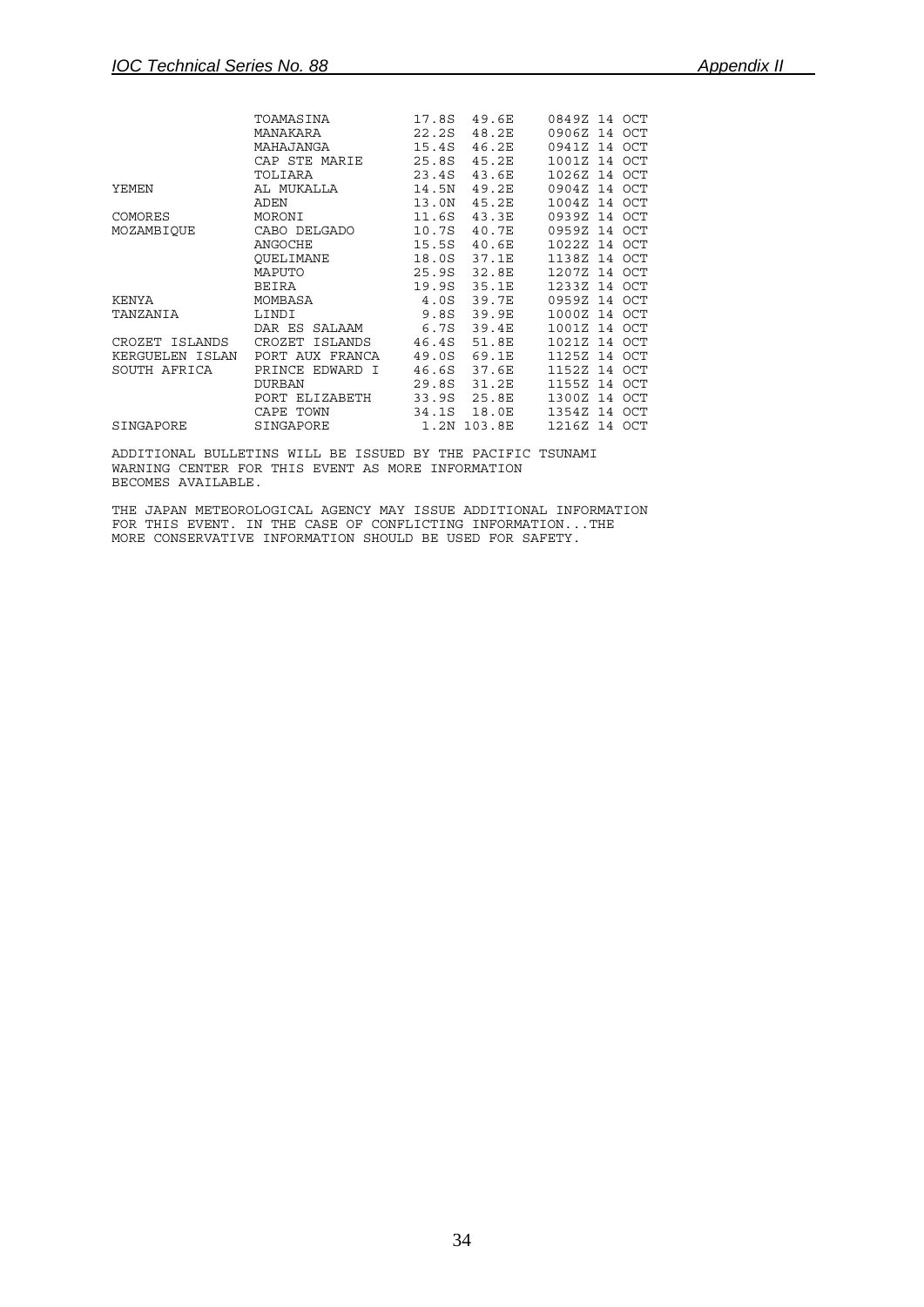#### **PTWC BULLETIN 9.**

TEST...TSUNAMI BULLETIN NUMBER 009 ...TEST PACIFIC TSUNAMI WARNING CENTER/NOAA/NWS ISSUED AT 0845Z 14 OCT 2009

THIS BULLETIN IS FOR ALL AREAS OF THE INDIAN OCEAN.

... AN INDIAN-OCEAN-WIDE TSUNAMI WATCH IS IN EFFECT ...

A TSUNAMI WATCH IS IN EFFECT FOR

INDONESIA / INDIA / THAILAND / AUSTRALIA / SRI LANKA / MYANMAR / MALDIVES / UNITED KINGDOM / MALAYSIA / BANGLADESH / MAURITIUS / REUNION / SEYCHELLES / OMAN / SOMALIA / IRAN / PAKISTAN / MADAGASCAR / YEMEN / COMORES / MOZAMBIQUE / KENYA / TANZANIA / CROZET ISLANDS / KERGUELEN ISLANDS / SOUTH AFRICA / SINGAPORE

THIS BULLETIN IS ISSUED AS ADVICE TO GOVERNMENT AGENCIES. ONLY NATIONAL AND LOCAL GOVERNMENT AGENCIES HAVE THE AUTHORITY TO MAKE DECISIONS REGARDING THE OFFICIAL STATE OF ALERT IN THEIR AREA AND ANY ACTIONS TO BE TAKEN IN RESPONSE.

AN EARTHQUAKE HAS OCCURRED WITH THESE PRELIMINARY PARAMETERS

|                 | ORIGIN TIME - 0100Z 14 OCT 2009            |
|-----------------|--------------------------------------------|
|                 | COORDINATES - 3.3 NORTH 95.9 EAST          |
|                 | LOCATION - OFF W COAST OF NORTHERN SUMATRA |
| MAGNITUDE - 9.2 |                                            |

MEASUREMENTS OR REPORTS OF TSUNAMI WAVE ACTIVITY

| GAUGE LOCATION                |            | LAT LON      | TIME              | AMPL                 | PER   |
|-------------------------------|------------|--------------|-------------------|----------------------|-------|
| SABANG ID                     |            |              | 5.8N 095.3E 0135Z | 4.0M / 13.1FT        | 17MIN |
| TELUKDALAM, ID                |            | 0.6N 097.8E  | 0212Z             | 2.5M / 8.2FT         | 19MIN |
| PADANG, ID                    |            | 1.0S 100.4E  | 0251Z             | 0.5M / 1.6FT         | 17MIN |
| KO TAPHAO NOI, TH 7.8N 098.4E |            |              | 0335Z             | 4.4M / 14.4FT        | 18MIN |
| COCOS IS, AU 12.1S 096.9E     |            |              | 0330Z             | 2.0M / 6.6FT         | 15MIN |
| CHRISTMAS IS, AU              |            | 10.4S 105.7E | 0344Z             | 0.6M / 2.0FT         | 20MIN |
| TRINCONMALEE, LK              | 8.6N 81.2E |              | 0306Z             | 3.8M / 12.5FT        | 18MIN |
| COLOMBO, LK 6.9N              |            | 79.9E        | 0350Z             | 2.2M / 7.2FT         | 21MIN |
| LANGKAWI, MY 6.9N             |            | 99.8E        | 04352             | 7.5FT<br>2.3M/       | 16MIN |
| GAN, MV 0.7S                  |            | 73.2E        | 0451Z             | 2.9M / 9.5FT         | 18MIN |
| MALE, MV                      | 4.2N       | 73.5E        | 0424Z             | $10.8$ $FT$<br>3.3M/ | 16MIN |
| SITTWE, MM                    | 20.2N      | 92.9E        | 0450Z             | 1.2M / 3.9FT         | 12MIN |
| HANIMAADHOO, MV               | 6.8N       | 73.2E        | 0455Z             | 2.9M /<br>9.5FT      | 18MIN |
| DIEGO GARCIA, UK              | 7.3S       | 72.4E        | 0457Z             | 1.7M/<br>5.6FT       | 18MIN |
| CHITTAGONG, BA 22.3N          |            | 91.8E        | 0630Z             | 1.0M /<br>3.3FT      | 19MIN |
| RODRIGUES, MU                 | 19.7S      | 63.4E        | 06552             | 1.6M/<br>5.2FT       | 16MIN |
| PORT LOUIS, MU                | 20.2S      | 57.5E        | 0828Z             | 1.0M/<br>3.3FT       | 15MIN |
| SALALAH, OM                   | 16.9N      | 54.0E        | 0809Z             | 1.6FT<br>0.5M/       | 19MIN |
| MASIRAH, OM                   | 20.7N      | 58.9E        | 0825Z             | 0.4M /<br>1.3FT      | 19MIN |

LAT - LATITUDE (N-NORTH, S-SOUTH)

LON - LONGITUDE (E-EAST, W-WEST)

TIME - TIME OF THE MEASUREMENT (Z IS UTC IS GREENWICH TIME)

- AMPL TSUNAMI AMPLITUDE MEASURED RELATIVE TO NORMAL SEA LEVEL. IT IS ...NOT... CREST-TO-TROUGH WAVE HEIGHT.
	- VALUES ARE GIVEN IN BOTH METERS(M) AND FEET(FT).
- PER PERIOD OF TIME IN MINUTES(MIN) FROM ONE WAVE TO THE NEXT.

#### **EVALUATION**

SEA LEVEL READINGS CONFIRM THAT A SIGNIFICANT TSUNAMI HAS BEEN GENERATED WITH WIDESPREAD DESTRUCTIVE POTENTIAL. RECOMMEND URGENT ACTION BE TAKEN TO PROTECT LIVES AND PROPERTY.

BASED ON THESE DATA THE THREAT CONTINUES FOR ALL COASTAL AREAS OF THE INDIAN OCEAN. FOR THOSE AREAS - WHEN NO MAJOR WAVES HAVE OCCURRED FOR AT LEAST TWO HOURS AFTER THE ESTIMATED ARRIVAL TIME OR DAMAGING WAVES HAVE NOT OCCURRED FOR AT LEAST TWO HOURS THEN LOCAL AUTHORITIES CAN ASSUME THE THREAT IS PASSED. DANGER TO BOATS AND COASTAL STRUCTURES CAN CONTINUE FOR SEVERAL HOURS DUE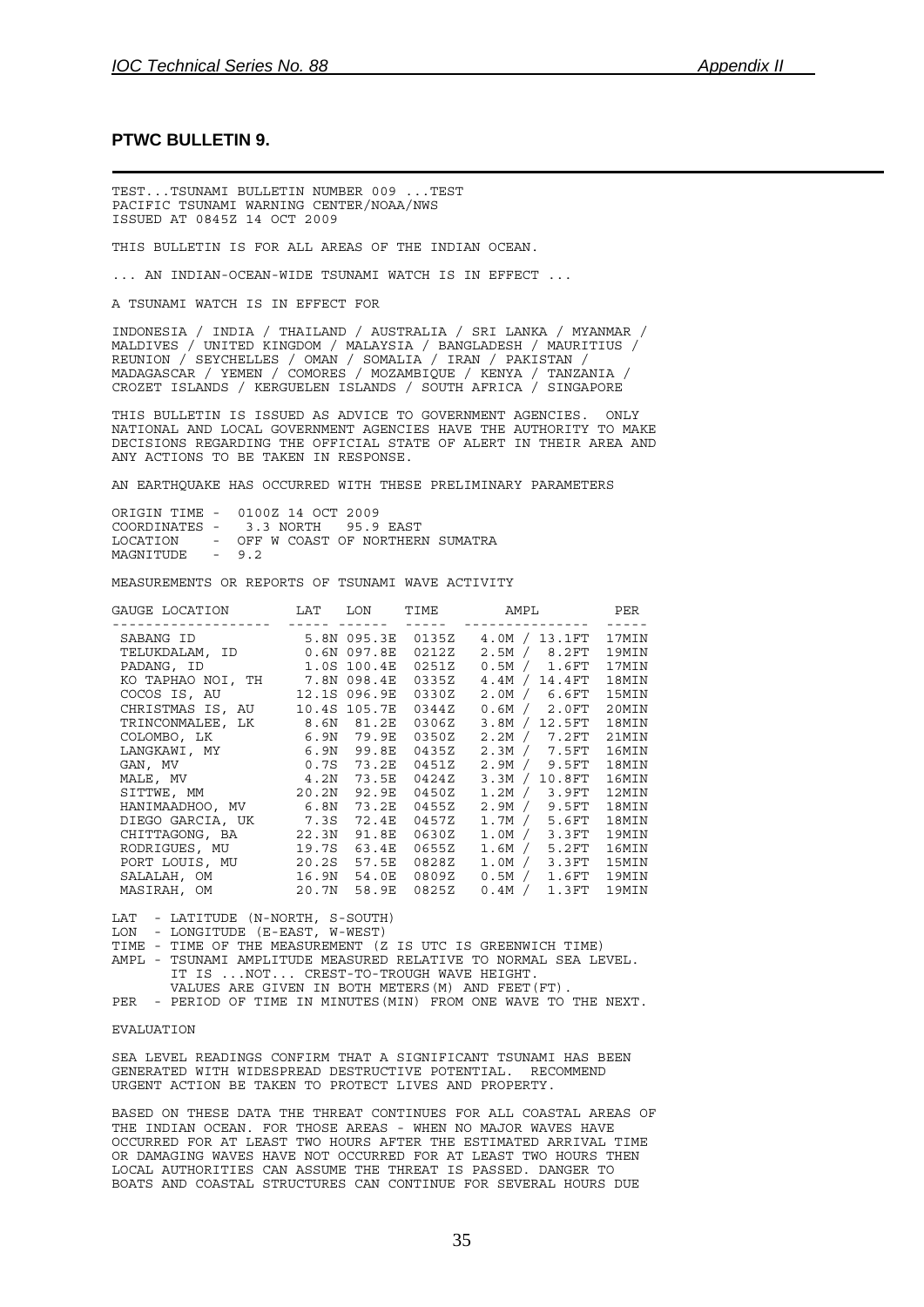TO RAPID CURRENTS. AS LOCAL CONDITIONS CAN CAUSE A WIDE VARIATION IN TSUNAMI WAVE ACTION THE ALL CLEAR DETERMINATION MUST BE MADE BY LOCAL AUTHORITIES.

ESTIMATED INITIAL TSUNAMI WAVE ARRIVAL TIMES AT FORECAST POINTS WITHIN THE WARNING AND WATCH AREAS ARE GIVEN BELOW. ACTUAL ARRIVAL TIMES MAY DIFFER AND THE INITIAL WAVE MAY NOT BE THE LARGEST. A TSUNAMI IS A SERIES OF WAVES AND THE TIME BETWEEN SUCCESSIVE WAVES CAN BE FIVE MINUTES TO ONE HOUR.

|                | $\begin{tabular}{l ll } \hline \texttt{LUCAMI} & \texttt{FORERICAL} & \texttt{COMENER} & \texttt{RRENVAID} & \texttt{RREVALI} & \texttt{MCEI} & \texttt{MCEI} & \texttt{MCEI} & \texttt{MCEI} \\ \hline \texttt{LTOMBERI} & \texttt{SINBOMI} & \texttt{S.581 98.68} & \texttt{01125 14 CCT} \\ \hline \texttt{BINBIMI} & \texttt{BINBIMI} & \texttt{0.58 100.18} & \texttt{0.58 1012 14 CCT}$ |                |              |
|----------------|-----------------------------------------------------------------------------------------------------------------------------------------------------------------------------------------------------------------------------------------------------------------------------------------------------------------------------------------------------------------------------------------------|----------------|--------------|
|                |                                                                                                                                                                                                                                                                                                                                                                                               |                |              |
|                |                                                                                                                                                                                                                                                                                                                                                                                               |                |              |
|                |                                                                                                                                                                                                                                                                                                                                                                                               |                |              |
|                |                                                                                                                                                                                                                                                                                                                                                                                               |                |              |
|                |                                                                                                                                                                                                                                                                                                                                                                                               |                |              |
|                |                                                                                                                                                                                                                                                                                                                                                                                               |                |              |
|                |                                                                                                                                                                                                                                                                                                                                                                                               |                |              |
|                |                                                                                                                                                                                                                                                                                                                                                                                               |                |              |
|                |                                                                                                                                                                                                                                                                                                                                                                                               |                |              |
|                |                                                                                                                                                                                                                                                                                                                                                                                               |                |              |
|                |                                                                                                                                                                                                                                                                                                                                                                                               |                |              |
|                |                                                                                                                                                                                                                                                                                                                                                                                               |                |              |
|                |                                                                                                                                                                                                                                                                                                                                                                                               |                |              |
|                |                                                                                                                                                                                                                                                                                                                                                                                               |                |              |
|                |                                                                                                                                                                                                                                                                                                                                                                                               |                |              |
|                |                                                                                                                                                                                                                                                                                                                                                                                               |                |              |
|                |                                                                                                                                                                                                                                                                                                                                                                                               |                |              |
|                |                                                                                                                                                                                                                                                                                                                                                                                               |                |              |
|                |                                                                                                                                                                                                                                                                                                                                                                                               |                |              |
|                |                                                                                                                                                                                                                                                                                                                                                                                               |                |              |
|                |                                                                                                                                                                                                                                                                                                                                                                                               |                |              |
|                |                                                                                                                                                                                                                                                                                                                                                                                               |                |              |
|                |                                                                                                                                                                                                                                                                                                                                                                                               |                |              |
|                |                                                                                                                                                                                                                                                                                                                                                                                               |                |              |
|                |                                                                                                                                                                                                                                                                                                                                                                                               |                |              |
|                |                                                                                                                                                                                                                                                                                                                                                                                               |                |              |
|                |                                                                                                                                                                                                                                                                                                                                                                                               |                |              |
|                |                                                                                                                                                                                                                                                                                                                                                                                               |                |              |
|                |                                                                                                                                                                                                                                                                                                                                                                                               |                |              |
|                |                                                                                                                                                                                                                                                                                                                                                                                               |                |              |
|                |                                                                                                                                                                                                                                                                                                                                                                                               |                |              |
|                |                                                                                                                                                                                                                                                                                                                                                                                               |                |              |
|                |                                                                                                                                                                                                                                                                                                                                                                                               |                |              |
|                |                                                                                                                                                                                                                                                                                                                                                                                               |                |              |
|                |                                                                                                                                                                                                                                                                                                                                                                                               |                |              |
|                |                                                                                                                                                                                                                                                                                                                                                                                               |                |              |
|                |                                                                                                                                                                                                                                                                                                                                                                                               |                |              |
|                |                                                                                                                                                                                                                                                                                                                                                                                               |                |              |
|                |                                                                                                                                                                                                                                                                                                                                                                                               |                |              |
|                |                                                                                                                                                                                                                                                                                                                                                                                               |                |              |
|                |                                                                                                                                                                                                                                                                                                                                                                                               |                |              |
|                |                                                                                                                                                                                                                                                                                                                                                                                               |                |              |
|                |                                                                                                                                                                                                                                                                                                                                                                                               |                |              |
|                |                                                                                                                                                                                                                                                                                                                                                                                               |                |              |
|                |                                                                                                                                                                                                                                                                                                                                                                                               |                |              |
|                |                                                                                                                                                                                                                                                                                                                                                                                               |                |              |
|                |                                                                                                                                                                                                                                                                                                                                                                                               |                |              |
|                |                                                                                                                                                                                                                                                                                                                                                                                               |                |              |
|                | MALE                                                                                                                                                                                                                                                                                                                                                                                          | 73.6E<br>4.2N  | 0446Z 14 OCT |
|                | MINICOV                                                                                                                                                                                                                                                                                                                                                                                       | 8.3N<br>73.0E  | 0510Z 14 OCT |
| UNITED KINGDOM | DIEGO GARCIA                                                                                                                                                                                                                                                                                                                                                                                  | 7.3S<br>72.4E  | 0501Z 14 OCT |
| MALAYSIA       | GEORGETOWN                                                                                                                                                                                                                                                                                                                                                                                    | 5.4N 100.1E    | 0506Z 14 OCT |
|                | PORT DICKSON                                                                                                                                                                                                                                                                                                                                                                                  | 2.5N 101.7E    | 0838Z 14 OCT |
| BANGLADESH     | CHITTAGONG                                                                                                                                                                                                                                                                                                                                                                                    | 22.7N<br>91.2E | 0701Z 14 OCT |
| MAURITIUS      | PORT LOUIS                                                                                                                                                                                                                                                                                                                                                                                    | 57.3E<br>20.0S | 0751Z 14 OCT |
| REUNION        | ST DENIS                                                                                                                                                                                                                                                                                                                                                                                      | 20.8S<br>55.2E | 0805Z 14 OCT |
| SEYCHELLES     | VICTORIA                                                                                                                                                                                                                                                                                                                                                                                      | 4.5S<br>55.6E  | 0807Z 14 OCT |
| OMAN           | SALALAH                                                                                                                                                                                                                                                                                                                                                                                       | 16.9N<br>54.1E | 0827Z 14 OCT |
|                | <b>DUOM</b>                                                                                                                                                                                                                                                                                                                                                                                   | 19.7N<br>57.8E | 0830Z 14 OCT |
|                | MUSCAT                                                                                                                                                                                                                                                                                                                                                                                        | 23.9N<br>58.6E | 0837Z 14 OCT |
| SOMALIA        | CAPE GUARO                                                                                                                                                                                                                                                                                                                                                                                    | 11.9N<br>51.4E | 0839Z 14 OCT |
|                | HILALAYA                                                                                                                                                                                                                                                                                                                                                                                      | 6.4N<br>49.1E  | 0844Z 14 OCT |
|                | MOGADISHU                                                                                                                                                                                                                                                                                                                                                                                     | 45.5E<br>2.0N  | 0855Z 14 OCT |
|                | KAAMBOONI                                                                                                                                                                                                                                                                                                                                                                                     | 1.5S<br>41.9E  | 0923Z 14 OCT |
| IRAN           | GAVATER                                                                                                                                                                                                                                                                                                                                                                                       | 25.ON<br>61.3E | 0840Z 14 OCT |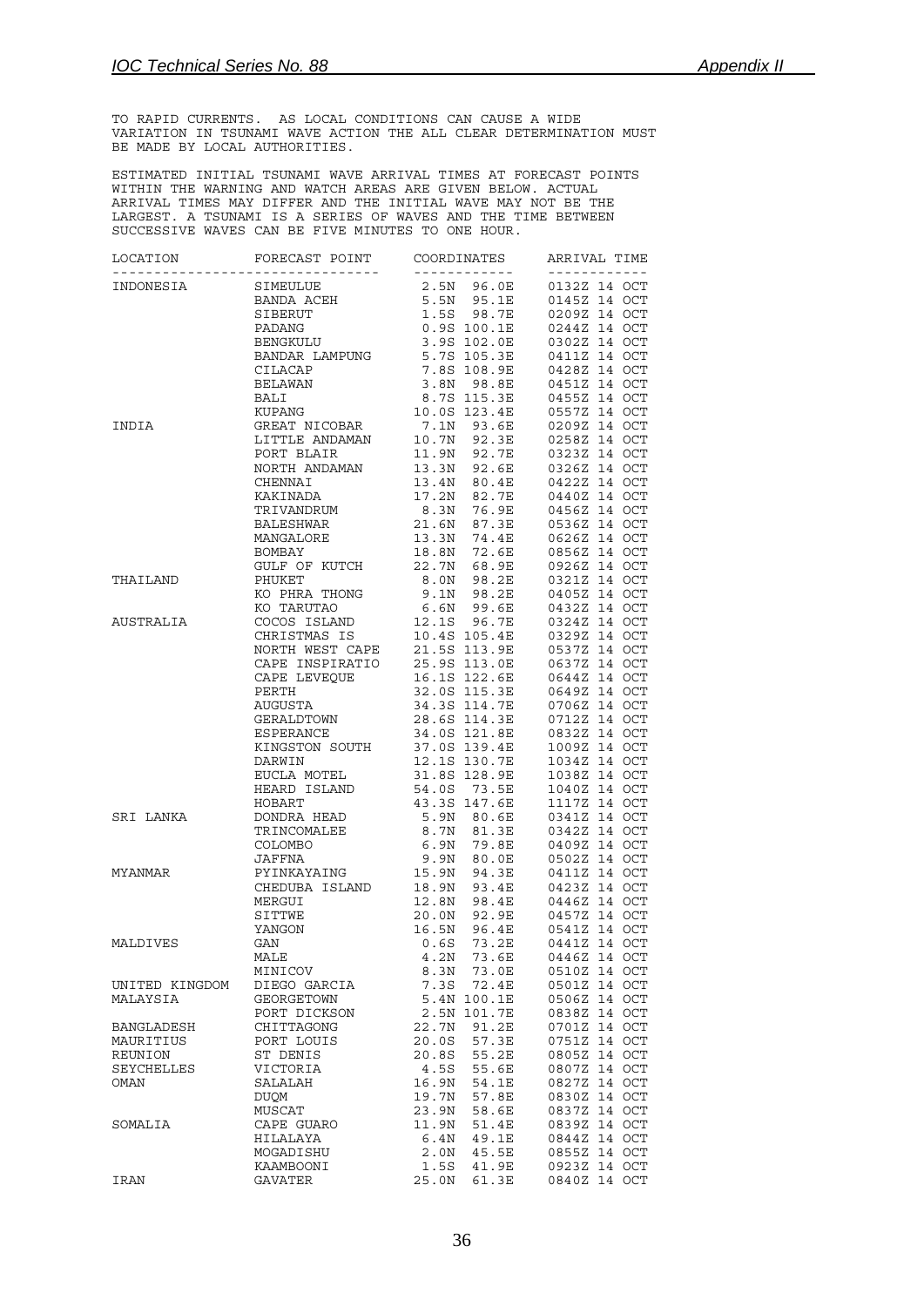| PAKISTAN        | GWADAR          | 25.1N | 62.4E       | 0840Z 14 OCT |  |
|-----------------|-----------------|-------|-------------|--------------|--|
|                 | KARACHI         | 24.7N | 66.9E       | 0923Z 14 OCT |  |
| MADAGASCAR      | ANTSIRANANA     | 12.1S | 49.5E       | 0841Z 14 OCT |  |
|                 | TOAMASINA       | 17.8S | 49.6E       | 0849Z 14 OCT |  |
|                 | MANAKARA        | 22.2S | 48.2E       | 0906Z 14 OCT |  |
|                 | MAHAJANGA       | 15.4S | 46.2E       | 0941Z 14 OCT |  |
|                 | CAP STE MARIE   | 25.8S | 45.2E       | 1001Z 14 OCT |  |
|                 | TOLIARA         | 23.4S | 43.6E       | 1026Z 14 OCT |  |
| YEMEN           | AL MUKALLA      | 14.5N | 49.2E       | 0904Z 14 OCT |  |
|                 | ADEN            | 13.ON | 45.2E       | 1004Z 14 OCT |  |
| COMORES         | MORONI          | 11.6S | 43.3E       | 0939Z 14 OCT |  |
| MOZAMBIOUE      | CABO DELGADO    | 10.7S | 40.7E       | 0959Z 14 OCT |  |
|                 | ANGOCHE         | 15.5S | 40.6E       | 1022Z 14 OCT |  |
|                 | OUELIMANE       |       | 18.0S 37.1E | 1138Z 14 OCT |  |
|                 | MAPUTO          | 25.9S | 32.8E       | 1207Z 14 OCT |  |
|                 | BEIRA           |       | 19.9S 35.1E | 1233Z 14 OCT |  |
| KENYA           | MOMBASA         | 4.0S  | 39.7E       | 0959Z 14 OCT |  |
| TANZANIA        | LINDI           | 9.8S  | 39.9E       | 1000Z 14 OCT |  |
|                 | DAR ES SALAAM   | 6.7S  | 39.4E       | 1001Z 14 OCT |  |
| CROZET ISLANDS  | CROZET ISLANDS  | 46.4S | 51.8E       | 1021Z 14 OCT |  |
| KERGUELEN ISLAN | PORT AUX FRANCA | 49.OS | 69.1E       | 1125Z 14 OCT |  |
| SOUTH AFRICA    | PRINCE EDWARD I | 46.6S | 37.6E       | 1152Z 14 OCT |  |
|                 | <b>DURBAN</b>   |       | 29.8S 31.2E | 1155Z 14 OCT |  |
|                 | PORT ELIZABETH  | 33.9S | 25.8E       | 1300Z 14 OCT |  |
|                 | CAPE TOWN       |       | 34.1S 18.0E | 1354Z 14 OCT |  |
| SINGAPORE       | SINGAPORE       |       | 1.2N 103.8E | 1216Z 14 OCT |  |

ADDITIONAL BULLETINS WILL BE ISSUED BY THE PACIFIC TSUNAMI WARNING CENTER FOR THIS EVENT AS MORE INFORMATION BECOMES AVAILABLE.

THE JAPAN METEOROLOGICAL AGENCY MAY ISSUE ADDITIONAL INFORMATION FOR THIS EVENT. IN THE CASE OF CONFLICTING INFORMATION...THE MORE CONSERVATIVE INFORMATION SHOULD BE USED FOR SAFETY.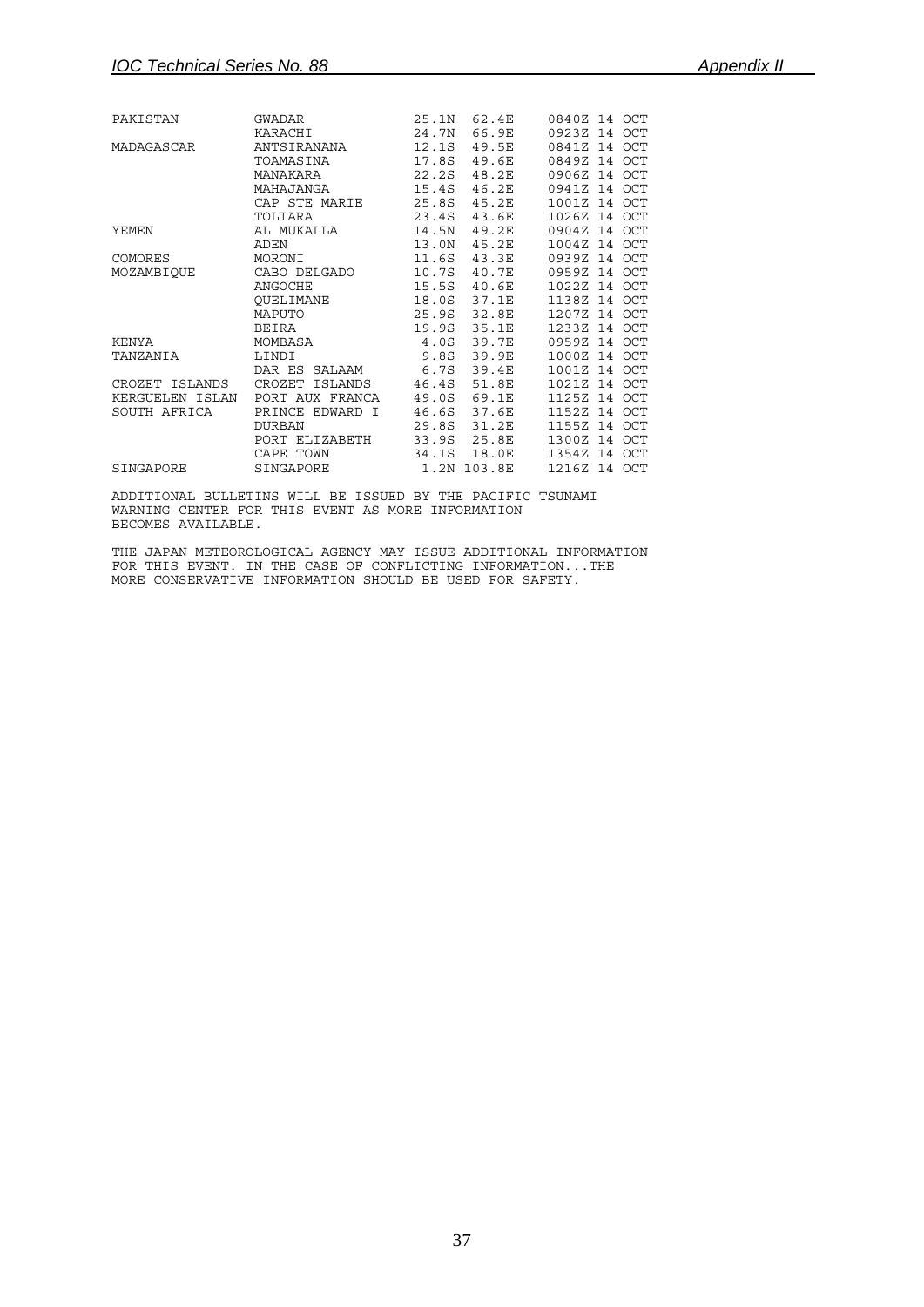#### **PTWC BULLETIN 10.**

TEST...TSUNAMI BULLETIN NUMBER 010 ...TEST PACIFIC TSUNAMI WARNING CENTER/NOAA/NWS ISSUED AT 0945Z 14 OCT 2009

THIS BULLETIN IS FOR ALL AREAS OF THE INDIAN OCEAN.

... AN INDIAN-OCEAN-WIDE TSUNAMI WATCH IS IN EFFECT ...

A TSUNAMI WATCH IS IN EFFECT FOR

INDONESIA / INDIA / THAILAND / AUSTRALIA / SRI LANKA / MYANMAR / MALDIVES / UNITED KINGDOM / MALAYSIA / BANGLADESH / MAURITIUS / REUNION / SEYCHELLES / OMAN / SOMALIA / IRAN / PAKISTAN / MADAGASCAR / YEMEN / COMORES / MOZAMBIQUE / KENYA / TANZANIA / CROZET ISLANDS / KERGUELEN ISLANDS / SOUTH AFRICA / SINGAPORE

THIS BULLETIN IS ISSUED AS ADVICE TO GOVERNMENT AGENCIES. ONLY NATIONAL AND LOCAL GOVERNMENT AGENCIES HAVE THE AUTHORITY TO MAKE DECISIONS REGARDING THE OFFICIAL STATE OF ALERT IN THEIR AREA AND ANY ACTIONS TO BE TAKEN IN RESPONSE.

AN EARTHQUAKE HAS OCCURRED WITH THESE PRELIMINARY PARAMETERS

|                 | ORIGIN TIME - 0100Z 14 OCT 2009            |
|-----------------|--------------------------------------------|
|                 | COORDINATES - 3.3 NORTH 95.9 EAST          |
|                 | LOCATION - OFF W COAST OF NORTHERN SUMATRA |
| MAGNITUDE - 9.2 |                                            |

MEASUREMENTS OR REPORTS OF TSUNAMI WAVE ACTIVITY

| GAUGE LOCATION LAT LON                                                                                                                                                                                                                                                                                                                                                                                         |                                                          |                                                                                                                                                         | TIME                                                                                                                                                                                         | AMPL PER                                                                                                                                                                                                                                                                                                                                         |                                                                                                                                                                                  |
|----------------------------------------------------------------------------------------------------------------------------------------------------------------------------------------------------------------------------------------------------------------------------------------------------------------------------------------------------------------------------------------------------------------|----------------------------------------------------------|---------------------------------------------------------------------------------------------------------------------------------------------------------|----------------------------------------------------------------------------------------------------------------------------------------------------------------------------------------------|--------------------------------------------------------------------------------------------------------------------------------------------------------------------------------------------------------------------------------------------------------------------------------------------------------------------------------------------------|----------------------------------------------------------------------------------------------------------------------------------------------------------------------------------|
| SABANG ID<br>TELUKDALAM, ID 0.6N 097.8E<br>PADANG, ID<br>KO TAPHAO NOI, TH 7.8N 098.4E<br>COCOS IS, AU<br>CHRISTMAS IS, AU<br>TRINCONMALEE, LK 8.6N 81.2E<br>COLOMBO, LK 6.9N 79.9E<br>LANGKAWI, MY 6.9N<br>GAN, MV 0.7S<br>MALE, MV<br>SITTWE, MM<br>HANIMAADHOO, MV<br>DIEGO GARCIA, UK<br>CHITTAGONG, BA 22.3N<br>RODRIGUES, MU<br>PORT LOUIS, MU 20.2S<br>SALALAH, OM<br>MASIRAH, OM<br>CHABAHAR, IR 25.3N | 4.2N<br>20.2N<br>6.8N<br>7.3S<br>19.7S<br>16.9N<br>20.7N | 1.0S 100.4E<br>12.1S 096.9E<br>10.4S 105.7E<br>99.8E<br>73.2E<br>73.5E<br>92.9E<br>73.2E<br>72.4E<br>91.8E<br>63.4E<br>57.5E<br>54.0E<br>58.9E<br>60.6E | 5.8N 095.3E 0135Z<br>0212Z<br>0251Z<br>0335Z<br>0330Z<br>0344Z<br>0306Z<br>0350Z<br>0435Z<br>0451Z<br>0424Z<br>0450Z<br>0455Z<br>0457Z<br>0630Z<br>0655Z<br>0828Z<br>0809Z<br>0825Z<br>0853Z | 4.0M / 13.1FT<br>2.5M / 8.2FT<br>0.5M / 1.6FT<br>4.4M / 14.4FT<br>2.0M / 6.6FT<br>0.6M / 2.0FT<br>3.8M / 12.5FT<br>2.2M / 7.2FT<br>2.3M / 7.5FT<br>2.9M / 9.5FT<br>3.3M / 10.8FT<br>1.2M / 3.9FT<br>9.5FT<br>2.9M/<br>1.7M / 5.6FT<br>1.0M/<br>3.3FT<br>1.6M /<br>5.2FT<br>1.0M/<br>3.3FT<br>0.5M/<br>1.6FT<br>0.4M /<br>1.3FT<br>0.9M/<br>3.0FT | 17MIN<br>19MIN<br>17MIN<br>18MIN<br>15MIN<br>20MIN<br>18MIN<br>21MIN<br>16MIN<br>18MIN<br>16MIN<br>12MIN<br>18MIN<br>18MIN<br>19MIN<br>16MIN<br>15MIN<br>19MIN<br>19MIN<br>17MIN |
| HILLARYS, AU                                                                                                                                                                                                                                                                                                                                                                                                   |                                                          | 31.8S 115.7E                                                                                                                                            | 0730Z                                                                                                                                                                                        | 0.5M/<br>1.6FT                                                                                                                                                                                                                                                                                                                                   | 18MIN                                                                                                                                                                            |

LAT - LATITUDE (N-NORTH, S-SOUTH)<br>LON - LONGITUDE (E-EAST, W-WEST)

- LONGITUDE (E-EAST, W-WEST)

TIME - TIME OF THE MEASUREMENT (Z IS UTC IS GREENWICH TIME)

AMPL - TSUNAMI AMPLITUDE MEASURED RELATIVE TO NORMAL SEA LEVEL. IT IS ... NOT... CREST-TO-TROUGH WAVE HEIGHT

VALUES ARE GIVEN IN BOTH METERS(M) AND FEET(FT).

PER - PERIOD OF TIME IN MINUTES(MIN) FROM ONE WAVE TO THE NEXT.

EVALUATION

SEA LEVEL READINGS CONFIRM THAT A SIGNIFICANT TSUNAMI HAS BEEN GENERATED WITH WIDESPREAD DESTRUCTIVE POTENTIAL. RECOMMEND URGENT ACTION BE TAKEN TO PROTECT LIVES AND PROPERTY.

BASED ON THESE DATA THE THREAT CONTINUES FOR ALL COASTAL AREAS OF THE INDIAN OCEAN. FOR THOSE AREAS - WHEN NO MAJOR WAVES HAVE OCCURRED FOR AT LEAST TWO HOURS AFTER THE ESTIMATED ARRIVAL TIME OR DAMAGING WAVES HAVE NOT OCCURRED FOR AT LEAST TWO HOURS THEN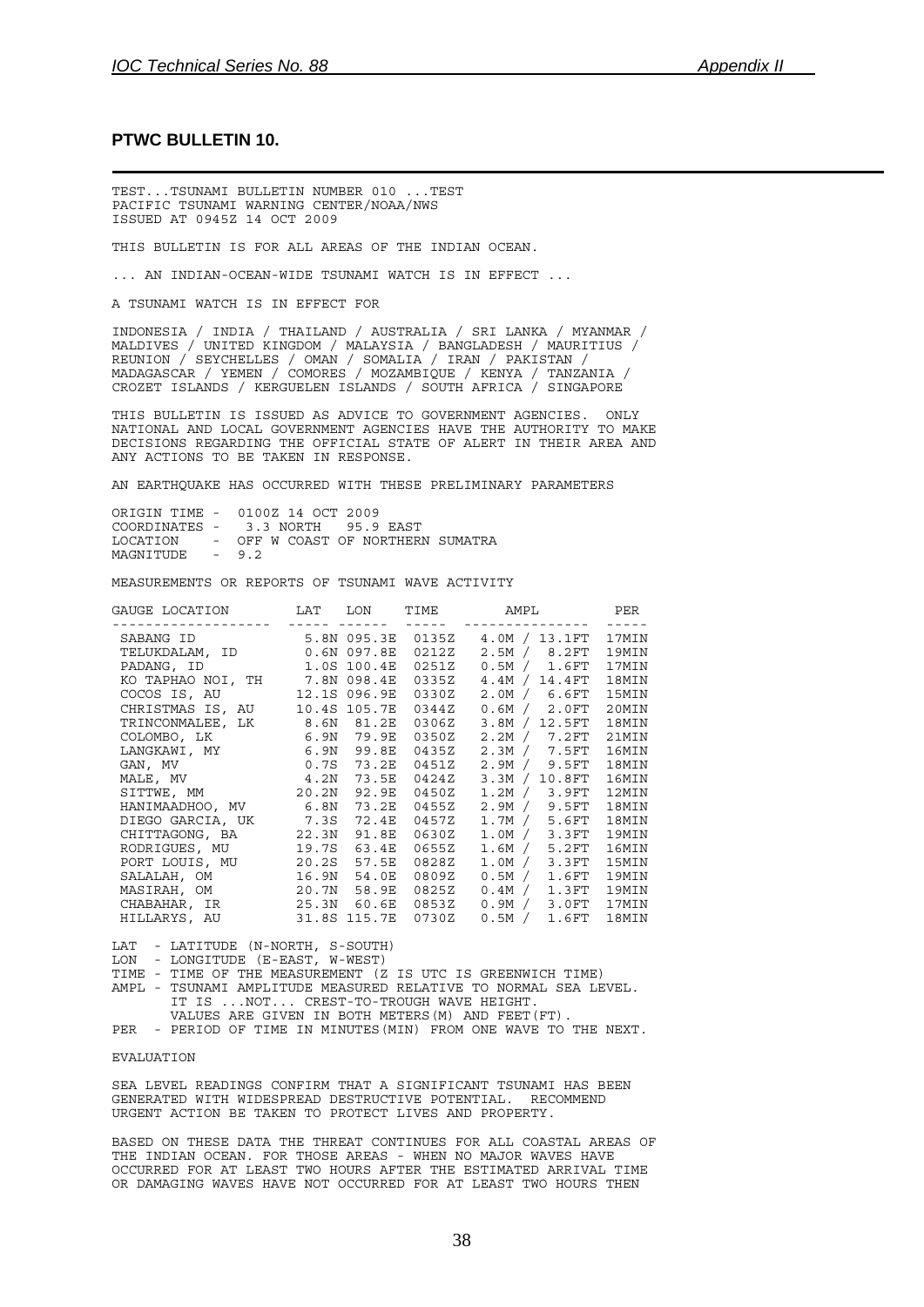LOCAL AUTHORITIES CAN ASSUME THE THREAT IS PASSED. DANGER TO BOATS AND COASTAL STRUCTURES CAN CONTINUE FOR SEVERAL HOURS DUE TO RAPID CURRENTS. AS LOCAL CONDITIONS CAN CAUSE A WIDE VARIATION IN TSUNAMI WAVE ACTION THE ALL CLEAR DETERMINATION MUST BE MADE BY LOCAL AUTHORITIES.

ESTIMATED INITIAL TSUNAMI WAVE ARRIVAL TIMES AT FORECAST POINTS WITHIN THE WARNING AND WATCH AREAS ARE GIVEN BELOW. ACTUAL ARRIVAL TIMES MAY DIFFER AND THE INITIAL WAVE MAY NOT BE THE LARGEST. A TSUNAMI IS A SERIES OF WAVES AND THE TIME BETWEEN SUCCESSIVE WAVES CAN BE FIVE MINUTES TO ONE HOUR.

|                | $\begin{tabular}{l ll } \hline \textbf{LUCMEDAM} & \textbf{FONRICM} & \textbf{SRSVAM} & \textbf{RISM} & \textbf{RISM} & \textbf{RISM} & \textbf{RISM} & \textbf{RISM} & \textbf{RISM} & \textbf{RISM} & \textbf{RISM} & \textbf{RISM} & \textbf{RISM} & \textbf{RISM} & \textbf{RISM} & \textbf{RISM} & \textbf{RISM} & \textbf{RISM} & \textbf{RISM} & \textbf{RISM} & \textbf{RISM} & \textbf{RISM} & \textbf$ |                |              |
|----------------|------------------------------------------------------------------------------------------------------------------------------------------------------------------------------------------------------------------------------------------------------------------------------------------------------------------------------------------------------------------------------------------------------------------|----------------|--------------|
|                |                                                                                                                                                                                                                                                                                                                                                                                                                  |                |              |
|                |                                                                                                                                                                                                                                                                                                                                                                                                                  |                |              |
|                |                                                                                                                                                                                                                                                                                                                                                                                                                  |                |              |
|                |                                                                                                                                                                                                                                                                                                                                                                                                                  |                |              |
|                |                                                                                                                                                                                                                                                                                                                                                                                                                  |                |              |
|                |                                                                                                                                                                                                                                                                                                                                                                                                                  |                |              |
|                |                                                                                                                                                                                                                                                                                                                                                                                                                  |                |              |
|                |                                                                                                                                                                                                                                                                                                                                                                                                                  |                |              |
|                |                                                                                                                                                                                                                                                                                                                                                                                                                  |                |              |
|                |                                                                                                                                                                                                                                                                                                                                                                                                                  |                |              |
|                |                                                                                                                                                                                                                                                                                                                                                                                                                  |                |              |
|                |                                                                                                                                                                                                                                                                                                                                                                                                                  |                |              |
|                |                                                                                                                                                                                                                                                                                                                                                                                                                  |                |              |
|                |                                                                                                                                                                                                                                                                                                                                                                                                                  |                |              |
|                |                                                                                                                                                                                                                                                                                                                                                                                                                  |                |              |
|                |                                                                                                                                                                                                                                                                                                                                                                                                                  |                |              |
|                |                                                                                                                                                                                                                                                                                                                                                                                                                  |                |              |
|                |                                                                                                                                                                                                                                                                                                                                                                                                                  |                |              |
|                |                                                                                                                                                                                                                                                                                                                                                                                                                  |                |              |
|                |                                                                                                                                                                                                                                                                                                                                                                                                                  |                |              |
|                |                                                                                                                                                                                                                                                                                                                                                                                                                  |                |              |
|                |                                                                                                                                                                                                                                                                                                                                                                                                                  |                |              |
|                |                                                                                                                                                                                                                                                                                                                                                                                                                  |                |              |
|                |                                                                                                                                                                                                                                                                                                                                                                                                                  |                |              |
|                |                                                                                                                                                                                                                                                                                                                                                                                                                  |                |              |
|                |                                                                                                                                                                                                                                                                                                                                                                                                                  |                |              |
|                |                                                                                                                                                                                                                                                                                                                                                                                                                  |                |              |
|                |                                                                                                                                                                                                                                                                                                                                                                                                                  |                |              |
|                |                                                                                                                                                                                                                                                                                                                                                                                                                  |                |              |
|                |                                                                                                                                                                                                                                                                                                                                                                                                                  |                |              |
|                |                                                                                                                                                                                                                                                                                                                                                                                                                  |                |              |
|                |                                                                                                                                                                                                                                                                                                                                                                                                                  |                |              |
|                |                                                                                                                                                                                                                                                                                                                                                                                                                  |                |              |
|                |                                                                                                                                                                                                                                                                                                                                                                                                                  |                |              |
|                |                                                                                                                                                                                                                                                                                                                                                                                                                  |                |              |
|                |                                                                                                                                                                                                                                                                                                                                                                                                                  |                |              |
|                |                                                                                                                                                                                                                                                                                                                                                                                                                  |                |              |
|                |                                                                                                                                                                                                                                                                                                                                                                                                                  |                |              |
|                |                                                                                                                                                                                                                                                                                                                                                                                                                  |                |              |
|                |                                                                                                                                                                                                                                                                                                                                                                                                                  |                |              |
|                |                                                                                                                                                                                                                                                                                                                                                                                                                  |                |              |
|                |                                                                                                                                                                                                                                                                                                                                                                                                                  |                |              |
|                |                                                                                                                                                                                                                                                                                                                                                                                                                  |                |              |
|                |                                                                                                                                                                                                                                                                                                                                                                                                                  |                |              |
|                |                                                                                                                                                                                                                                                                                                                                                                                                                  |                |              |
|                |                                                                                                                                                                                                                                                                                                                                                                                                                  |                |              |
|                |                                                                                                                                                                                                                                                                                                                                                                                                                  |                |              |
|                |                                                                                                                                                                                                                                                                                                                                                                                                                  |                |              |
|                |                                                                                                                                                                                                                                                                                                                                                                                                                  |                |              |
|                |                                                                                                                                                                                                                                                                                                                                                                                                                  |                |              |
|                |                                                                                                                                                                                                                                                                                                                                                                                                                  |                |              |
|                | MALE                                                                                                                                                                                                                                                                                                                                                                                                             | 73.6E<br>4.2N  | 0446Z 14 OCT |
|                | MINICOV                                                                                                                                                                                                                                                                                                                                                                                                          | 8.3N<br>73.0E  | 0510Z 14 OCT |
| UNITED KINGDOM | DIEGO GARCIA                                                                                                                                                                                                                                                                                                                                                                                                     | 7.3S<br>72.4E  | 0501Z 14 OCT |
| MALAYSIA       | GEORGETOWN                                                                                                                                                                                                                                                                                                                                                                                                       | 5.4N 100.1E    | 0506Z 14 OCT |
|                |                                                                                                                                                                                                                                                                                                                                                                                                                  |                |              |
|                | PORT DICKSON                                                                                                                                                                                                                                                                                                                                                                                                     | 2.5N 101.7E    | 0838Z 14 OCT |
| BANGLADESH     | CHITTAGONG                                                                                                                                                                                                                                                                                                                                                                                                       | 22.7N<br>91.2E | 0701Z 14 OCT |
| MAURITIUS      | PORT LOUIS                                                                                                                                                                                                                                                                                                                                                                                                       | 57.3E<br>20.0S | 0751Z 14 OCT |
| REUNION        | ST DENIS                                                                                                                                                                                                                                                                                                                                                                                                         | 20.8S<br>55.2E | 0805Z 14 OCT |
| SEYCHELLES     | VICTORIA                                                                                                                                                                                                                                                                                                                                                                                                         | 4.5S<br>55.6E  | 0807Z 14 OCT |
| OMAN           | SALALAH                                                                                                                                                                                                                                                                                                                                                                                                          | 16.9N<br>54.1E | 0827Z 14 OCT |
|                | DUQM                                                                                                                                                                                                                                                                                                                                                                                                             | 19.7N<br>57.8E | 0830Z 14 OCT |
|                | MUSCAT                                                                                                                                                                                                                                                                                                                                                                                                           | 23.9N<br>58.6E | 0837Z 14 OCT |
| SOMALIA        | CAPE GUARO                                                                                                                                                                                                                                                                                                                                                                                                       | 11.9N<br>51.4E | 0839Z 14 OCT |
|                | HILALAYA                                                                                                                                                                                                                                                                                                                                                                                                         | 6.4N<br>49.1E  | 0844Z 14 OCT |
|                | MOGADISHU                                                                                                                                                                                                                                                                                                                                                                                                        | 45.5E<br>2.0N  | 0855Z 14 OCT |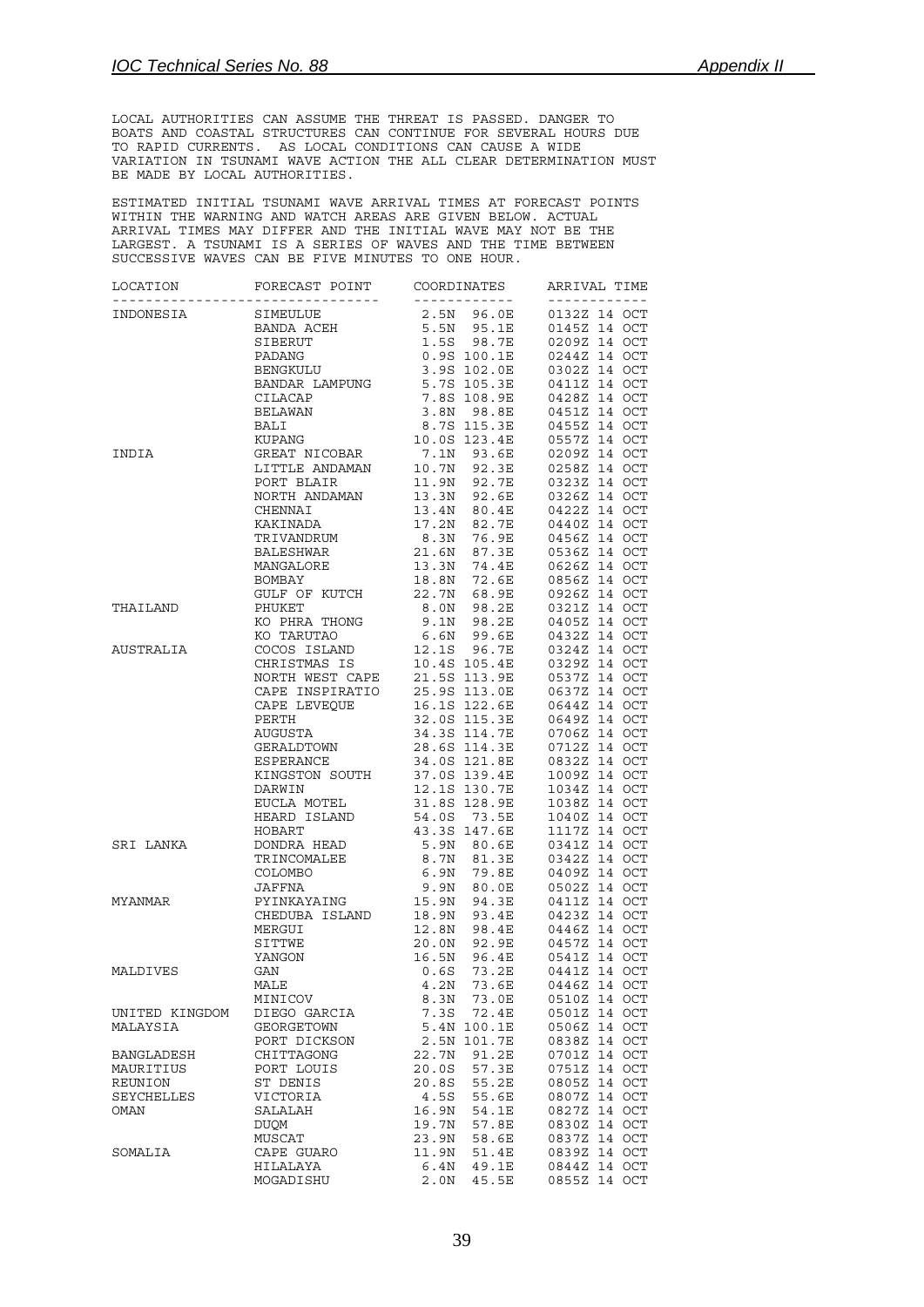|                 | KAAMBOONI       | 1.5S  | 41.9E       | 0923Z 14 OCT |    |        |
|-----------------|-----------------|-------|-------------|--------------|----|--------|
| IRAN            | <b>GAVATER</b>  | 25.0N | 61.3E       | 0840Z        |    | 14 OCT |
| PAKISTAN        | <b>GWADAR</b>   | 25.1N | 62.4E       | 0840Z        |    | 14 OCT |
|                 | KARACHI         | 24.7N | 66.9E       | 0923Z        | 14 | OCT    |
| MADAGASCAR      | ANTSIRANANA     | 12.1S | 49.5E       | 0841Z        |    | 14 OCT |
|                 | TOAMASINA       | 17.8S | 49.6E       | 0849Z        |    | 14 OCT |
|                 | MANAKARA        | 22.2S | 48.2E       | 0906Z        |    | 14 OCT |
|                 | MAHAJANGA       | 15.4S | 46.2E       | 0941Z        |    | 14 OCT |
|                 | CAP STE MARIE   | 25.8S | 45.2E       | 1001Z        |    | 14 OCT |
|                 | TOLIARA         | 23.4S | 43.6E       | 1026Z        |    | 14 OCT |
| YEMEN           | AL MUKALLA      | 14.5N | 49.2E       | 0904Z        |    | 14 OCT |
|                 | <b>ADEN</b>     | 13.0N | 45.2E       | 1004Z        |    | 14 OCT |
| COMORES         | MORONI          | 11.6S | 43.3E       | 0939Z        |    | 14 OCT |
| MOZAMBIOUE      | CABO DELGADO    | 10.7S | 40.7E       | 0959Z        |    | 14 OCT |
|                 | ANGOCHE         | 15.5S | 40.6E       | 1022Z        |    | 14 OCT |
|                 | OUELIMANE       | 18.0S | 37.1E       | 1138Z        |    | 14 OCT |
|                 | MAPUTO          | 25.9S | 32.8E       | 1207Z        | 14 | OCT    |
|                 | <b>BEIRA</b>    | 19.9S | 35.1E       | 1233Z        |    | 14 OCT |
| KENYA           | MOMBASA         | 4.0S  | 39.7E       | 0959Z        |    | 14 OCT |
| TANZANIA        | LINDI           | 9.8S  | 39.9E       | 1000Z        | 14 | OCT    |
|                 | DAR ES SALAAM   | 6.7S  | 39.4E       | 1001Z        | 14 | OCT    |
| CROZET ISLANDS  | CROZET ISLANDS  | 46.4S | 51.8E       | 1021Z        |    | 14 OCT |
| KERGUELEN ISLAN | PORT AUX FRANCA | 49.0S | 69.1E       | 1125Z        | 14 | OCT    |
| SOUTH AFRICA    | PRINCE EDWARD I | 46.6S | 37.6E       | 1152Z        | 14 | OCT    |
|                 | <b>DURBAN</b>   | 29.8S | 31.2E       | 1155Z        |    | 14 OCT |
|                 | PORT ELIZABETH  | 33.9S | 25.8E       | 1300Z        | 14 | OCT    |
|                 | CAPE TOWN       | 34.1S | 18.0E       | 1354Z        |    | 14 OCT |
| SINGAPORE       | SINGAPORE       |       | 1.2N 103.8E | 1216Z        | 14 | OCT    |

ADDITIONAL BULLETINS WILL BE ISSUED BY THE PACIFIC TSUNAMI WARNING CENTER FOR THIS EVENT AS MORE INFORMATION BECOMES AVAILABLE.

THE JAPAN METEOROLOGICAL AGENCY MAY ISSUE ADDITIONAL INFORMATION FOR THIS EVENT. IN THE CASE OF CONFLICTING INFORMATION...THE MORE CONSERVATIVE INFORMATION SHOULD BE USED FOR SAFETY.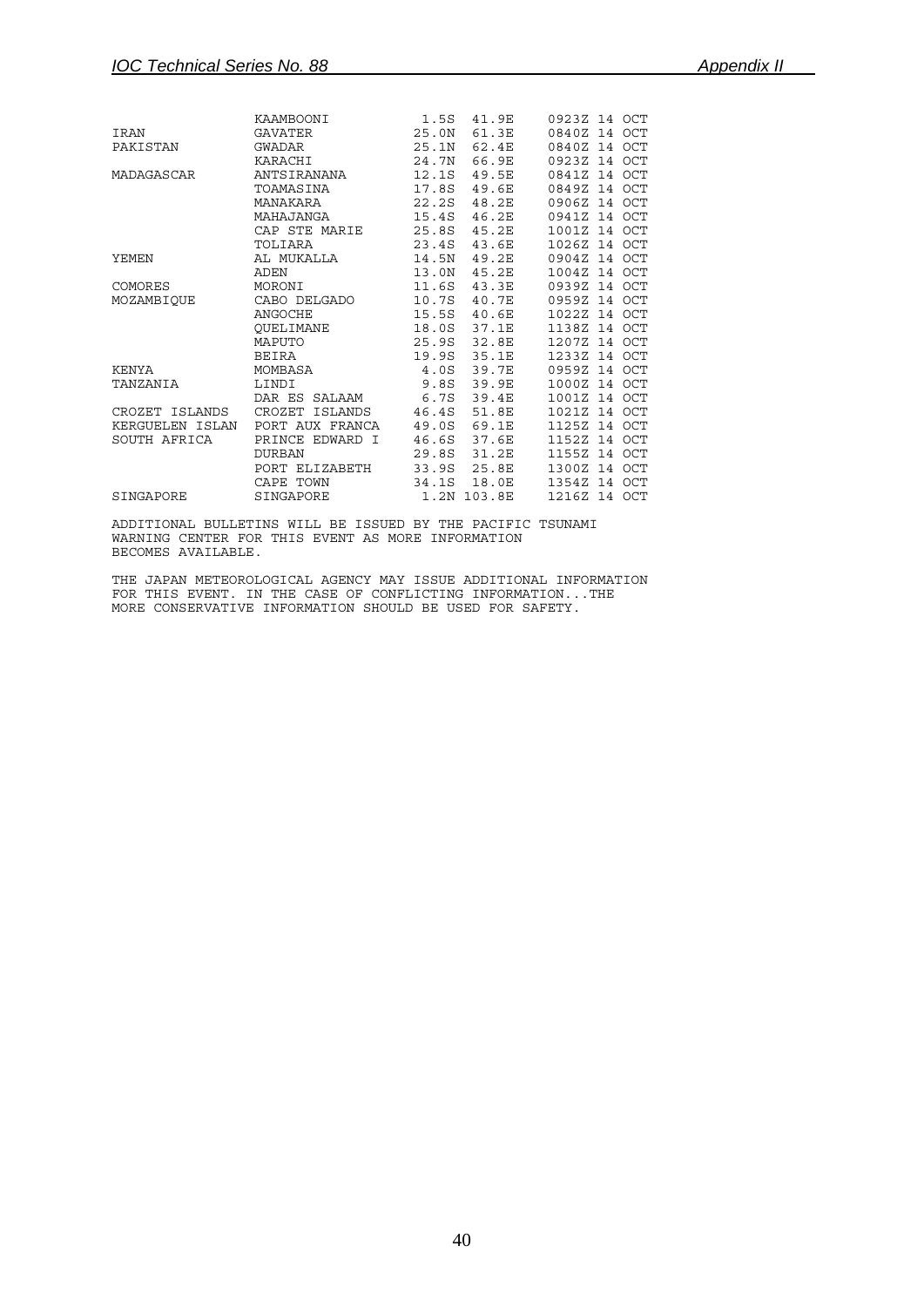#### **PTWC BULLETIN 11.**

#### TEST...TSUNAMI BULLETIN NUMBER 011 ...TEST PACIFIC TSUNAMI WARNING CENTER/NOAA/NWS ISSUED AT 1045Z 14 OCT 2009

THIS BULLETIN IS FOR ALL AREAS OF THE INDIAN OCEAN.

... AN INDIAN-OCEAN-WIDE TSUNAMI WATCH IS IN EFFECT ...

A TSUNAMI WATCH IS IN EFFECT FOR

INDONESIA / INDIA / THAILAND / AUSTRALIA / SRI LANKA / MYANMAR / MALDIVES / UNITED KINGDOM / MALAYSIA / BANGLADESH / MAURITIUS / REUNION / SEYCHELLES / OMAN / SOMALIA / IRAN / PAKISTAN / MADAGASCAR / YEMEN / COMORES / MOZAMBIQUE / KENYA / TANZANIA / CROZET ISLANDS / KERGUELEN ISLANDS / SOUTH AFRICA / SINGAPORE

THIS BULLETIN IS ISSUED AS ADVICE TO GOVERNMENT AGENCIES. ONLY NATIONAL AND LOCAL GOVERNMENT AGENCIES HAVE THE AUTHORITY TO MAKE DECISIONS REGARDING THE OFFICIAL STATE OF ALERT IN THEIR AREA AND ANY ACTIONS TO BE TAKEN IN RESPONSE.

AN EARTHQUAKE HAS OCCURRED WITH THESE PRELIMINARY PARAMETERS

|                 | ORIGIN TIME - 0100Z 14 OCT 2009            |
|-----------------|--------------------------------------------|
|                 | COORDINATES - 3.3 NORTH 95.9 EAST          |
|                 | LOCATION - OFF W COAST OF NORTHERN SUMATRA |
| MAGNITUDE - 9.2 |                                            |

MEASUREMENTS OR REPORTS OF TSUNAMI WAVE ACTIVITY

| GAUGE LOCATION LAT LON TIME AMPL              |              |       |       | <b>Example 12</b> PER | $\frac{1}{2}$ |
|-----------------------------------------------|--------------|-------|-------|-----------------------|---------------|
| SABANG ID 5.8N 095.3E 0135Z 4.0M / 13.1FT     |              |       |       |                       | 17MIN         |
| TELUKDALAM, ID 0.6N 097.8E 0212Z              |              |       |       | 2.5M / 8.2FT          | 19MIN         |
| PADANG, ID 1.0S 100.4E                        |              |       | 0251Z | 0.5M / 1.6FT          | 17MIN         |
| KO TAPHAO NOI, TH 7.8N 098.4E                 |              |       | 0335Z | 4.4M / 14.4FT         | 18MIN         |
| COCOS IS, AU 12.1S 096.9E                     |              |       | 0330Z | 2.0M / 6.6FT          | 15MIN         |
| CHRISTMAS IS, AU 10.4S 105.7E                 |              |       | 0344Z | 0.6M / 2.0FT          | 20MIN         |
| TRINCONMALEE, LK 8.6N 81.2E                   |              |       | 0306Z | 3.8M / 12.5FT         | 18MIN         |
| COLOMBO, LK 6.9N 79.9E                        |              |       | 0350Z | 2.2M / 7.2FT          | 21MIN         |
| LANGKAWI, MY 6.9N 99.8E<br>GAN, MV 0.7S 73.2E |              |       | 0435Z | 2.3M / 7.5FT          | 16MIN         |
|                                               |              |       | 0451Z | 2.9M / 9.5FT          | 18MIN         |
| MALE, MV 4.2N                                 |              | 73.5E | 0424Z | 3.3M / 10.8FT         | 16MIN         |
| SITTWE, MM 20.2N                              |              | 92.9E | 0450Z | 1.2M / 3.9FT          | 12MIN         |
| HANIMAADHOO, MV 6.8N                          |              | 73.2E | 0455Z | 2.9M / 9.5FT          | 18MIN         |
| DIEGO GARCIA, UK 7.3S                         |              | 72.4E | 0457Z | 1.7M / 5.6FT          | 18MIN         |
| CHITTAGONG, BA 22.3N                          |              | 91.8E | 0630Z | 1.0M / 3.3FT          | 19MIN         |
| RODRIGUES, MU 19.7S                           |              | 63.4E | 0655Z | 1.6M / 5.2FT          | 16MIN         |
| PORT LOUIS, MU 20.2S                          |              | 57.5E | 0828Z | 1.0M / 3.3FT          | 15MIN         |
| SALALAH, OM 16.9N                             |              | 54.OE | 0809Z | 0.5M / 1.6FT          | 19MIN         |
| MASIRAH, OM 20.7N 58.9E                       |              |       | 0825Z | 0.4M / 1.3FT          | 19MIN         |
| CHABAHAR, IR 25.3N                            |              | 60.6E | 0853Z | 0.9M/<br>3.0FT        | 17MIN         |
| HILLARYS, AU 31.8S 115.7E                     |              |       | 0730Z | 0.5M / 1.6FT          | 18MIN         |
| LAMU, KE 2.3S 40.9E                           |              |       | 1022Z | 1.5M / 4.9FT          | 17MIN         |
| MOMBASA, KE 4.1S 39.6E                        |              |       | 1026Z | 2.3M / 7.5FT          | 15MIN         |
| ZANZIBAR, TZ                                  | $6.2S$ 39.2E |       | 1033Z | 2.2M / 7.2FT          | 16MIN         |

LAT - LATITUDE (N-NORTH, S-SOUTH)

LON - LONGITUDE (E-EAST, W-WEST)

TIME - TIME OF THE MEASUREMENT (Z IS UTC IS GREENWICH TIME)

AMPL - TSUNAMI AMPLITUDE MEASURED RELATIVE TO NORMAL SEA LEVEL. IT IS ...NOT... CREST-TO-TROUGH WAVE HEIGHT. VALUES ARE GIVEN IN BOTH METERS(M) AND FEET(FT).

PER - PERIOD OF TIME IN MINUTES(MIN) FROM ONE WAVE TO THE NEXT.

#### **EVALUATION**

SEA LEVEL READINGS CONFIRM THAT A SIGNIFICANT TSUNAMI HAS BEEN GENERATED WITH WIDESPREAD DESTRUCTIVE POTENTIAL. RECOMMEND URGENT ACTION BE TAKEN TO PROTECT LIVES AND PROPERTY.

BASED ON THESE DATA THE THREAT CONTINUES FOR ALL COASTAL AREAS OF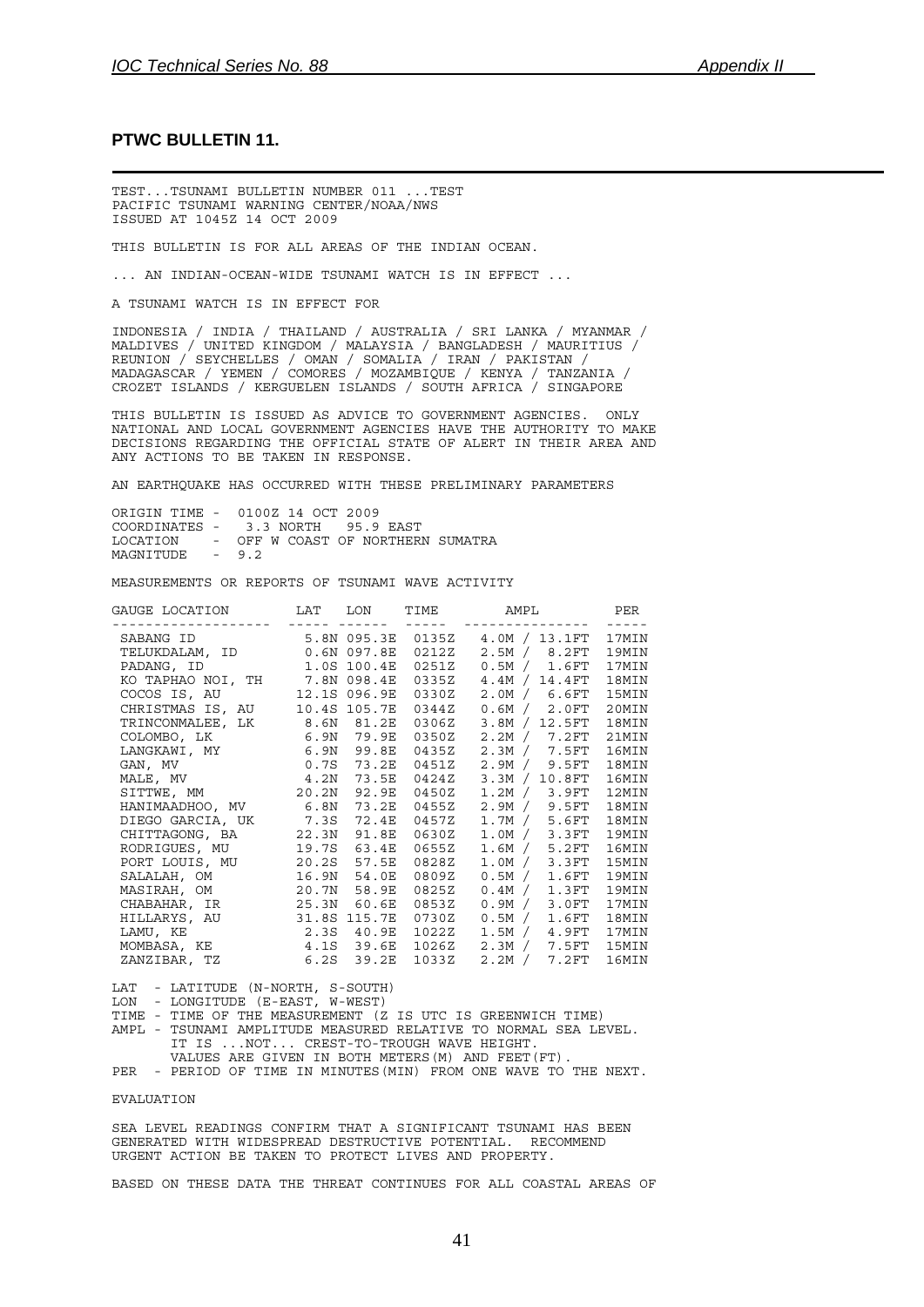THE INDIAN OCEAN. FOR THOSE AREAS - WHEN NO MAJOR WAVES HAVE OCCURRED FOR AT LEAST TWO HOURS AFTER THE ESTIMATED ARRIVAL TIME OR DAMAGING WAVES HAVE NOT OCCURRED FOR AT LEAST TWO HOURS THEN LOCAL AUTHORITIES CAN ASSUME THE THREAT IS PASSED. DANGER TO BOATS AND COASTAL STRUCTURES CAN CONTINUE FOR SEVERAL HOURS DUE TO RAPID CURRENTS. AS LOCAL CONDITIONS CAN CAUSE A WIDE VARIATION IN TSUNAMI WAVE ACTION THE ALL CLEAR DETERMINATION MUST BE MADE BY LOCAL AUTHORITIES.

ESTIMATED INITIAL TSUNAMI WAVE ARRIVAL TIMES AT FORECAST POINTS WITHIN THE WARNING AND WATCH AREAS ARE GIVEN BELOW. ACTUAL ARRIVAL TIMES MAY DIFFER AND THE INITIAL WAVE MAY NOT BE THE LARGEST. A TSUNAMI IS A SERIES OF WAVES AND THE TIME BETWEEN SUCCESSIVE WAVES CAN BE FIVE MINUTES TO ONE HOUR.

| $\begin{tabular}{l ll } \hline \texttt{LUCMITOM} & \texttt{FORICMISTR} & \texttt{XREVIM} & \texttt{XREVIM} & \texttt{XREVIM} & \texttt{XREVIM} & \texttt{XREVIM} & \texttt{XREVIM} & \texttt{XREVIM} \\ \hline \texttt{INCOMBISTR} & \texttt{SIMBIM} & \texttt{S.581 98.08} & \texttt{0.122 14 OCT} \\ \hline \texttt{RINMAR} & \texttt{RINMDR} & \texttt{S.58 90.18} & \texttt{0.122 14 OCT} \\ \$ |              |                |                 |
|-----------------------------------------------------------------------------------------------------------------------------------------------------------------------------------------------------------------------------------------------------------------------------------------------------------------------------------------------------------------------------------------------------|--------------|----------------|-----------------|
|                                                                                                                                                                                                                                                                                                                                                                                                     |              |                |                 |
|                                                                                                                                                                                                                                                                                                                                                                                                     |              |                |                 |
|                                                                                                                                                                                                                                                                                                                                                                                                     |              |                |                 |
|                                                                                                                                                                                                                                                                                                                                                                                                     |              |                |                 |
|                                                                                                                                                                                                                                                                                                                                                                                                     |              |                |                 |
|                                                                                                                                                                                                                                                                                                                                                                                                     |              |                |                 |
|                                                                                                                                                                                                                                                                                                                                                                                                     |              |                |                 |
|                                                                                                                                                                                                                                                                                                                                                                                                     |              |                |                 |
|                                                                                                                                                                                                                                                                                                                                                                                                     |              |                |                 |
|                                                                                                                                                                                                                                                                                                                                                                                                     |              |                |                 |
|                                                                                                                                                                                                                                                                                                                                                                                                     |              |                |                 |
|                                                                                                                                                                                                                                                                                                                                                                                                     |              |                |                 |
|                                                                                                                                                                                                                                                                                                                                                                                                     |              |                |                 |
|                                                                                                                                                                                                                                                                                                                                                                                                     |              |                |                 |
|                                                                                                                                                                                                                                                                                                                                                                                                     |              |                |                 |
|                                                                                                                                                                                                                                                                                                                                                                                                     |              |                |                 |
|                                                                                                                                                                                                                                                                                                                                                                                                     |              |                |                 |
|                                                                                                                                                                                                                                                                                                                                                                                                     |              |                |                 |
|                                                                                                                                                                                                                                                                                                                                                                                                     |              |                |                 |
|                                                                                                                                                                                                                                                                                                                                                                                                     |              |                |                 |
|                                                                                                                                                                                                                                                                                                                                                                                                     |              |                |                 |
|                                                                                                                                                                                                                                                                                                                                                                                                     |              |                |                 |
|                                                                                                                                                                                                                                                                                                                                                                                                     |              |                |                 |
|                                                                                                                                                                                                                                                                                                                                                                                                     |              |                |                 |
|                                                                                                                                                                                                                                                                                                                                                                                                     |              |                |                 |
|                                                                                                                                                                                                                                                                                                                                                                                                     |              |                |                 |
|                                                                                                                                                                                                                                                                                                                                                                                                     |              |                |                 |
|                                                                                                                                                                                                                                                                                                                                                                                                     |              |                |                 |
|                                                                                                                                                                                                                                                                                                                                                                                                     |              |                |                 |
|                                                                                                                                                                                                                                                                                                                                                                                                     |              |                |                 |
|                                                                                                                                                                                                                                                                                                                                                                                                     |              |                |                 |
|                                                                                                                                                                                                                                                                                                                                                                                                     |              |                |                 |
|                                                                                                                                                                                                                                                                                                                                                                                                     |              |                |                 |
|                                                                                                                                                                                                                                                                                                                                                                                                     |              |                |                 |
|                                                                                                                                                                                                                                                                                                                                                                                                     |              |                |                 |
|                                                                                                                                                                                                                                                                                                                                                                                                     |              |                |                 |
|                                                                                                                                                                                                                                                                                                                                                                                                     |              |                |                 |
|                                                                                                                                                                                                                                                                                                                                                                                                     |              |                |                 |
|                                                                                                                                                                                                                                                                                                                                                                                                     |              |                |                 |
|                                                                                                                                                                                                                                                                                                                                                                                                     |              |                |                 |
|                                                                                                                                                                                                                                                                                                                                                                                                     |              |                |                 |
|                                                                                                                                                                                                                                                                                                                                                                                                     |              |                |                 |
|                                                                                                                                                                                                                                                                                                                                                                                                     | MALE         | 73.6E<br>4.2N  | 0446Z 14 OCT    |
|                                                                                                                                                                                                                                                                                                                                                                                                     | MINICOV      | 8.3N<br>73.0E  | 0510Z 14 OCT    |
| UNITED KINGDOM                                                                                                                                                                                                                                                                                                                                                                                      | DIEGO GARCIA | 7.3S<br>72.4E  | 0501Z<br>14 OCT |
| MALAYSIA                                                                                                                                                                                                                                                                                                                                                                                            | GEORGETOWN   | 5.4N 100.1E    | 0506Z<br>14 OCT |
|                                                                                                                                                                                                                                                                                                                                                                                                     | PORT DICKSON | 2.5N 101.7E    | 0838Z 14 OCT    |
| BANGLADESH                                                                                                                                                                                                                                                                                                                                                                                          | CHITTAGONG   | 22.7N<br>91.2E | 0701Z 14 OCT    |
| MAURITIUS                                                                                                                                                                                                                                                                                                                                                                                           | PORT LOUIS   | 20.0S<br>57.3E | 0751Z 14 OCT    |
| REUNION                                                                                                                                                                                                                                                                                                                                                                                             | ST DENIS     | 20.85<br>55.2E | 0805Z 14 OCT    |
| SEYCHELLES                                                                                                                                                                                                                                                                                                                                                                                          | VICTORIA     | 4.5S<br>55.6E  | 0807Z 14 OCT    |
| OMAN                                                                                                                                                                                                                                                                                                                                                                                                | SALALAH      | 16.9N<br>54.1E | 0827Z 14 OCT    |
|                                                                                                                                                                                                                                                                                                                                                                                                     | DUQM         | 19.7N<br>57.8E | 0830Z 14 OCT    |
|                                                                                                                                                                                                                                                                                                                                                                                                     | MUSCAT       | 23.9N<br>58.6E | 0837Z 14 OCT    |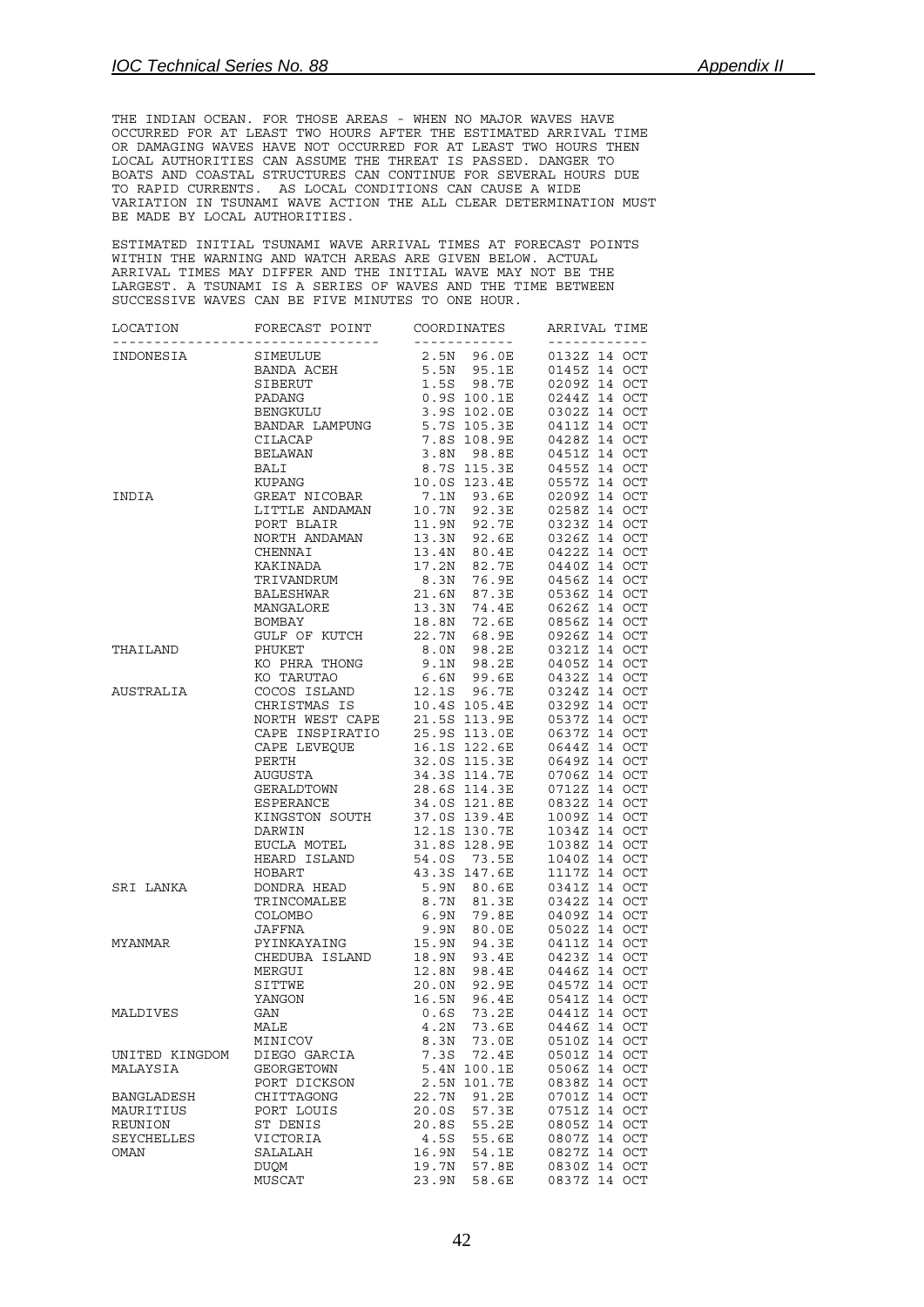| SOMALIA         | CAPE GUARO           | 11.9N       | 51.4E       | 0839Z 14 OCT |  |
|-----------------|----------------------|-------------|-------------|--------------|--|
|                 | HILALAYA             | 6.4N        | 49.1E       | 0844Z 14 OCT |  |
|                 | MOGADISHU            | $2$ . $0N$  | 45.5E       | 0855Z 14 OCT |  |
|                 | KAAMBOONI            | 1.55        | 41.9E       | 0923Z 14 OCT |  |
| IRAN            | GAVATER              | 25.0N       | 61.3E       | 0840Z 14 OCT |  |
| PAKISTAN        | GWADAR               | 25.1N       | 62.4E       | 0840Z 14 OCT |  |
|                 | KARACHI              |             | 24.7N 66.9E | 0923Z 14 OCT |  |
| MADAGASCAR      | ANTSIRANANA          | 12.1S       | 49.5E       | 0841Z 14 OCT |  |
|                 | TOAMASINA            | 17.8S       | 49.6E       | 0849Z 14 OCT |  |
|                 | MANAKARA             | 22.2S       | 48.2E       | 0906Z 14 OCT |  |
|                 | MAHAJANGA            | 15.4S       | 46.2E       | 0941Z 14 OCT |  |
|                 | CAP STE MARIE        |             |             | 1001Z 14 OCT |  |
|                 | TOLIARA              | 23.4S       | 43.6E       | 1026Z 14 OCT |  |
| YEMEN           | AL MUKALLA           | 14.5N       | 49.2E       | 0904Z 14 OCT |  |
|                 | ADEN                 | 13.0N       | 45.2E       | 1004Z 14 OCT |  |
| COMORES         | MORONI               |             | 11.6S 43.3E | 0939Z 14 OCT |  |
| MOZAMBIOUE      | CABO DELGADO         |             | 10.7S 40.7E | 0959Z 14 OCT |  |
|                 | ANGOCHE              | 15.5S       | 40.6E       | 1022Z 14 OCT |  |
|                 | OUELIMANE            | 18.0S       | 37.1E       | 1138Z 14 OCT |  |
|                 | MAPUTO               | 25.9S       | 32.8E       | 1207Z 14 OCT |  |
|                 | BEIRA                | 19.9S 35.1E |             | 1233Z 14 OCT |  |
| KENYA           | MOMBASA              |             | 4.0S 39.7E  | 0959Z 14 OCT |  |
| TANZANIA        | LINDI                | 9.8S        | 39.9E       | 1000Z 14 OCT |  |
|                 | DAR ES SALAAM        |             | 6.7S 39.4E  | 1001Z 14 OCT |  |
| CROZET ISLANDS  | CROZET ISLANDS 46.4S |             | 51.8E       | 1021Z 14 OCT |  |
| KERGUELEN ISLAN | PORT AUX FRANCA      |             | 49.0S 69.1E | 1125Z 14 OCT |  |
| SOUTH AFRICA    | PRINCE EDWARD I      | 46.6S       | 37.6E       | 1152Z 14 OCT |  |
|                 | <b>DURBAN</b>        | 29.8S       | 31.2E       | 1155Z 14 OCT |  |
|                 | PORT ELIZABETH       |             | 33.9S 25.8E | 1300Z 14 OCT |  |
|                 | CAPE TOWN            | 34.1S       | 18.0E       | 1354Z 14 OCT |  |
| SINGAPORE       | SINGAPORE            |             | 1.2N 103.8E | 1216Z 14 OCT |  |

ADDITIONAL BULLETINS WILL BE ISSUED BY THE PACIFIC TSUNAMI WARNING CENTER FOR THIS EVENT AS MORE INFORMATION BECOMES AVAILABLE.

THE JAPAN METEOROLOGICAL AGENCY MAY ISSUE ADDITIONAL INFORMATION FOR THIS EVENT. IN THE CASE OF CONFLICTING INFORMATION...THE MORE CONSERVATIVE INFORMATION SHOULD BE USED FOR SAFETY.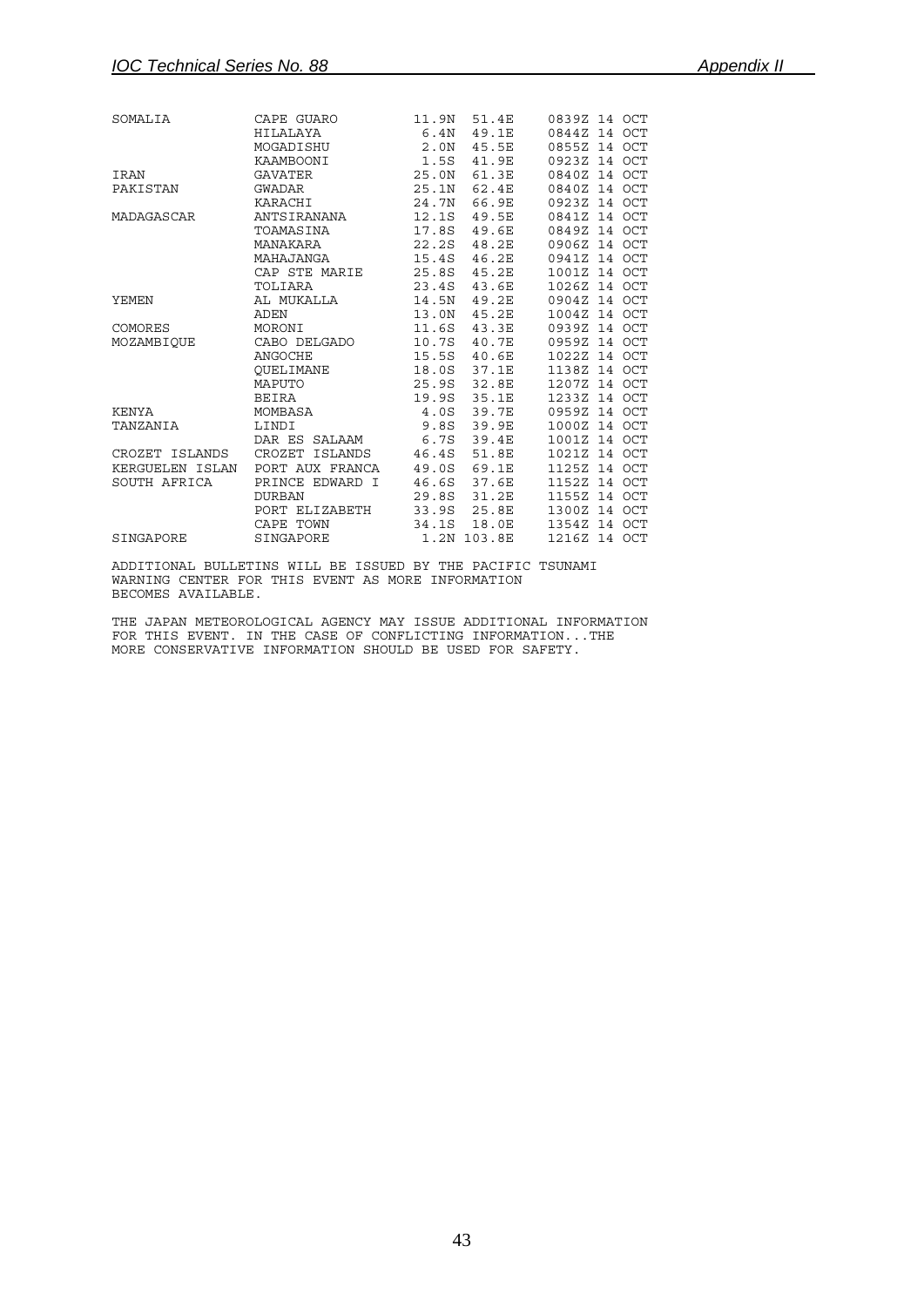#### **PTWC BULLETIN 12.**

TEST...TSUNAMI BULLETIN NUMBER 012 ...TEST PACIFIC TSUNAMI WARNING CENTER/NOAA/NWS ISSUED AT 1100Z 14 OCT 2009

THIS BULLETIN IS FOR ALL AREAS OF THE INDIAN OCEAN.

... THE TSUNAMI WATCH IS CANCELLED ...

THIS BULLETIN IS ISSUED AS ADVICE TO GOVERNMENT AGENCIES. ONLY NATIONAL AND LOCAL GOVERNMENT AGENCIES HAVE THE AUTHORITY TO MAKE DECISIONS REGARDING THE OFFICIAL STATE OF ALERT IN THEIR AREA AND ANY ACTIONS TO BE TAKEN IN RESPONSE.

AN EARTHQUAKE HAS OCCURRED WITH THESE PRELIMINARY PARAMETERS

ORIGIN TIME - 0100Z 14 OCT 2009<br>COORDINATES - 3.3 NORTH 95.9 COORDINATES - 3.3 NORTH 95.9 EAST - OFF W COAST OF NORTHERN SUMATRA<br>- 9.2 **MAGNITUDE** 

MEASUREMENTS OR REPORTS OF TSUNAMI WAVE ACTIVITY

| GAUGE LOCATION LAT LON TIME               |              |       | AMPL            | PER<br>$\frac{1}{2}$ |
|-------------------------------------------|--------------|-------|-----------------|----------------------|
| SABANG ID 5.8N 095.3E 0135Z 4.0M / 13.1FT |              |       |                 | 17MIN                |
| TELUKDALAM, ID 0.6N 097.8E 0212Z          |              |       | 2.5M / 8.2FT    | 19MIN                |
| PADANG, ID 1.0S 100.4E                    |              | 0251Z | 0.5M / 1.6FT    | 17MIN                |
| KO TAPHAO NOI, TH 7.8N 098.4E             |              | 0335Z | 4.4M / 14.4FT   | 18MIN                |
| COCOS IS, AU 12.1S 096.9E                 |              | 0330Z | 2.0M / 6.6FT    | 15MIN                |
| CHRISTMAS IS, AU 10.4S 105.7E             |              | 0344Z | 0.6M / 2.0FT    | 20MIN                |
| TRINCONMALEE, LK 8.6N 81.2E               |              | 0306Z | 3.8M / 12.5FT   | 18MIN                |
| COLOMBO, LK 6.9N 79.9E                    |              | 0350Z | 2.2M / 7.2FT    | 21MIN                |
| LANGKAWI, MY 6.9N                         | 99.8E        | 0435Z | 2.3M / 7.5FT    | 16MIN                |
| GAN, MV 0.7S 73.2E                        |              | 0451Z | 2.9M / 9.5FT    | 18MIN                |
| MALE, MV 4.2N                             | 73.5E        | 0424Z | 3.3M / 10.8FT   | 16MIN                |
| SITTWE, MM 20.2N                          | 92.9E        | 0450Z | 1.2M / 3.9FT    | 12MIN                |
| HANIMAADHOO, MV 6.8N                      | 73.2E        | 0455Z | 2.9M / 9.5FT    | 18MIN                |
| DIEGO GARCIA, UK 7.3S                     | 72.4E        | 0457Z | 1.7M / 5.6FT    | 18MIN                |
| CHITTAGONG, BA 22.3N                      | 91.8E        | 0630Z | 1.0M / 3.3FT    | 19MIN                |
| RODRIGUES, MU 19.7S                       | 63.4E        | 06552 | 1.6M / 5.2FT    | 16MIN                |
| PORT LOUIS, MU 20.2S                      | 57.5E        | 0828Z | 1.0M / 3.3FT    | 15MIN                |
| SALALAH, OM 16.9N                         | 54.0E        | 0809Z | 0.5M / 1.6FT    | 19MIN                |
| MASIRAH, OM 20.7N                         | 58.9E        | 0825Z | 0.4M /<br>1.3FT | 19MIN                |
| CHABAHAR, IR 25.3N                        | 60.6E        | 0853Z | 0.9M/<br>3.0FT  | 17MIN                |
| 31.8S 115.7E<br>HILLARYS, AU              |              | 0730Z | 0.5M/<br>1.6FT  | 18MIN                |
| $2.3S$ 40.9E<br>LAMU, KE                  |              | 1022Z | 1.5M / 4.9FT    | 17MIN                |
| MOMBASA, KE 4.1S 39.6E                    |              | 1026Z | 2.3M / 7.5FT    | 15MIN                |
| ZANZIBAR, TZ                              | $6.2S$ 39.2E | 1033Z | 2.2M / 7.2FT    | 16MIN                |

LAT - LATITUDE (N-NORTH, S-SOUTH)<br>LON - LONGITUDE (E-EAST, W-WEST)

- LONGITUDE (E-EAST, W-WEST)

TIME - TIME OF THE MEASUREMENT (Z IS UTC IS GREENWICH TIME)

AMPL - TSUNAMI AMPLITUDE MEASURED RELATIVE TO NORMAL SEA LEVEL. IT IS ...NOT... CREST-TO-TROUGH WAVE HEIGHT.

VALUES ARE GIVEN IN BOTH METERS(M) AND FEET(FT).<br>PER - PERIOD OF TIME IN MINITES(MIN) FROM ONE WAVE TO - PERIOD OF TIME IN MINUTES (MIN) FROM ONE WAVE TO THE NEXT.

#### EVALIJATION

A SIGNIFICANT TSUNAMI WAS GENERATED BY THIS EARTHQUAKE. HOWEVER...SEA LEVEL READINGS NOW INDICATE THAT THE THREAT HAS DIMINISHED OR IS OVER FOR MOST AREAS. THEREFORE THE TSUNAMI WATCH ISSUED BY THIS CENTER IS NOW CANCELLED.

FOR ANY AFFECTED AREAS - WHEN NO MAJOR WAVES HAVE OCCURRED FOR AT LEAST TWO HOURS AFTER THE ESTIMATED ARRIVAL TIME OR DAMAGING WAVES HAVE NOT OCCURRED FOR AT LEAST TWO HOURS THEN LOCAL AUTHORITIES CAN ASSUME THE THREAT IS PASSED. DANGER TO BOATS AND COASTAL STRUCTURES CAN CONTINUE FOR SEVERAL HOURS DUE TO RAPID CURRENTS. AS LOCAL CONDITIONS CAN CAUSE A WIDE VARIATION IN TSUNAMI WAVE ACTION THE ALL CLEAR DETERMINATION MUST BE MADE BY LOCAL AUTHORITIES.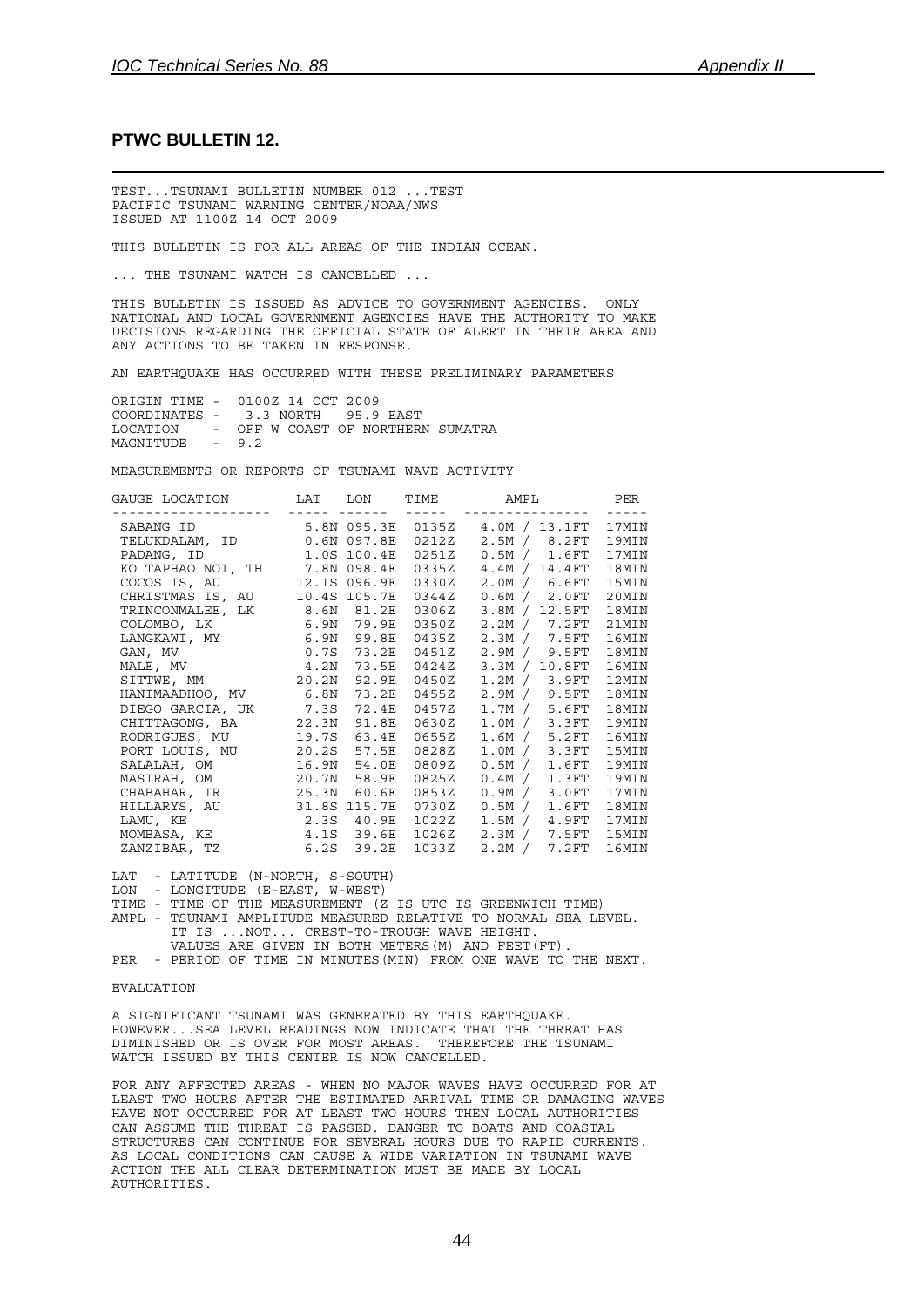THIS WILL BE THE FINAL BULLETIN ISSUED BY THE PACIFIC TSUNAMI WARNING CENTER FOR THIS EVENT UNLESS ADDITIONAL INFORMATION BECOMES AVAILABLE.

THE JAPAN METEOROLOGICAL AGENCY MAY ISSUE ADDITIONAL INFORMATION FOR THIS EVENT. IN THE CASE OF CONFLICTING INFORMATION...THE MORE CONSERVATIVE INFORMATION SHOULD BE USED FOR SAFETY.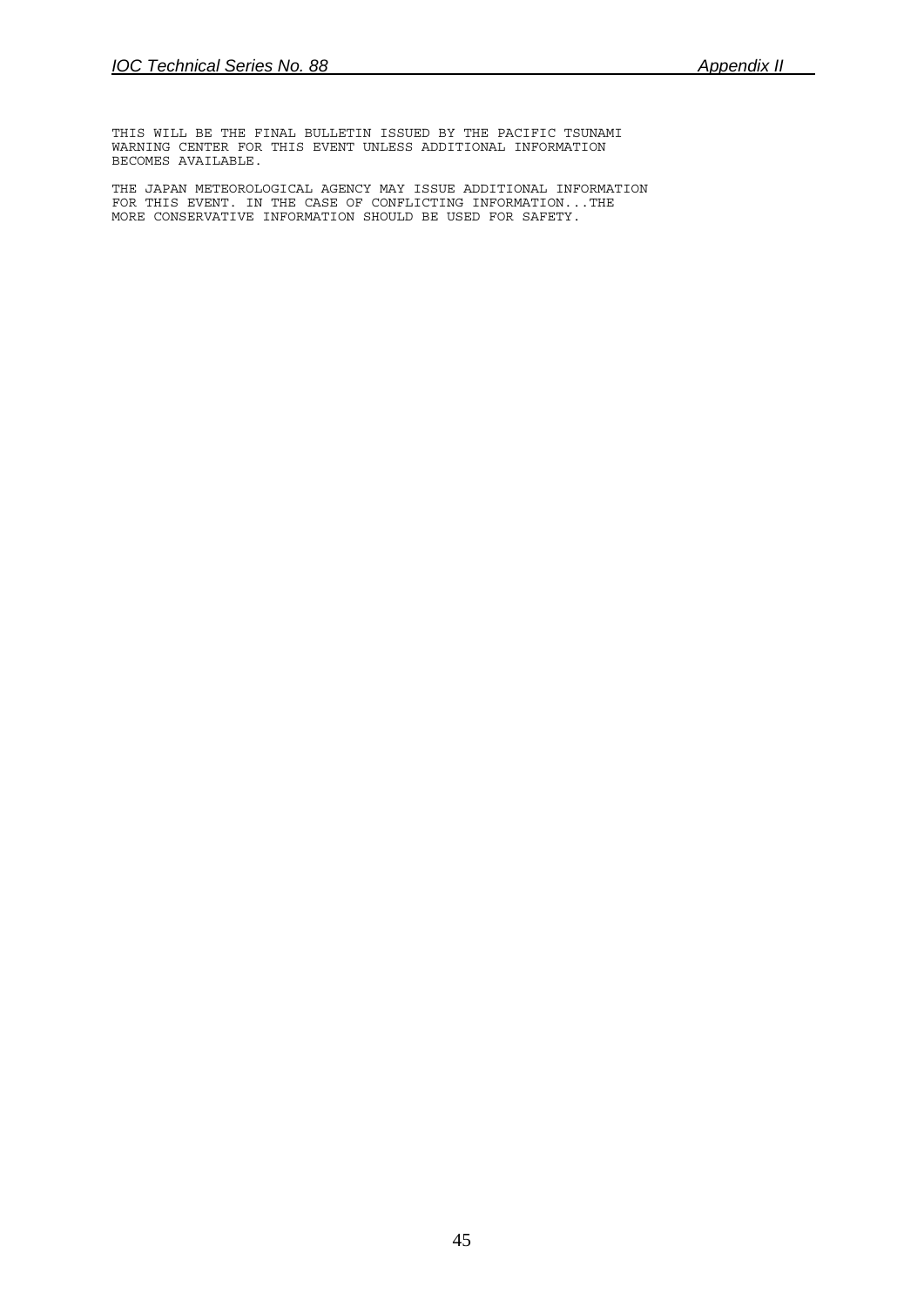# **APPENDIX III. JMA REFERENCE MESSAGES**

The following messages, created for the Indian Ocean Wave 09 tsunami exercise, are representative of what might be issued by the Indian Ocean Tsunami Warning Centre during an actual large tsunami event originating in the northwest Indian Ocean of Sumatra.

#### **JMA BULLETIN 1.**

TSUNAMI BULLETIN NUMBER 001 ISSUED BY THE JAPAN METEOROLOGICAL AGENCY (JMA) ISSUED AT 0120 14 OCT 2009 (UTC) ... AN INDIAN-OCEAN-WIDE TSUNAMI WATCH IS IN EFFECT ... 1.EARTHQUAKE INFORMATION ORIGIN TIME : 0100 14 OCT 2009 (UTC) COORDINATES : 3.3 NORTH 95.9 EAST<br>LOCATION : OFF WEST COAST OF N : OFF WEST COAST OF NORTHERN SUMATRA, INDONESIA<br>: 8.2 MAGNITUDE 2.EVALUATION THERE IS A POSSIBILITY OF A DESTRUCTIVE OCEAN-WIDE TSUNAMI IN THE INDIAN OCEAN. 3.ESTIMATED TSUNAMI TRAVEL TIME ONE HOUR OR LESS INDIA: ALL COASTS OF ANDAMAN AND NICOBAR ISLANDS INDONESIA: INDIAN OCEAN COAST OF SUMATRA MALACCA COAST OF SUMATRA ONE HOUR TO THREE HOURS INDIA: BENGAL BAY COAST SRI LANKA: ALL COASTS THAILAND: MALACCA COAST INDONESIA: INDIAN OCEAN COAST OF JAWA AUSTRALIA: COCOS ISLANDS THREE HOURS TO SIX HOURS INDIA: ARABIAN SEA COAST MALDIVES: ALL COASTS BANGLADESH: BENGAL BAY COAST MYANMAR: BENGAL BAY COAST ANDAMAN SEA COAST MALAYSIA: MALACCA COAST INDONESIA: SOUTH COASTS OF LESSER SUNDA ISLANDS ARAFURA SEA COAST FROM LETI ISLANDS TO IRIAN JAYA EAST TIMOR: TIMOR SEA COAST AUSTRALIA: NORTHWEST COAST AND WEST COAST UNITED KINGDOM: CHAGOS ARCHIPELAGO SIX HOURS TO NINE HOURS COMOROS: ALL COASTS FRANCE: MAYOTTE ISLAND REUNION ISLAND CROZET ISLANDS AMSTERDAM ISLAND AND ST-PAUL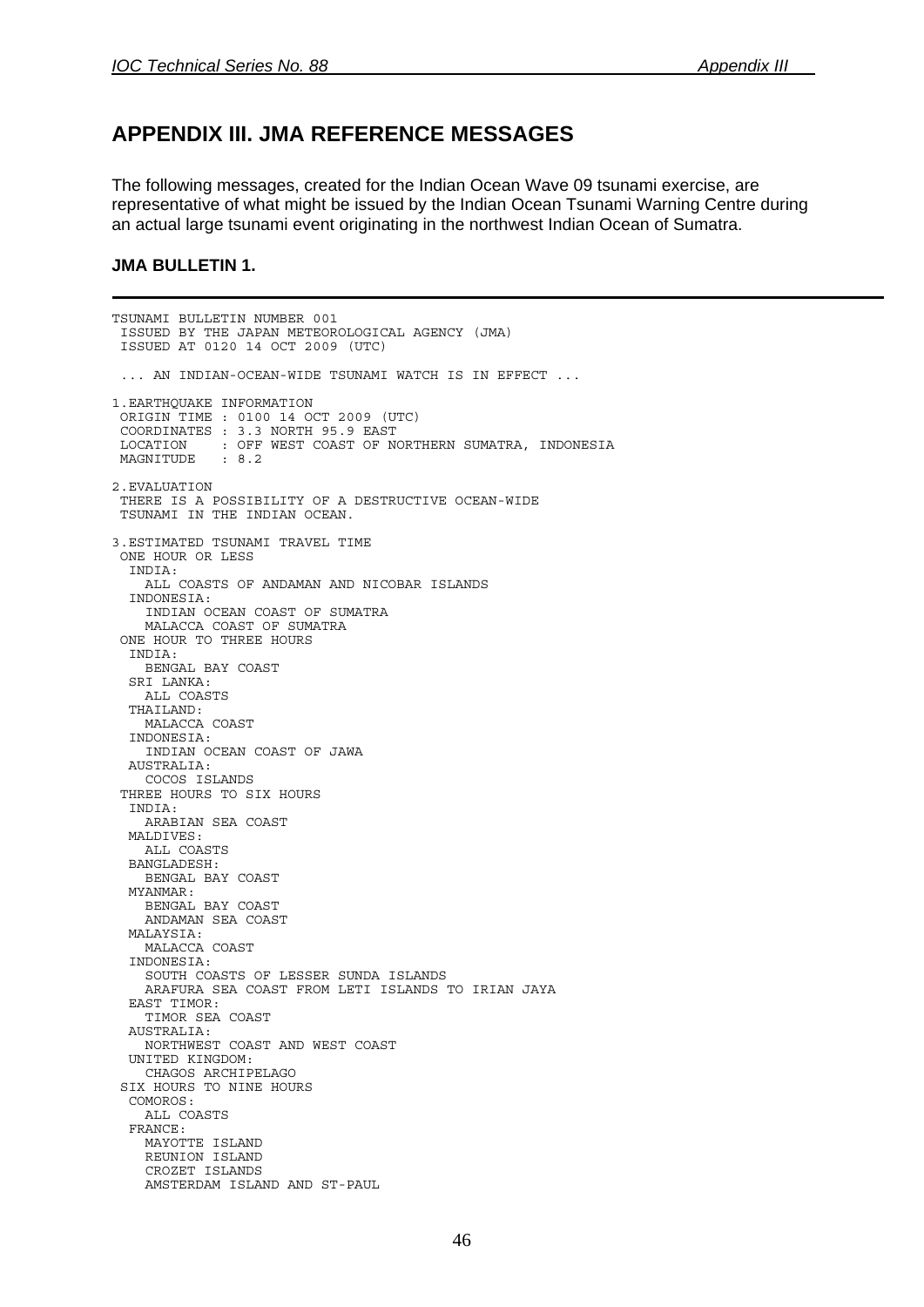MADAGASCAR: ALL COASTS SEYCHELLES: ALL COASTS MAURITIUS: ALL COASTS MOZAMBIQUE: ALL COASTS TANZANIA: ALL COASTS KENYA: ALL COASTS SOMALI: INDIAN OCEAN COAST GULF COAST YEMEN: GULF COAST OMAN: ARABIAN SEA COAST GULF COAST UAE: GULF COAST IRAN: GULF COAST PAKISTAN: ARABIAN SEA COAST AUSTRALIA: COASTS FROM THE GULF OF CARPENTARIA TO THE ARAFURA SEA NINE HOURS TO TWELVE HOURS SOUTH AFRICA: INDIAN OCEAN COAST FRANCE: KERGUELEN DJIBOUTI: GULF COAST TWELVE HOURS OR MORE SINGAPORE: MALACCA COAST \*TSUNAMI TRAVEL TIME IS ESTIMATED ONLY FROM EARTHQUAKE DATA AND INDICATES THE TIME LAPSE BETWEEN ORIGIN TIME AND TSUNAMI ARRIVAL TIME.

\*THIS WILL BE THE FINAL INFORMATION UNLESS THERE ARE CHANGES ABOUT THE POTENTIAL OF TSUNAMI GENERATION AND ESTIMATED TSUNAMI TRAVEL TIME BY RE-EVALUATION OF THE EARTHQUAKE OR THERE ARE REPORTS ON TSUNAMI OBSERVATIONS.

=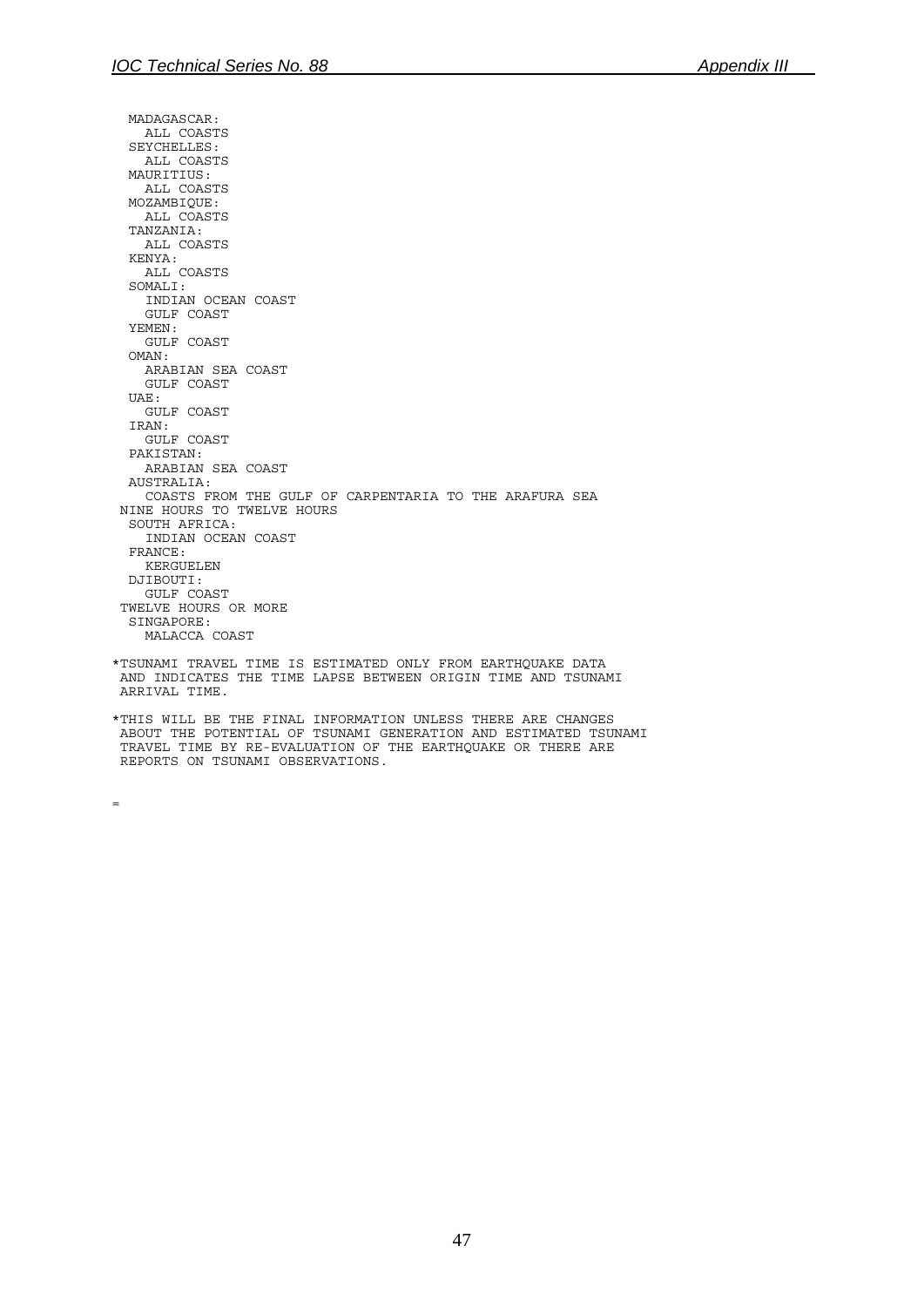#### **JMA BULLETIN 2.**

```
TSUNAMI BULLETIN NUMBER 002 
  ISSUED BY THE JAPAN METEOROLOGICAL AGENCY (JMA) 
  ISSUED AT 0150 14 OCT 2009 (UTC) 
  ... AN INDIAN-OCEAN-WIDE TSUNAMI WATCH IS IN EFFECT ... 
1.EARTHQUAKE INFORMATION 
 ORIGIN TIME : 0100 14 OCT 2009 (UTC) 
  COORDINATES : 3.3 NORTH 95.9 EAST 
LOCATION : OFF WEST COAST OF NORTHERN SUMATRA, INDONESIA<br>MAGNITUDE : 9.2
MAGNITUDE
2.EVALUATION 
 THERE IS A POSSIBILITY OF A DESTRUCTIVE OCEAN-WIDE 
 TSUNAMI IN THE INDIAN OCEAN. 
3.ESTIMATED TSUNAMI TRAVEL TIME 
  ONE HOUR OR LESS 
   INDIA: 
     ALL COASTS OF ANDAMAN AND NICOBAR ISLANDS 
   THAILAND: 
     MALACCA COAST 
   INDONESIA: 
     INDIAN OCEAN COAST OF SUMATRA 
     MALACCA COAST OF SUMATRA 
  ONE HOUR TO THREE HOURS 
   INDIA: 
     BENGAL BAY COAST 
  MALDIVES ·
     ALL COASTS 
   SRI LANKA: 
     ALL COASTS 
   MALAYSIA: 
     MALACCA COAST 
   INDONESIA: 
     INDIAN OCEAN COAST OF JAWA 
   AUSTRALIA: 
     COCOS ISLANDS 
  THREE HOURS TO SIX HOURS 
   FRANCE: 
     AMSTERDAM ISLAND AND ST-PAUL 
   MAURITIUS: 
     ALL COASTS 
   INDIA: 
     ARABIAN SEA COAST 
   BANGLADESH: 
     BENGAL BAY COAST 
   MYANMAR: 
     BENGAL BAY COAST 
     ANDAMAN SEA COAST 
   INDONESIA: 
     SOUTH COASTS OF LESSER SUNDA ISLANDS 
     ARAFURA SEA COAST FROM LETI ISLANDS TO IRIAN JAYA 
   EAST TIMOR: 
     TIMOR SEA COAST 
   AUSTRALIA: 
     NORTHWEST COAST AND WEST COAST 
   UNITED KINGDOM: 
     CHAGOS ARCHIPELAGO 
  SIX HOURS TO NINE HOURS 
   COMOROS: 
     ALL COASTS 
   FRANCE: 
     MAYOTTE ISLAND 
     REUNION ISLAND 
     CROZET ISLANDS 
   MADAGASCAR: 
     ALL COASTS 
   SEYCHELLES: 
     ALL COASTS
```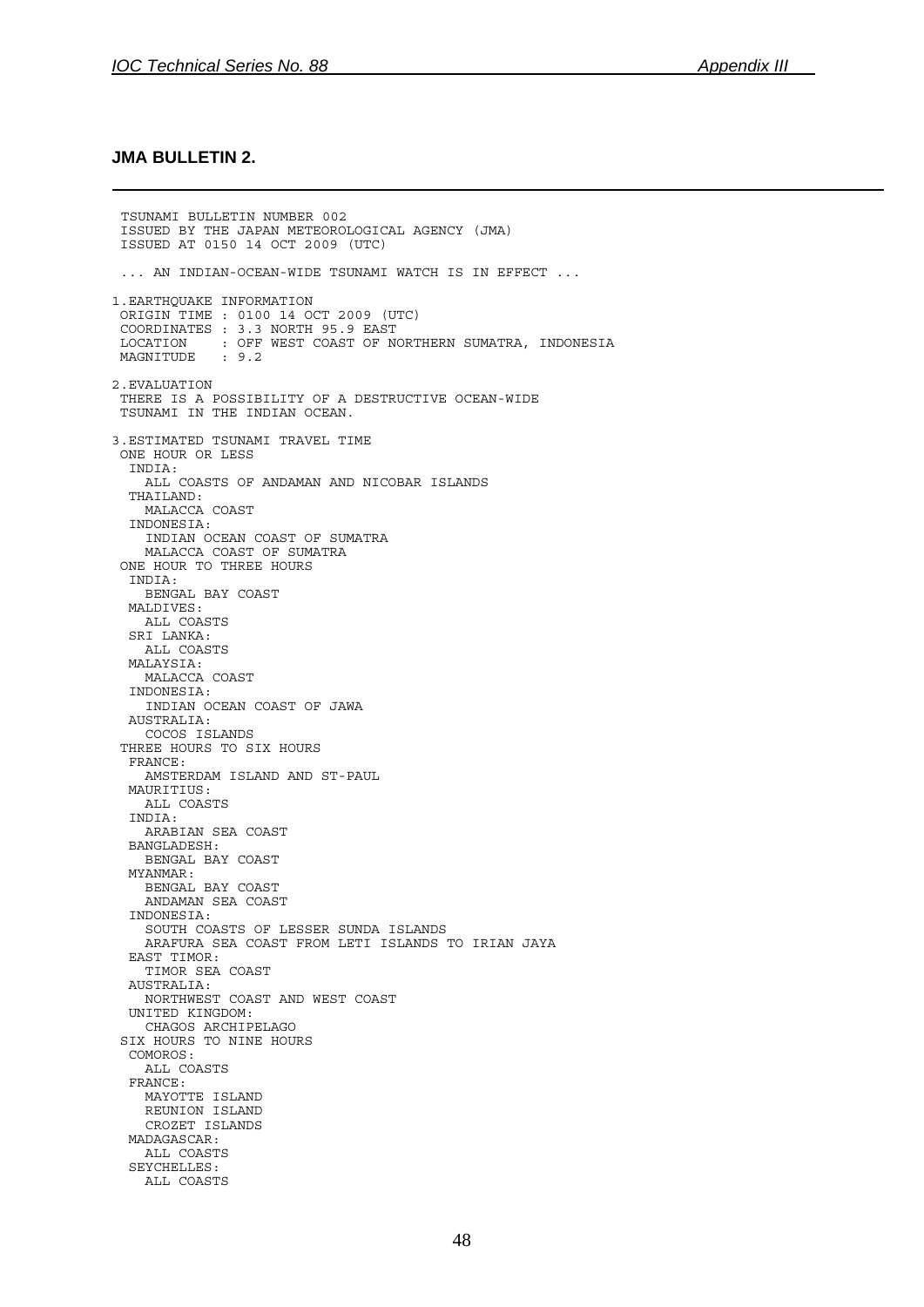MOZAMBIQUE: ALL COASTS TANZANIA: ALL COASTS KENYA: ALL COASTS SOMALI: INDIAN OCEAN COAST GULF COAST YEMEN: GULF COAST OMAN: ARABIAN SEA COAST GULF COAST UAE: GULF COAST IRAN: GULF COAST PAKISTAN: ARABIAN SEA COAST AUSTRALIA: COASTS FROM THE GULF OF CARPENTARIA TO THE ARAFURA SEA NINE HOURS TO TWELVE HOURS SOUTH AFRICA: INDIAN OCEAN COAST FRANCE: KERGUELEN DJIBOUTI: GULF COAST TWELVE HOURS OR MORE SINGAPORE: MALACCA COAST 4.OBSERVATIONS ON MAXIMUM TSUNAMI WAVE<br>LOCATION COORDINATES ARRIVAL TIME AMPL

| ----------    | <u> coutbennem d</u> |                      |    |
|---------------|----------------------|----------------------|----|
| _ _ _ _ _ _ _ |                      |                      |    |
| CARANC        | 095.3E<br>∩⊏<br>8N.  | ∩∩™<br>01257.<br>1 4 | OМ |

\*TSUNAMI TRAVEL TIME IS ESTIMATED ONLY FROM EARTHQUAKE DATA AND INDICATES THE TIME LAPSE BETWEEN ORIGIN TIME AND TSUNAMI ARRIVAL TIME.

\*THIS WILL BE THE FINAL INFORMATION UNLESS THERE ARE CHANGES ABOUT THE POTENTIAL OF TSUNAMI GENERATION AND ESTIMATED TSUNAMI TRAVEL TIME BY RE-EVALUATION OF THE EARTHQUAKE OR THERE ARE REPORTS ON TSUNAMI OBSERVATIONS.

=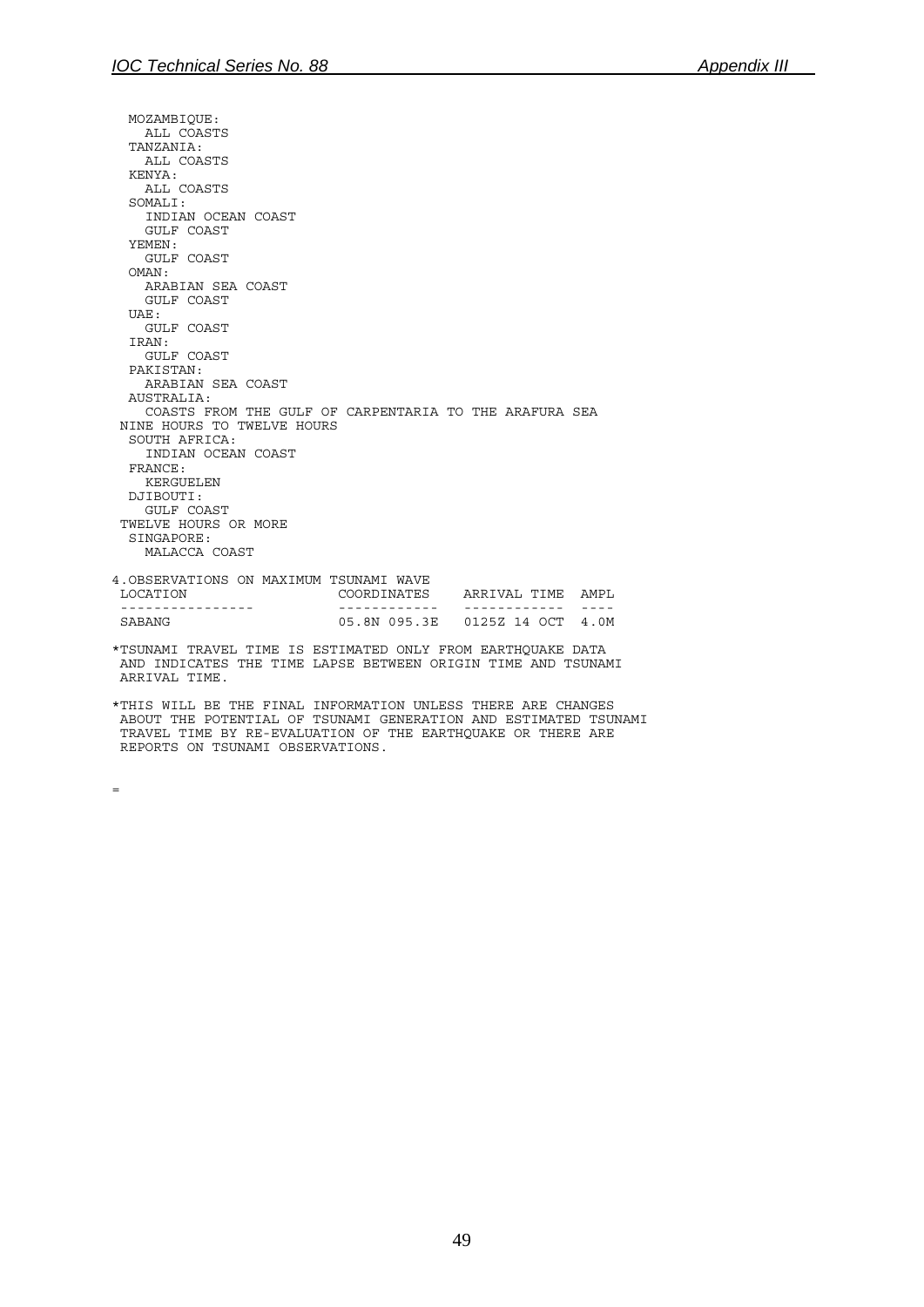#### **JMA BULLETIN 3.**

```
TSUNAMI BULLETIN NUMBER 003 
 ISSUED BY THE JAPAN METEOROLOGICAL AGENCY (JMA) 
  ISSUED AT 0300 14 OCT 2009 (UTC) 
  ... AN INDIAN-OCEAN-WIDE TSUNAMI WATCH IS IN EFFECT ... 
1.EARTHQUAKE INFORMATION 
 ORIGIN TIME : 0100 14 OCT 2009 (UTC) 
  COORDINATES : 3.3 NORTH 95.9 EAST 
LOCATION : OFF WEST COAST OF NORTHERN SUMATRA, INDONESIA<br>MAGNITUDE : 9.2
MAGNITUDE
2.EVALUATION 
 THERE IS A POSSIBILITY OF A DESTRUCTIVE OCEAN-WIDE 
 TSUNAMI IN THE INDIAN OCEAN. 
3.ESTIMATED TSUNAMI TRAVEL TIME 
  ONE HOUR OR LESS 
   INDIA: 
     ALL COASTS OF ANDAMAN AND NICOBAR ISLANDS 
   THAILAND: 
     MALACCA COAST 
   INDONESIA: 
     INDIAN OCEAN COAST OF SUMATRA 
     MALACCA COAST OF SUMATRA 
  ONE HOUR TO THREE HOURS 
   INDIA: 
     BENGAL BAY COAST 
  MALDIVES ·
     ALL COASTS 
   SRI LANKA: 
     ALL COASTS 
   MALAYSIA: 
    MALACCA COAST 
   INDONESIA: 
     INDIAN OCEAN COAST OF JAWA 
   AUSTRALIA: 
     COCOS ISLANDS 
  THREE HOURS TO SIX HOURS 
   FRANCE: 
     AMSTERDAM ISLAND AND ST-PAUL 
   MAURITIUS: 
     ALL COASTS 
   INDIA: 
     ARABIAN SEA COAST 
   BANGLADESH: 
     BENGAL BAY COAST 
   MYANMAR: 
     BENGAL BAY COAST 
     ANDAMAN SEA COAST 
   INDONESIA: 
     SOUTH COASTS OF LESSER SUNDA ISLANDS 
     ARAFURA SEA COAST FROM LETI ISLANDS TO IRIAN JAYA 
   EAST TIMOR: 
     TIMOR SEA COAST 
   AUSTRALIA: 
     NORTHWEST COAST AND WEST COAST 
   UNITED KINGDOM: 
     CHAGOS ARCHIPELAGO 
  SIX HOURS TO NINE HOURS 
   COMOROS: 
    ALL COASTS
   FRANCE: 
     MAYOTTE ISLAND 
     REUNION ISLAND 
     CROZET ISLANDS 
   MADAGASCAR: 
     ALL COASTS 
   SEYCHELLES: 
     ALL COASTS 
   MOZAMBIQUE:
```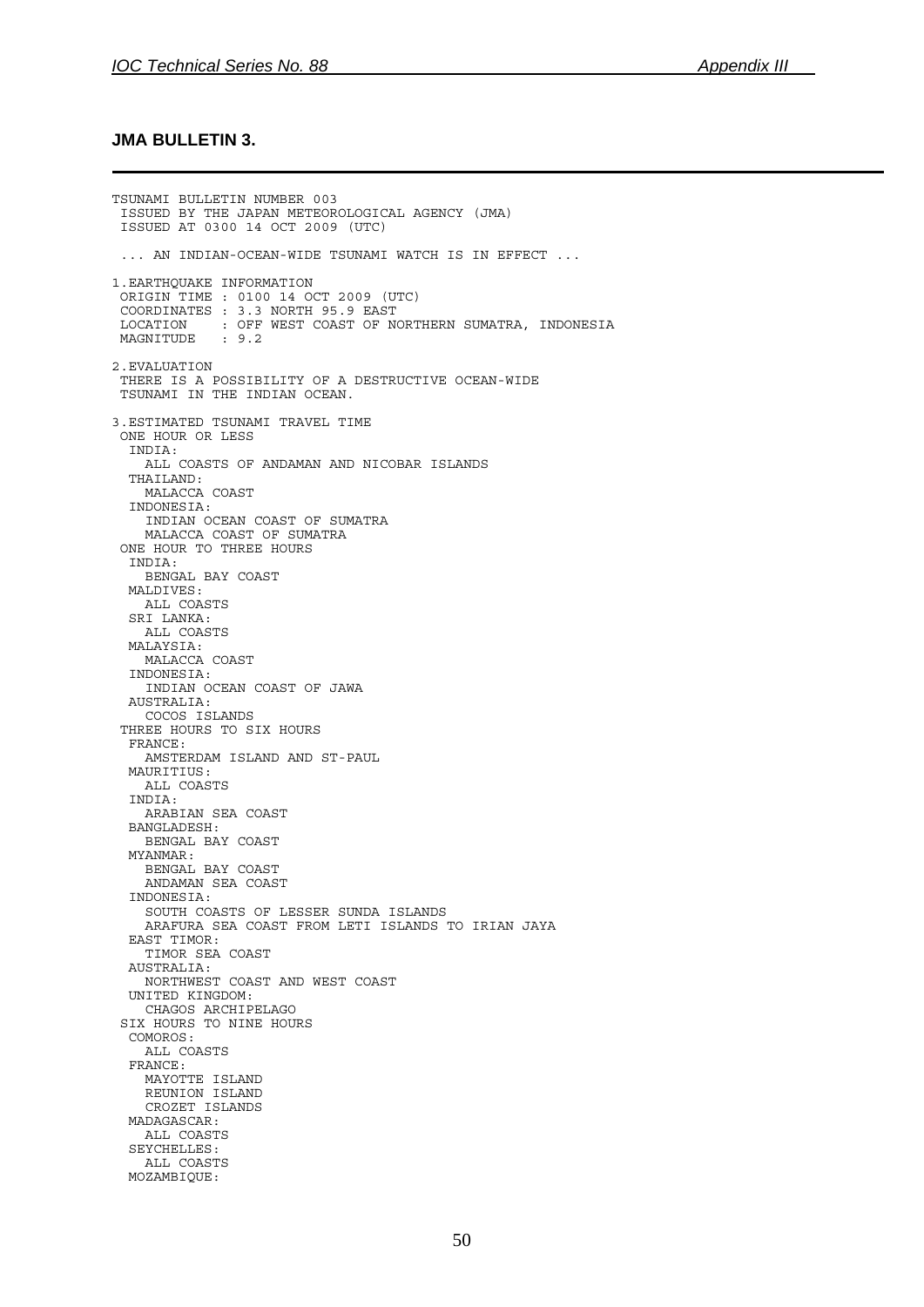ALL COASTS TANZANIA: ALL COASTS KENYA: ALL COASTS SOMALI: INDIAN OCEAN COAST GULF COAST YEMEN: GULF COAST OMAN: ARABIAN SEA COAST GULF COAST UAE: GULF COAST IRAN: GULF COAST PAKISTAN: ARABIAN SEA COAST AUSTRALIA: COASTS FROM THE GULF OF CARPENTARIA TO THE ARAFURA SEA NINE HOURS TO TWELVE HOURS SOUTH AFRICA: INDIAN OCEAN COAST FRANCE: KERGUELEN DJIBOUTI: GULF COAST TWELVE HOURS OR MORE SINGAPORE: MALACCA COAST 4.OBSERVATIONS ON MAXIMUM TSUNAMI WAVE COORDINATES ARRIVAL TIME AMPL ---------------- ------------ ------------ ---- SITTWE 20.2N 092.9E 0248Z 14 OCT 1.0M<br>MOULMEIN 16.5N 097.6E 0254Z 14 OCT 2.5M MOULMEIN 16.5N 097.6E 0254Z 14 OCT 2.5M<br>KO MIANG 198.6N 097.6E 0230Z 14 OCT 4.0M KO MIANG  $08.6N 097.6E 0230Z 14 OCT$ <br>  $05.8N 095.3E 0125Z 14 OCT$  SABANG 05.8N 095.3E 0125Z 14 OCT 4.0M 01.7N 098.8E 0255Z 14 OCT PADANG 01.0S 100.4E 0255Z 14 OCT 0.6M<br>TRINCONMALEE 08.6N 081.2E 0254Z 14 OCT 4.0M 0254Z 14 OCT 4.0M AMPL -- AMPLITUDE IN METERS OF HALF OF THE CREST TO TROUGH

\*TSUNAMI TRAVEL TIME IS ESTIMATED ONLY FROM EARTHQUAKE DATA AND INDICATES THE TIME LAPSE BETWEEN ORIGIN TIME AND TSUNAMI ARRIVAL TIME.

\*THIS WILL BE THE FINAL INFORMATION UNLESS THERE ARE CHANGES ABOUT THE POTENTIAL OF TSUNAMI GENERATION AND ESTIMATED TSUNAMI TRAVEL TIME BY RE-EVALUATION OF THE EARTHQUAKE OR THERE ARE REPORTS ON TSUNAMI OBSERVATIONS.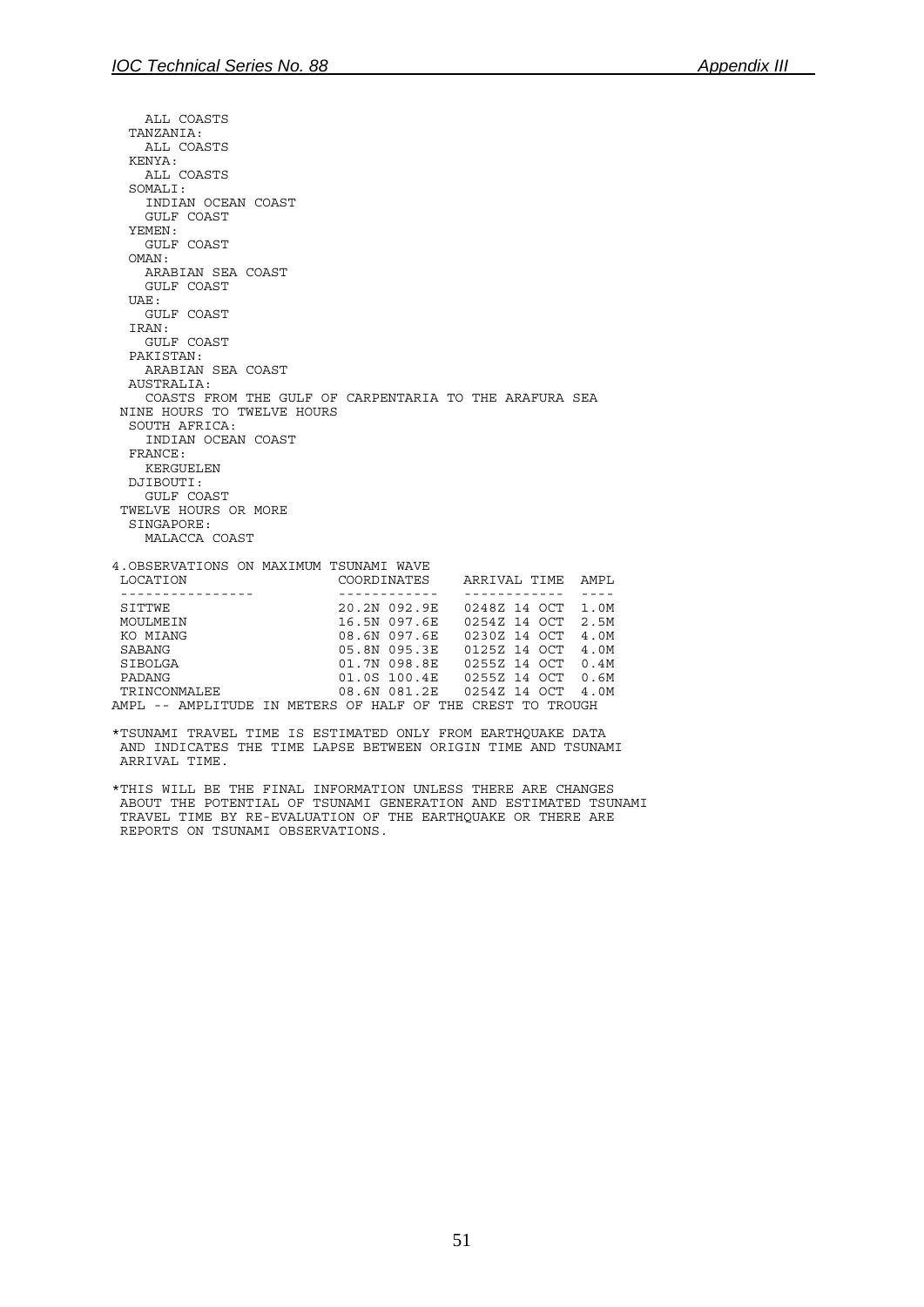#### **JMA BULLETIN 4.**

```
TSUNAMI BULLETIN NUMBER 004 
  ISSUED BY THE JAPAN METEOROLOGICAL AGENCY (JMA) 
  ISSUED AT 0400 14 OCT 2009 (UTC) 
  ... AN INDIAN-OCEAN-WIDE TSUNAMI WATCH IS IN EFFECT ... 
1.EARTHQUAKE INFORMATION 
  ORIGIN TIME : 0100 14 OCT 2009 (UTC) 
COORDINATES : 3.3 NORTH 95.9 EAST<br>LOCATION : OFF WEST COAST OF N
             : OFF WEST COAST OF NORTHERN SUMATRA, INDONESIA<br>: 9.2
MAGNITUDE
2. EVALUATION
  THERE IS A POSSIBILITY OF A DESTRUCTIVE OCEAN-WIDE 
 TSUNAMI IN THE INDIAN OCEAN. 
3.ESTIMATED TSUNAMI TRAVEL TIME 
  ONE HOUR OR LESS 
   INDIA: 
     ALL COASTS OF ANDAMAN AND NICOBAR ISLANDS 
   THAILAND: 
     MALACCA COAST 
   INDONESIA: 
     INDIAN OCEAN COAST OF SUMATRA 
     MALACCA COAST OF SUMATRA 
  ONE HOUR TO THREE HOURS 
   INDIA: 
     BENGAL BAY COAST 
   MALDIVES: 
     ALL COASTS 
   SRI LANKA: 
     ALL COASTS 
   MALAYSIA: 
     MALACCA COAST 
   INDONESIA: 
     INDIAN OCEAN COAST OF JAWA 
  AUSTRALIA·
     COCOS ISLANDS 
  THREE HOURS TO SIX HOURS 
   FRANCE: 
     AMSTERDAM ISLAND AND ST-PAUL 
  MATIRTTTIIS ALL COASTS 
   INDIA: 
     ARABIAN SEA COAST 
   BANGLADESH: 
     BENGAL BAY COAST 
   MYANMAR: 
     BENGAL BAY COAST 
     ANDAMAN SEA COAST 
   INDONESIA: 
     SOUTH COASTS OF LESSER SUNDA ISLANDS 
     ARAFURA SEA COAST FROM LETI ISLANDS TO IRIAN JAYA 
   EAST TIMOR: 
     TIMOR SEA COAST 
   AUSTRALIA: 
     NORTHWEST COAST AND WEST COAST 
   UNITED KINGDOM: 
     CHAGOS ARCHIPELAGO 
  SIX HOURS TO NINE HOURS 
   COMOROS: 
     ALL COASTS 
   FRANCE: 
     MAYOTTE ISLAND 
     REUNION ISLAND 
     CROZET ISLANDS 
   MADAGASCAR: 
     ALL COASTS 
   SEYCHELLES: 
     ALL COASTS 
  MOZAMBIQUE:
     ALL COASTS 
   TANZANIA:
```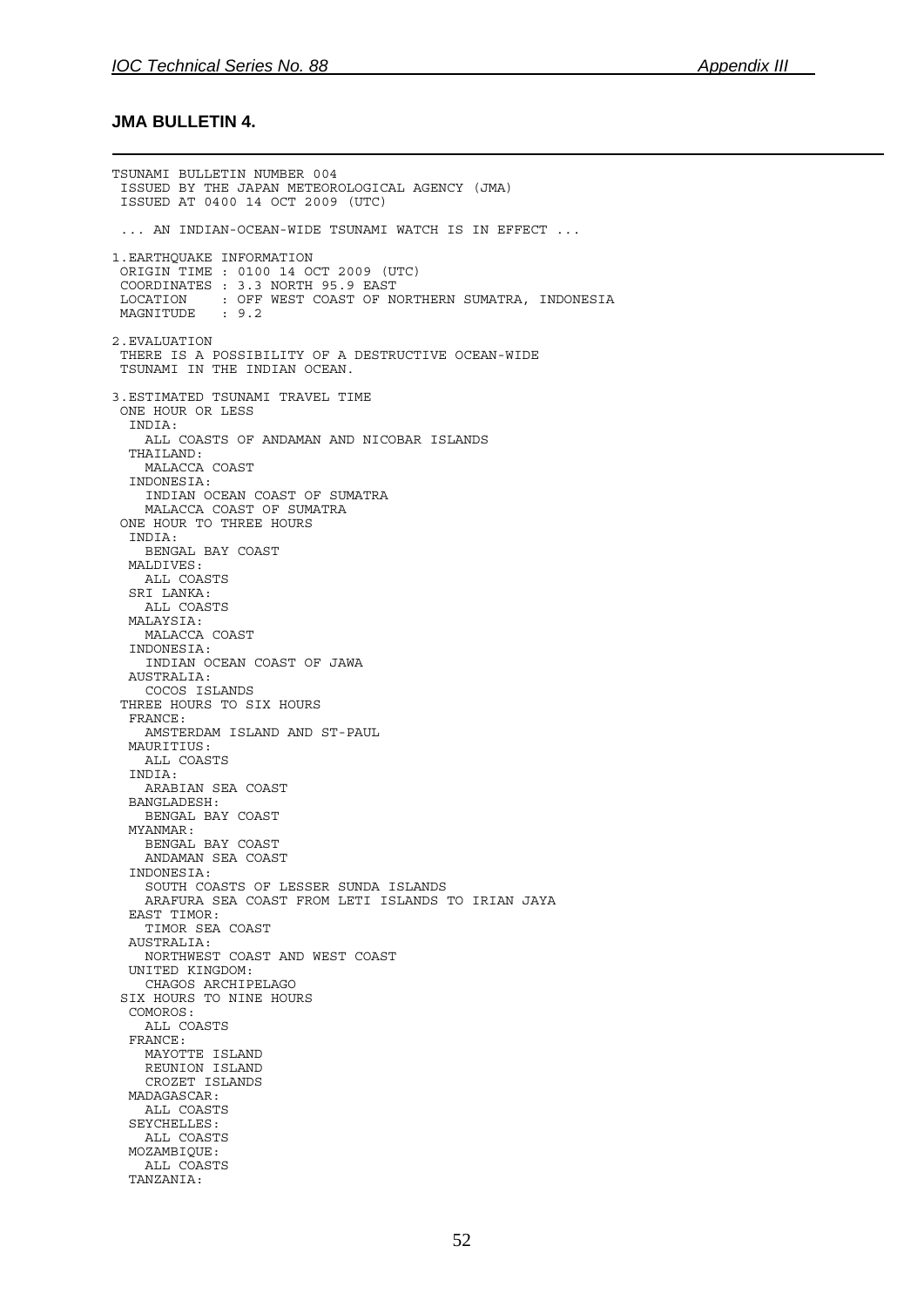ALL COASTS KENYA: ALL COASTS SOMALI: INDIAN OCEAN COAST GULF COAST YEMEN: GULF COAST OMAN: ARABIAN SEA COAST GULF COAST UAE: GULF COAST IRAN: GULF COAST PAKISTAN: ARABIAN SEA COAST AUSTRALIA: COASTS FROM THE GULF OF CARPENTARIA TO THE ARAFURA SEA NINE HOURS TO TWELVE HOURS SOUTH AFRICA: INDIAN OCEAN COAST FRANCE: KERGUELEN DJIBOUTI: GULF COAST TWELVE HOURS OR MORE SINGAPORE: MALACCA COAST 4.OBSERVATIONS ON MAXIMUM TSUNAMI WAVE LOCATION COORDINATES ARRIVAL TIME AMPL ---------------- ------------ ------------ ---- CHITTAGONG 22.3N 091.6E 0342Z 14 OCT 0.9M<br>SITTWE 20.2N 092.9E 0248Z 14 OCT 1.0M 0248Z 14 OCT MOULMEIN 16.5N 097.6E 0254Z 14 OCT 2.5M<br>KO MIANG 18.6N 097.6E 0230Z 14 OCT 4.0M 08.6N 097.6E 0230Z 14 OCT 4.0M<br>07.8N 098.4E 0304Z 14 OCT 4.0M KO TAPHAO NOI  $07.8N$  098.4E<br>SABANG 105.8N 095.3E SABANG 05.8N 095.3E 0125Z 14 OCT 4.0M SIBOLGA 01.7N 098.8E 0255Z 14 OCT 0.4M PADANG 01.0S 100.4E 0255Z 14 OCT 0.6M CHRISTMAS IS. 10.4S 105.7E 0349Z 14 OCT 0.7M TRINCONMALEE 08.6N 081.2E 0254Z 14 OCT 4.0M COLOMBO 07.0N 079.9E 0347Z 14 OCT 2.2M AMPL -- AMPLITUDE IN METERS OF HALF OF THE CREST TO TROUGH

\*TSUNAMI TRAVEL TIME IS ESTIMATED ONLY FROM EARTHQUAKE DATA AND INDICATES THE TIME LAPSE BETWEEN ORIGIN TIME AND TSUNAMI ARRIVAL TIME.

\*THIS WILL BE THE FINAL INFORMATION UNLESS THERE ARE CHANGES ABOUT THE POTENTIAL OF TSUNAMI GENERATION AND ESTIMATED TSUNAMI TRAVEL TIME BY RE-EVALUATION OF THE EARTHQUAKE OR THERE ARE REPORTS ON TSUNAMI OBSERVATIONS.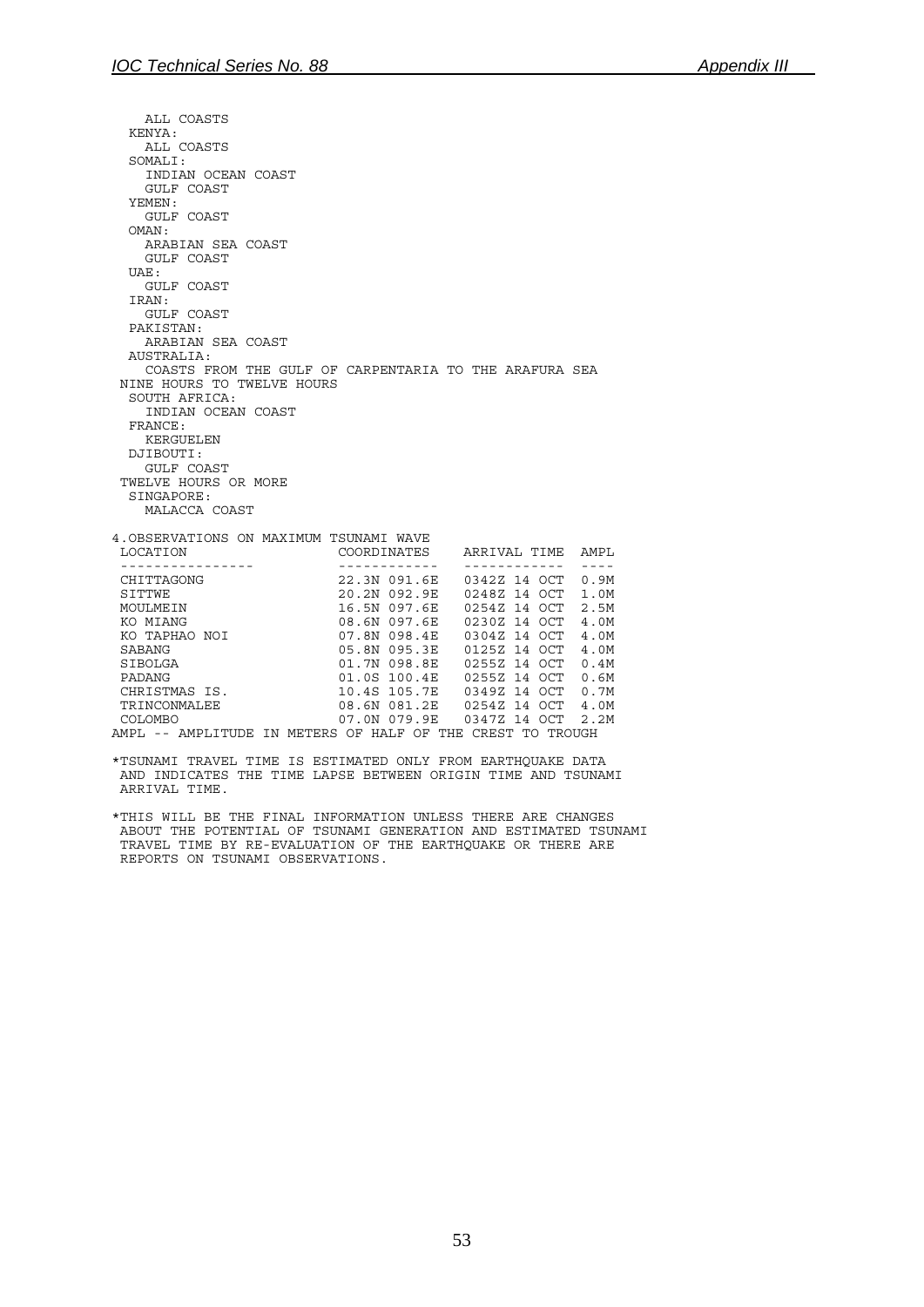#### **JMA BULLETIN 5.**

```
TSUNAMI BULLETIN NUMBER 005 
  ISSUED BY THE JAPAN METEOROLOGICAL AGENCY (JMA) 
  ISSUED AT 0500 14 OCT 2009 (UTC) 
  ... AN INDIAN-OCEAN-WIDE TSUNAMI WATCH IS IN EFFECT ... 
1.EARTHQUAKE INFORMATION 
  ORIGIN TIME : 0100 14 OCT 2009 (UTC) 
COORDINATES : 3.3 NORTH 95.9 EAST<br>LOCATION : OFF WEST COAST OF N
             : OFF WEST COAST OF NORTHERN SUMATRA, INDONESIA<br>: 9.2
MAGNITUDE
2. EVALUATION
  THERE IS A POSSIBILITY OF A DESTRUCTIVE OCEAN-WIDE 
 TSUNAMI IN THE INDIAN OCEAN. 
3.ESTIMATED TSUNAMI TRAVEL TIME 
  ONE HOUR OR LESS 
   INDIA: 
     ALL COASTS OF ANDAMAN AND NICOBAR ISLANDS 
   THAILAND: 
     MALACCA COAST 
   INDONESIA: 
     INDIAN OCEAN COAST OF SUMATRA 
     MALACCA COAST OF SUMATRA 
  ONE HOUR TO THREE HOURS 
   INDIA: 
     BENGAL BAY COAST 
   MALDIVES: 
     ALL COASTS 
   SRI LANKA: 
     ALL COASTS 
   MALAYSIA: 
     MALACCA COAST 
   INDONESIA: 
     INDIAN OCEAN COAST OF JAWA 
  AUSTRALIA·
     COCOS ISLANDS 
  THREE HOURS TO SIX HOURS 
   FRANCE: 
     AMSTERDAM ISLAND AND ST-PAUL 
  MATIRTTTIIS ALL COASTS 
   INDIA: 
     ARABIAN SEA COAST 
   BANGLADESH: 
     BENGAL BAY COAST 
   MYANMAR: 
     BENGAL BAY COAST 
     ANDAMAN SEA COAST 
   INDONESIA: 
     SOUTH COASTS OF LESSER SUNDA ISLANDS 
     ARAFURA SEA COAST FROM LETI ISLANDS TO IRIAN JAYA 
   EAST TIMOR: 
     TIMOR SEA COAST 
   AUSTRALIA: 
     NORTHWEST COAST AND WEST COAST 
   UNITED KINGDOM: 
     CHAGOS ARCHIPELAGO 
  SIX HOURS TO NINE HOURS 
   COMOROS: 
     ALL COASTS 
   FRANCE: 
     MAYOTTE ISLAND 
     REUNION ISLAND 
     CROZET ISLANDS 
   MADAGASCAR: 
     ALL COASTS 
   SEYCHELLES: 
     ALL COASTS 
  MOZAMBIQUE:
     ALL COASTS 
   TANZANIA:
```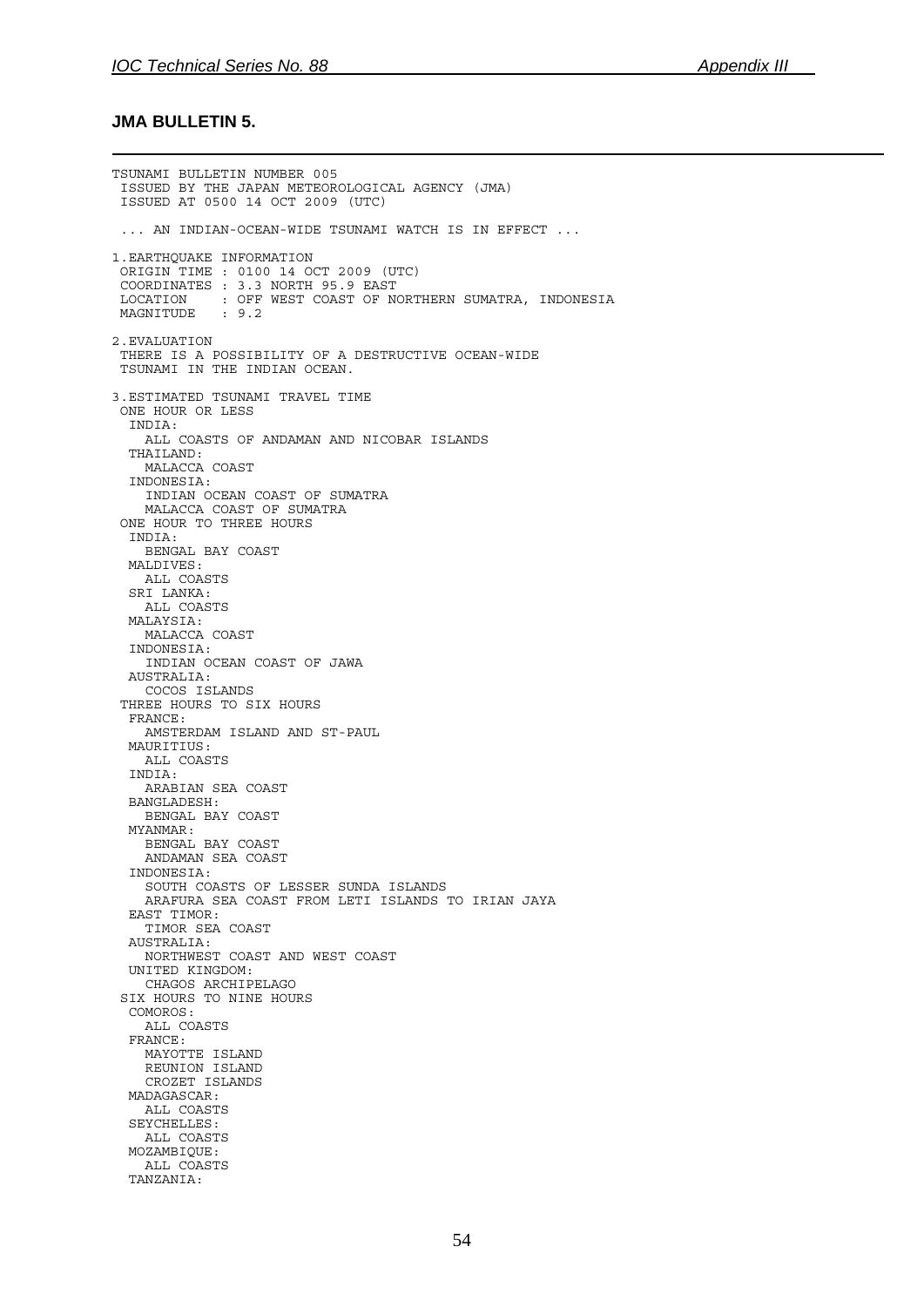ALL COASTS KENYA: ALL COASTS SOMALI: INDIAN OCEAN COAST GULF COAST YEMEN: GULF COAST OMAN: ARABIAN SEA COAST GULF COAST UAE: GULF COAST IRAN: GULF COAST PAKISTAN: ARABIAN SEA COAST AUSTRALIA: COASTS FROM THE GULF OF CARPENTARIA TO THE ARAFURA SEA NINE HOURS TO TWELVE HOURS SOUTH AFRICA: INDIAN OCEAN COAST FRANCE: KERGUELEN DJIBOUTI: GULF COAST TWELVE HOURS OR MORE SINGAPORE: MALACCA COAST 4.OBSERVATIONS ON MAXIMUM TSUNAMI WAVE LOCATION COORDINATES ARRIVAL TIME AMPL ---------------- ------------ ------------ ---- 22.3N 091.6E 0342Z 14 OCT 0.9M<br>20.2N 092.9E 0438Z 14 OCT 1.3M SITTWE 20.2N 092.9E 0438Z 14 OCT 1.3M MOULMEIN 16.5N 097.6E 0254Z 14 OCT 2.5M<br>KO MIANG 18.6N 097.6E 0230Z 14 OCT 4.0M 08.6N 097.6E 0230Z 14 OCT 4.0M<br>07.8N 098.4E 0304Z 14 OCT 4.0M KO TAPHAO NOI 07.8N 098.4E 0304Z 14 OCT 4.0M 0435Z 14 OCT 2.3M SABANG 05.8N 095.3E 0125Z 14 OCT 4.0M  $01.7N 098.8E 0255Z 14 OCT 0.4M  
PADANG 01.0S 100.4E 0424Z 14 OCT 1.2M$ PADANG 01.0S 100.4E 0424Z 14 OCT 1.2M<br>CILACAP 07.8S 109.0E 0451Z 14 OCT 0.8M CILACAP 07.8S 109.0E<br>
PRIGI 08.3S 111.7E 0455Z 14 OCT 0.7M COCOS 12.1S 096.9E 0450Z 14 OCT 2.0M CHRISTMAS IS. 10.4S 105.7E 0349Z 14 OCT 0.7M TRINCONMALEE 08.6N 081.2E 0254Z 14 OCT 4.0M<br>COLOMBO 07.0N 079.9E 0347Z 14 OCT 2.2M COLOMBO 07.0N 079.9E 0347Z 14 OCT 2.2M HANIMAADHOO 06.8N 073.2E 0435Z 14 OCT<br>MALE 04.2N 073.5E 0424Z 14 OCT 0424Z 14 OCT 3.3M GAN 00.7S 073.2E 0429Z 14 OCT 3.0M DIEGO GARCIA 07.2S 072.4E 0452Z 14 OCT 1.8M AMPL -- AMPLITUDE IN METERS OF HALF OF THE CREST TO TROUGH

\*TSUNAMI TRAVEL TIME IS ESTIMATED ONLY FROM EARTHQUAKE DATA AND INDICATES THE TIME LAPSE BETWEEN ORIGIN TIME AND TSUNAMI ARRIVAL TIME.

\*THIS WILL BE THE FINAL INFORMATION UNLESS THERE ARE CHANGES ABOUT THE POTENTIAL OF TSUNAMI GENERATION AND ESTIMATED TSUNAMI TRAVEL TIME BY RE-EVALUATION OF THE EARTHQUAKE OR THERE ARE REPORTS ON TSUNAMI OBSERVATIONS.

=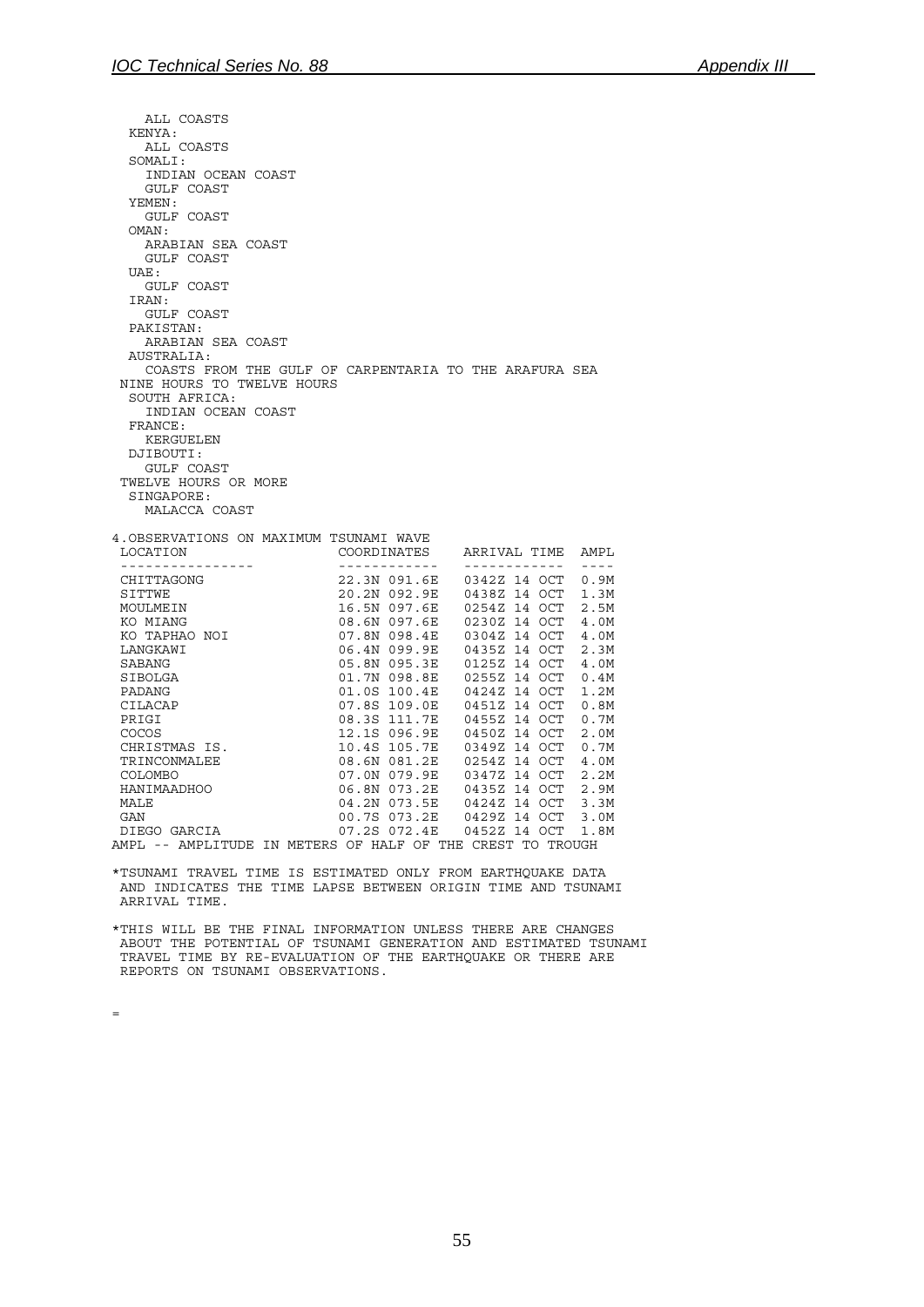#### **JMA BULLETIN 6.**

```
TSUNAMI BULLETIN NUMBER 006 
 ISSUED BY THE JAPAN METEOROLOGICAL AGENCY (JMA) 
  ISSUED AT 0700 14 OCT 2009 (UTC) 
  ... AN INDIAN-OCEAN-WIDE TSUNAMI WATCH IS IN EFFECT ... 
1.EARTHQUAKE INFORMATION 
  ORIGIN TIME : 0100 14 OCT 2009 (UTC) 
COORDINATES : 3.3 NORTH 95.9 EAST<br>LOCATION : OFF WEST COAST OF N
             : OFF WEST COAST OF NORTHERN SUMATRA, INDONESIA<br>: 9.2
MAGNITUDE
2. EVALUATION
  THERE IS A POSSIBILITY OF A DESTRUCTIVE OCEAN-WIDE 
 TSUNAMI IN THE INDIAN OCEAN. 
3.ESTIMATED TSUNAMI TRAVEL TIME 
  ONE HOUR OR LESS 
   INDIA: 
     ALL COASTS OF ANDAMAN AND NICOBAR ISLANDS 
   THAILAND: 
     MALACCA COAST 
   INDONESIA: 
     INDIAN OCEAN COAST OF SUMATRA 
     MALACCA COAST OF SUMATRA 
  ONE HOUR TO THREE HOURS 
   INDIA: 
     BENGAL BAY COAST 
   MALDIVES: 
     ALL COASTS 
   SRI LANKA: 
     ALL COASTS 
   MALAYSIA: 
     MALACCA COAST 
   INDONESIA: 
     INDIAN OCEAN COAST OF JAWA 
  AUSTRALIA·
     COCOS ISLANDS 
  THREE HOURS TO SIX HOURS 
   FRANCE: 
     AMSTERDAM ISLAND AND ST-PAUL 
  MATIRTTTIIS ALL COASTS 
   INDIA: 
     ARABIAN SEA COAST 
   BANGLADESH: 
     BENGAL BAY COAST 
   MYANMAR: 
     BENGAL BAY COAST 
     ANDAMAN SEA COAST 
   INDONESIA: 
     SOUTH COASTS OF LESSER SUNDA ISLANDS 
     ARAFURA SEA COAST FROM LETI ISLANDS TO IRIAN JAYA 
   EAST TIMOR: 
     TIMOR SEA COAST 
   AUSTRALIA: 
     NORTHWEST COAST AND WEST COAST 
   UNITED KINGDOM: 
     CHAGOS ARCHIPELAGO 
  SIX HOURS TO NINE HOURS 
   COMOROS: 
     ALL COASTS 
   FRANCE: 
     MAYOTTE ISLAND 
     REUNION ISLAND 
     CROZET ISLANDS 
   MADAGASCAR: 
     ALL COASTS 
   SEYCHELLES: 
     ALL COASTS 
  MOZAMBIQUE:
     ALL COASTS 
   TANZANIA:
```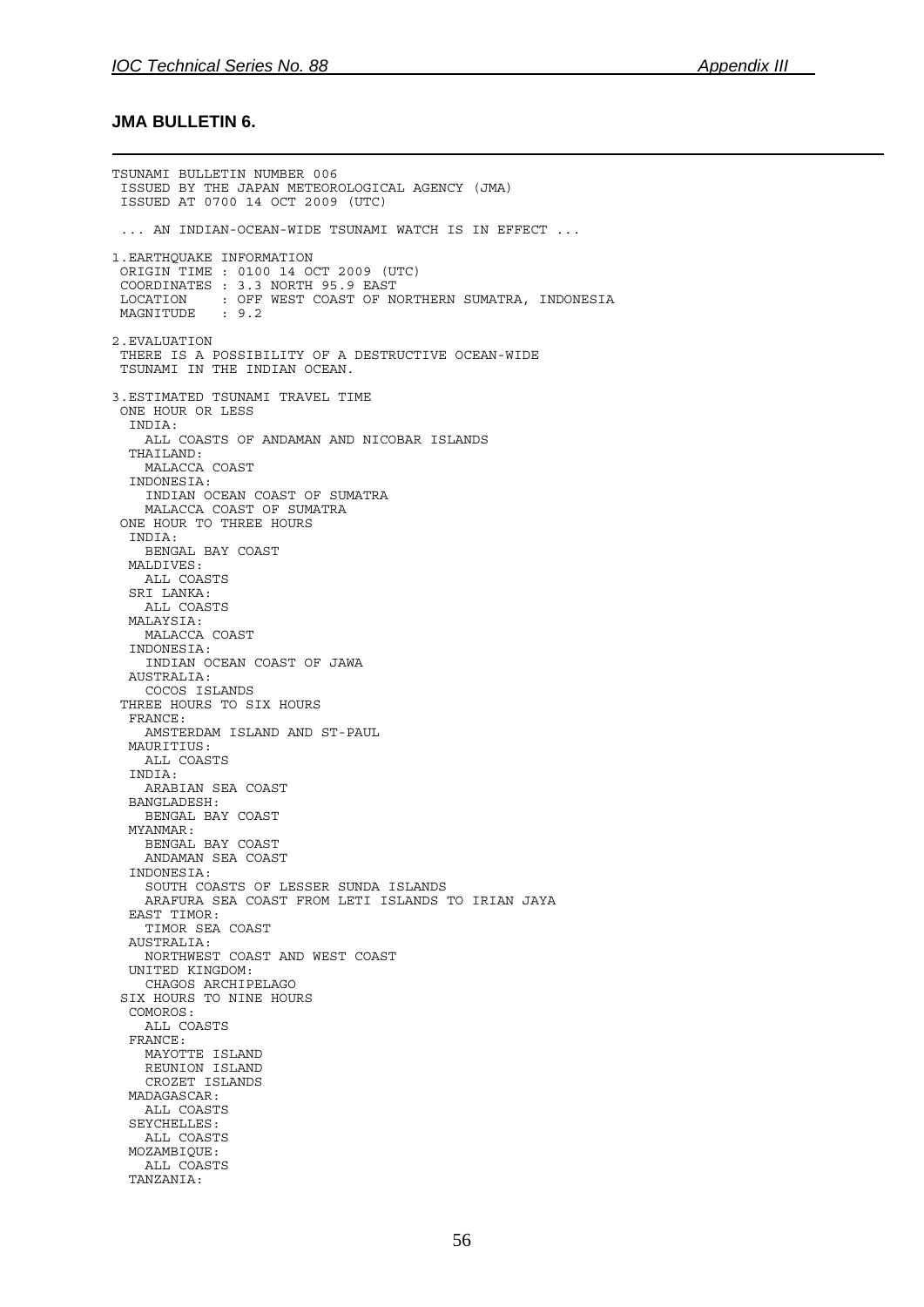ALL COASTS KENYA: ALL COASTS SOMALI: INDIAN OCEAN COAST GULF COAST YEMEN: GULF COAST OMAN: ARABIAN SEA COAST GULF COAST UAE: GULF COAST IRAN: GULF COAST PAKISTAN: ARABIAN SEA COAST AUSTRALIA: COASTS FROM THE GULF OF CARPENTARIA TO THE ARAFURA SEA NINE HOURS TO TWELVE HOURS SOUTH AFRICA: INDIAN OCEAN COAST FRANCE: KERGUELEN DJIBOUTI: GULF COAST TWELVE HOURS OR MORE SINGAPORE: MALACCA COAST 4.OBSERVATIONS ON MAXIMUM TSUNAMI WAVE LOCATION COORDINATES ARRIVAL TIME AMPL ---------------- ------------ ------------ ---- 22.3N 091.6E 0526Z 14 OCT 1.3M<br>20.2N 092.9E 0626Z 14 OCT 2.5M SITTWE 20.2N 092.9E 0626Z 14 OCT 2.5M MOULMEIN 16.5N 097.6E 0254Z 14 OCT 2.5M<br>KO MIANG 18.6N 097.6E 0230Z 14 OCT 4.0M 08.6N 097.6E 0230Z 14 OCT 4.0M<br>07.8N 098.4E 0304Z 14 OCT 4.0M KO TAPHAO NOI 07.8N 098.4E 0304Z 14 OCT 4.0M 0435Z 14 OCT 2.3M SABANG 05.8N 095.3E 0125Z 14 OCT 4.0M  $01.7N 098.8E 0653Z 14 OCT 1.6M$  PADANG  $01.0S 100.4E 0424Z 14 OCT 1.2M$ PADANG 01.0S 100.4E 0424Z 14 OCT 1.2M<br>CILACAP 07.8S 109.0E 0658Z 14 OCT 1.2M CILACAP 07.8S 109.0E<br>
PRIGI 08.3S 111.7E 0455Z 14 OCT 0.7M BENOA 08.8S 115.2E 0541Z 14 OCT 0.4M COCOS 12.1S 096.9E 0450Z 14 OCT 2.0M<br>CHRISTMAS IS. 10.4S 105.7E 0349Z 14 OCT 0.7M CHRISTMAS IS. 10.4S 105.7E 0349Z 14 OCT 0.7M TRINCONMALEE 08.6N 081.2E<br>COLOMBO 07.0N 079.9E COLOMBO 07.0N 079.9E 0347Z 14 OCT 2.2M 0435Z 14 OCT MALE 04.2N 073.5E 0424Z 14 OCT 3.3M GAN 00.7S 073.2E 0429Z 14 OCT 3.0M DIEGO GARCIA 07.2S 072.4E 0452Z 14 OCT 1.8M RODRIGUES 19.7S 063.4E 0655Z 14 OCT 1.6M AMPL -- AMPLITUDE IN METERS OF HALF OF THE CREST TO TROUGH

\*TSUNAMI TRAVEL TIME IS ESTIMATED ONLY FROM EARTHQUAKE DATA AND INDICATES THE TIME LAPSE BETWEEN ORIGIN TIME AND TSUNAMI ARRIVAL TIME.

\*THIS WILL BE THE FINAL INFORMATION UNLESS THERE ARE CHANGES ABOUT THE POTENTIAL OF TSUNAMI GENERATION AND ESTIMATED TSUNAMI TRAVEL TIME BY RE-EVALUATION OF THE EARTHQUAKE OR THERE ARE REPORTS ON TSUNAMI OBSERVATIONS.

=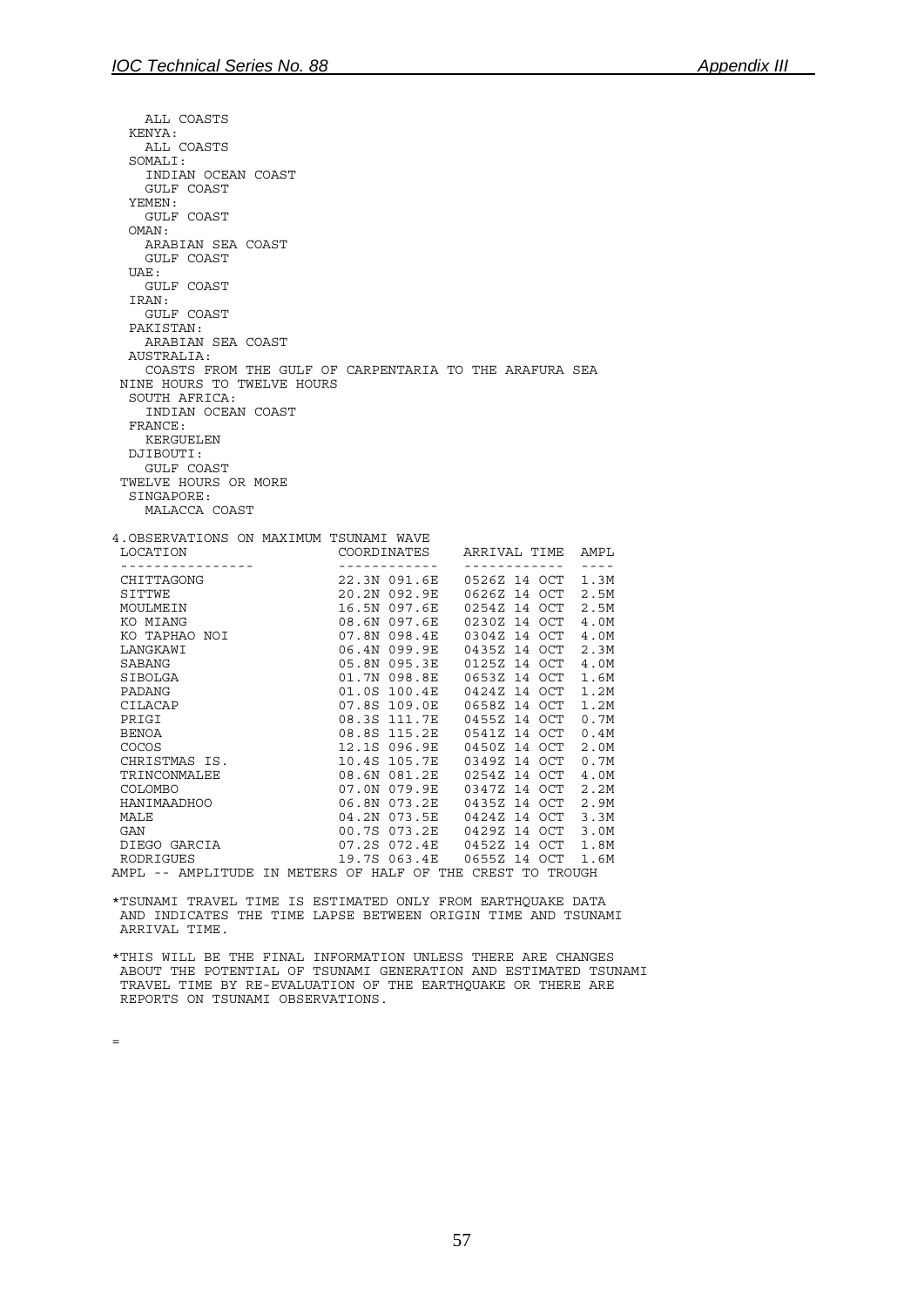#### **JMA BULLETIN 7.**

```
TSUNAMI BULLETIN NUMBER 007 
  ISSUED BY THE JAPAN METEOROLOGICAL AGENCY (JMA) 
  ISSUED AT 0900 14 OCT 2009 (UTC) 
  ... AN INDIAN-OCEAN-WIDE TSUNAMI WATCH IS IN EFFECT ... 
1.EARTHQUAKE INFORMATION 
  ORIGIN TIME : 0100 14 OCT 2009 (UTC) 
COORDINATES : 3.3 NORTH 95.9 EAST<br>LOCATION : OFF WEST COAST OF N
             : OFF WEST COAST OF NORTHERN SUMATRA, INDONESIA<br>: 9.2
MAGNITUDE
2. EVALUATION
  THERE IS A POSSIBILITY OF A DESTRUCTIVE OCEAN-WIDE 
 TSUNAMI IN THE INDIAN OCEAN. 
3.ESTIMATED TSUNAMI TRAVEL TIME 
  ONE HOUR OR LESS 
   INDIA: 
     ALL COASTS OF ANDAMAN AND NICOBAR ISLANDS 
   THAILAND: 
     MALACCA COAST 
   INDONESIA: 
     INDIAN OCEAN COAST OF SUMATRA 
     MALACCA COAST OF SUMATRA 
  ONE HOUR TO THREE HOURS 
   INDIA: 
     BENGAL BAY COAST 
   MALDIVES: 
     ALL COASTS 
   SRI LANKA: 
     ALL COASTS 
   MALAYSIA: 
     MALACCA COAST 
   INDONESIA: 
     INDIAN OCEAN COAST OF JAWA 
  AUSTRALIA·
     COCOS ISLANDS 
  THREE HOURS TO SIX HOURS 
   FRANCE: 
     AMSTERDAM ISLAND AND ST-PAUL 
  MATIRTTTIIS ALL COASTS 
   INDIA: 
     ARABIAN SEA COAST 
   BANGLADESH: 
     BENGAL BAY COAST 
   MYANMAR: 
     BENGAL BAY COAST 
     ANDAMAN SEA COAST 
   INDONESIA: 
     SOUTH COASTS OF LESSER SUNDA ISLANDS 
     ARAFURA SEA COAST FROM LETI ISLANDS TO IRIAN JAYA 
   EAST TIMOR: 
     TIMOR SEA COAST 
   AUSTRALIA: 
     NORTHWEST COAST AND WEST COAST 
   UNITED KINGDOM: 
     CHAGOS ARCHIPELAGO 
  SIX HOURS TO NINE HOURS 
   COMOROS: 
     ALL COASTS 
   FRANCE: 
     MAYOTTE ISLAND 
     REUNION ISLAND 
     CROZET ISLANDS 
   MADAGASCAR: 
     ALL COASTS 
   SEYCHELLES: 
     ALL COASTS 
  MOZAMBIQUE:
     ALL COASTS 
   TANZANIA:
```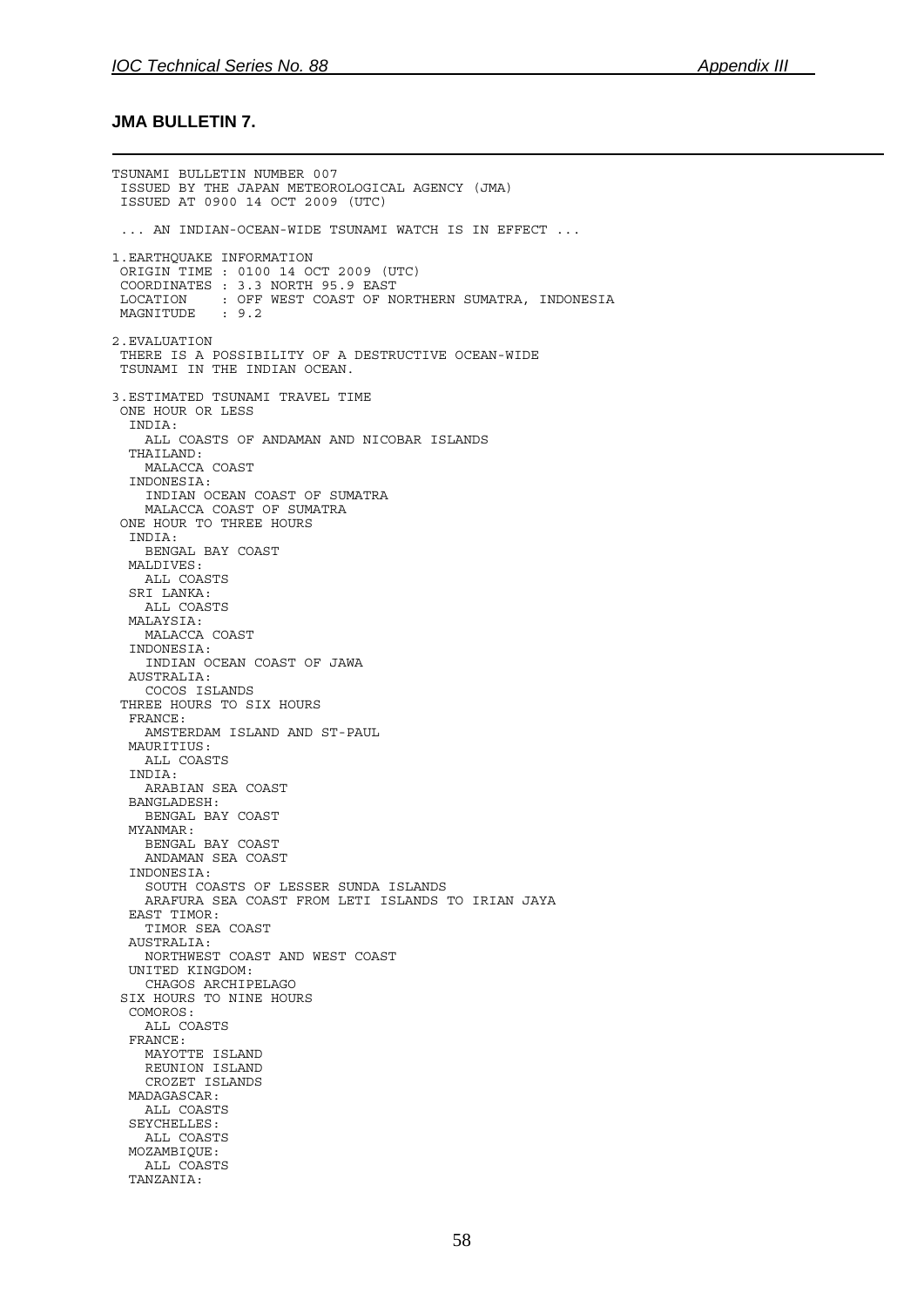ALL COASTS KENYA: ALL COASTS SOMALI: INDIAN OCEAN COAST GULF COAST YEMEN: GULF COAST OMAN: ARABIAN SEA COAST GULF COAST UAE: GULF COAST IRAN: GULF COAST PAKISTAN: ARABIAN SEA COAST AUSTRALIA: COASTS FROM THE GULF OF CARPENTARIA TO THE ARAFURA SEA NINE HOURS TO TWELVE HOURS SOUTH AFRICA: INDIAN OCEAN COAST FRANCE: KERGUELEN DJIBOUTI: GULF COAST TWELVE HOURS OR MORE SINGAPORE: MALACCA COAST 4.OBSERVATIONS ON MAXIMUM TSUNAMI WAVE LOCATION COORDINATES ARRIVAL TIME AMPL ---------------- ------------ ------------ ---- 22.3N 091.6E 0526Z 14 OCT 1.3M<br>20.2N 092.9E 0626Z 14 OCT 2.5M SITTWE 20.2N 092.9E 0626Z 14 OCT 2.5M MOULMEIN 16.5N 097.6E 0801Z 14 OCT 2.7M<br>KO MIANG 18.6N 097.6E 0230Z 14 OCT 4.0M KO MIANG 08.6N 097.6E 0230Z 14 OCT 4.0M 07.8N 098.4E<br>06.4N 099.9E LANGKAWI 06.4N 099.9E 0739Z 14 OCT 2.8M SABANG 05.8N 095.3E 0125Z 14 OCT 4.0M  $01.7N 098.8E 0653Z 14 OCT 1.6M$  PADANG  $01.0S 100.4E 0424Z 14 OCT 1.2M$ PADANG 01.0S 100.4E 0424Z 14 OCT 1.2M<br>CILACAP 07.8S 109.0E 0658Z 14 OCT 1.2M CILACAP 07.8S 109.0E<br>
PRIGI 08.3S 111.7E 0719Z 14 OCT 1.0M BENOA 08.8S 115.2E 0541Z 14 OCT 0.4M COCOS 12.1S 096.9E 0450Z 14 OCT 2.0M<br>CHRISTMAS IS. 10.4S 105.7E 0832Z 14 OCT 0.9M CHRISTMAS IS. 10.4S 105.7E 0832Z 14 OCT 0.9M BROOME 18.0S 122.2E 0835Z 14 OCT 0.7M HILLARYS BOAT HARBOUR 31.8S 115.7E 0730Z 14 OCT 0.5M 08.6N 081.2E COLOMBO 07.0N 079.9E 0748Z 14 OCT 4.0M HANIMAADHOO 06.8N 073.2E 0435Z 14 OCT 2.9M MALE 04.2N 073.5E GAN 078.2E GAN 00.7S 073.2E 0429Z 14 OCT 3.0M 07.2S 072.4E PORT LA RUE 04.7S 055.5E 0855Z 14 OCT 3.4M RODRIGUES 19.7S 063.4E 0818Z 14 OCT 4.0M<br>PORT LOUIS 20.2S 057.5E 0828Z 14 OCT 1.0M PORT LOUIS 20.2S 057.5E<br>
KARACHI 24.9N 067.0E 0850Z 14 OCT 0.6M<br>0855Z 14 OCT 0.9M CHABAHAR 25.3N 060.6E 0855Z 14 OCT 0.9M 20.7N 058.9E SALALAH 20.711 00092 14 OCT 0.5M AMPL -- AMPLITUDE IN METERS OF HALF OF THE CREST TO TROUGH

\*TSUNAMI TRAVEL TIME IS ESTIMATED ONLY FROM EARTHQUAKE DATA AND INDICATES THE TIME LAPSE BETWEEN ORIGIN TIME AND TSUNAMI ARRIVAL TIME.

\*THIS WILL BE THE FINAL INFORMATION UNLESS THERE ARE CHANGES ABOUT THE POTENTIAL OF TSUNAMI GENERATION AND ESTIMATED TSUNAMI TRAVEL TIME BY RE-EVALUATION OF THE EARTHQUAKE OR THERE ARE REPORTS ON TSUNAMI OBSERVATIONS.

= =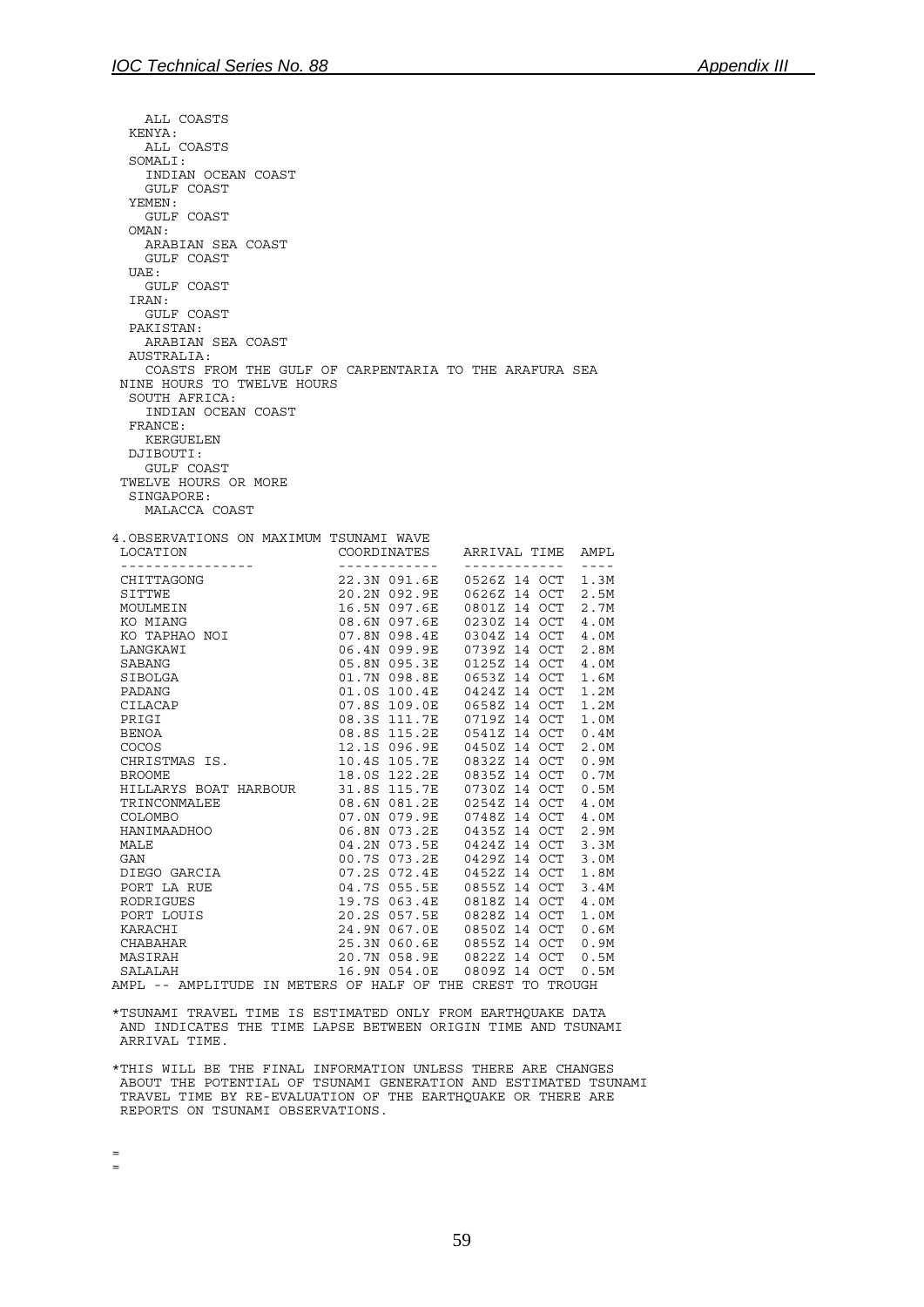#### **JMA BULLETIN 8.**

```
TSUNAMI BULLETIN NUMBER 008 
 ISSUED BY THE JAPAN METEOROLOGICAL AGENCY (JMA) 
  ISSUED AT 1100 14 OCT 2009 (UTC) 
  ... AN INDIAN-OCEAN-WIDE TSUNAMI WATCH IS IN EFFECT ... 
1.EARTHQUAKE INFORMATION 
  ORIGIN TIME : 0100 14 OCT 2009 (UTC) 
COORDINATES : 3.3 NORTH 95.9 EAST<br>LOCATION : OFF WEST COAST OF N
             : OFF WEST COAST OF NORTHERN SUMATRA, INDONESIA<br>: 9.2
MAGNITUDE
2. EVALUATION
  THERE IS A POSSIBILITY OF A DESTRUCTIVE OCEAN-WIDE 
 TSUNAMI IN THE INDIAN OCEAN. 
3.ESTIMATED TSUNAMI TRAVEL TIME 
  ONE HOUR OR LESS 
   INDIA: 
     ALL COASTS OF ANDAMAN AND NICOBAR ISLANDS 
   THAILAND: 
     MALACCA COAST 
   INDONESIA: 
     INDIAN OCEAN COAST OF SUMATRA 
     MALACCA COAST OF SUMATRA 
  ONE HOUR TO THREE HOURS 
   INDIA: 
     BENGAL BAY COAST 
   MALDIVES: 
     ALL COASTS 
   SRI LANKA: 
     ALL COASTS 
   MALAYSIA: 
     MALACCA COAST 
   INDONESIA: 
     INDIAN OCEAN COAST OF JAWA 
  AUSTRALIA·
     COCOS ISLANDS 
  THREE HOURS TO SIX HOURS 
   FRANCE: 
     AMSTERDAM ISLAND AND ST-PAUL 
  MATIRTTTIIS ALL COASTS 
   INDIA: 
     ARABIAN SEA COAST 
   BANGLADESH: 
     BENGAL BAY COAST 
   MYANMAR: 
     BENGAL BAY COAST 
     ANDAMAN SEA COAST 
   INDONESIA: 
     SOUTH COASTS OF LESSER SUNDA ISLANDS 
     ARAFURA SEA COAST FROM LETI ISLANDS TO IRIAN JAYA 
   EAST TIMOR: 
     TIMOR SEA COAST 
   AUSTRALIA: 
     NORTHWEST COAST AND WEST COAST 
   UNITED KINGDOM: 
     CHAGOS ARCHIPELAGO 
  SIX HOURS TO NINE HOURS 
   COMOROS: 
     ALL COASTS 
   FRANCE: 
     MAYOTTE ISLAND 
     REUNION ISLAND 
     CROZET ISLANDS 
   MADAGASCAR: 
     ALL COASTS 
   SEYCHELLES: 
     ALL COASTS 
  MOZAMBIQUE:
     ALL COASTS 
   TANZANIA:
```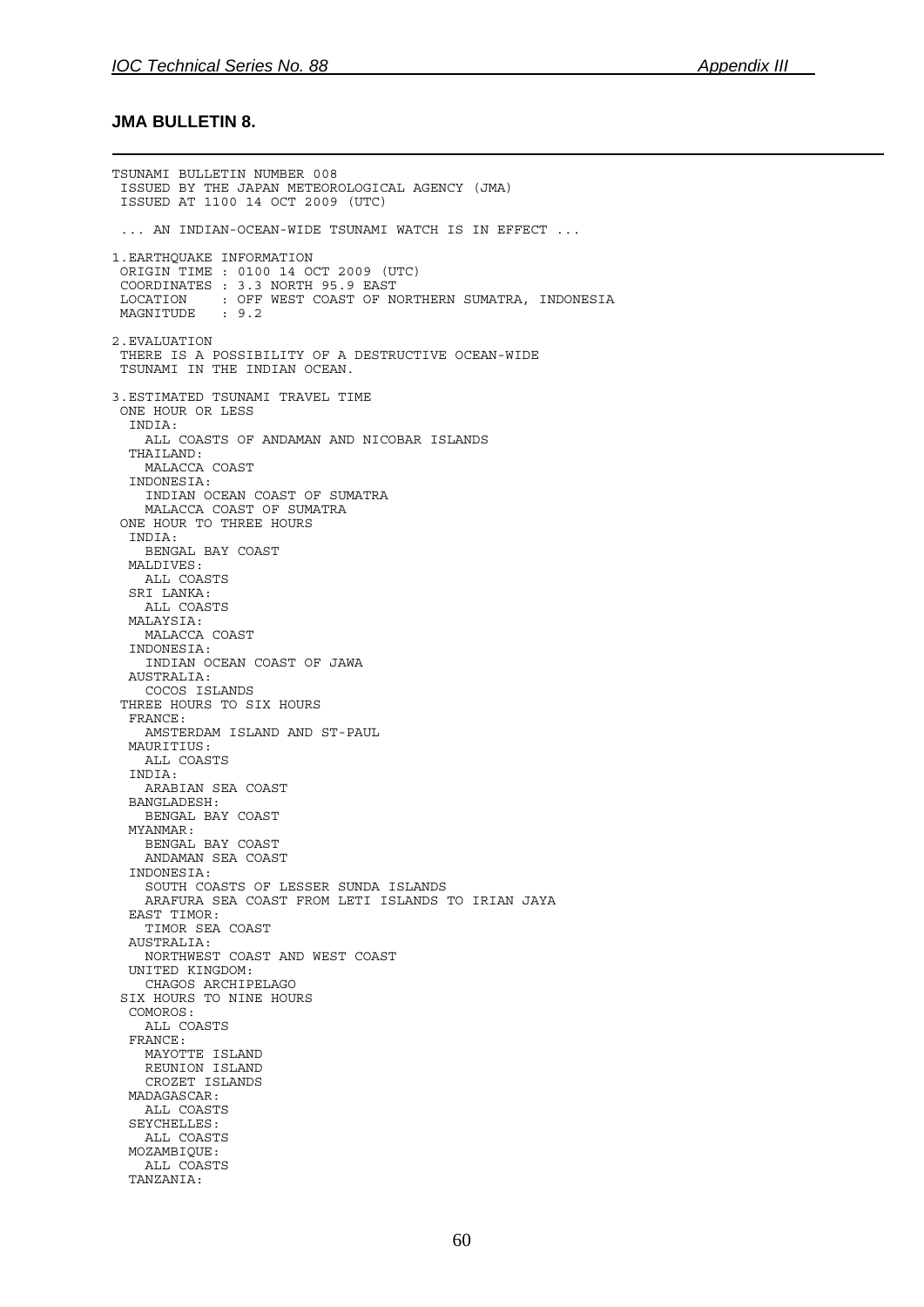ALL COASTS KENYA: ALL COASTS SOMALI: INDIAN OCEAN COAST GULF COAST YEMEN: GULF COAST OMAN: ARABIAN SEA COAST GULF COAST UAE: GULF COAST IRAN: GULF COAST PAKISTAN: ARABIAN SEA COAST AUSTRALIA: COASTS FROM THE GULF OF CARPENTARIA TO THE ARAFURA SEA NINE HOURS TO TWELVE HOURS SOUTH AFRICA: INDIAN OCEAN COAST FRANCE: KERGUELEN DJIROUTI · GULF COAST TWELVE HOURS OR MORE SINGAPORE: MALACCA COAST 4.OBSERVATIONS ON MAXIMUM TSUNAMI WAVE LOCATION COORDINATES ARRIVAL TIME AMPL ---------------- ------------ ------------ ---- 22.3N 091.6E 1028Z 14 OCT 1.7M<br>20.2N 092.9E 0908Z 14 OCT 3.0M SITTWE 20.2N 092.9E 0908Z 14 OCT 3.0M MOULMEIN 16.5N 097.6E 0801Z 14 OCT 2.7M<br>KO MIANG 18.6N 097.6E 0230Z 14 OCT 4.0M KO MIANG 1997.6E 1997.6E 1997.6E 1997.6E 1998.4E 107.8N 098.4E 14 OCT 4.0M 07.8N 098.4E<br>06.4N 099.9E LANGKAWI 06.4N 099.9E 0739Z 14 OCT 2.8M SABANG 05.8N 095.3E 0125Z 14 OCT 4.0M  $01.7N 098.8E 1055Z 14 OCT 1.9M  
PADANG 01.0S 100.4E 0919Z 14 OCT 1.3M$ PADANG 01.0S 100.4E 0919Z 14 OCT 1.3M<br>CILACAP 07.8S 109.0E 0658Z 14 OCT 1.2M CILACAP 07.8S 109.0E<br>
PRIGI 08.3S 111.7E 0719Z 14 OCT 1.0M<br>1025Z 14 OCT 1.0M BENOA 08.8S 115.2E 1025Z 14 OCT COCOS 12.1S 096.9E 0957Z 14 OCT 2.2M<br>CHRISTMAS IS. 10.4S 105.7E 0832Z 14 OCT 0.9M CHRISTMAS IS. 10.4S 105.7E 0832Z 14 OCT 0.9M BROOME 18.0S 122.2E 0835Z 14 OCT 0.7M HILLARYS BOAT HARBOUR 31.8S 115.7E 1025Z 14 OCT TRINCONMALEE 08.6N 081.2E 0254Z 14 OCT 08.6N 081.2E 0254Z 14 OCT 4.0M COLOMBO 07.0N 079.9E 0748Z 14 OCT 4.0M HANIMAADHOO 06.8N 073.2E 0435Z 14 OCT 2.9M MALE 04.2N 073.5E GAN 078.2E GAN 00.7S 073.2E 0429Z 14 OCT 3.0M<br>DIEGO GARCIA 07.2S 072.4E 0452Z 14 OCT 1.8M 07.2S 072.4E PORT LA RUE 04.7S 055.5E 1054Z 14 OCT 3.6M RODRIGUES 19.7S 063.4E 0818Z 14 OCT 4.0M<br>PORT LOUIS 20.2S 057.5E 0828Z 14 OCT 1.0M PORT LOUIS 20.2S 057.5E<br>
LAMU 02.3S 040.9E 1025Z 14 OCT 1.6M MOMBASA 04.1S 039.4E 1027Z 14 OCT 2.5M 06.2S 039.2E PEMBA 13.0S 040.6E 1051Z 14 OCT 1.5M<br>KARACHI 24.9N 067.0E 0928Z 14 OCT 0.9M 24.9N 067.0E<br>25.3N 060.6E CHABAHAR 25.3N 060.6E 0855Z 14 OCT 0.9M MASIRAH 20.7N 058.9E 0940Z 14 OCT 0.7M SALALAH 16.9N 054.0E<br>ADEN 12.8N 045.0E 12.8N 045.0E 1030Z 14 OCT 1.0M AMPL -- AMPLITUDE IN METERS OF HALF OF THE CREST TO TROUGH

\*TSUNAMI TRAVEL TIME IS ESTIMATED ONLY FROM EARTHQUAKE DATA AND INDICATES THE TIME LAPSE BETWEEN ORIGIN TIME AND TSUNAMI ARRIVAL TIME.

\*THIS WILL BE THE FINAL INFORMATION UNLESS THERE ARE CHANGES ABOUT THE POTENTIAL OF TSUNAMI GENERATION AND ESTIMATED TSUNAMI TRAVEL TIME BY RE-EVALUATION OF THE EARTHQUAKE OR THERE ARE REPORTS ON TSUNAMI OBSERVATIONS.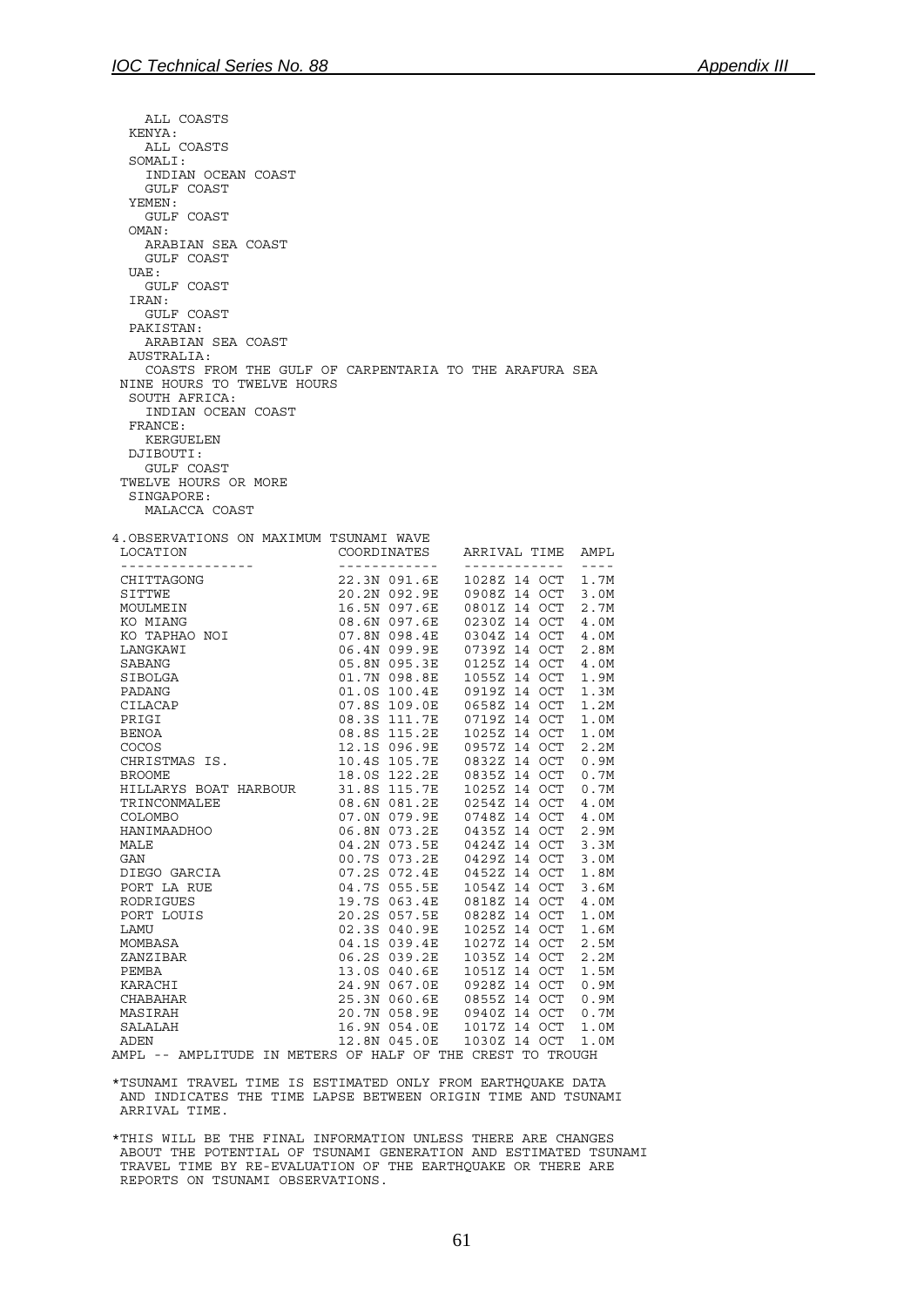=

62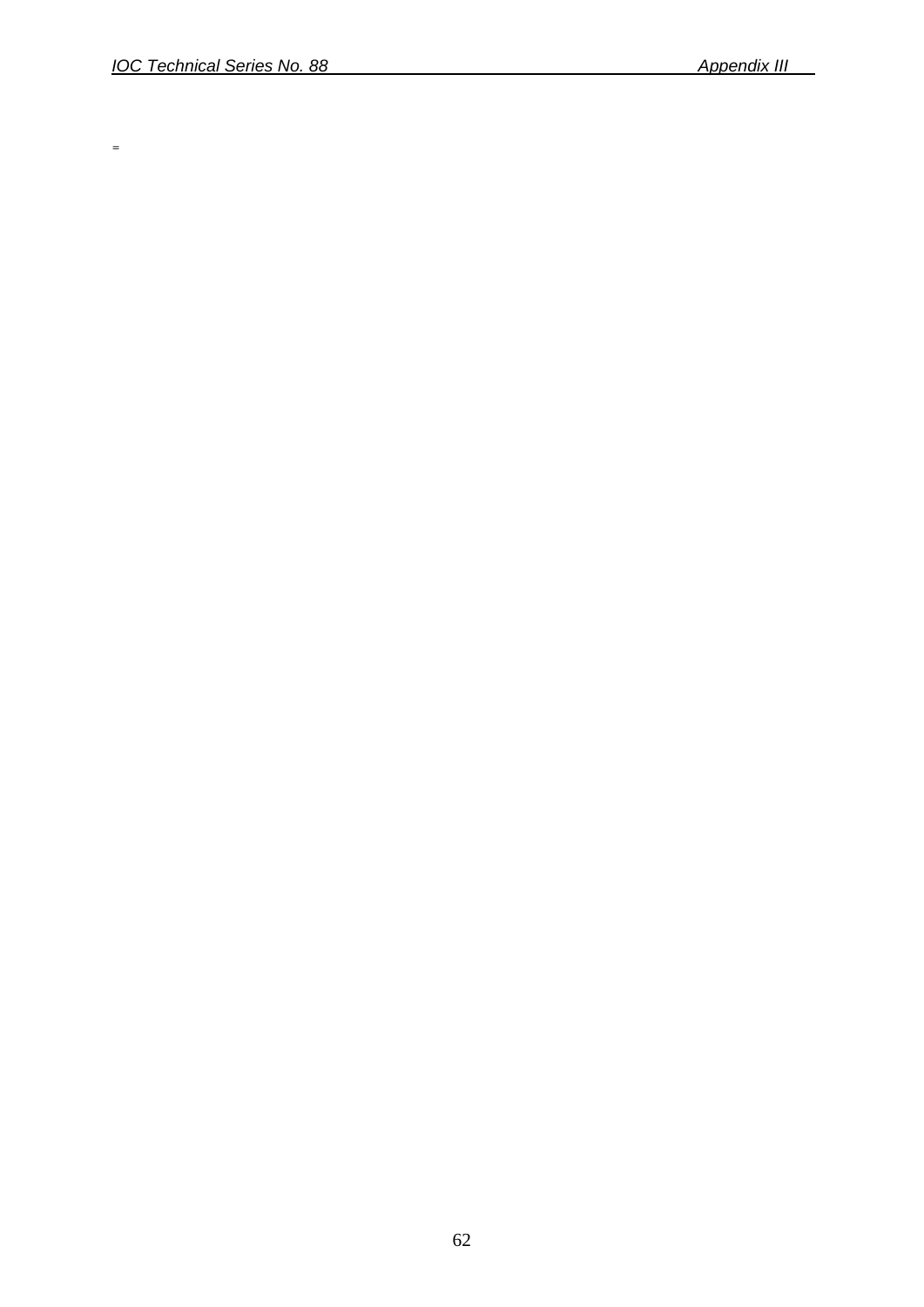#### **JMA BULLETIN 9.**

```
TSUNAMI BULLETIN NUMBER 009 
 ISSUED BY THE JAPAN METEOROLOGICAL AGENCY (JMA) 
  ISSUED AT 1300 14 OCT 2009 (UTC) 
  ... AN INDIAN-OCEAN-WIDE TSUNAMI WATCH IS IN EFFECT ... 
1.EARTHQUAKE INFORMATION 
  ORIGIN TIME : 0100 14 OCT 2009 (UTC) 
COORDINATES : 3.3 NORTH 95.9 EAST<br>LOCATION : OFF WEST COAST OF N
             : OFF WEST COAST OF NORTHERN SUMATRA, INDONESIA<br>: 9.2
MAGNITUDE
2. EVALUATION
  THERE IS A POSSIBILITY OF A DESTRUCTIVE OCEAN-WIDE 
 TSUNAMI IN THE INDIAN OCEAN. 
3.ESTIMATED TSUNAMI TRAVEL TIME 
  ONE HOUR OR LESS 
   INDIA: 
     ALL COASTS OF ANDAMAN AND NICOBAR ISLANDS 
   THAILAND: 
     MALACCA COAST 
   INDONESIA: 
     INDIAN OCEAN COAST OF SUMATRA 
     MALACCA COAST OF SUMATRA 
  ONE HOUR TO THREE HOURS 
   INDIA: 
     BENGAL BAY COAST 
   MALDIVES: 
     ALL COASTS 
   SRI LANKA: 
     ALL COASTS 
   MALAYSIA: 
     MALACCA COAST 
   INDONESIA: 
     INDIAN OCEAN COAST OF JAWA 
  AUSTRALIA·
     COCOS ISLANDS 
  THREE HOURS TO SIX HOURS 
   FRANCE: 
     AMSTERDAM ISLAND AND ST-PAUL 
  MATIRTTTIIS ALL COASTS 
   INDIA: 
     ARABIAN SEA COAST 
   BANGLADESH: 
     BENGAL BAY COAST 
   MYANMAR: 
     BENGAL BAY COAST 
     ANDAMAN SEA COAST 
   INDONESIA: 
     SOUTH COASTS OF LESSER SUNDA ISLANDS 
     ARAFURA SEA COAST FROM LETI ISLANDS TO IRIAN JAYA 
   EAST TIMOR: 
     TIMOR SEA COAST 
   AUSTRALIA: 
     NORTHWEST COAST AND WEST COAST 
   UNITED KINGDOM: 
     CHAGOS ARCHIPELAGO 
  SIX HOURS TO NINE HOURS 
   COMOROS: 
     ALL COASTS 
   FRANCE: 
     MAYOTTE ISLAND 
     REUNION ISLAND 
     CROZET ISLANDS 
   MADAGASCAR: 
     ALL COASTS 
   SEYCHELLES: 
     ALL COASTS 
  MOZAMBIQUE:
     ALL COASTS 
   TANZANIA:
```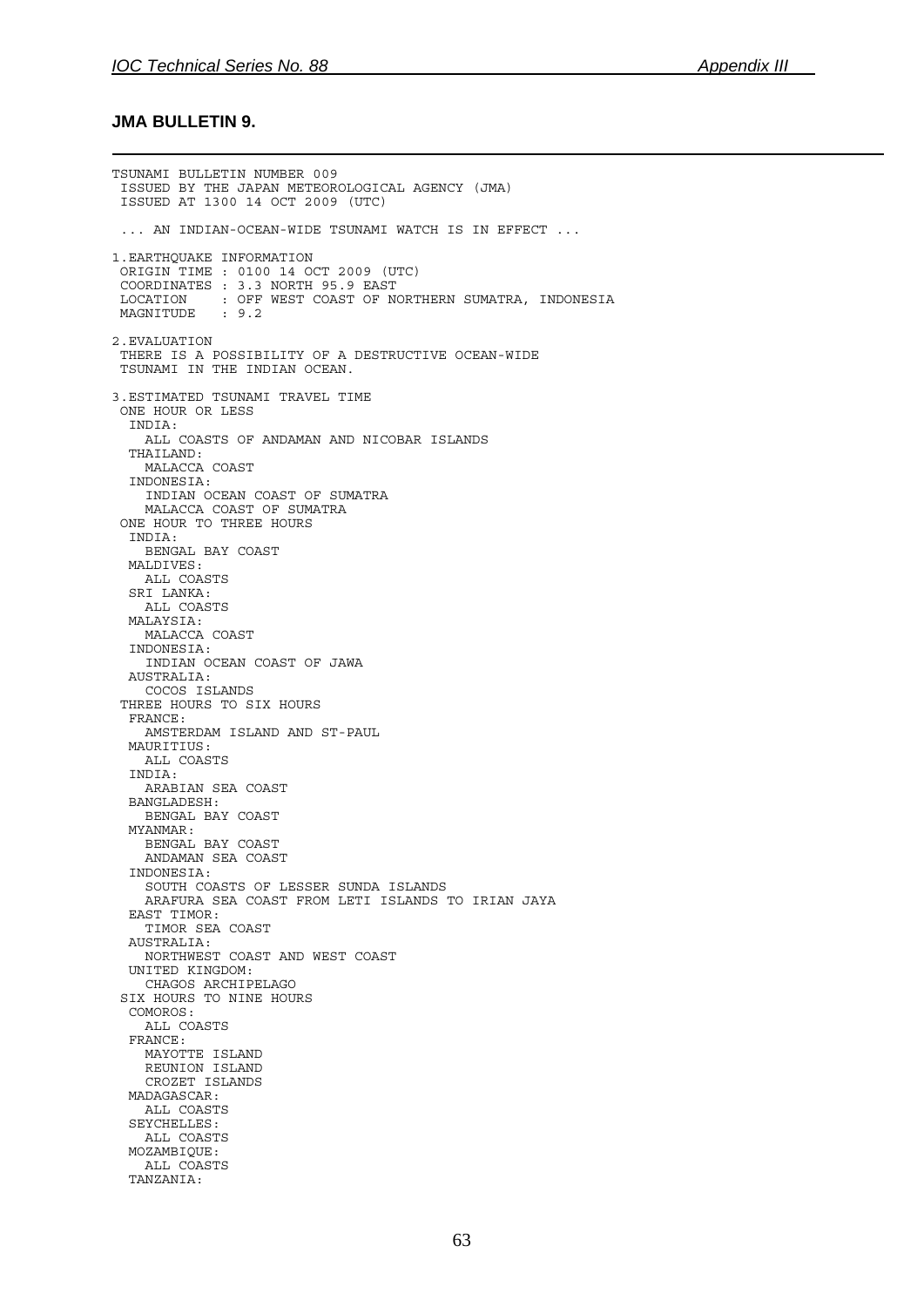ALL COASTS KENYA: ALL COASTS SOMALI: INDIAN OCEAN COAST GULF COAST YEMEN: GULF COAST OMAN: ARABIAN SEA COAST GULF COAST UAE: GULF COAST IRAN: GULF COAST PAKISTAN: ARABIAN SEA COAST AUSTRALIA: COASTS FROM THE GULF OF CARPENTARIA TO THE ARAFURA SEA NINE HOURS TO TWELVE HOURS SOUTH AFRICA· INDIAN OCEAN COAST FRANCE: KERGUELEN DJIBOUTT · GULF COAST TWELVE HOURS OR MORE SINGAPORE: MALACCA COAST 4.OBSERVATIONS ON MAXIMUM TSUNAMI WAVE LOCATION COORDINATES ARRIVAL TIME AMPL ---------------- ------------ ------------ ---- 22.3N 091.6E 1123Z 14 OCT 3.3M<br>20.2N 092.9E 0908Z 14 OCT 3.0M SITTWE 20.2N 092.9E 0908Z 14 OCT 3.0M MOULMEIN 16.5N 097.6E 1138Z 14 OCT 2.9M<br>KO MIANG 18.6N 097.6E 0230Z 14 OCT 4.0M KO MIANG 08.6N 097.6E 0230Z 14 OCT 4.0M  $07.8N 098.4E$ LANGKAWI 1.1 1.2 06.4N 099.9E 0739Z 14 OCT 2.8M<br>SABANG 05.8N 095.3E 0125Z 14 OCT 4.0M SABANG 05.8N 095.3E 0125Z 14 OCT 4.0M  $01.7N 098.8E 1055Z 14 OCT 1.9M  
PADANG 01.0S 100.4E 1130Z 14 OCT 1.4M$ PADANG 01.0S 100.4E 1130Z 14 OCT 1.4M<br>CILACAP 07.8S 109.0E 0658Z 14 OCT 1.2M CILACAP 07.8S 109.0E<br>
PRIGI 08.3S 111.7E 08.3S 111.7E 1223Z 14 OCT 1.2M<br>08.8S 115.2E 1025Z 14 OCT 1.0M BENOA 08.8S 115.2E 1025Z 14 OCT 1.0M COCOS 12.1S 096.9E 0957Z 14 OCT 2.2M CHRISTMAS IS. 10.4S 105.7E 1117Z 14 OCT 1.2M<br>BROOME 18.0S 122.2E 1134Z 14 OCT 0.8M BROOME 18.0S 122.2E 1134Z 14 OCT 0.8M HILLARYS BOAT HARBOUR 31.8S 115.7E 1226Z 14 OCT SPRING BAY 42.5S 147.9E 1110Z 14 OCT SPRING BAY 42.5S 147.9E 1110Z 14 OCT 0.3M TRINCONMALEE 08.6N 081.2E 0254Z 14 OCT 4.0M<br>COLOMBO 07.0N 079.9E 0748Z 14 OCT 4.0M COLOMBO 07.0N 079.9E 0748Z 14 OCT 4.0M HANIMAADHOO 06.8N 073.2E<br>MALE 04.2N 073.5E MALE 04.2N 073.5E 0424Z 14 OCT 3.3M 0429Z 14 OCT DIEGO GARCIA 07.2S 072.4E 0452Z 14 OCT 1.8M PORT LA RUE 04.7S 055.5E 1054Z 14 OCT 3.6M<br>RODRIGUES 19.7S 063.4E 0818Z 14 OCT 4.0M RODRIGUES 19.7S 063.4E<br>
PORT LOUIS 20.2S 057.5E 20.2S 057.5E 0828Z 14 OCT 1.0M<br>02.3S 040.9E 1221Z 14 OCT 3.3M LAMU 1.0M<br>02.3S 040.9E 1221Z 14 OCT 3.3M<br>04.1S 039.4E 1234Z 14 OCT 3.3M 04.1S 039.4E ZANZIBAR 06.2S 039.2E 1102Z 14 OCT 2.9M 13.0S 040.6E<br>29.9S 031.0E 1......<br>DURBAN 29.9S 031.0E 1238Z 14 OCT 1.0M<br>PORT ELIZABETH 34.0S 025.6E 1240Z 14 OCT 0.5M PORT ELIZABETH 34.0S 025.6E 1240Z 14 OCT 0.5M<br>SIMON'S TOWN 34.2S 018.4E 1255Z 14 OCT 0.4M SIMON'S TOWN 34.2S 018.4E<br>MARION IS. 46.9S 037.9E MARION IS. 46.9S 037.9E 1140Z 14 OCT 0.4M<br>KARACHI 24.9N 067.0E 1243Z 14 OCT 1.0M 24.9N 067.0E 1243Z 14 OCT 1.0M<br>25.3N 060.6E 1119Z 14 OCT 1.0M CHABAHAR 25.3N 060.6E 1119Z 14 OCT 1.0M MASIRAH 20.7N 058.9E 1226Z 14 OCT 1.3M SALALAH 16.9N 054.0E 16.9N 16.9N 054.0E ADEN 12.8N 045.0E 1030Z 14 OCT 1.0M DJIBOUTI 11.6N 043.2E 1116Z 14 OCT 1.0M

AMPL -- AMPLITUDE IN METERS OF HALF OF THE CREST TO TROUGH

\*TSUNAMI TRAVEL TIME IS ESTIMATED ONLY FROM EARTHQUAKE DATA AND INDICATES THE TIME LAPSE BETWEEN ORIGIN TIME AND TSUNAMI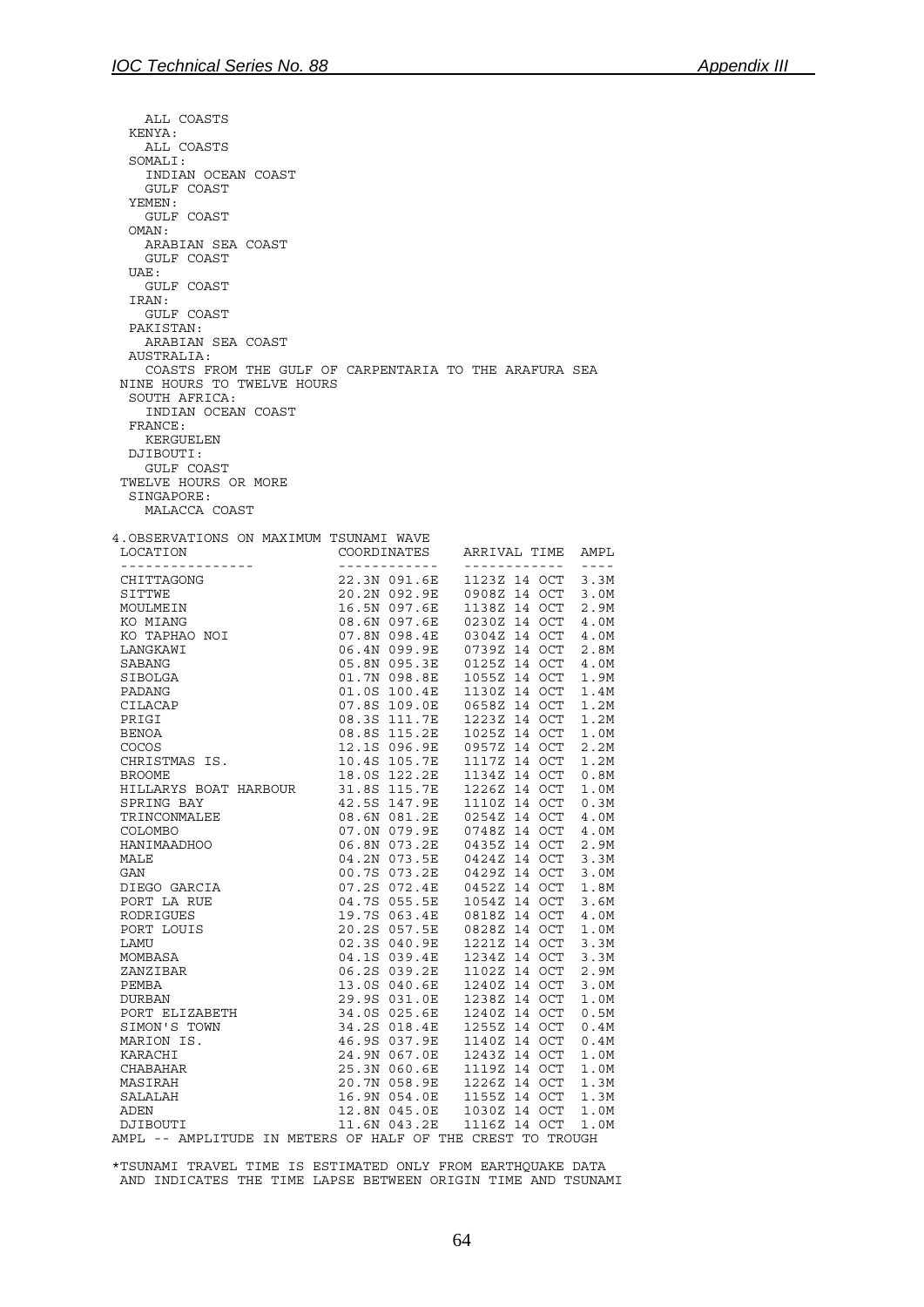ARRIVAL TIME.

\*THIS WILL BE THE FINAL INFORMATION UNLESS THERE ARE CHANGES ABOUT THE POTENTIAL OF TSUNAMI GENERATION AND ESTIMATED TSUNAMI TRAVEL TIME BY RE-EVALUATION OF THE EARTHQUAKE OR THERE ARE REPORTS ON TSUNAMI OBSERVATIONS.

=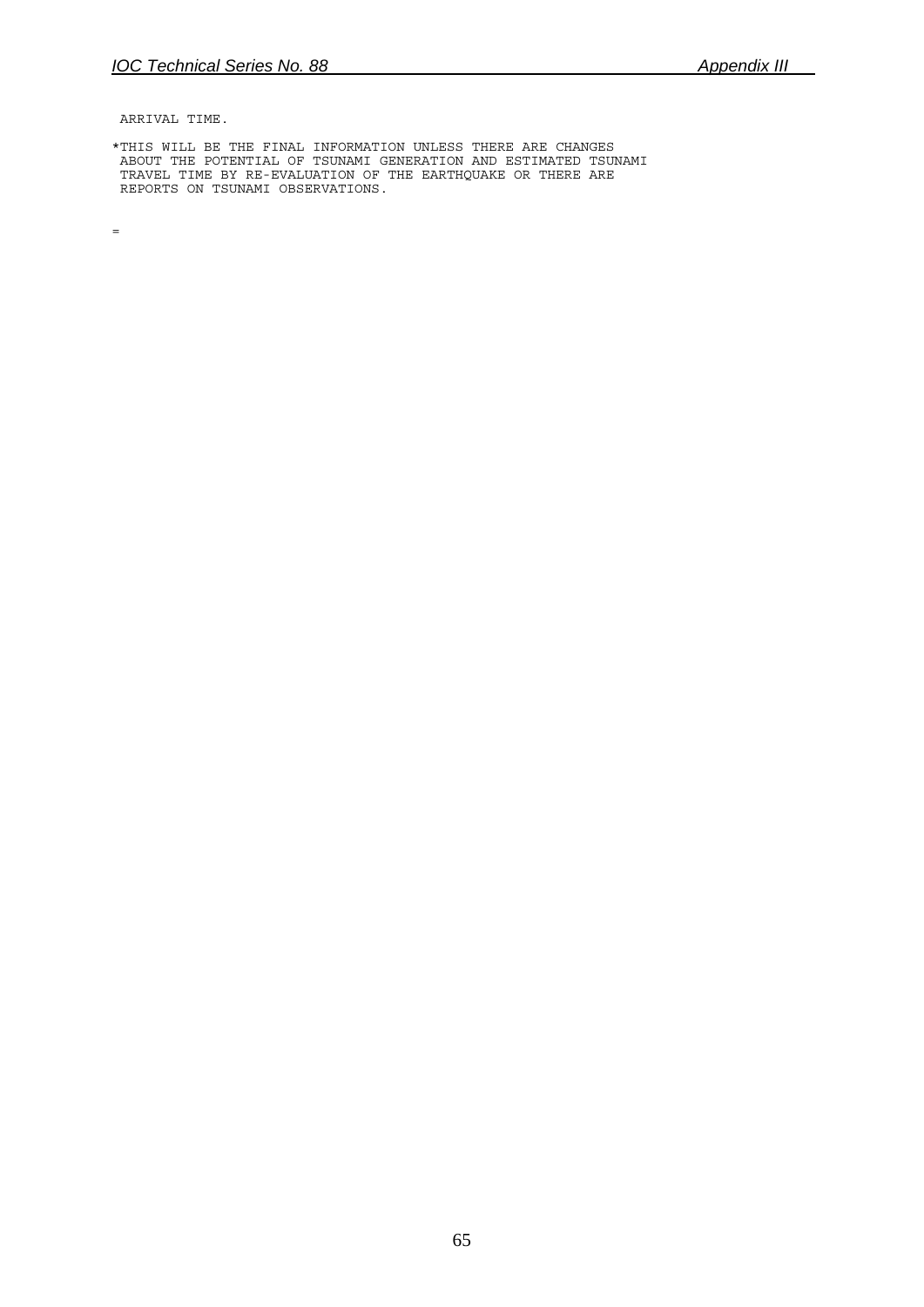# **APPENDIX IV. SAMPLE GUIDANCE FOR TABLETOP EXERCISES**

### **Tabletop Exercise Development Steps**

*Source: US California Office of Emergency Services, with modifications from Indonesian Institute of Earth Sciences (LIPI) and RISTEK* 

A Tabletop Exercise is a planned activity in which local officials, key staff, and organizations with disaster management responsibilities are presented with simulated emergency situations. It is usually informal and slow paced, in a conference room environment, and is designed to elicit constructive discussion from the participants to assess plans, policies, and procedures.

Participants will examine and attempt to resolve problems, based on existing plans and procedures. Individuals are encouraged to discuss decisions in depth based on their organization's Standard Operating Procedures (SOPs), with emphasis on slow-paced problem solving, rather than rapid, real time decision-making.

An Exercise Controller (moderator) introduces a simulated tsunami scenario to participants via written message, simulated telephone or radio call, or by other means. Exercise problems and activities (injects) are further introduced. Participants conduct group discussions, and resolution is generally agreed upon, and then summarized by a group leader. A Tabletop Exercise should have specific goals, objectives, and a scenario narrative.

The following provides a Tabletop Exercise structure with sample text and example.

## **1. Vulnerability Analysis: Problem Statement**

### *An example for a tsunami might be:*

*Due to the recent tsunami that occurred in the Northwest region of Nanggroe Aceh Darussalam, an awareness of the threat risk involved in these disasters has become more apparent, therefore the need for an effective evacuation system is vital. The province of Nanggroe Aceh Darussalam continues its ongoing tasks of planning, preparing, and training for Tsunami preparedness.* 

## **2. Purpose (Mission): Intent, what you plan to accomplish (Policy Statement)**

### *An example for a tsunami might be:*

*The province of Nanggroe Aceh Darussalam has recognised the need for a more efficient and effective evacuation system, and is responding with this Comprehensive Exercise Plan. These events will include seminars, workshops, tabletop exercise, functional and full-scale exercises within a 18 month time frame.* 

# **3. Scope: Exercise Activities**

**Agencies Involved Hazard Type Geographic Impact Area** 

### *An example might be:*

*Emergency Services coordinators at local levels of government will identify representative jurisdictions to participate in a series of disaster preparedness exercises. They will develop a progressive series of exercises. The process will begin with a vulnerability analysis for each jurisdiction and continue through a progression of exercise activities including; orientation seminars, workshops, tabletop and functional exercises. The*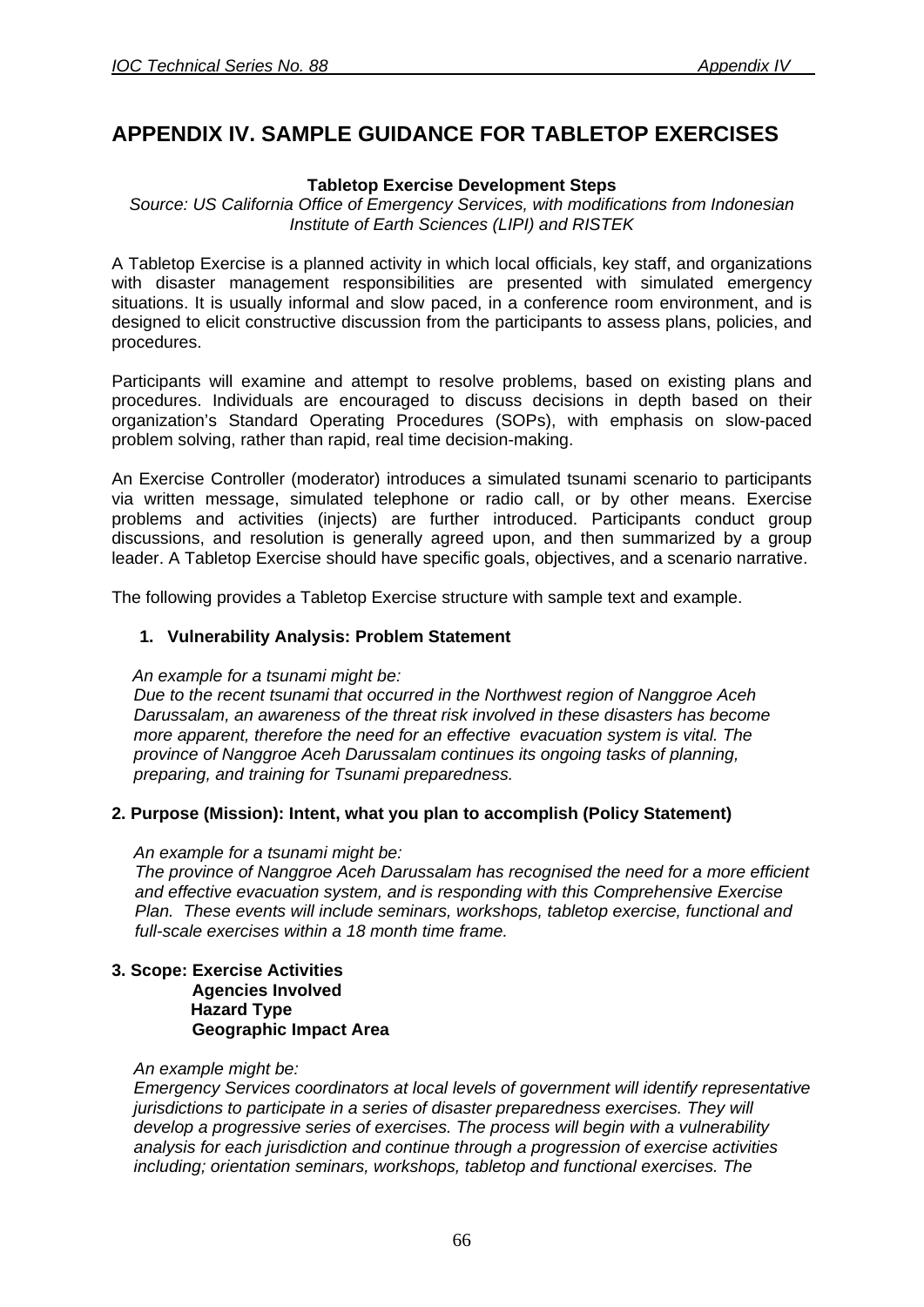*eventual objective of these activities will be to reduce disaster impacts to their populations and city infrastructure* 

*Steps for corrective actions will be made a part of the after action process and report. Surrounding jurisdictions in the mutual aid area will act as exercise design team members, exercise evaluators, or exercise observers for the purpose of information transfer to increase their operational readiness.* 

## **4. Goals and Objectives: Criteria for good objectives: Think SMART**

- **S**imple (concise)
- **M**easurable
- **A**chievable (can this be done during the exercise?)
- **R**ealistic (and challenging)
- **T**ask Oriented (oriented to functions)

## *An example might be:*

*Comprehensive Exercise Program (CEP) Objectives* 

- *To improve operational readiness*
- *To improve multi-agency coordination and response capabilities for effective disaster response*
- *To identify communication pathways and problem areas pre-event between local*
- *jurisdictions and operational area, regional and state emergency operations centres*  • *To establish uniform methods for resource ordering, tracking and supply for agencies involved at all levels of government.*

## **5. Narrative:**

The Narrative should describe the following:

- Triggering emergency/disaster event
- Describe the environment at the time the exercise begins
- Provides necessary background information
- Prepares participants for the exercise
- Discovery, report: how do you find out?
- Advance notice?
- Time, location, extent or level of damage

## **6. Evaluation:**

- The Evaluation should describe the following:
- Objectives Based
- Train Evaluation Teams
- Develop Evaluation Forms
- **7. After Action Report (AAR)**: The AAR should be compiled using the evaluation reports
- **8. Improvement Plan (IP):** The IP should reduce vulnerabilities.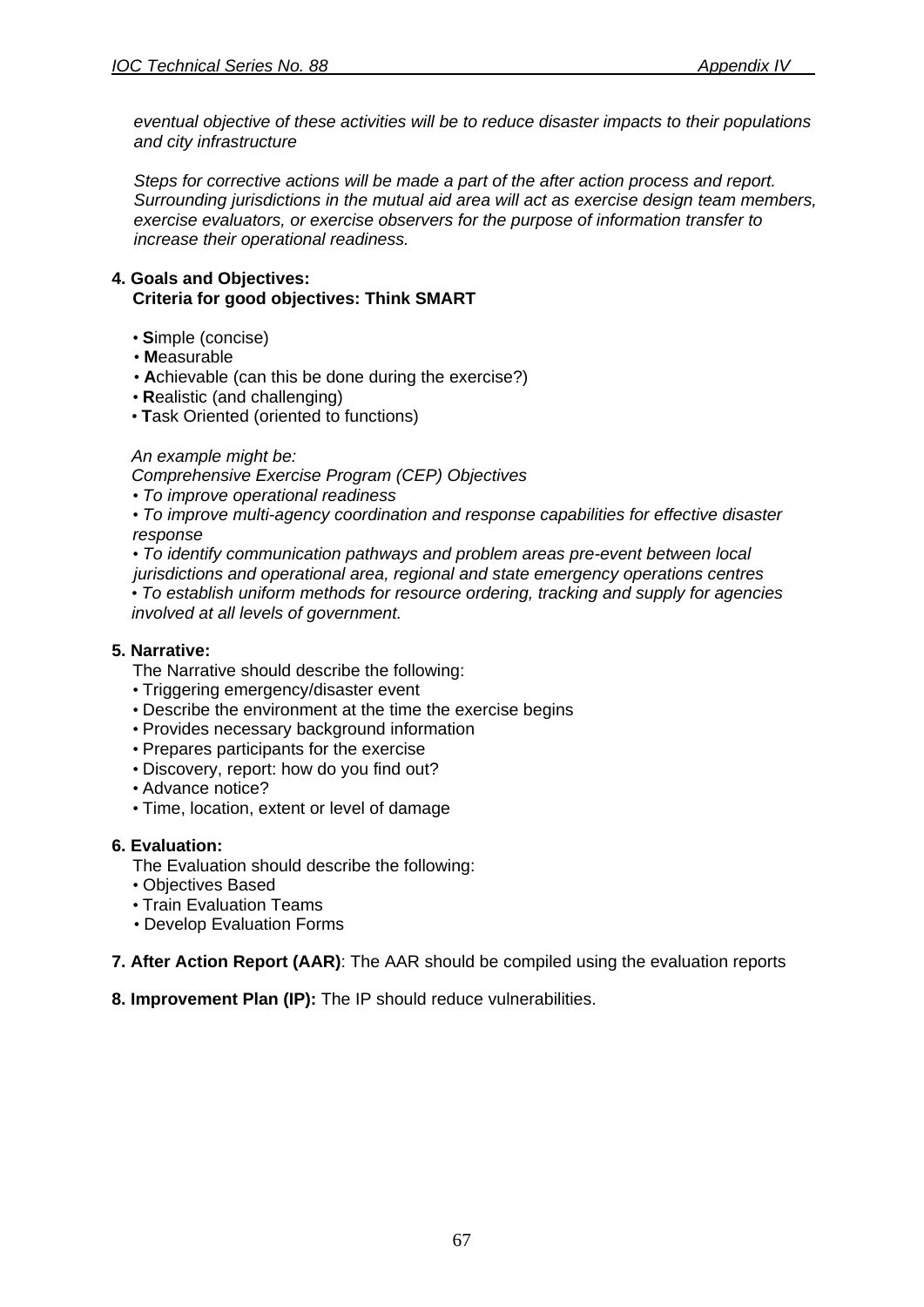# **Tabletop Exercise Example**

### **Risk Reduction Strategies to Improve Tsunami Response Planning - A Tabletop Exercise (modified from an example presented by the Pacific Disaster Centre, May 2005)**

A recent Tsunami scenario will be presented to generate discussion of direct and indirect impacts upon coastal communities. Participants will be encouraged to share challenges, successes, and lessons learned in responding to tsunamis, and to explore short- and long term actions to improve warning processes. Facilitated discussions and group activities will focus on meeting informational needs and communicating disaster risk through the use of available tools, applications, and information resources, and how these may contribute to the development of effective early warning-risk management strategies.

## **Exercise Objectives**

- 1. Increase understanding of the tsunami hazard and its impacts on coastal environment.
- 2. Exercise existing procedures and processes related to Early Tsunami Warnings
- 3. Identify critical decision points, resources, and informational needs, as well as Gaps.
- 4. Review of communicate protocol for warning.
- 5. Review procedures and protocols for issuing "All Clear".

## **Exercise Outline**

## **Exercise Introduction**

Divide into groups Introduction – Earthquake to Tsunami Generation to Tsunami Impacts

## **Exercise Phase 1**

An earthquake of magnitude 9.2 has occurred 75 miles (120 kilometres) off the coast of Sumatra.

People in high rise buildings in Jakarta are reporting buildings shaking, (additional information)

Groups work on actions to be taken, report out.

## **Exercise Phase 2 - Tsunami Watch Issued**

The Interim Advisory Service (IAS) has issued a Tsunami Watch for coastal areas within 3 - 6 hours arrival time of the Tsunami.

Groups work on action to be taken (government agencies, media and public), report out.

## **Exercise Phase 3 - Tsunami Warning Issued**

IAS has issued a Tsunami Watch for coastal areas within 3 hours arrival time of the Tsunami. Groups work on action to be taken (government agencies, media and public), report out.

## **Exercise Phase 4 - Tsunami impact and Situation Assessment**

Resources for damage assessment Deployment of disaster relief Managing the information requests and requirements (government agencies, media, and public) Monitoring Aftershocks for potential tsunami generation Group work, report out.

## **Concluding Discussion**

**What are the gaps - critical decision points, information and resource needs? How do you communicate to impacted areas?**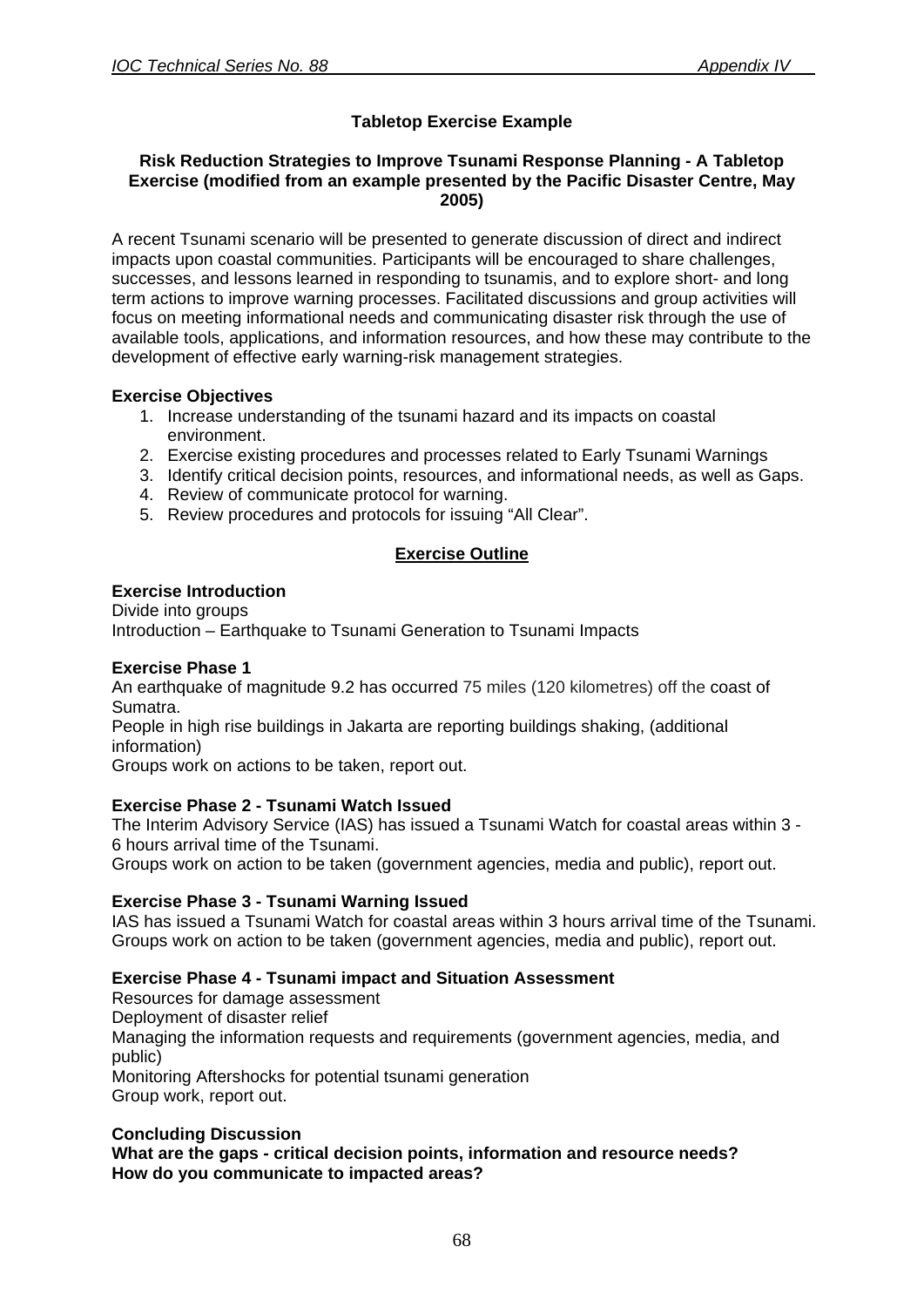#### **Who issues the "All Clear" and how is it communicated? Outline strategies for filling the gaps**

**Materials:**  Maps (Hazard, Base, and Tsunami Time) Large post-it paper Felt pens Laptop, projector, screen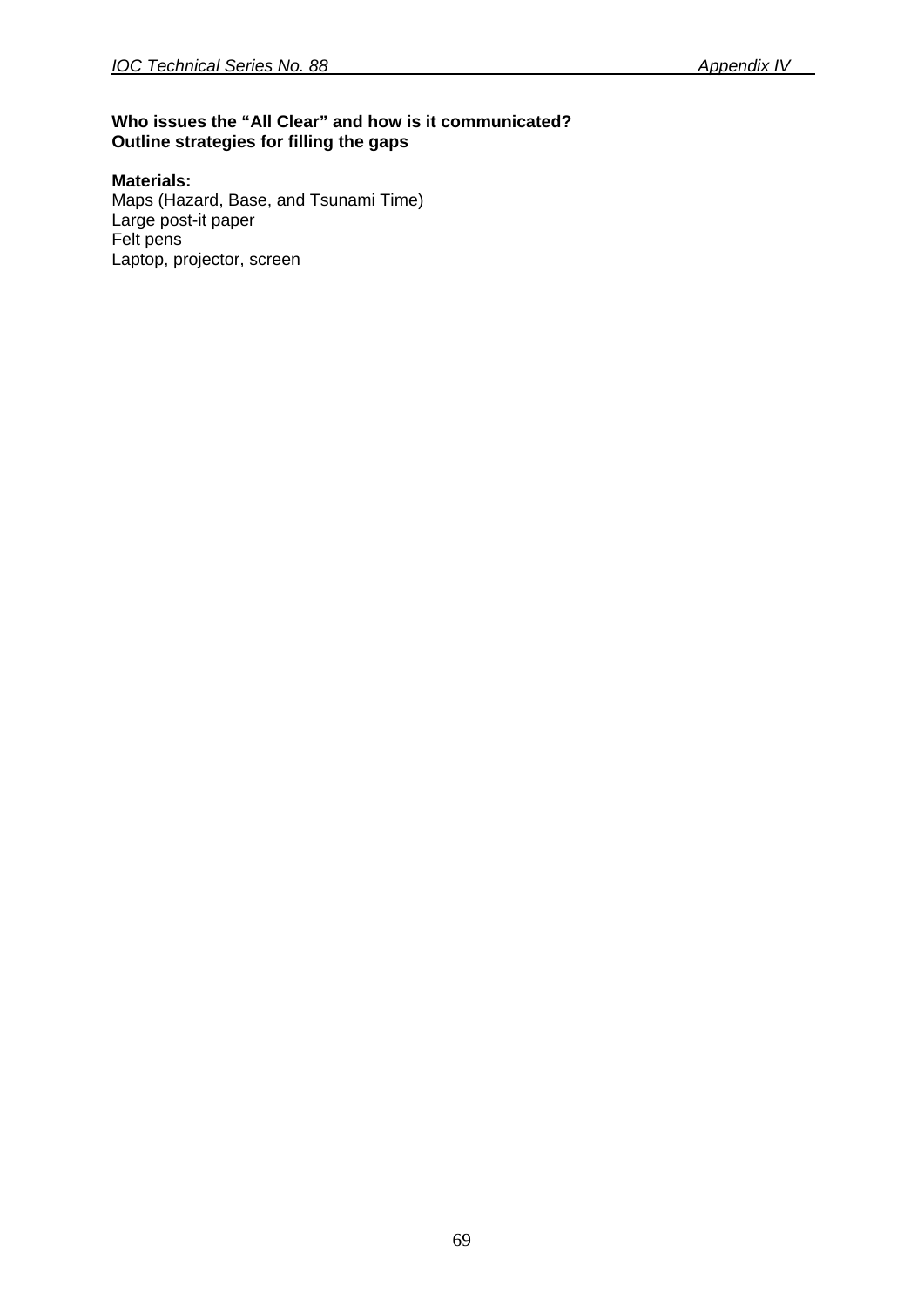# **APPENDIX V. SAMPLE PRESS RELEASE**

#### TEMPLATE FOR NEWS RELEASE USE AGENCY LETTERHEAD

Contact: *(insert name)* **FOR IMMEDIATE RELEASE**  *(insert phone number) (insert date) (insert email address)* 

#### **INDIAN OCEAN-WIDE TSUNAMI DRILL SET FOR OCTOBER**

*(insert country name)* will join over *(insert number)* other countries around the Indian Ocean Rim as a participant in a mock tsunami scenario during  $14<sup>th</sup>$  October 2009. The purpose of this Indian Ocean-wide exercise is to increase preparedness, evaluate response capabilities in each country and improve coordination throughout the region.

"The 2004 Indian Ocean tsunami brought to the attention of the world the urgent need to be more prepared for such events," said *(insert name of appropriate official)*. "This important exercise will test the current procedures of the Indian Ocean Tsunami Warning System and help identify operational strengths and weaknesses in each country."

The exercise, titled Exercise Indian Ocean Wave 2009 (IOWAVE09), will simulate Indian Ocean countries being put into a Tsunami Warning situation requiring government decisionmaking. It is the first such exercise of its kind in the Indian Ocean *and builds on prior national tsunami warning drill carried out in (dates) (delete if not applicable)*.

The exercise can be divided into two stages. In the first stage, a destructive tsunami crossing the Indian Ocean from an earthquake source near Aceh-Sumatra will be simulated by international notifications from the Interim Advisory Service providers, Japan Meteorology Agency (JMA) and Pacific Tsunami Warning Center (PTWC). Bulletins will be transmitted by JMA and PTWC to designated Tsunami Warning Focal Points in each country who are responsible for national tsunami response.

In the second stage, conducted simultaneously in response to receipt of the international messages and any national tsunami detection, analysis, and forecasting capabilities, government officials will simulate decision-making and alerting procedures down to the last step before public notification. *Notification of emergency management and response authorities for a single coastal community will be used as a measure of the end-to end process for purposes of this exercise. Due care will be taken to ensure the public is not inadvertently alarmed. (delete if not applicable)*

*Insert paragraph tailored for specific country. Could identify participating agencies and specific plans. Could describe current early warning programme, past evacuation drills (if any), ongoing mitigation and public education programmes, etc. Could describe tsunami threat, history of tsunami hazards, if any.* 

Should any actual tsunami threat occur during the time period of the exercise, 14 October 2008, the drill will be terminated.

Following the exercise, a review and evaluation will be conducted by all participants.

"We see this exercise as an essential element in the routine maintenance of the Indian Ocean Tsunami Warning and Mitigation System," said *(insert name of appropriate official)*.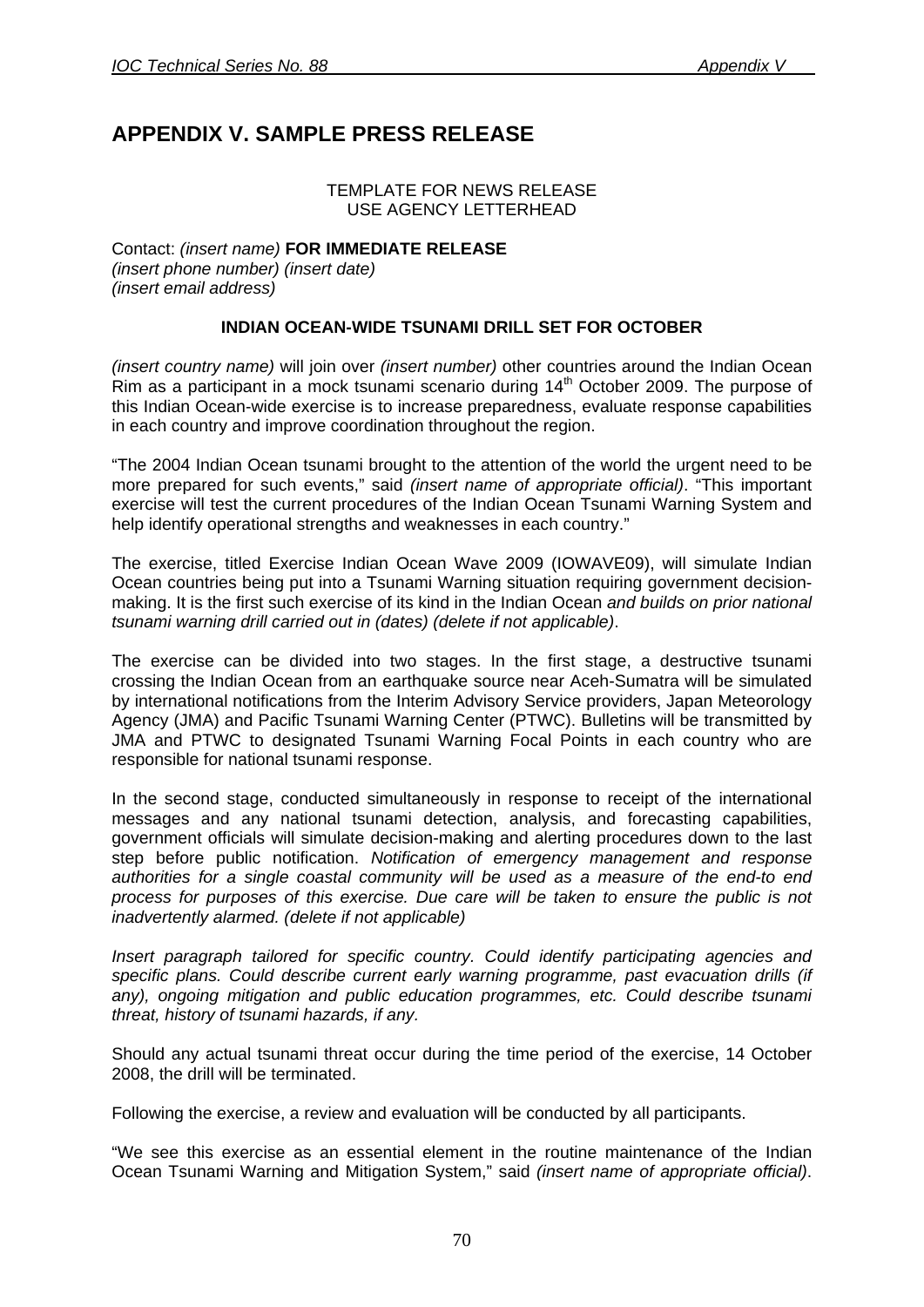"Our goal is to ensure the timely and effective early warning of tsunamis, to educate communities at risk about safety preparedness, and to improve our overall coordination. We will evaluate what works well, where improvements are needed, make necessary changes, and continue to practice."

The exercise is in the Work Plan of the Intergovernmental Coordination Group of the Indian Ocean Tsunami Warning and Mitigation System (ICG/IOTWS). ICG/IOTWS is a body of UNESCO's Intergovernmental Oceanographic Commission.

IOWAVE09 Information:http://www.ioc-unesco.org/iowave09.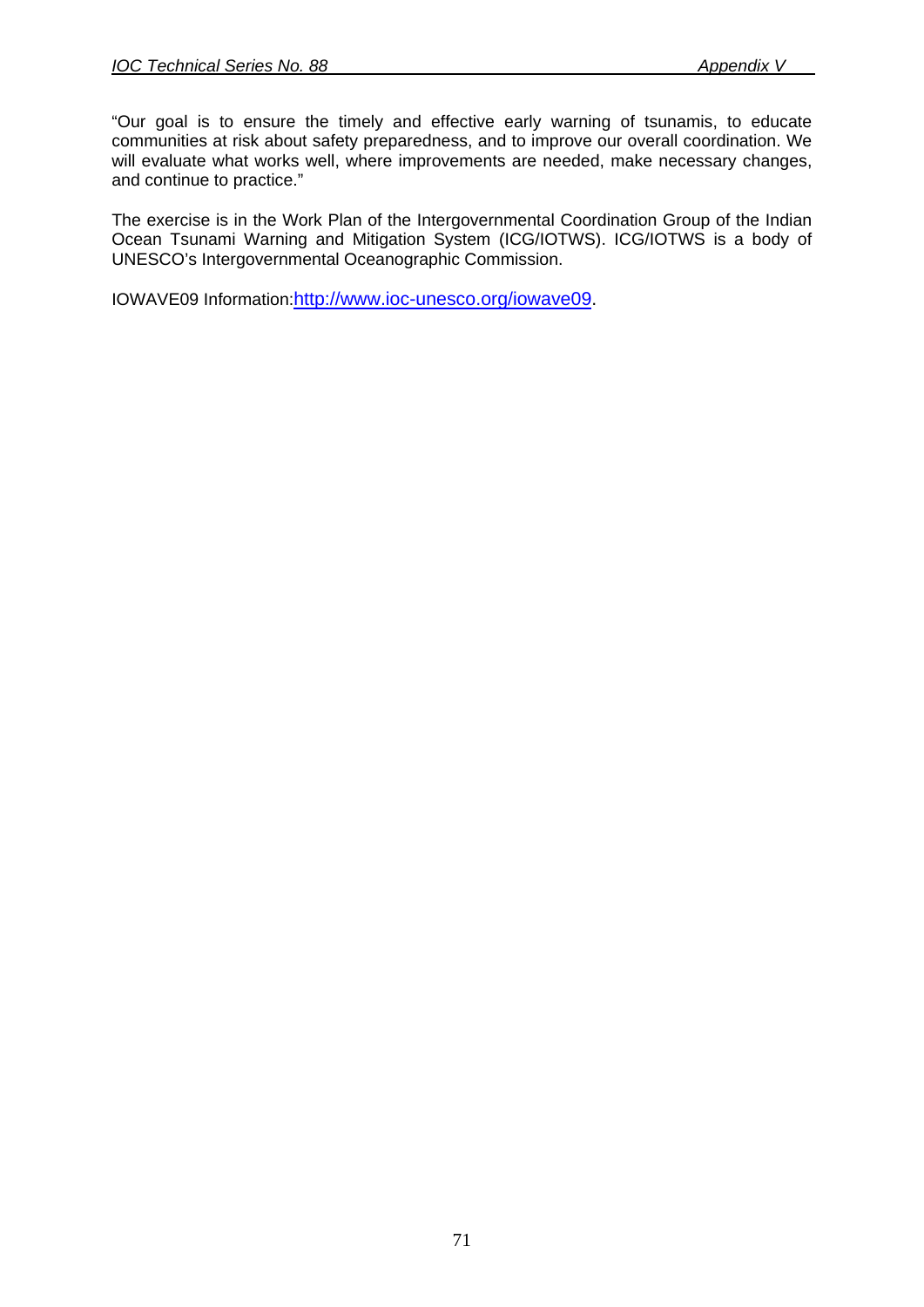# **APPENDIX VI. POST EXERCISE EVALUATION**

#### *EXERCISE OBJECTIVES*

There are six core objectives of the exercise:

- 1. Validate the Interim Advisory Services' dissemination process of issuing Tsunami Watch and Warning Bulletins to Indian Ocean countries.
- 2. Validate the standard operating procedures for countries to receive and confirm Tsunami Bulletins.
- 3. Validate dissemination standard operating procedures of warning messages to relevant Agencies within a country, provinces and local jurisdictions.
- 4. Validate the organizational decision making process about public warnings and evacuations.
- 5. Identify the modes that would be employed to notify and instruct the public.
- 6. Assess the elapsed time until public would be notified and instructed.

#### *EXERCISE SUCCESS CRITERIA*

The exercise will be a success when:

- The core objectives above were exercised, performance evaluated and reported upon.
- The dynamics between the National Tsunami Warning Centres, Tsunami Warning Focal Points and information dissemination points within countries at the onset of a local, regional or distant source tsunami event are illustrated and understood. Local / regional / distant tsunamis are generated within 100 / 1000 / beyond 1000 kilometres respectively of an earthquake source. The nature of a local, regional, or distant source tsunami event and related information available (warning stage) are illustrated and understood.
- Areas where aspects of warnings for a local, regional, or distant source tsunami event can be improved are identified, both for tsunami warning centres and individual countries.
- It supports the establishment or review of planning for response to tsunamis at national and regional/local levels.

#### *EVALUATING PARTICIPANT PERFORMANCE*

Evaluation is based on:

- (a) Reporting on each of the core objectives described above.
- (b) Specific measurable sub-objectives for some of the core objectives.

Participants must fill in all reports and score each sub-objective, fill in detail where requested and make any comments in the spaces provided on the attached forms.

Separate forms are designed and marked for:

- Interim Advisory Service (JMA and PTWC) (only Objective 1).
- National decision making/dissemination points within countries (Objectives 1-6).
- Individual response agencies and/or provinces/local jurisdictions within countries. These are the recipients of warnings disseminated from the national decision making/dissemination points (Objectives 3-6).
- All participants within countries (Objectives 3-6).

Fill in only those forms that are relevant to your particular circumstances.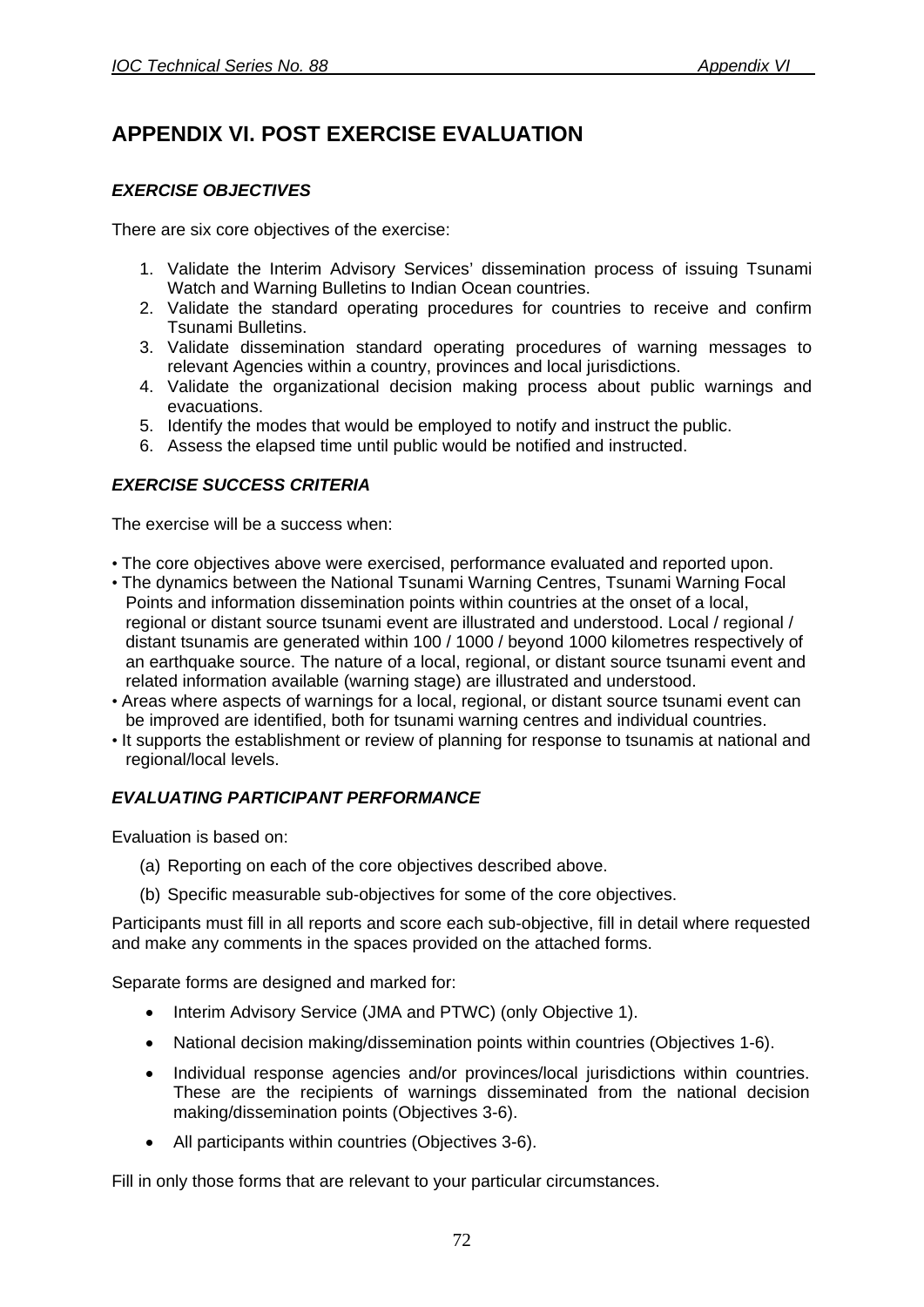The score rating for sub-objectives is as follows:

| Rating | <b>Definition</b>                                        |
|--------|----------------------------------------------------------|
| 1.     | Did not meet the objectives (state why not)              |
| 2      | Met some of the objectives (state what part was not met) |
| 3      | Met the objectives                                       |
| 4      | Exceeded the objectives (state how)                      |
|        |                                                          |

#### *EVALUATION FORMS*

The following pages contain the exercise evaluation forms to be filled out by the appropriate organisations after IOWave09 and returned by 14 November 2009 to the ICG/IOTWS Secretariat (Email: iotws@unesco.org, Fax: +61 89226 0599)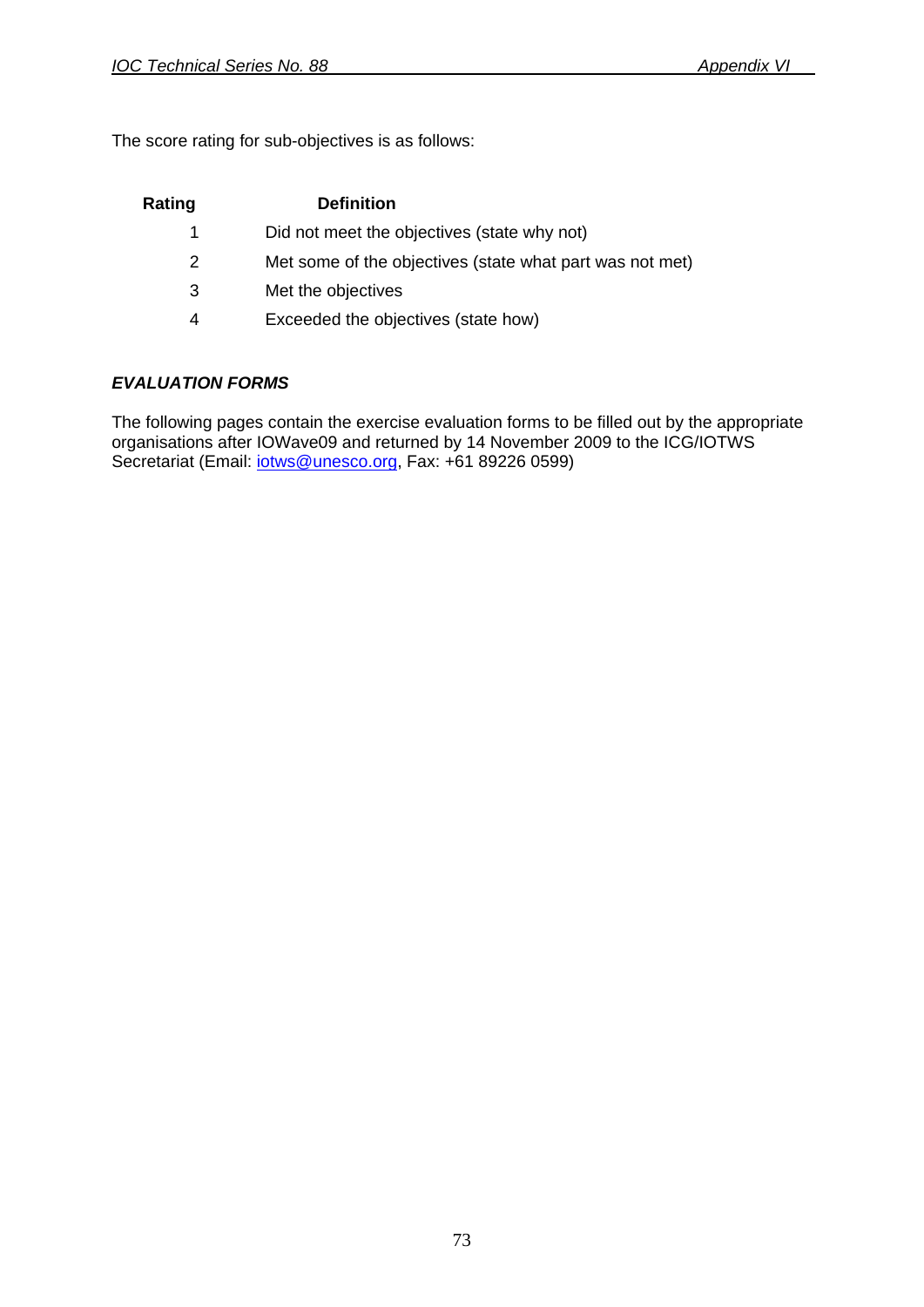#### **IOWAVE 09 EXERCISE EVALUATION FORM National Decision Making Points and National Focal Points**

**Participant Country:\_\_\_\_\_\_\_\_\_\_\_\_\_\_\_\_\_\_\_\_\_\_\_\_\_\_\_\_\_\_\_\_\_\_\_\_\_\_** 

**Participant Agency/Authority:\_\_\_\_\_\_\_\_\_\_\_\_\_\_\_\_\_\_\_\_\_\_\_\_\_\_\_\_\_\_** 

## **Exercise Planning and Conduct**

The exercise planning, conduct, format, and style were satisfactory.

**Circle/Highlight score: 1 2 3 4** 

**Notes for (1/2/4):**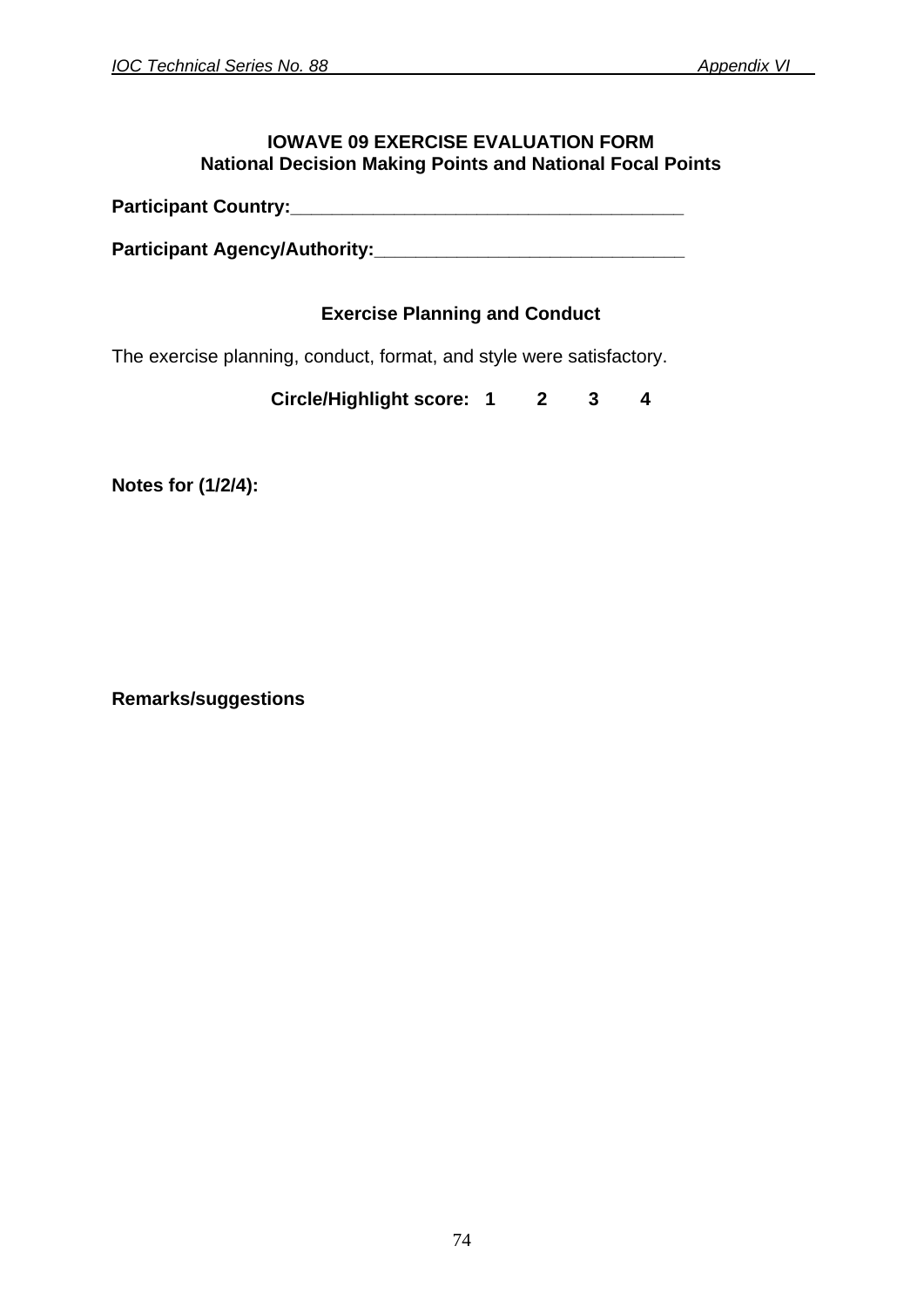#### **IOWAVE 09 EXERCISE EVALUATION FORM Interim Advisory Service (PTWC, JMA)**

#### **Tsunami Warning Centre:\_\_\_\_\_\_\_\_\_\_\_\_\_\_\_\_\_\_\_\_\_\_\_\_\_\_\_\_\_\_\_\_\_\_**

**Objective 1:** Validate the Tsunami Warning Centres' dissemination process of issuing Tsunami Watch and Warning Bulletins.

#### **Tsunami Warning Centre Report**

#### **First Bulletin Issued**

- **1. Time that first bulletin was issued to national focal points (use 24hr clock and UTC, e.g. 01:00 UTC):**
- **2. Method(s) of delivery to national focal points (e.g. fax, email, SMS, other systems- specify):**
- **3. Number of failed deliveries (as shown by delivery systems):**
- **4. Reasons for failed deliveries:**
- **5. Alternate action taken to reach national focal points where failures occurred:**
- **6. Time that the process of confirmations of receipt of message was completed (use 24hr clock and UTC, e.g. 01:00 UTC):**
- **7. Number of non-confirmations:**

#### **Indian Ocean Wide Watch Issued**

- **1. Time that Indian Ocean wide watch was passed to national focal points (use 24hr clock and UTC, e.g. 01:00 UTC):**
- **2. Method(s) of delivery to national focal points (e.g. fax, email, SMS, other systems- specify):**
- **3. Number of failed deliveries (as shown by delivery systems):**
- **4. Reasons for failed deliveries:**
- **5. Alternate action taken to reach national focal points where failures occurred:**
- **6. Time that the process of confirmations of receipt of message was completed (use 24hr clock and UTC, e.g. 01:00 UTC):**
- **7. Number of non-confirmations:**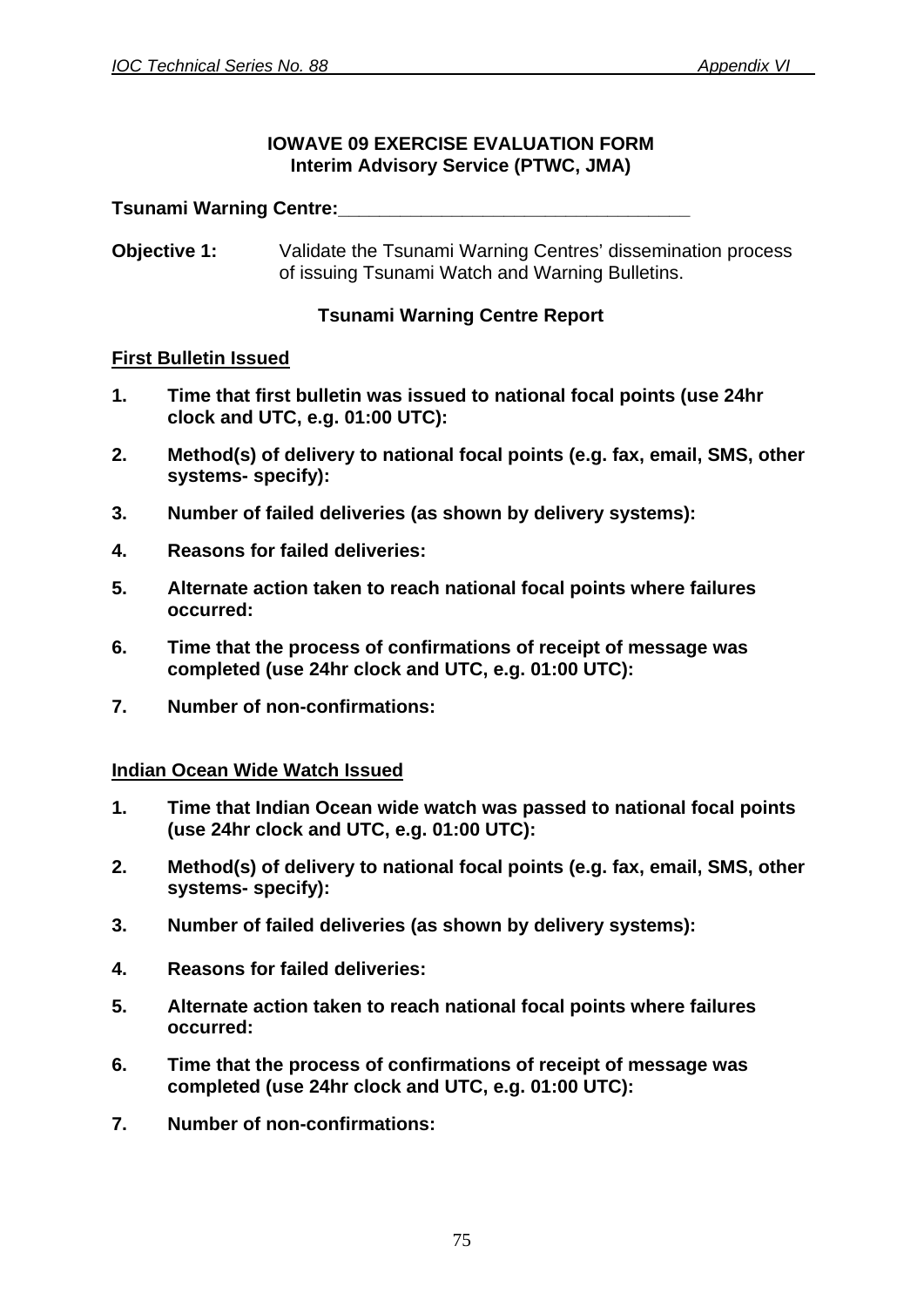| <b>Participant Country:</b> |                                                                                                                                               |  |  |  |   |  |  |
|-----------------------------|-----------------------------------------------------------------------------------------------------------------------------------------------|--|--|--|---|--|--|
|                             | Participant Agency/Authority:                                                                                                                 |  |  |  |   |  |  |
| Objective 1:                | Validate the Interim Advisory Service's dissemination process of<br>issuing Tsunami Watch and Warning Bulletins to Indian Ocean<br>Countries. |  |  |  |   |  |  |
| Objective 1 (a):            | Judged against the nature of this event, information issued by<br>the relevant Tsunami Warning Centre(s) was timely:                          |  |  |  |   |  |  |
|                             | Circle/Highlight score: 1 2 3                                                                                                                 |  |  |  | 4 |  |  |
|                             |                                                                                                                                               |  |  |  |   |  |  |

**Notes (for 1/2/4):**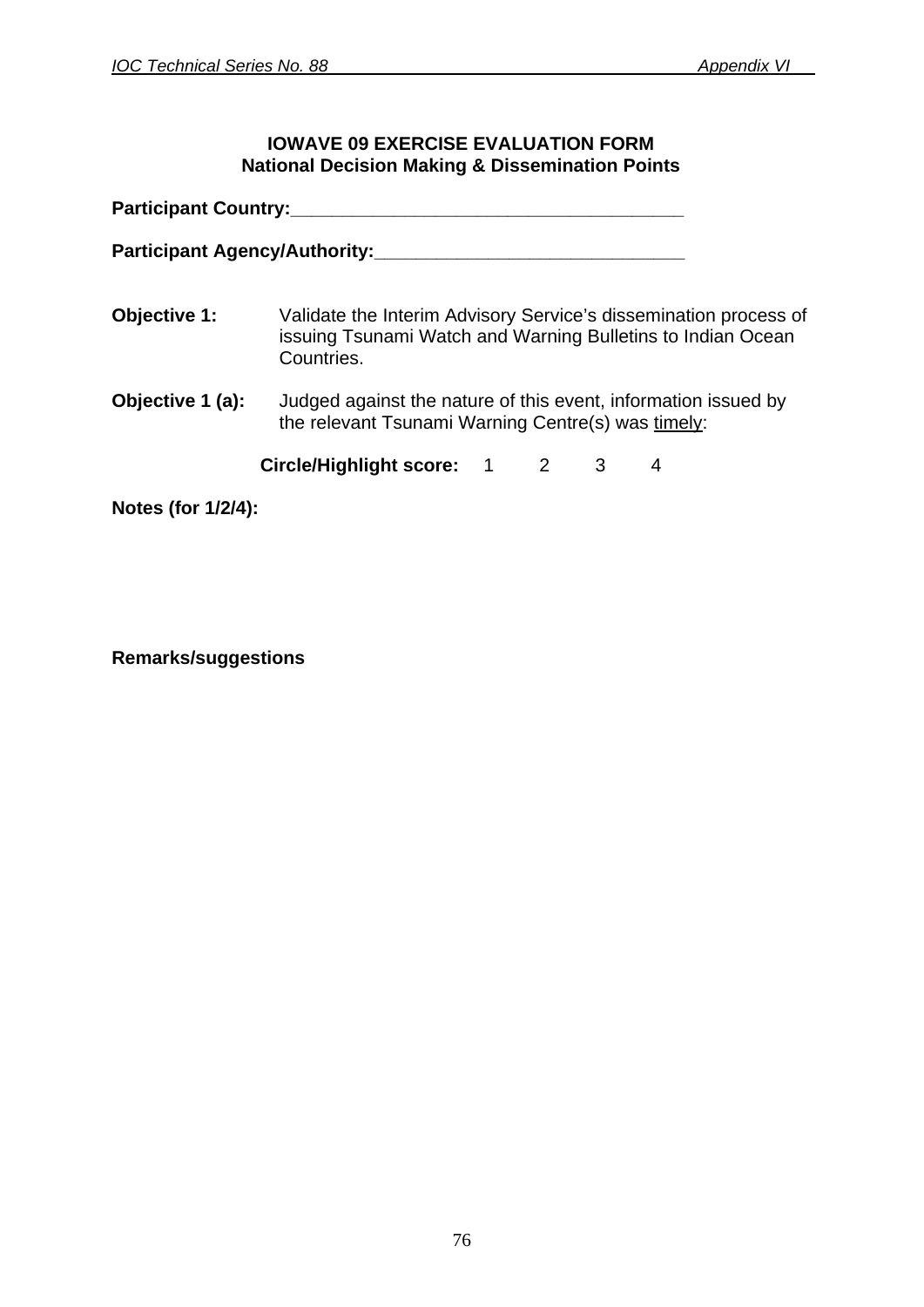| <b>Participant Country:</b> |                                                                                                                                                |  |   |  |
|-----------------------------|------------------------------------------------------------------------------------------------------------------------------------------------|--|---|--|
|                             | <b>Participant Agency/Authority:</b>                                                                                                           |  |   |  |
| Objective 1:                | Validate the Interim Advisory Service's dissemination process of<br>issuing Tsunami Watch and Warning Bulletins to Pacific basin<br>Countries. |  |   |  |
| Objective 1 (b):            | The method(s) used by the Tsunami Warning Centre(s) to send<br>bulletins to us were appropriate.                                               |  |   |  |
|                             | Circle/Highlight score: 1 2 3                                                                                                                  |  | 4 |  |

**Notes (for 1/2/4):**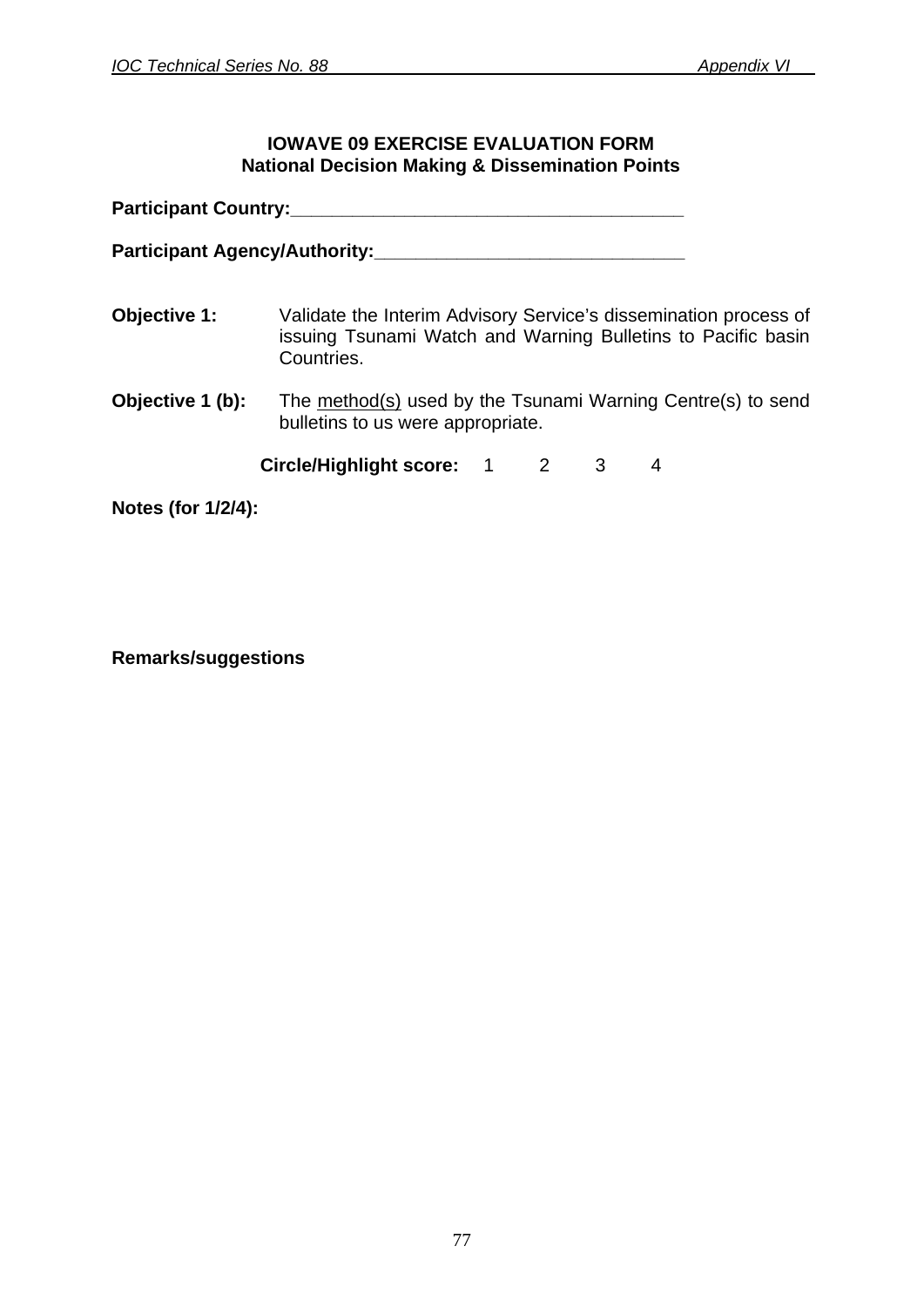**Participant Country: Participant Country:** 

**Participant Agency/Authority:** 

**Objective 2:** Validate the process for countries to receive and confirm Tsunami Bulletins.

**National Report: Receipt of Warning from the Interim Advisory Services** 

#### **National Focal Point**

**1. Time of receipt of Warning by our national focal point from: (use 24hr clock and UTC, e.g. 01:00 UTC)** 

**PTWC: JMA:** 

**2. Method of receipt by national focal point (e.g. fax, email, SMS, phone):** 

## **Confirmation**

- **1. Time of confirmation of receipt of warning back to Tsunami Warning Centre(s): (use 24hr clock and UTC, e.g. 01:00 UTC)**
- **2. Method of confirmation (phone/fax/email):**

**National Decision-making & Dissemination Point (if different to the National Focal Point)** 

- **1. Time of passing the information to the national decision-making & dissemination point (use 24hr clock and UTC, e.g. 01:00 UTC):**
- **2. Method of passing the information to the national decision-making & dissemination point e.g. fax, email, SMS, radio, phone:**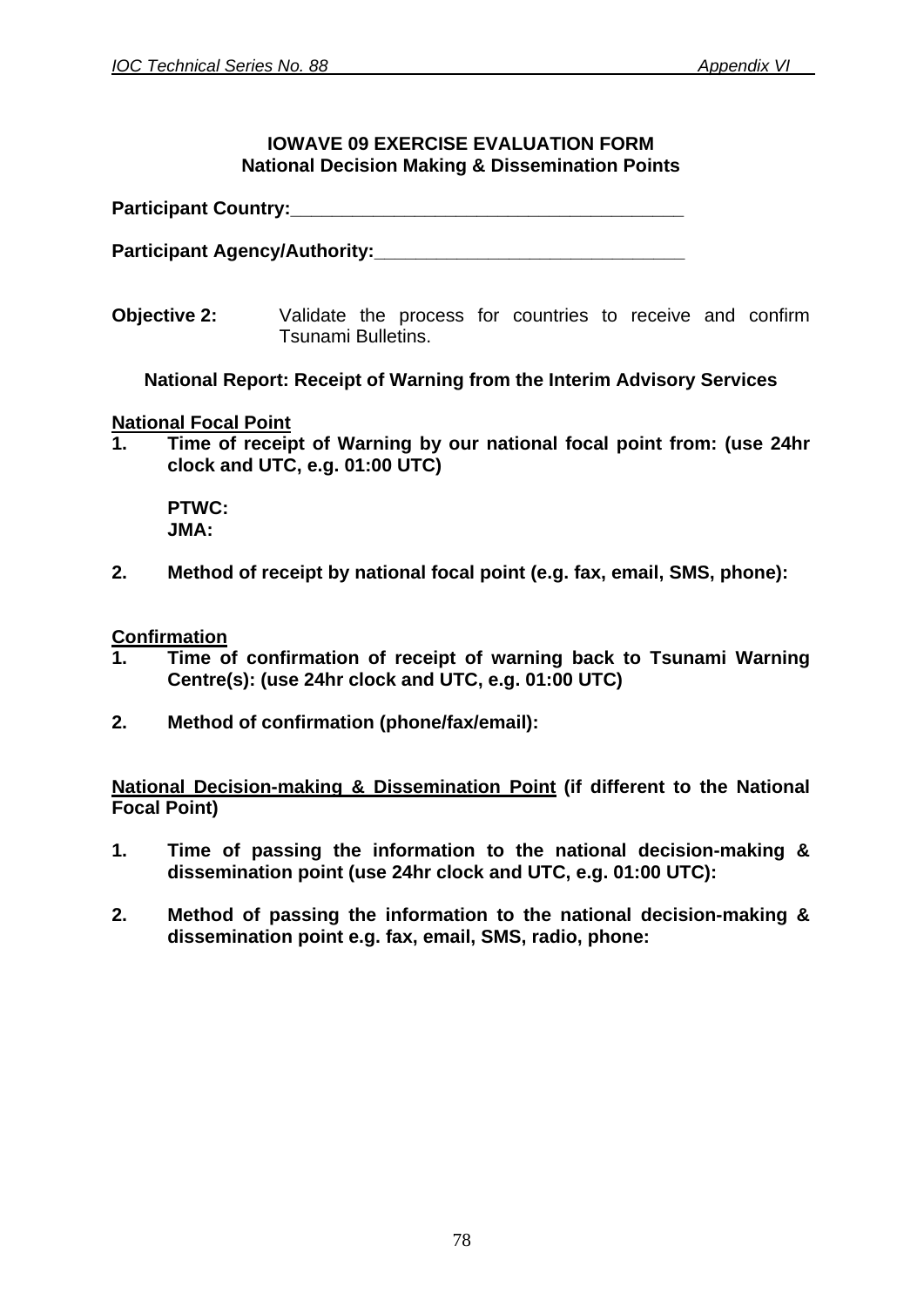**Participant Country:\_\_\_\_\_\_\_\_\_\_\_\_\_\_\_\_\_\_\_\_\_\_\_\_\_\_\_\_\_\_\_\_\_\_\_\_\_\_** 

**Participant Agency/Authority:** 

**Objective 3:** Validate dissemination of the warning message to relevant agencies within a country, provinces and local jurisdictions.

## **National Report: Dissemination of Warning**

#### **Dissemination Points**

**1. The warning was disseminated to: (tick as appropriate)** 

| <b>Emergency Services</b>                       |  |
|-------------------------------------------------|--|
| Other national government agencies              |  |
| Science agencies/universities for<br>assessment |  |
| Local government: provincial/regional<br>level  |  |
| Local government: city/district level           |  |

#### **Delivery**

- **1. Time of sending of warning to the above (use 24hr clock and UTC, e.g. 01:00 UTC):**
- **2. Method(s) of delivery to our agencies/provinces/local jurisdictions (e.g. fax, email, SMS, radio, group voice message by phone, individual phone calls):**
- **3. Number of failed deliveries (as shown by delivery systems):**
- **4. Reasons for failed deliveries:**
- **5. Alternate action taken to reach recipients where failures occurred:**

#### **Confirmations**

- **1. Method(s) of confirming receipt of message by our agencies/provinces/local jurisdictions (e.g. fax, email, SMS, radio, phone, automated):**
- **2. Time that the process of confirmations of receipt of message was completed (use 24hr clock and UTC, e.g. 01:00 UTC):**
- **3. Number of non-confirmations:**
- **4. Reasons for non-confirmation:**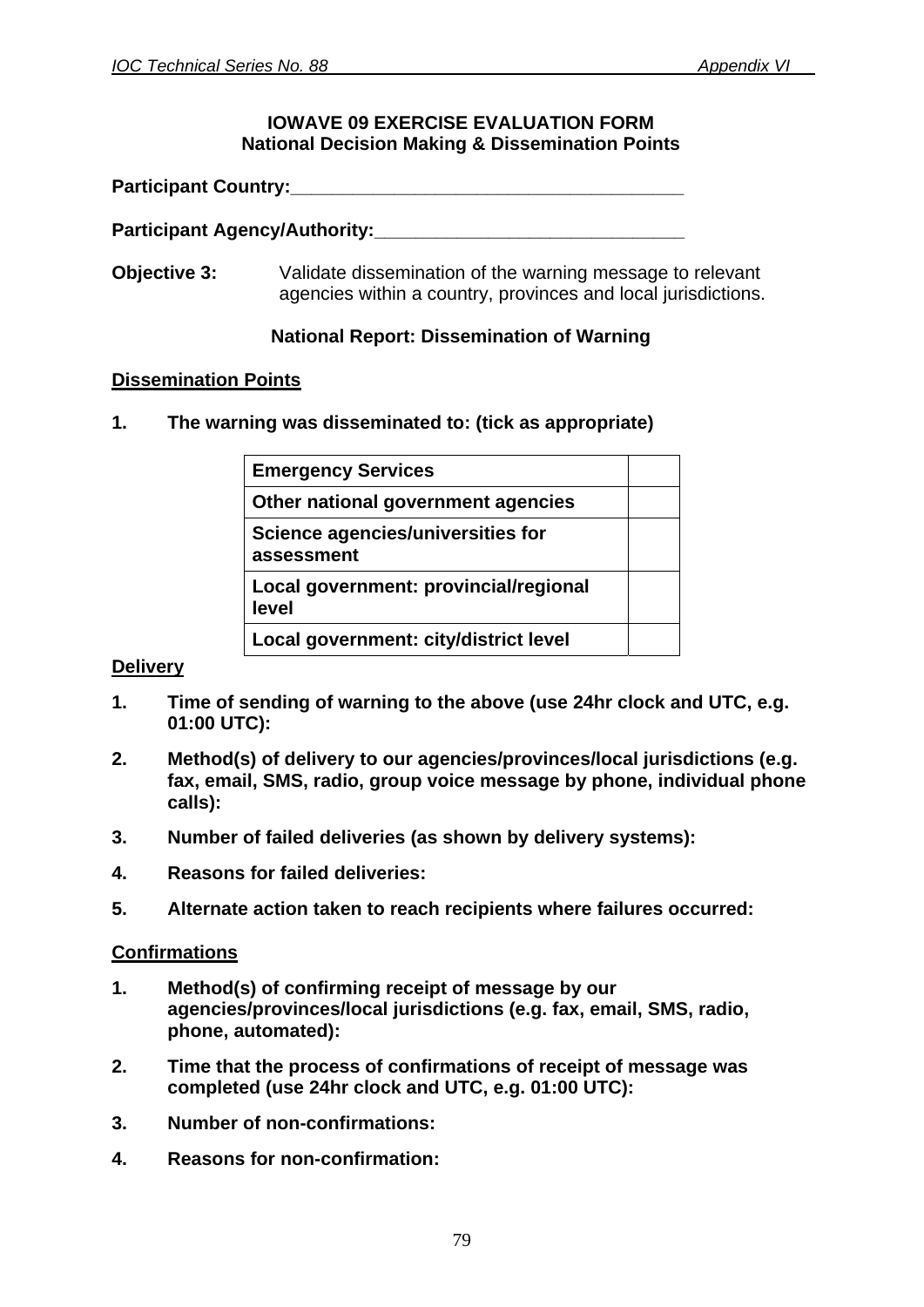## **IOWAVE 09 EXERCISE EVALUATION FORM Individual Response Agencies and Provinces/Local Jurisdictions**

| <b>Participant Country:</b>          |                                                                                                                                       |
|--------------------------------------|---------------------------------------------------------------------------------------------------------------------------------------|
| <b>Participant Agency/Authority:</b> |                                                                                                                                       |
| <b>Objective 3:</b>                  | Validate dissemination of the warning message to relevant<br>agencies within a country, provinces and local jurisdictions.            |
| Objective 3 (a):                     | Judged against the nature of this event, information issued by<br>our national decision-making and dissemination point was<br>timely: |

**Circle/Highlight score:** 1 2 3 4

**Notes (for 1/2/4):**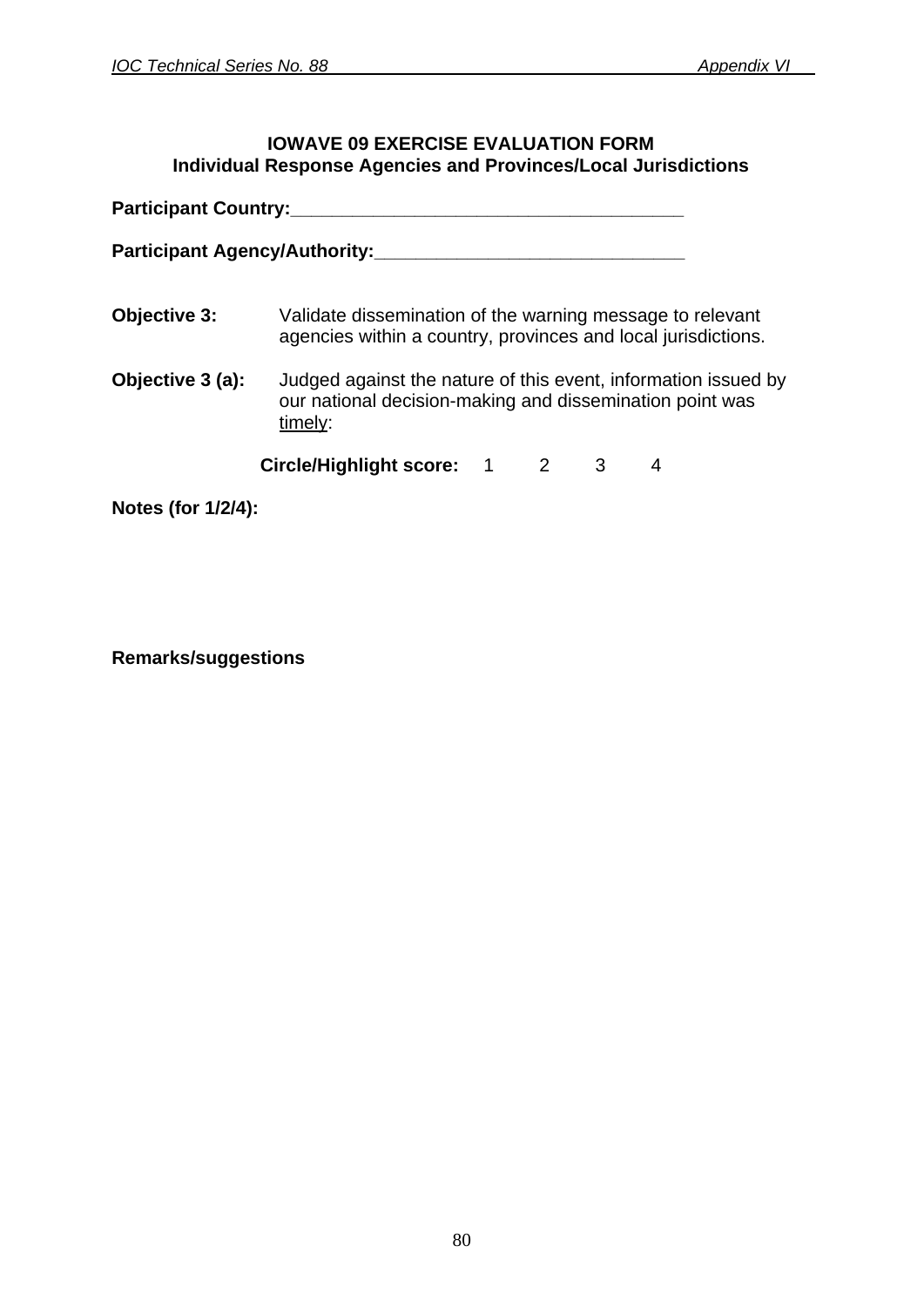#### **IOWAVE 09 EXERCISE EVALUATION FORM Individual Response Agencies and Provinces/Local Jurisdictions**

| <b>Participant Country:___</b>       |                                                                                                                            |  |  |  |  |  |  |
|--------------------------------------|----------------------------------------------------------------------------------------------------------------------------|--|--|--|--|--|--|
| <b>Participant Agency/Authority:</b> |                                                                                                                            |  |  |  |  |  |  |
| <b>Objective 3:</b>                  | Validate dissemination of the warning message to relevant<br>agencies within a country, provinces and local jurisdictions. |  |  |  |  |  |  |

**Objective 3 (b):** The method of communication from our national decisionmaking and dissemination point to us was sufficient to support decision-making.

**Circle/Highlight score:** 1 2 3 4

**Notes (for 1/2/4):**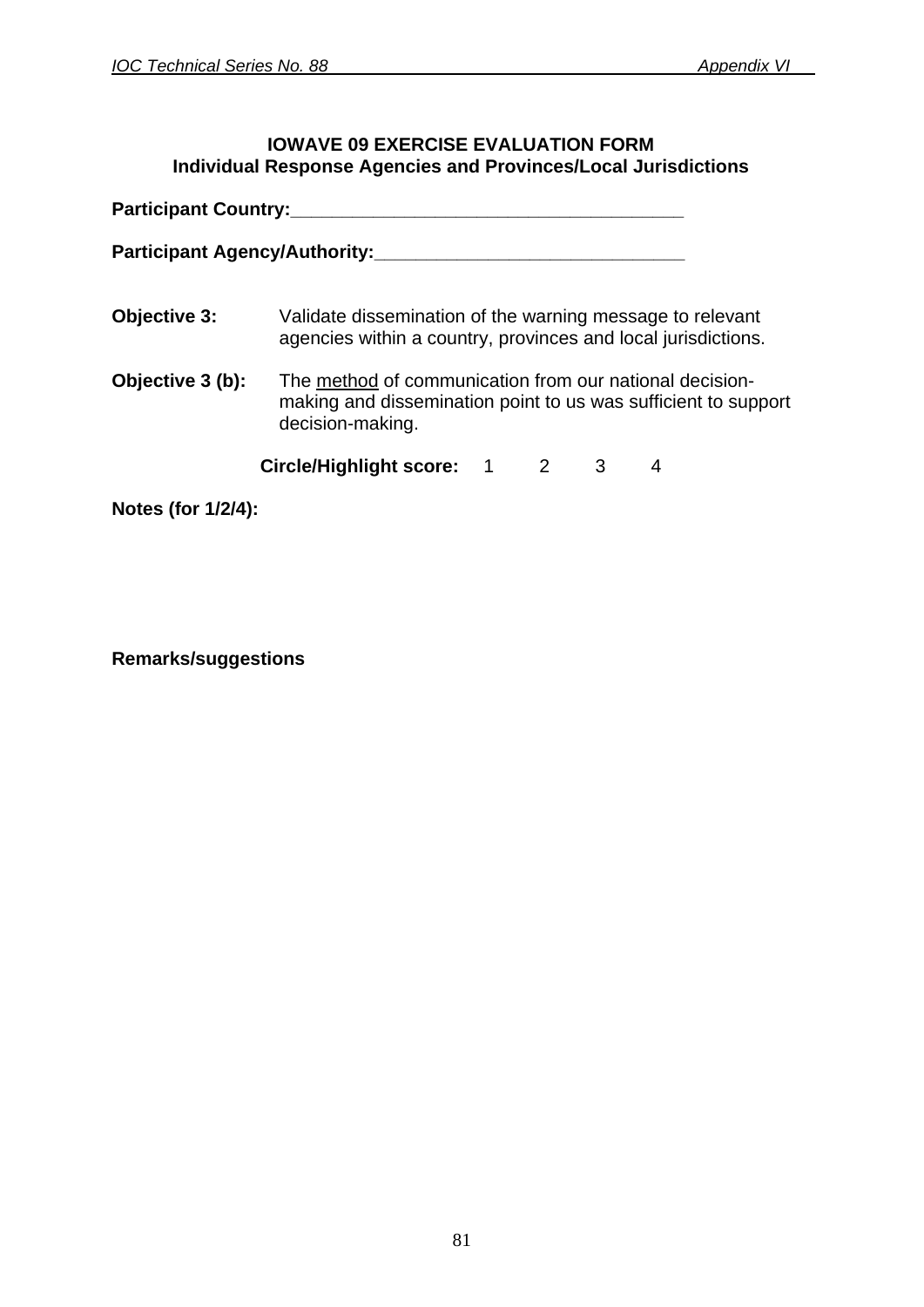| <b>Participant Country:</b> _____    |                                                                                                                                                                                      |
|--------------------------------------|--------------------------------------------------------------------------------------------------------------------------------------------------------------------------------------|
| <b>Participant Agency/Authority:</b> |                                                                                                                                                                                      |
| <b>Objective 4:</b>                  | Validate dissemination of the warning message to relevant<br>agencies within a country, provinces and local jurisdictions.                                                           |
| Objective 4 (a):                     | The method of communication between our national decision-<br>making and dissemination point and individual response<br>agencies and provinces/local jurisdictions was sufficient to |

**Circle/Highlight score:** 1 2 3 4

support our national information requirements.

**Notes (for 1/2/4):**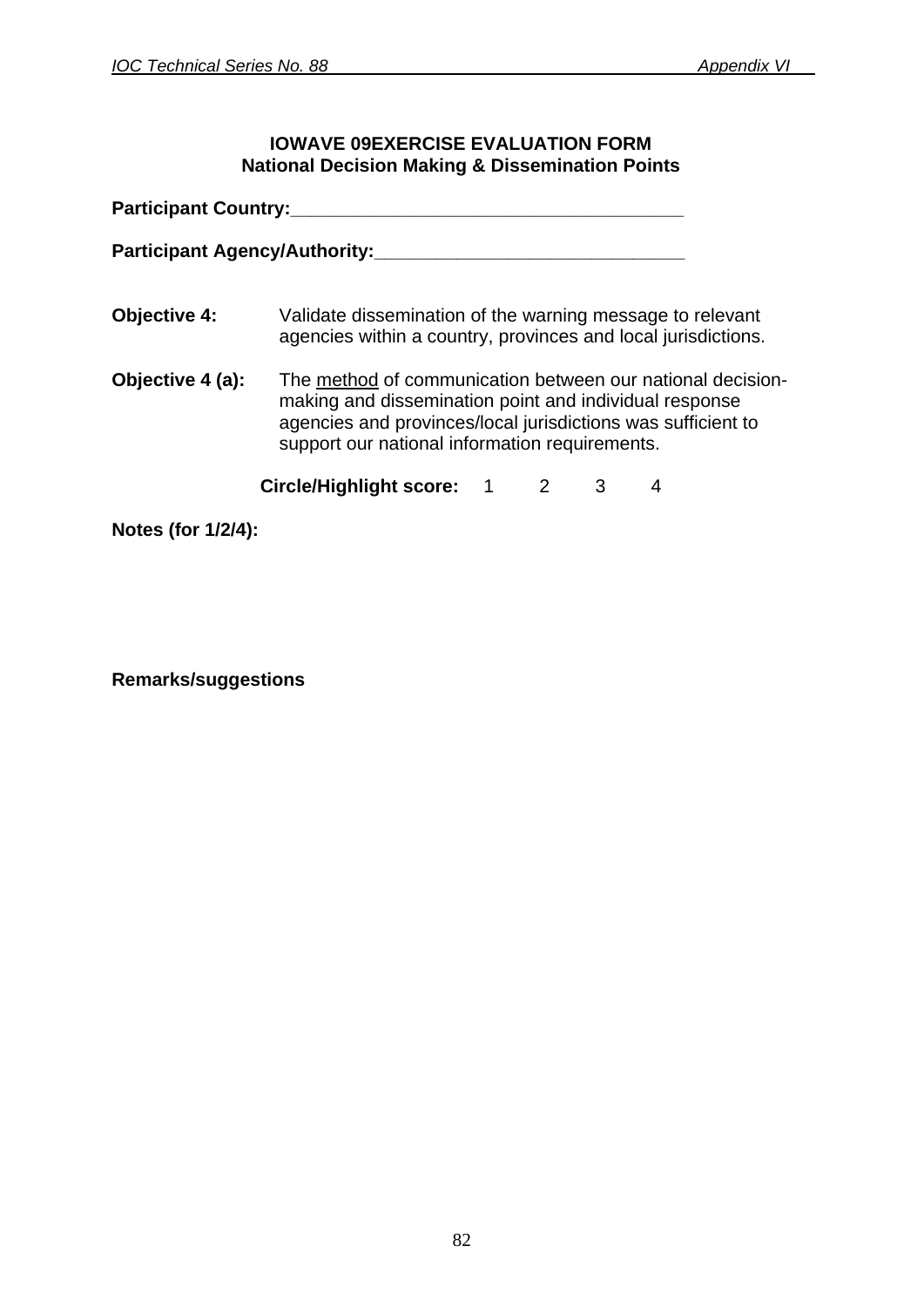| <b>Participant Country:</b> |                                                                                                                                                    |
|-----------------------------|----------------------------------------------------------------------------------------------------------------------------------------------------|
|                             | <b>Participant Agency/Authority:</b>                                                                                                               |
| <b>Objective 4:</b>         | Validate the organizational decision making process about<br>public warnings and evacuations                                                       |
| Objective 4 (b):            | Arrangements to assemble our management group relevant to<br>decision-making on tsunami warning and response were in<br>place before the exercise. |
|                             | Circle/Highlight score: 1 2<br>3<br>4                                                                                                              |

**Notes (for 1/2/4):**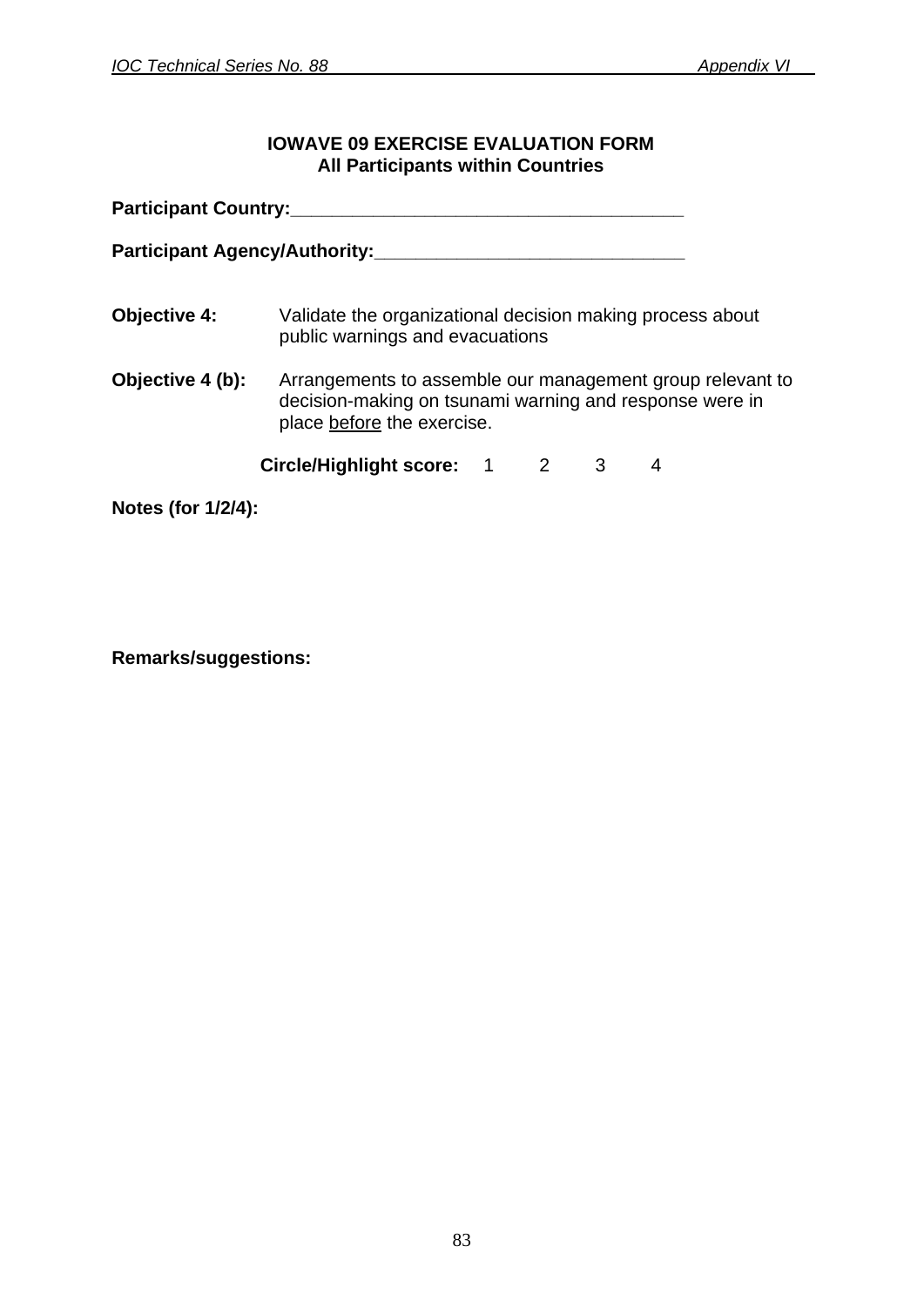| <b>Participant Country:</b>          |                                                                                                                                                                                                    |  |  |  |  |  |  |
|--------------------------------------|----------------------------------------------------------------------------------------------------------------------------------------------------------------------------------------------------|--|--|--|--|--|--|
| <b>Participant Agency/Authority:</b> |                                                                                                                                                                                                    |  |  |  |  |  |  |
| <b>Objective 4:</b>                  | Validate the organizational decision making process about<br>public warnings and evacuations                                                                                                       |  |  |  |  |  |  |
| <b>Objective 4 (c):</b>              | Our management group relevant to decision-making on tsunami<br>warning & response was assembled within _____ minutes (fill in)<br>after receiving the first warning. This was timely to facilitate |  |  |  |  |  |  |

good decision-making.

**Circle/Highlight score:** 1 2 3 4

**Notes (for 1/2/4):**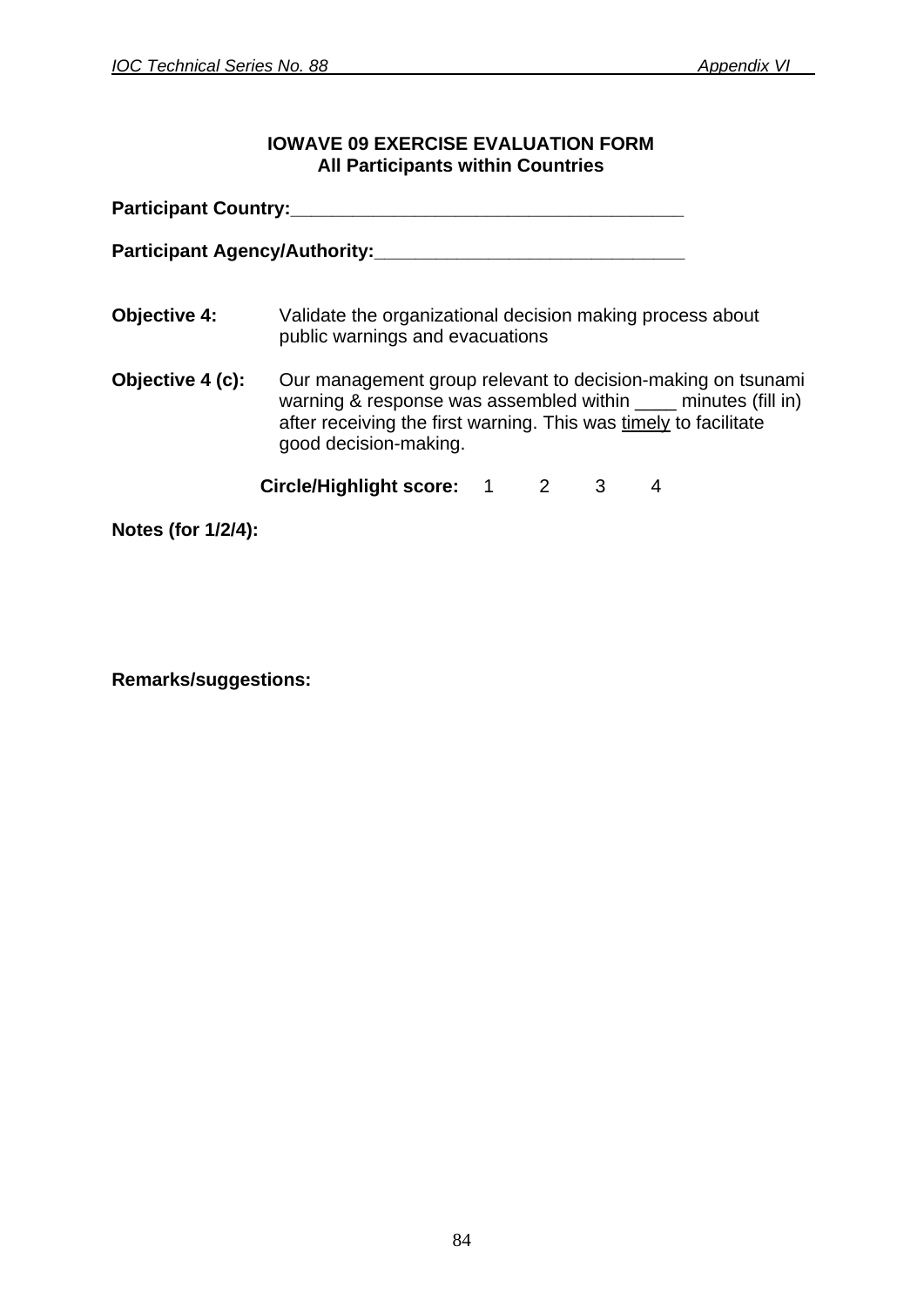#### **IOWAVE 09 EXERCISE EVALUATION FORM Individual Response Agencies and Provinces/Local Jurisdictions**

**Participant Country:\_\_\_\_\_\_\_\_\_\_\_\_\_\_\_\_\_\_\_\_\_\_\_\_\_\_\_\_\_\_\_\_\_\_\_\_\_\_ Participant Agency/Authority:\_\_\_\_\_\_\_\_\_\_\_\_\_\_\_\_\_\_\_\_\_\_\_\_\_\_\_\_\_\_ Objective 4:** Validate the organizational decision making process about public warnings and evacuations

**Objective 4 (d):** The quality of the information issued by our national decisionmaking and dissemination point was sufficient to support local level decision-making:

**Circle/Highlight score:** 1 2 3 4

**Notes (for 1/2/4):**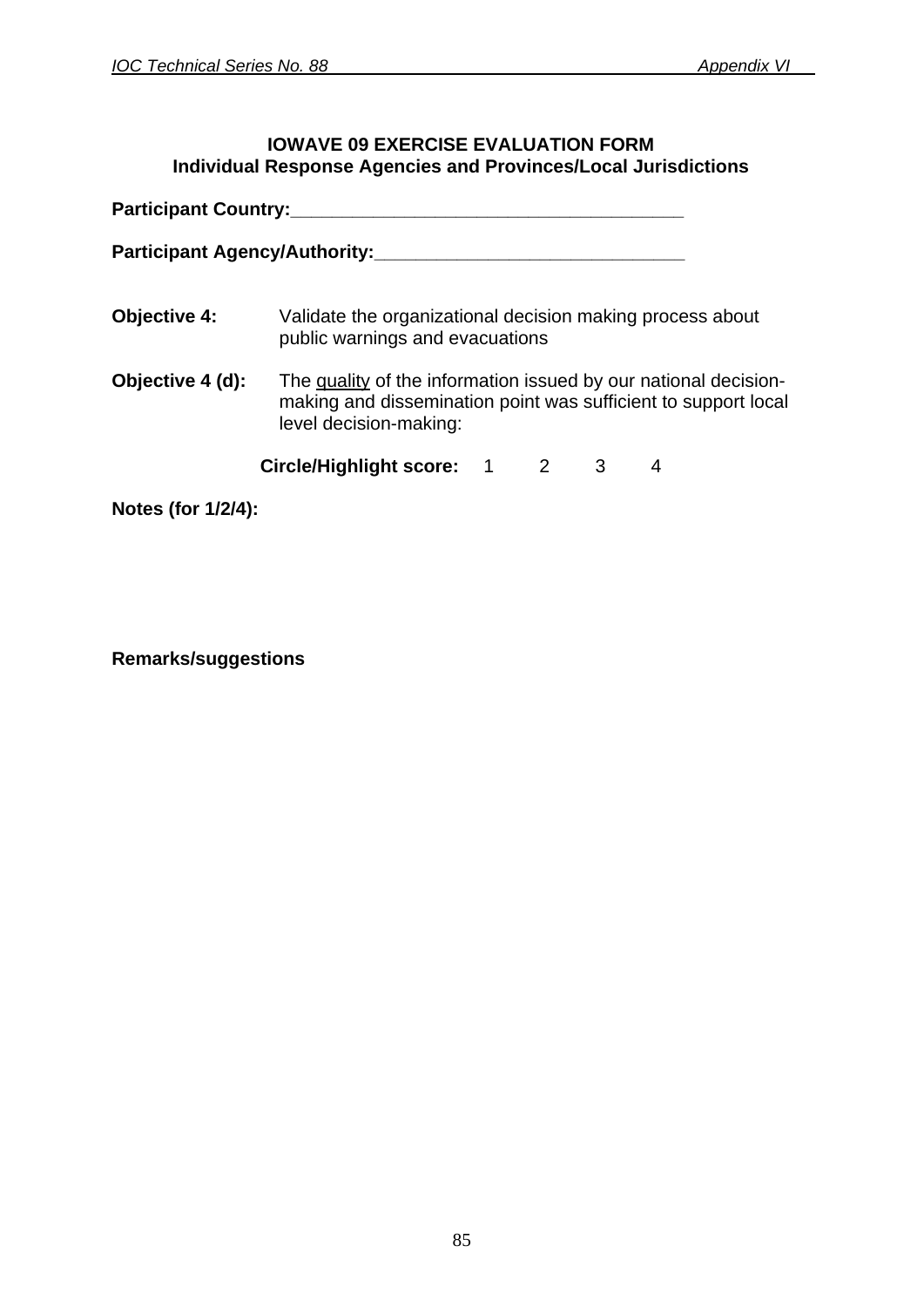| <b>Participant Country:</b>          |                                                                                                                                                                     |  |  |  |
|--------------------------------------|---------------------------------------------------------------------------------------------------------------------------------------------------------------------|--|--|--|
| <b>Participant Agency/Authority:</b> |                                                                                                                                                                     |  |  |  |
| <b>Objective 4:</b>                  | Validate the organizational decision making process about<br>public warnings and evacuations                                                                        |  |  |  |
| Objective 4 (e):                     | The quality of the information received back from our response<br>agencies and local level government were sufficient to support<br>national level decision-making: |  |  |  |
|                                      | Circle/Highlight score: $1 \t 2 \t 3$                                                                                                                               |  |  |  |

**Notes (for 1/2/4):**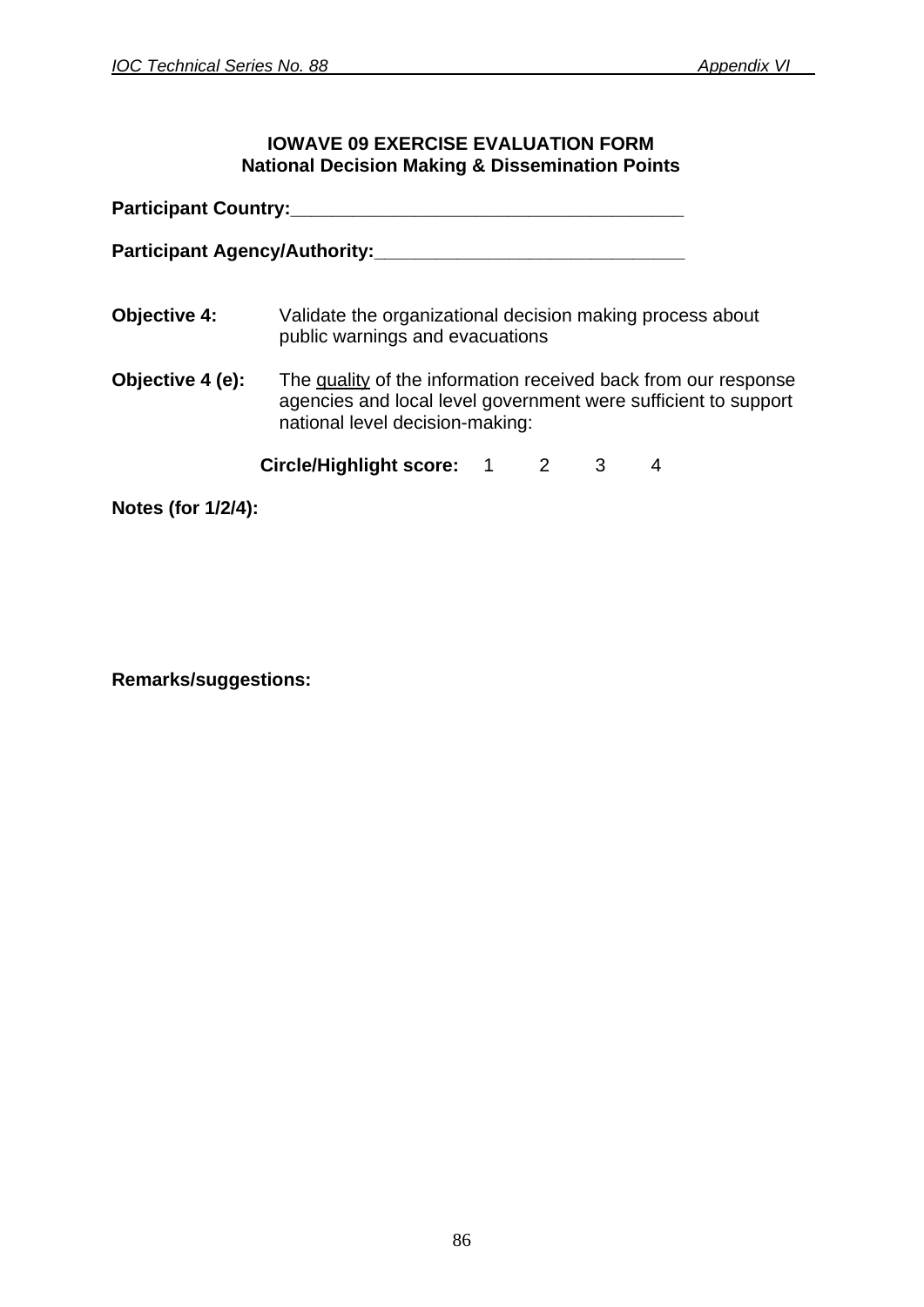| <b>Participant Country:</b> |                                                                                                                                                                                                                 |                |   |  |
|-----------------------------|-----------------------------------------------------------------------------------------------------------------------------------------------------------------------------------------------------------------|----------------|---|--|
|                             | <b>Participant Agency/Authority:</b>                                                                                                                                                                            |                |   |  |
| <b>Objective 4:</b>         | Validate the organizational decision making process about<br>public warnings and evacuations                                                                                                                    |                |   |  |
| Objective 4 (f):            | Sufficient national information was available to support national<br>level decision-making (Interim Advisory Service information,<br>country-generated scientific assessments, national<br>considerations etc). |                |   |  |
|                             | Circle/Highlight score: 1                                                                                                                                                                                       | $\overline{2}$ | 3 |  |

**Notes (for 1/2/4):**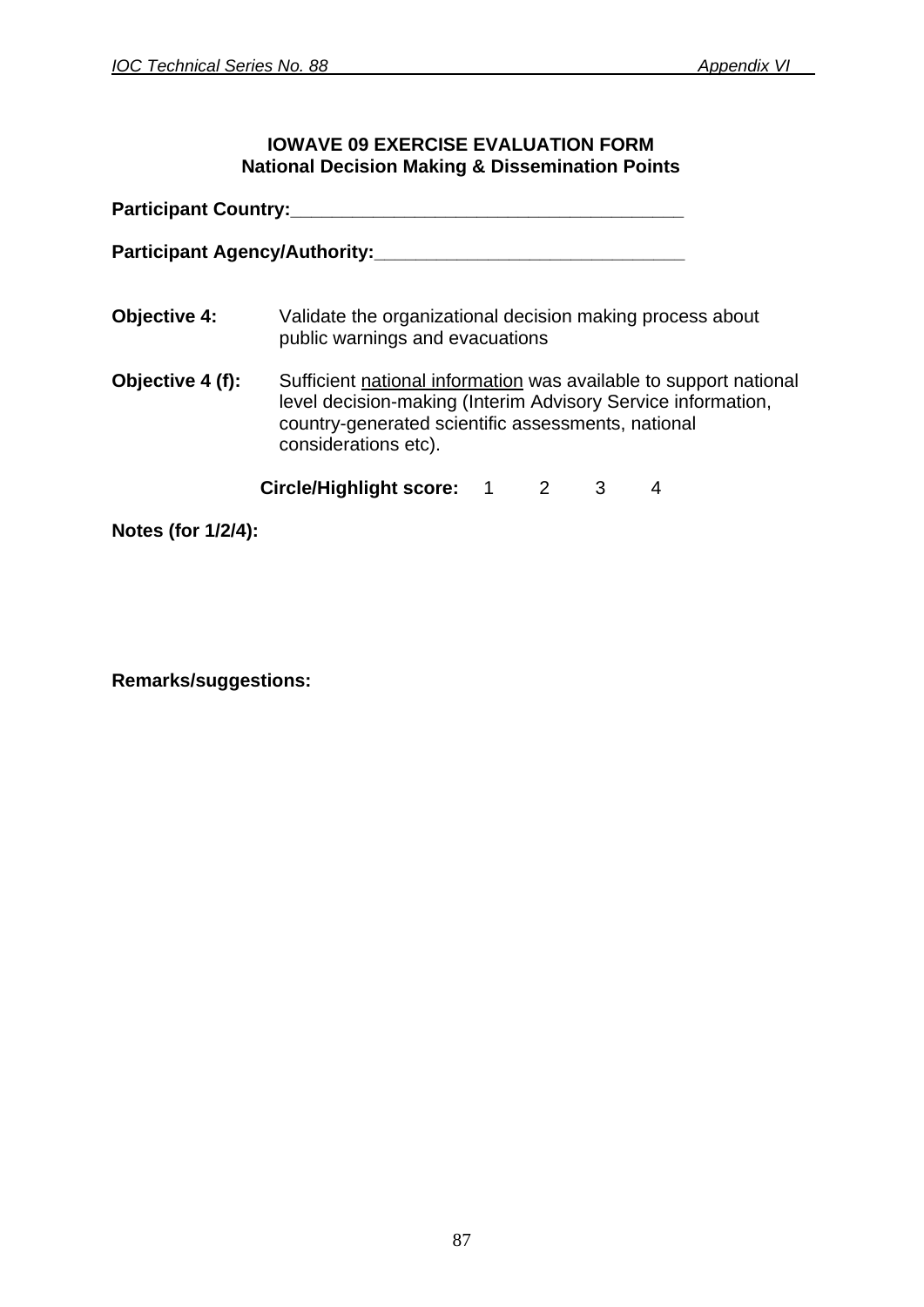## **IOWAVE 09 EXERCISE EVALUATION FORM Provinces/Local Jurisdictions**

| <b>Participant Country:</b>          |                                                                                                                                                                               |  |  |  |   |  |  |
|--------------------------------------|-------------------------------------------------------------------------------------------------------------------------------------------------------------------------------|--|--|--|---|--|--|
| <b>Participant Agency/Authority:</b> |                                                                                                                                                                               |  |  |  |   |  |  |
| <b>Objective 4:</b>                  | Validate the organizational decision making process about<br>public warnings and evacuations                                                                                  |  |  |  |   |  |  |
| Objective $4(g)$ :                   | Sufficient local information was available to support our<br>assessment and decision-making (local hazard assessments,<br>inundation areas identified, evacuation plans etc). |  |  |  |   |  |  |
|                                      | Highlight score: 1 2 3                                                                                                                                                        |  |  |  | 4 |  |  |
| Notes (for 1/2/4):                   |                                                                                                                                                                               |  |  |  |   |  |  |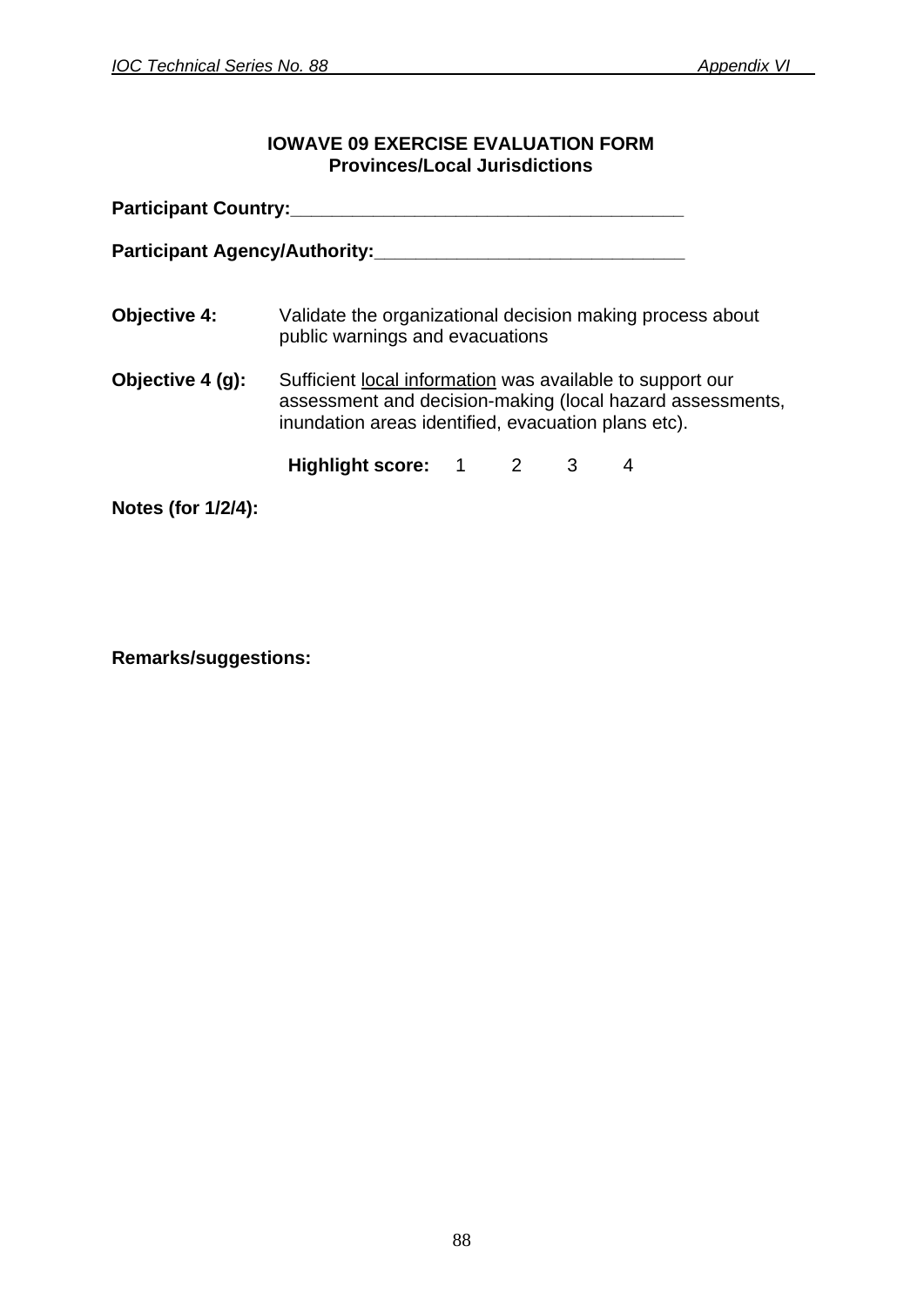| <b>Participant Country:</b> |                                                                                              |  |  |   |   |  |
|-----------------------------|----------------------------------------------------------------------------------------------|--|--|---|---|--|
|                             | <b>Participant Agency/Authority:</b>                                                         |  |  |   |   |  |
| <b>Objective 4:</b>         | Validate the organizational decision making process about<br>public warnings and evacuations |  |  |   |   |  |
| Objective 4 (h):            | We were able to make decisions about appropriate warnings<br>and response                    |  |  |   |   |  |
|                             | Circle/Highlight score: 1 2                                                                  |  |  | 3 | 4 |  |

**Notes (for 1/2/4):**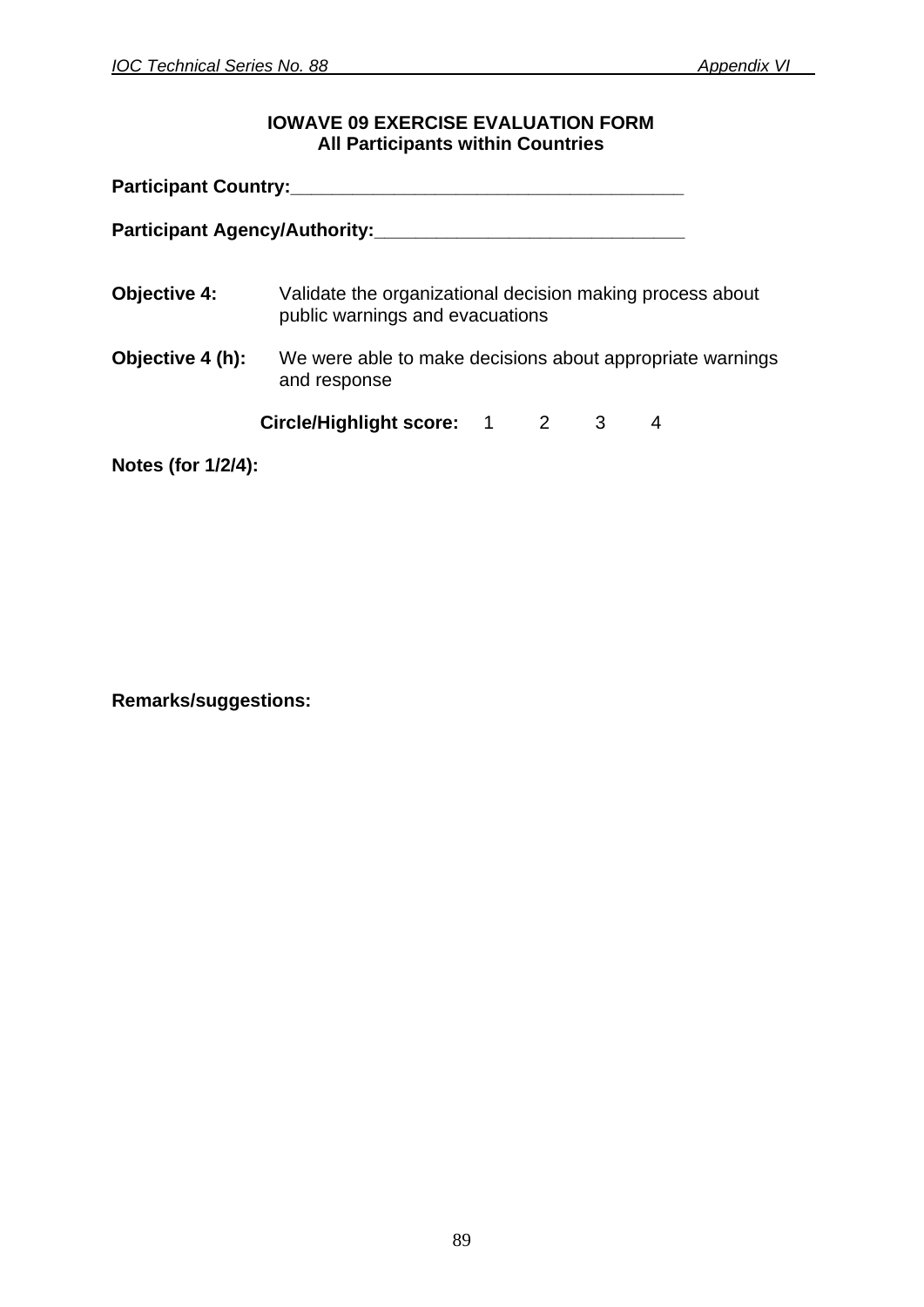| <b>Participant Country:</b> |                                                                                              |  |  |  |   |  |
|-----------------------------|----------------------------------------------------------------------------------------------|--|--|--|---|--|
|                             | <b>Participant Agency/Authority:</b>                                                         |  |  |  |   |  |
| <b>Objective 4:</b>         | Validate the organizational decision making process about<br>public warnings and evacuations |  |  |  |   |  |
| Objective 4 (i):            | Decision-making was based on pre-existing plans for an event<br>of this nature.              |  |  |  |   |  |
|                             | Circle/Highlight score: 1 2 3                                                                |  |  |  | 4 |  |

**Notes (for 1/2/4):**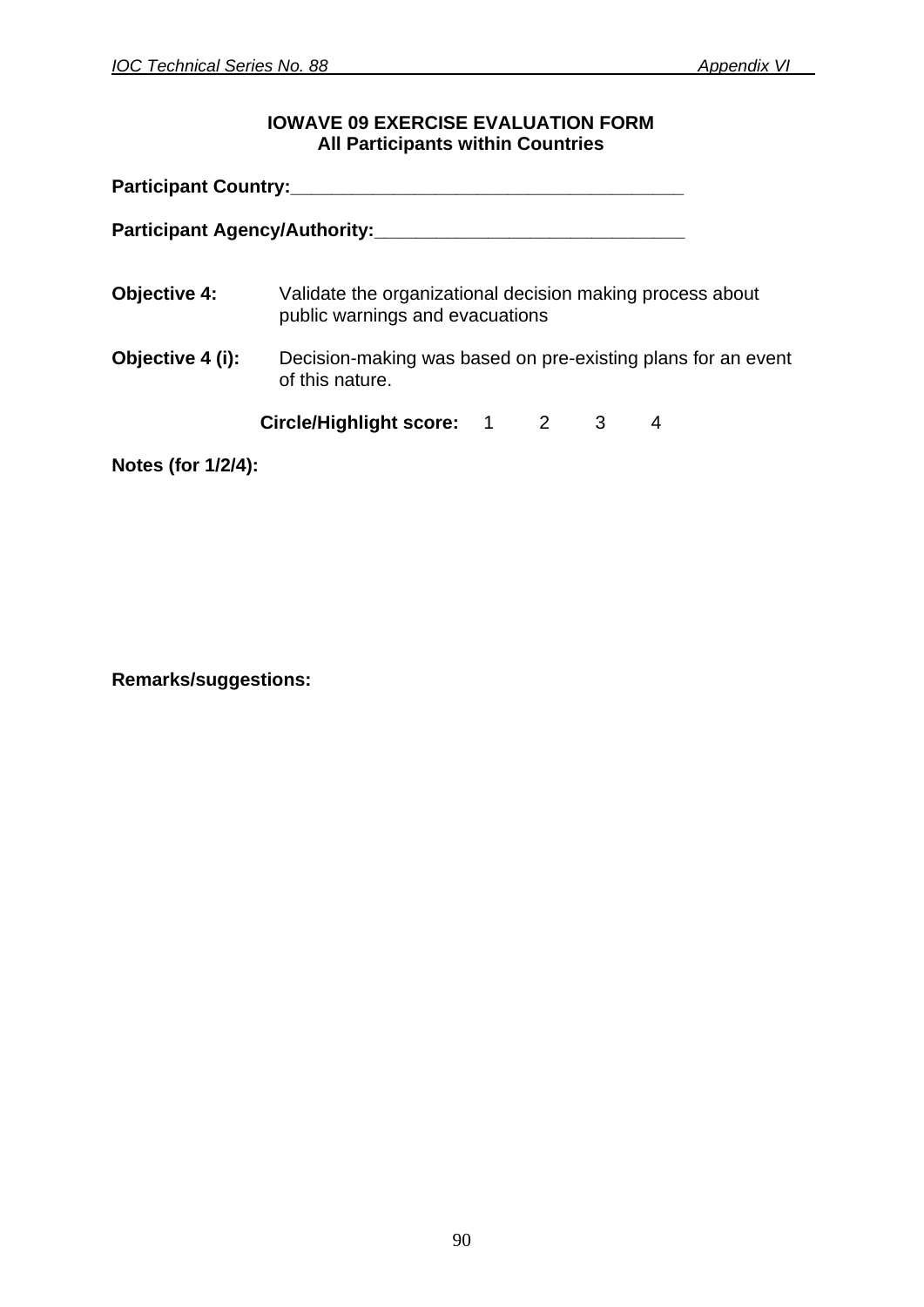| <b>Participant Country:</b>          |                                                                                                                                                                                 |  |  |  |   |  |
|--------------------------------------|---------------------------------------------------------------------------------------------------------------------------------------------------------------------------------|--|--|--|---|--|
| <b>Participant Agency/Authority:</b> |                                                                                                                                                                                 |  |  |  |   |  |
| <b>Objective 4:</b>                  | Validate the organizational decision making process about<br>public warnings and evacuations                                                                                    |  |  |  |   |  |
| Objective 4 (j):                     | The exercise contributed to the improvement or the<br>development of planning related to public warnings and other<br>response activities required for an event of this nature. |  |  |  |   |  |
|                                      | Circle/Highlight score: 1 2 3                                                                                                                                                   |  |  |  | 4 |  |

**Notes (for 1/2/4):**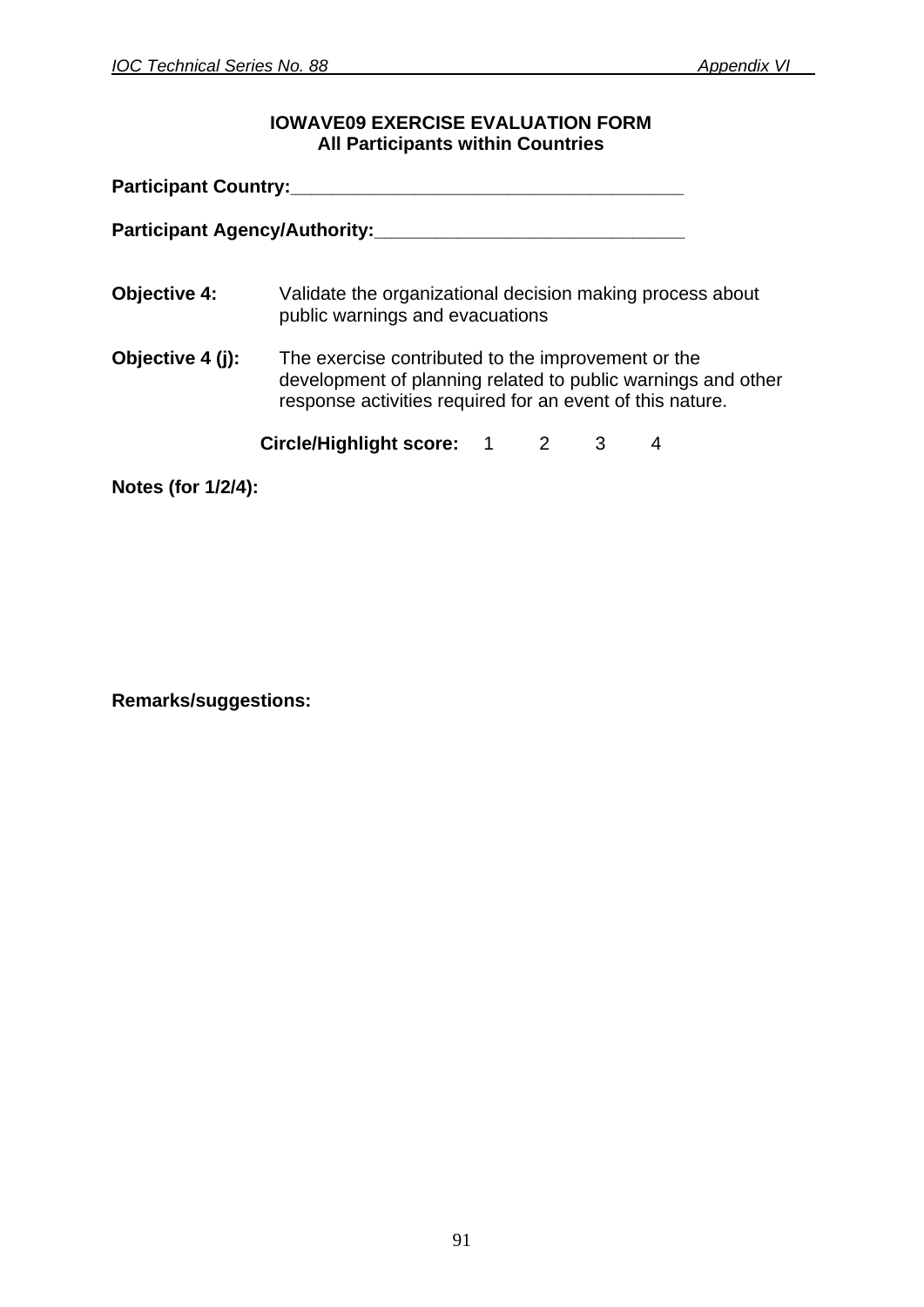**Participant Country:\_\_\_\_\_\_\_\_\_\_\_\_\_\_\_\_\_\_\_\_\_\_\_\_\_\_\_\_\_\_\_\_\_\_\_\_\_\_** 

**Participant Agency/Authority:\_\_\_\_\_\_\_\_\_\_\_\_\_\_\_\_\_\_\_\_\_\_\_\_\_\_\_\_\_\_** 

**Objective 5:** Identify the modes that would be employed to notify and instruct the public.

#### **Report**

**As part of our decision-making during this exercise we have determined to use the following means of public notification and instruction in a real event of this kind:** 

| <b>Method</b>                      | Yes/No | <b>Arrangements Exist</b><br>(yes/no) |
|------------------------------------|--------|---------------------------------------|
| <b>Public radio broadcasts</b>     |        |                                       |
| <b>TV announcements/teletext</b>   |        |                                       |
| <b>Public announcement systems</b> |        |                                       |
| <b>Cell broadcast</b>              |        |                                       |
| SMS (cell)                         |        |                                       |
| <b>Public call centre</b>          |        |                                       |
| <b>Website</b>                     |        |                                       |
| <b>Telephone</b>                   |        |                                       |
| <b>Sirens</b>                      |        |                                       |
| Door to door announcements         |        |                                       |
| <b>Other (specify)</b>             |        |                                       |
|                                    |        |                                       |
|                                    |        |                                       |
|                                    |        |                                       |